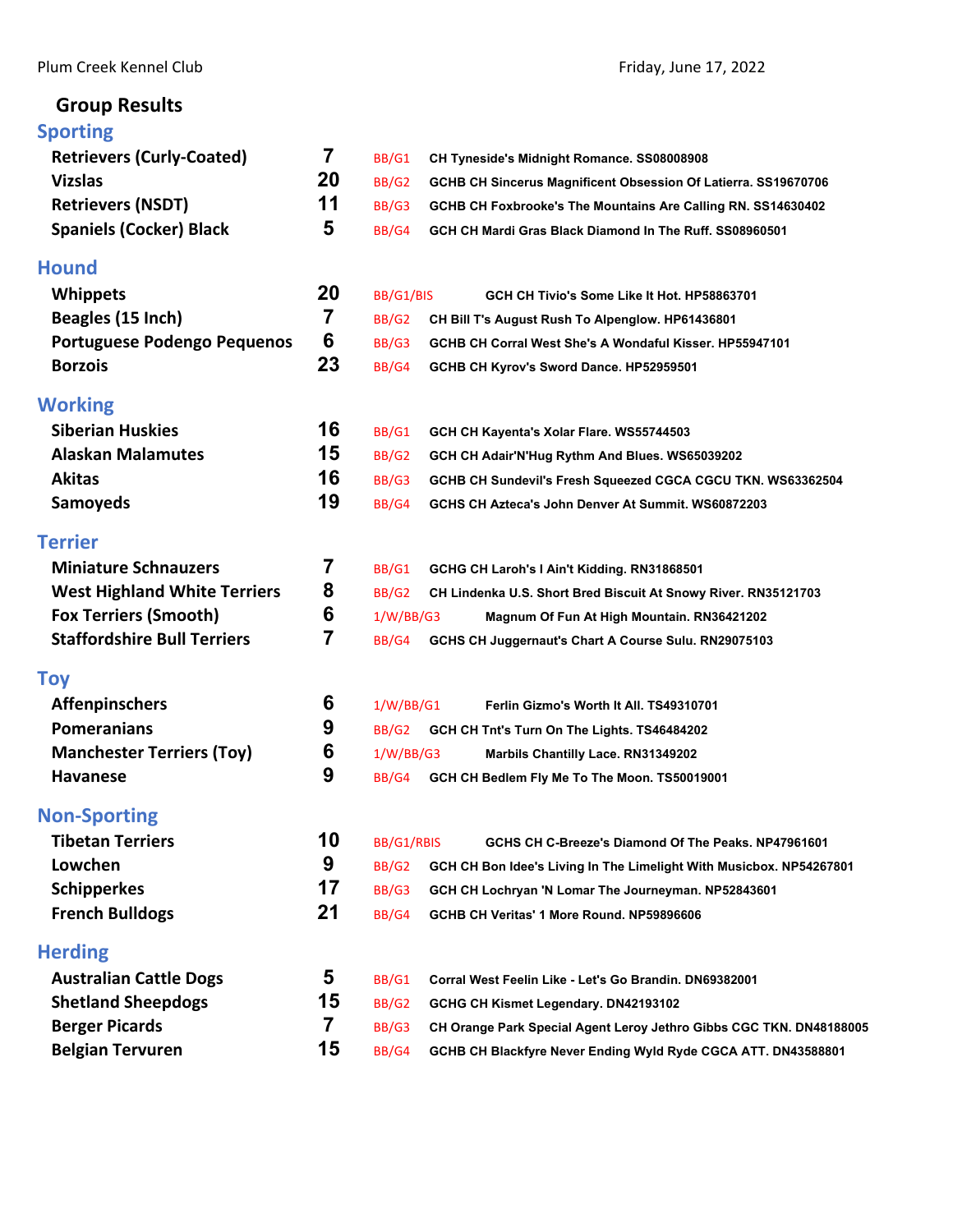Plum Creek Kennel Club **Plum Creek Kennel Club Friday**, June 17, 2022

| <b>Owner Handled Group Results</b>           |                         |                 |                                                                         |
|----------------------------------------------|-------------------------|-----------------|-------------------------------------------------------------------------|
| <b>Sporting</b>                              |                         |                 |                                                                         |
| <b>Pointers (German Shorthaired)</b>         | 5                       | OHBB/OHG1       | Waap Cruising Together. SS28649202                                      |
| <b>Retrievers (Golden)</b>                   | 17                      | OHBB/OHG2       | GCH CH Birnam Wood's No More Mr. Nice Guy. SS01972210                   |
| <b>Retrievers (Curly-Coated)</b>             | 5                       |                 | OHBB/OHG3 CH Summerwind Spirit Of The Old West JH AX AXJ NAP NJP NF     |
| <b>Retrievers (Nova Scotia Duck Tolling)</b> | 11                      |                 | OHBB/OHG4 GCHB CH Foxbrooke's The Mountains Are Calling RN. SS14630402  |
| <b>Hound</b>                                 |                         |                 |                                                                         |
| Beagles (15 Inch)                            | 5                       | OHBB/OHG1       | GCH CH Trulisco Mirray I Reckon So. HP57509802                          |
| Dachshunds (Longhaired)                      | 5                       | OHBB/OHG2       | CH Longdogia's The Perfect Fit. HP61891901                              |
| <b>Basenjis</b>                              | $\overline{\mathbf{7}}$ | OHBB/OHG3       | GCHB CH Sonbar's Justa Grand Torino, HP52595201                         |
| <b>Salukis</b>                               | 8                       | OHBB/OHG4       | GCH CH Blue Nile Majestic Silver Shafiq. HP58993906                     |
| Working                                      |                         |                 |                                                                         |
| <b>Siberian Huskies</b>                      | 16                      | OHBB/OHG1/OHBIS | GCH CH Kayenta's Xolar Flare. WS55744503                                |
| <b>Samoyeds</b>                              | 32                      |                 | OHBB/OHG2 GCH CH Saratoga's Catching Snowflakes CGC TKN. WS66697002     |
| <b>Bullmastiffs</b>                          | 8                       |                 | OHBB/OHG3 GCHS CH T-Boldt's These Boots Are Made For Walkin WS61531103  |
| <b>Mastiffs</b>                              | 11                      | OHBB/OHG4       | CH Cabezon's Prince Of Wales. WS69999305                                |
| <b>Terrier</b>                               |                         |                 |                                                                         |
| <b>Miniature Schnauzers</b>                  | 10                      | OHBB/OHG1       | CH Tivoli's Sound Of My Soul. RN36271001                                |
| <b>Staffordshire Bull Terriers</b>           | $\overline{7}$          | OHBB/OHG2       | GCHS CH Juggernaut's Chart A Course Sulu. RN29075103                    |
| <b>Cairn Terriers</b>                        | 6                       | OHBB/OHG3       | Harmony's Cherbo Humble & Kind. RN37122901                              |
| <b>American Hairless Terriers</b>            | 5                       | OHBB/OHG4       | Prisonbreak Dy-No-Mite To Freedom. RN37392002                           |
| <b>Toy</b>                                   |                         |                 |                                                                         |
| <b>Affenpinschers</b>                        | 5                       | OHBB/OHG1       | Enchante's Mama Dropped The Mic. TS49963501                             |
| <b>Chihuahuas (Smooth Coat)</b>              | 8                       | OHBB/OHG2       | GCH CH Firebird Farms Monsters Boss. TS41697002                         |
| <b>Pugs</b>                                  | 6                       | OHBB/OHG3       | Country's Symptom Of The Universe. TS49989102                           |
| <b>Chinese Cresteds</b>                      | 6                       | OHBB/OHG4       | CH Austin With No Limits. TS36767204                                    |
| <b>Non-Sporting</b>                          |                         |                 |                                                                         |
| <b>Dalmatians</b>                            | 16                      | OHBB/OHG1       | GCHB CH Dal's Alley & Summit Moonshine Music. NP54293901                |
| <b>Poodles (Standard)</b>                    | 9                       |                 | OHBB/OHG2 GCHS CH PACH2 Beauciel De La Renta Tumbleweed CD BN RN FDC    |
| <b>French Bulldogs</b>                       | 5                       | OHBB/OHG3       | Highwood's Pop Art. NP70658902                                          |
| <b>Chow Chows</b>                            | 18                      | OHBB/OHG4       | Wink's Go Biggest Or Go Home. NP70096906                                |
| <b>Herding</b>                               |                         |                 |                                                                         |
| <b>Australian Cattle Dogs</b>                | 5                       |                 | OHBB/OHG1/OHRBIS Corral West Feelin Like - Let's Go Brandin. DN69382001 |
| <b>Old English Sheepdogs</b>                 | 12                      | OHBB/OHG2       | Whimzy Eight Days A Week. DN64054401                                    |
| <b>Pembroke Welsh Corgis</b>                 | 20                      | OHBB/OHG3       | GCH CH Honeyfox Lightning Strike BCAT. DN59916406                       |
| <b>Belgian Tervuren</b>                      | 11                      |                 | OHBB/OHG4 GCHS CH Beowulf's Card Shark RA PT DCAT ACT1 DN43066803       |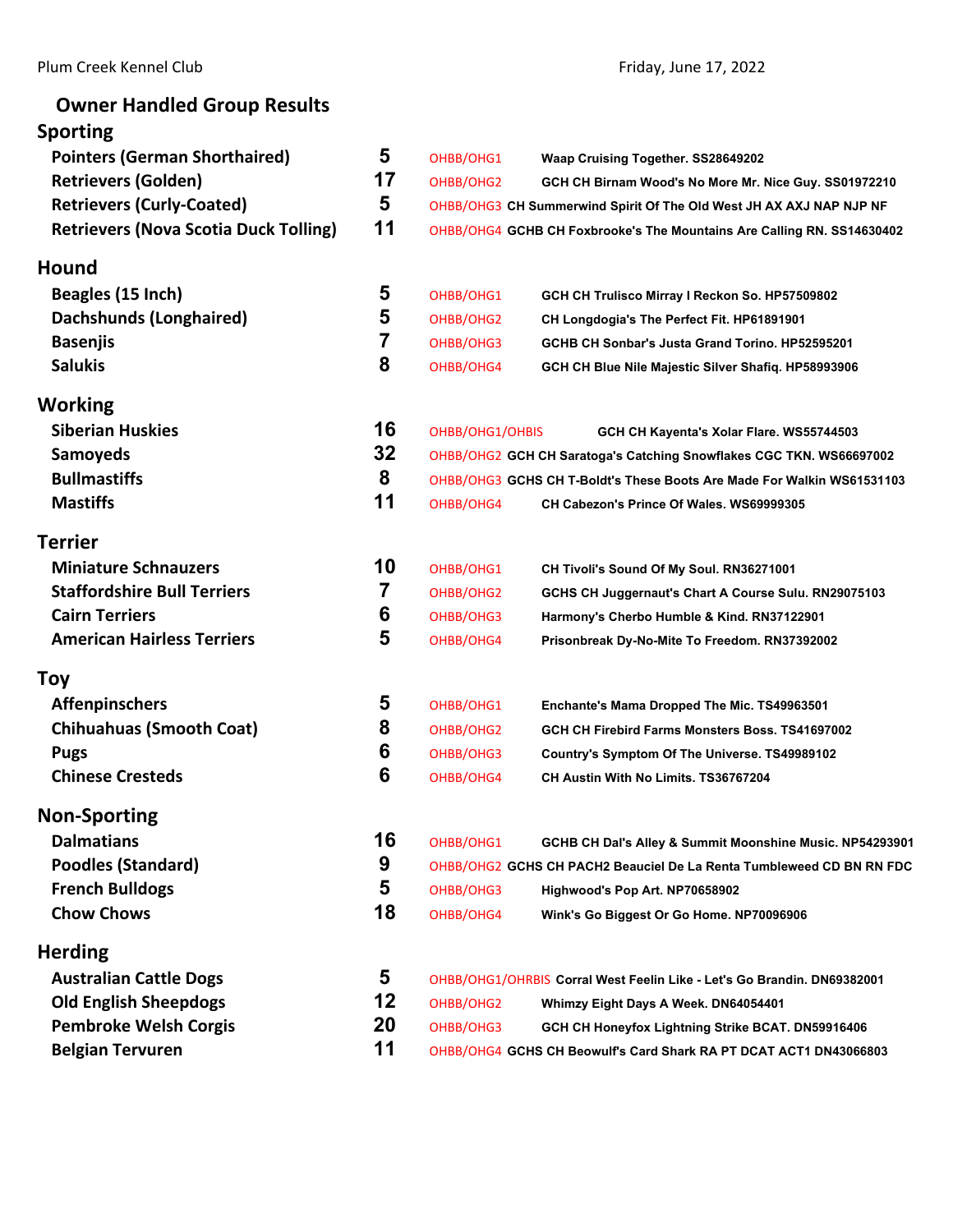<span id="page-2-0"></span>6039 Mr. Robert L Robinson

# **Brittanys**

|        |                                 | <b>Brittanys, Bred-By-Exhibitor (Adult) Dogs</b>                                                                                                                                                                                                                        |
|--------|---------------------------------|-------------------------------------------------------------------------------------------------------------------------------------------------------------------------------------------------------------------------------------------------------------------------|
| 5      | AB                              | Tj's Kickin' Up Dust. SR99294405<br>3/15/2017 Breeder: Jessica Carlson. Sire: NFC DC AFC Tequila's Joker Dam: DC AFC Alar's Dirty<br>Dancer, Owner: Jessica Carlson.                                                                                                    |
|        | <b>Brittanys, Open Dogs</b>     |                                                                                                                                                                                                                                                                         |
| 7      | AB                              | NAFC GFC GAFC FC AFC Anj's Ohio Hellion. SR85588506<br>11/18/2014 Breeder: Daniel Riedl, Sire: DC AFC Grand Junction Jake Dam: NAGDC GAFC FC AFC<br>High Hopes Little Ann. Owner: Mike Poehler.                                                                         |
|        |                                 | <b>Brittanys, Bred-By-Exhibitor (Adult) Bitches</b>                                                                                                                                                                                                                     |
| 6      | 1/R                             | Alar's Sun Dancer, SS10600801<br>2/23/2019 Breeder: Jessica Carlson. Sire: NAFC GFC GAFC FC AFC Spanish Corral's Sonny Patch<br>Dam: DC AFC Alar's Dirty Dancer. Owner: Jessica Carlson.                                                                                |
|        | <b>Brittanys, Open Bitches</b>  |                                                                                                                                                                                                                                                                         |
| 8      | 1/W/BB                          | FC Miss. Behavin'. SS02348902<br>10/15/2017 Breeder: Jim Carter D.V.M Sire: NAFC GFC GAFC FC AFC Spanish Corral's Sonny Patch<br>Dam: Destiny Willbemyne. Owner: Samantha James Dan Dodson.                                                                             |
|        | <b>Brittanys, Best of Breed</b> |                                                                                                                                                                                                                                                                         |
| 10     | AB                              | GCH CH Fyrbyrd Leave A Message. SS22468005<br>11/21/2020 Breeder: Kellie L Miller/Ellen Ewart/Sara Taylor/David Hoskins. Sire: GCH CH Ory's Absolute<br>Catch At Fyrebyrd CGC TKN Dam: CH Fyrebyrd's Pen My Luck. Owner: Sara Taylor Kellie L Miller Roxanne<br>Bashor. |
| Judge: |                                 |                                                                                                                                                                                                                                                                         |
|        |                                 | 6039 Mr. Robert L Robinson                                                                                                                                                                                                                                              |
|        |                                 | Pointers (German Shorthaired)                                                                                                                                                                                                                                           |
|        |                                 | Pointers (German Shorthaired), Puppy (9-12 Months) Dogs                                                                                                                                                                                                                 |
| 5      | 1/W/BB                          | Waap Cruising Together. SS28649202                                                                                                                                                                                                                                      |
|        | OHBB/OHG1                       | 7/4/2021 Breeder: Sharon Veeder. Sire: Point Of Grace -Waap's Amphibious Navigator MH Dam: Waap's<br>Cami Runs The Show. Owner: Molly M Brame.                                                                                                                          |
|        |                                 | Pointers (German Shorthaired), American Bred Dogs                                                                                                                                                                                                                       |
| 7      | 1/R                             | Crosspoint's Odyssey Texas Ranger. SS17131901<br>2/29/2020 Breeder: Mr. Charles L Bullock Jr Sire: DC NAGDC AFC Odyssey's Cool-J Callen Dam:<br>Crosspoint's Odyssey Caledonia Braveheart MH. Owner:Charles Bullock.Agent: Sarah Luther                                 |
|        |                                 | <b>Pointers (German Shorthaired), Best of Breed</b>                                                                                                                                                                                                                     |
| 6      | <b>OS</b>                       | GCHB CH Summit's Four Fans Of Freedom JH, SS01719501<br>10/18/2017 Breeder: Melissa L Emmett. Sire: CH Ludlam's Mr. Weinland Dam: GCHG CH Summit's Love<br>The View From Above. Owner: Melissa L Emmett. Agent: Colton Johnson                                          |
| Judge: |                                 |                                                                                                                                                                                                                                                                         |
|        |                                 | 5791 Mrs. Jane E Treiber                                                                                                                                                                                                                                                |
|        |                                 | <b>Pointers (German Wirehaired)</b>                                                                                                                                                                                                                                     |
|        |                                 | <b>Pointers (German Wirehaired), Best of Breed</b>                                                                                                                                                                                                                      |

#### **5** BB **GCHB CH Daybreak's Morning Blend CA BCAT RATN DMA DS TKN. SR73791202** OHBB 6/22/2012 Breeder: Dawn Phillips. Sire: GCH CH Ripsnorter's Mt View Lookout JH Dam: CH Marshmeadow's Country Jewel. Owner:Jack Loken|Kari Loken|Dawn Phillips.

#### Judge:

6039 Mr. Robert L Robinson

# **Retrievers (Chesapeake Bay)**

# **Retrievers (Chesapeake Bay), Bred‐By‐Exhibitor (Adult) Dogs**

# **5** 1/W/BB **Akcomi Matthew Son Of Bruin. SS28756901**

OHBB 5/11/2021 Breeder: Renee L Wolfe/Asia Thompson/Darian Babnick. Sire: Chestnut Hills Bruin Dam: GCHB CH Akcomi Rocky Mountain High. Owner:Renee Wolfe.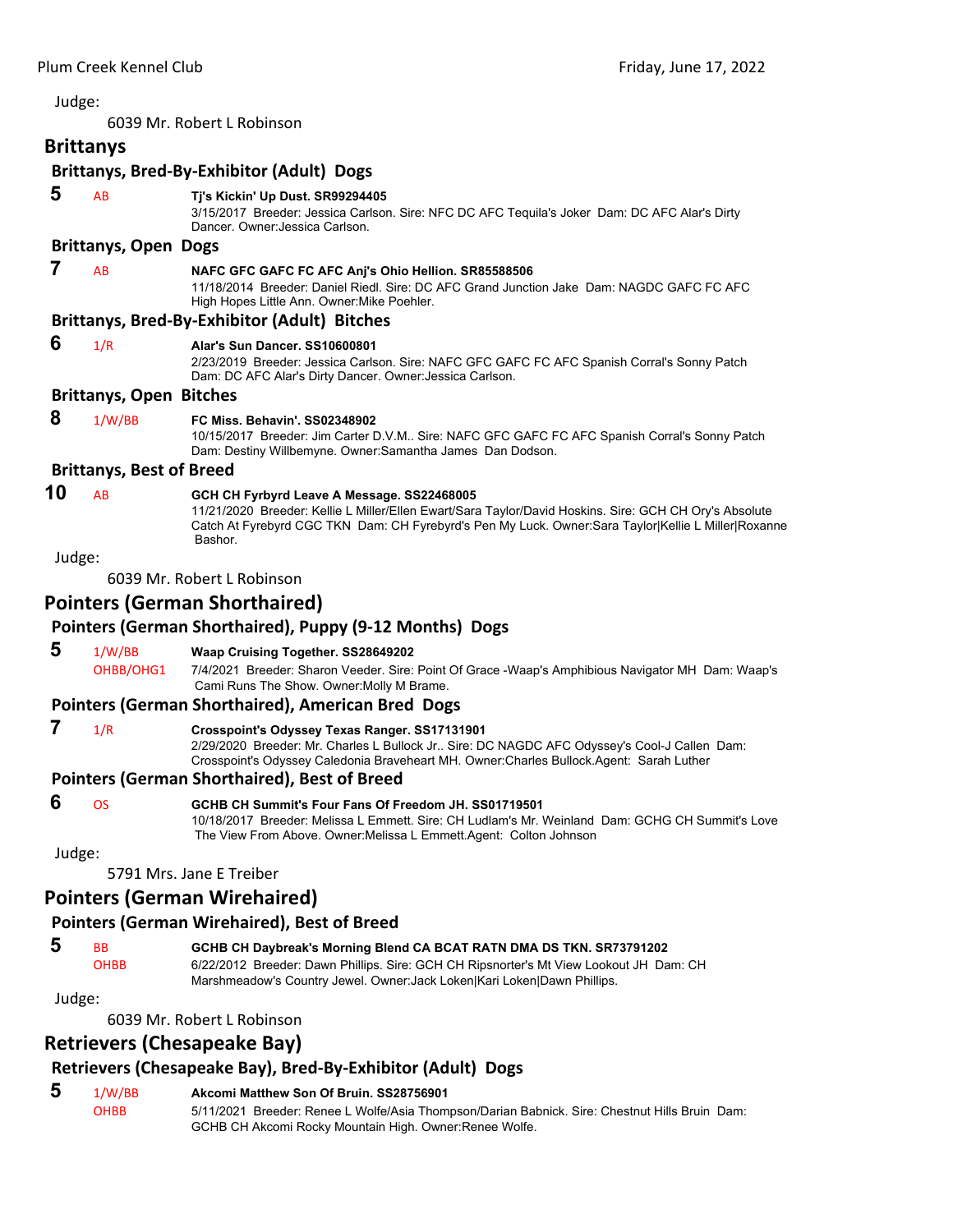# **Retrievers (Chesapeake Bay), Open Dogs**

#### **7** 1/R **Twin Oaks Star Hunter SH. SR99290006**

5/16/2017 Breeder: Daniel Hitchcock/Megan Hitchcock. Sire: Buckshot's General Bradley Dam: Hitchcocks Liberty Bell. Owner:Tiffany McGhin.

Judge:

6039 Mr. Robert L Robinson

# **Retrievers (Curly‐Coated)**

# **Retrievers (Curly‐Coated), Best of Breed**

 **5** SEL **CH Summerwind Spirit Of The Old West JH AX AXJ NAP NJP NF BCAT SWN DN CGC TKA. SR83584902** OHBB/OHG3 6/23/2014 Breeder: Keith Mattson/Doris Hodges. Sire: GCHB CH Riverwatch Frozen Assets CA Dam: Summerwind's Artic Magnum. Owner:Dena Bream|Jeffrey Bream.  **7** BB/G1 **CH Tyneside's Midnight Romance. SS08008908**

7/27/2018 Breeder: Victor Hewer/Clark Hale. Sire: CH Stormacre Take A Bow CGC Dam: Sun Devil Heat Wave At Mystcurl. Owner:Victor Hewer Clark Hale . Rich Mysliwiec Jr

Judge:

6039 Mr. Robert L Robinson

# **Retrievers (Flat‐Coated)**

#### **Retrievers (Flat‐Coated), Best of Breed**

 **5** BB **CH Northern Lights Enchanted Black Gold. SS12985104** 7/7/2019 Breeder: Heather Dawson. Sire: GCHG CH Gamekeepers Prince Charming RN JH Dam: GCHS CH Almanza Strike A Pose CGC TKN. Owner:Kathryn Wallis|Adam Wallis|Bryonna Thompson.  **6** OS **GCH CH Blacfriar Learning To Fly RI CGCA TKN. SS01513606** OHBB 10/11/2017 Breeder: Dr. Rachel T Hill. Sire: GCHG CH Blacfriar Bartholomew Cubbins CD BN GN RE JH NA NAJ DJ Dam: GCH CH Blacfriar Trivial Pursuit CD RE JH AX AXJ MXP MJP OF XFP T2BP DS DJ. Owner:Dana Pelto |Jessica Pelto .

Judge:

6039 Mr. Robert L Robinson

# **Retrievers (Golden)**

#### **Retrievers (Golden), 12‐18 Months Dogs**

 **7** 1/W/BW **Shyan's Mister Mischief Is Good As Gold. SS24787703** 2/1/2021 Breeder: Mr. Timothy Dwight Maloch. Sire: GCH CH Shyan's Blu Christmas Dam: Cross My Heart's Cherished Treasure Of Gold. Owner:Kristy Riddle.

#### **Retrievers (Golden), American Bred Dogs**

 **9** 1/R **Canty Glenbrook Ben There Done That. SS13184201**

6/11/2019 Breeder: Marcy Werner/Doug Werner. Sire: CH Glenbrook Br's Ben Nevis Gold Dam: Canty Glenbrook Wildflower Of The Rockies. Owner:Marcy Werner.

#### **Retrievers (Golden), Open Dogs**

#### **15** <sup>1</sup> **Lynwood's Balmoral PCD BN RN SH. SS19587601**

11/6/2019 Breeder: Susan Roberts. Sire: Wynwood's Over The Top MH Dam: Morningstar Baroness O Lynwood. Owner:Nancy Ego.

#### **Retrievers (Golden), Puppy (6‐9 Months) Bitches**

 **6** <sup>1</sup> **Shyan's Living It Up. SS33973001**

11/24/2021 Breeder: Susan Maloch. Sire: SS16061901 Dam: SS22075202. Owner:Kristy Riddle.

#### **Retrievers (Golden), Puppy (9‐12 Months) Bitches**

**10** 1/R **Canty Glenbrook Ben's Last Straw-Berri. SS28191801**

7/1/2021 Breeder: Marcy Werner/Doug Werner. Sire: CH Glenbrook Br's Ben Nevis Gold Dam: Canty Glenbrook Wildflower Of The Rockies. Owner:Marcy Werner.

#### **Retrievers (Golden), 12‐18 Months Bitches**

# **12** <sup>1</sup> **Cor Auri Copper Queen Of The Nile. SS28534703**

4/13/2021 Breeder: Jennifer Greer/Kimberly A Kelley. Sire: GCHS CH Hicountry Glenbrook's Slide'N Nta Home Dam: Sunbolyn's Blind Love. Owner:Jennifer W Greer|Drew Greer.

# **Retrievers (Golden), Bred‐By‐Exhibitor (Adult) Bitches**

# **14** AB **O Golly Miss Molly CGCA. SS09168201**

11/7/2018 Breeder: Stephanie Dawn Bowen/Mike Bowen. Sire: GCH CH Relay's Tee It Hi - N - Let It Fly JH Dam: Goldlink All That Jazz CGCA. Owner:Stephanie Bowen|Mike Bowen.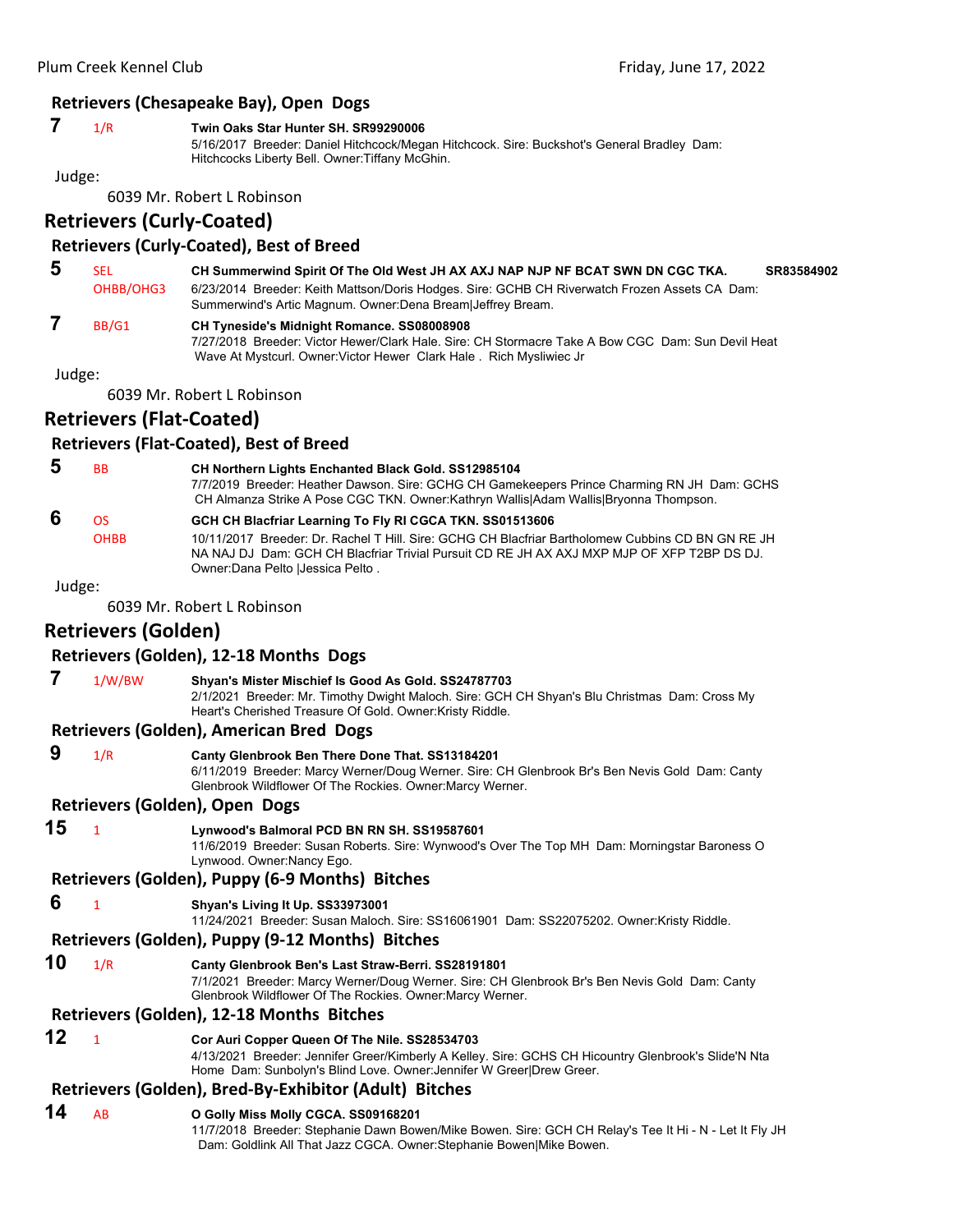# **Retrievers (Golden), American Bred Bitches**

| 16     | AB                           | Glaciers I Do What I Want. SS13769406<br>8/1/2019 Breeder: Clark Martin. Sire: Glaciers Summer In The City Dam: CH Glaciers Party Girl Run'N<br>Amuck. Owner:Kristy Riddle.                                                                                                                    |
|--------|------------------------------|------------------------------------------------------------------------------------------------------------------------------------------------------------------------------------------------------------------------------------------------------------------------------------------------|
| 18     | 1/W                          | Boca Gold Hicountry's D Twists & D Turns. SS16672004<br>12/7/2019 Breeder: Michele Karen Whitney/Ciera Gallagher/Gloria Chu. Sire: GCH CH Saffire's Yellow<br>Flicker Beat DJ Dam: GCHB CH Boca Gold's Quarterly Dividends. Owner: Jennifer DeLaurent Jacqueline<br>Morasco   Tiffany Marzluf. |
|        |                              | Retrievers (Golden), Open Bitches                                                                                                                                                                                                                                                              |
| 22     | $\mathbf{1}$                 | Canty Glenbrook Wildflower Of The Rockies. SR96639401<br>7/25/2016 Breeder: Donald Carson/Vickie Carson/Barbara A Lafontano. Sire: GCH CH Relay's Tee It Hi -<br>N - Let It Fly JH Dam: Gaitway Glenbrook Hottea N Biscuits. Owner: Marcy Werner.                                              |
| 24     | AB                           | Birnam Wood's Mind Your Own Biscuits. SS11645505<br>4/12/2019 Breeder: Sylvia Donahey-Feeney/William Feeney. Sire: CH Summits Fireline Public Outcry<br>Dam: CH Birnam Wood's Totally Ribbiting. Owner:Dawn Hill Laurie Jordan Fenner Sylvia Donahey Dick<br>Hill.                             |
| 26     | AB                           | Cor Auri's Rose Petal In The Wind. SS18879704<br>5/14/2020 Breeder: Jennifer Greer/Kimberly A Kelley. Sire: GCHG CH Jetoca's Twistin' The Night Away<br>Dam: Sunbolyn's Blind Love. Owner: Jennifer W Greer Stella Greer.Agent: Tiffany Marzluf                                                |
|        |                              | <b>Retrievers (Golden), Best of Breed</b>                                                                                                                                                                                                                                                      |
| 17     | <b>BB</b><br>OHBB/OHG2       | GCH CH Birnam Wood's No More Mr. Nice Guy. SS01972210<br>9/18/2017 Breeder: Dick Hill/Dawn Hill/Sylvia Donahey. Sire: GCH CH Birnam Wood's Xavier Applause<br>Dam: Birnam Wood's Tic Tac Toad. Owner:Dawn Hill Dick Hill Sylvia Donahey.                                                       |
| 28     | <b>OS</b>                    | Captivate's Ring Of Fire @ Hicountry. SS14414405<br>9/6/2019 Breeder: Marianne Miller. Sire: GCHB CH Goldrox Sunnydreams Fire Starter Dam: CH<br>Captivate's Falling Head Over Heels. Owner: Jennifer DeLaurent   Tiffany Marzluf.                                                             |
| Judge: |                              | 6039 Mr. Robert L Robinson                                                                                                                                                                                                                                                                     |
|        | <b>Retrievers (Labrador)</b> |                                                                                                                                                                                                                                                                                                |
|        |                              | Retrievers (Labrador), Bred-By-Exhibitor (Puppy) Dogs                                                                                                                                                                                                                                          |
| 5      | 1/R                          | Union Hill's Captain Fantastic. SS30050901                                                                                                                                                                                                                                                     |
|        |                              | 10/29/2021 Breeder: Paul Guttenberg/Jeleen Guttenberg. Sire: GCHG CH Mainland Little Ricky Ricardo<br>Dam: CH Janrod's Stealing The Spotlight At Union Hill. Owner:Paul Guttenberg Jeleen Guttenberg.                                                                                          |
|        |                              | Retrievers (Labrador), Bred-By-Exhibitor (Adult) Dogs                                                                                                                                                                                                                                          |
| 7      | AB                           | Winnie The Pooh's. Kodiak Bear. SS17155001<br>2/18/2020 Breeder: Elisabeth G Stonington. Sire: Sunshine's Mallard Drake Dam: Winnie The Pooh's<br>Samantha. Owner: Elisabeth Stonington.                                                                                                       |
|        |                              | <b>Retrievers (Labrador), Open Black Dogs</b>                                                                                                                                                                                                                                                  |
| 9      | 1                            | Remingtons Doc Severinsen. SS17292901<br>9/28/2019 Breeder: Barbara Randle. Sire: Remingtons Simerdown's Blue By You Dam: CH Boradors<br>Remingtons Waltzing M. Owner:Dave Menapace.                                                                                                           |
|        |                              | <b>Retrievers (Labrador), Open Yellow Dogs</b>                                                                                                                                                                                                                                                 |
| 11     | $\overline{2}$               | Simerdowns Sunrose Serac BN JH, SS08930002<br>9/3/2018 Breeder: Linda Vaughn. Sire: CH Simerdown's Borador Regent Dam: CH Simerdowns Its All<br>About Style. Owner: Rosann Poltrone Pease.                                                                                                     |
| 15     | AB                           | Bandalier'z Moonshine Maczammy Mahoney Lou Baby. SS10160301<br>1/11/2019 Breeder: Norma Janke/Annell Mook. Sire: Amigas' Higgins Dam: CH Bandalier's Delilah Lou<br>Baby. Owner: Norma Janke Annell Mook.                                                                                      |
| 17     | 1/W/BW                       | Kellyn's Give Me Liberty. SS15231108<br>10/21/2019 Breeder: Mr. Greg Lynch/Patricia Kelly-Lynch. Sire: CH Kellyn's Champagne Classique Dam:<br>Kellyn's Wild Irish Rose. Owner:Greg Lynch  Patricia Kelly-Lynch.Agent: Kathryn Wallis                                                          |
| 19     | AB                           | Sunshine's Mallard Drake. SS05908702<br>4/18/2018 Breeder: Mrs. CAROL BRADY. Sire: Copperstill Lincoln Logs Dam: GCH CH Sunshine's Spirit<br>Of Summer. Owner: Elisabeth Stonington.                                                                                                           |
|        |                              | Retrievers (Labrador), Bred-By-Exhibitor (Puppy) Bitches                                                                                                                                                                                                                                       |
| 10     | $\mathbf{1}$                 | Union Hill's Gold Dust Woman. SS30050902<br>10/29/2021 Breeder: Paul Guttenberg/Jeleen Guttenberg. Sire: GCHG CH Mainland Little Ricky Ricardo                                                                                                                                                 |

Dam: CH Janrod's Stealing The Spotlight At Union Hill. Owner:Paul Guttenberg|Jeleen Guttenberg.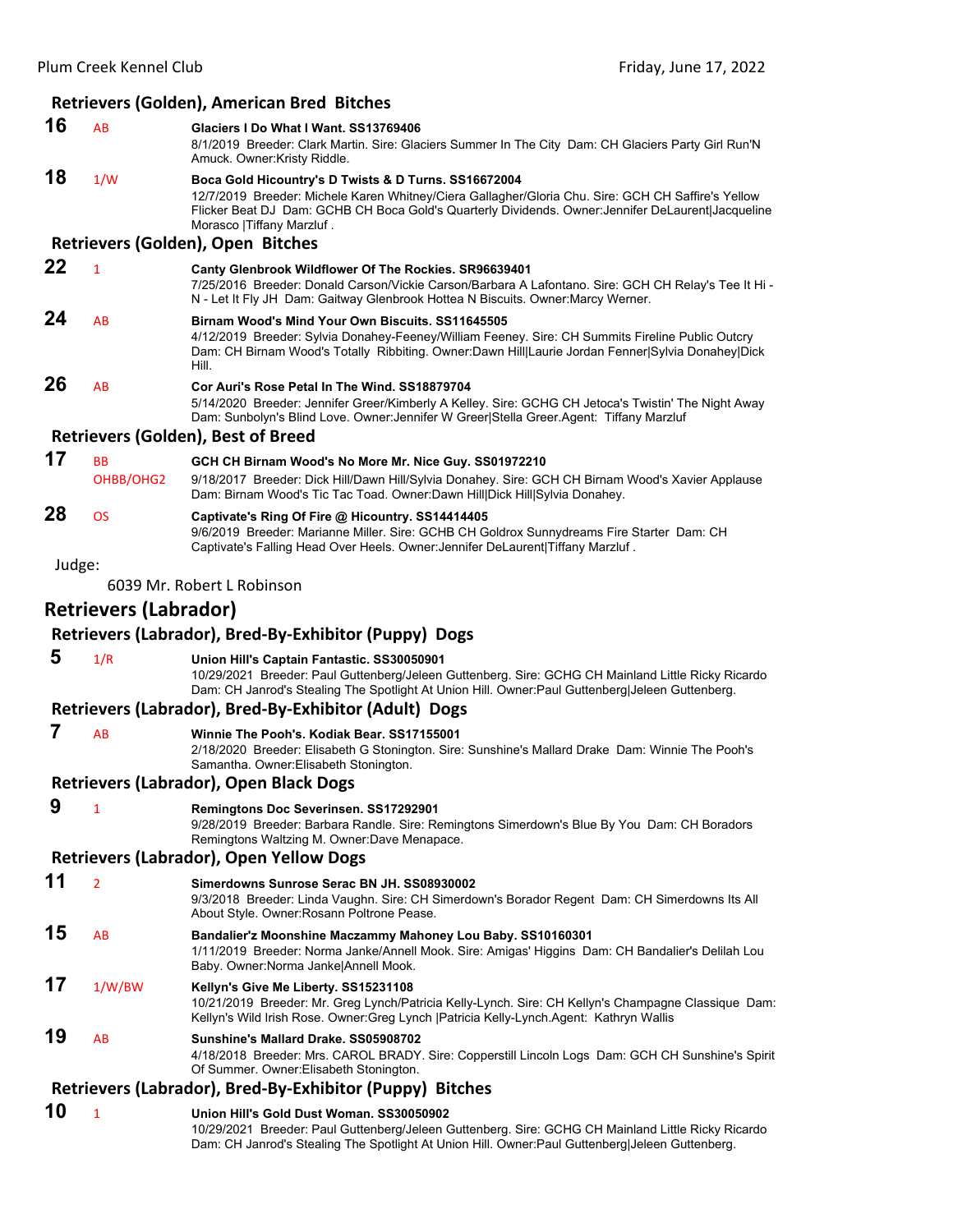# **Retrievers (Labrador), Bred‐By‐Exhibitor (Adult) Bitches**

| 12     | 3              | Winnie The Pooh's Victoria. SR97080901<br>12/19/2016 Breeder: Elisabeth Stonington. Sire: GCH CH Simerdown's Sovereign Dam: Winnie The<br>Pooh's So Fine. Owner: Elisabeth Stonington.                                                                                                |
|--------|----------------|---------------------------------------------------------------------------------------------------------------------------------------------------------------------------------------------------------------------------------------------------------------------------------------|
| 14     |                | Pendragon Eatonlane Amaryllis. SS00916801<br>6/15/2017 Breeder: Kay D White/Lynn E White/Denise Hamel. Sire: CH Beechcrofts Formal Attire Dam:<br>GCH CH Eatonlane Pendragon Violet. Owner:Denise Hamel Kay White Lynn White.                                                         |
| 16     |                | Sunshine's Spirit In The Sky. SS05908703<br>4/18/2018 Breeder: Mrs. CAROL BRADY. Sire: Copperstill Lincoln Logs Dam: GCH CH Sunshine's Spirit<br>Of Summer. Owner: carol j brady.                                                                                                     |
| 18     | $\overline{2}$ | Fawnbrook's Uptown Girl. SS14144002<br>6/6/2019 Breeder: Dan Hunter. Sire: GCH CH Fawnbrook's On Sabbatical From Littenheid Dam:<br>Chablais Soaring Above Clouds. Owner: Dan Hunter.                                                                                                 |
| 20     | AB             | Canyon's Work That Skirt CGC TKN. SS20520602<br>8/17/2020 Breeder: Jen Cordero/David Cordero. Sire: GCH CH Simerdowns Spin Doctor Dam: CH<br>Hayshaker Tickled Pink At Canyon CGCA TKN. Owner: Jen Cordero.                                                                           |
| 22     |                | Dream Chaser's Twinkle Toes, SS22139801<br>10/27/2020 Breeder: Judy Berthold. Sire: Ridge View Toblorone Dam: Dream Chaser's A Lotta Class Wit<br>A Lil Bit Of Sass. Owner: Judy Berthold.                                                                                            |
| 24     | 4              | Sunrose Frosty Moon. SS22924101<br>11/30/2020 Breeder: Mrs. Rosann Poltrone Pease. Sire: Simerdowns Sunrose Serac BN JH Dam:<br>Sunrose Autumn Serenade BN JH, Owner: Rosann Poltrone Pease.                                                                                          |
| 26     | 1/W            | Mjcranch Special Agent Riley. SS23569601<br>12/9/2020 Breeder: Michael Curiel/Jill Curiel. Sire: GCHB CH Mar-Moye Special Agent Gibbs Dam:<br>Mjcranch Touch Of Trouble. Owner: Michael and Jill Curiel.                                                                              |
|        |                | <b>Retrievers (Labrador), Open Black Bitches</b>                                                                                                                                                                                                                                      |
| 28     | $\mathbf{1}$   | Sunshine's Midnight Sonata. SS05908701<br>4/18/2018 Breeder: Mrs. CAROL BRADY. Sire: Copperstill Lincoln Logs Dam: GCH CH Sunshine's Spirit<br>Of Summer. Owner: carol j brady.                                                                                                       |
|        |                | <b>Retrievers (Labrador), Open Yellow Bitches</b>                                                                                                                                                                                                                                     |
| 30     | $\mathbf{1}$   | Simerdowns Trophy Wife. SS24202106<br>10/31/2020 Breeder: Pamela Bailey/Linda Vaughn. Sire: CH Caer Bren Mr Pickwick JH Dam:<br>Simerdowns Breezy Girl. Owner: Linda Vaughn. Agent: Sarah Luther                                                                                      |
|        |                | <b>Retrievers (Labrador), Best of Breed</b>                                                                                                                                                                                                                                           |
| 21     |                | GCH CH Mjcranch Plumb Tuckered Out Huntin' For Trouble. SR89753103<br>8/27/2015 Breeder: Jill Curiel/Michael Curiel. Sire: GCHS CH Gateway's Nothin' But Trouble Dam:<br>Mjcranch Bailey's Splendid Essence. Owner: Michael and Jill Curiel.                                          |
| 23     | <b>OS</b>      | CH Fawnbrook's Prince (Formally Known As Fat Boy). SS14144001                                                                                                                                                                                                                         |
|        | <b>OHBB</b>    | 6/6/2019 Breeder: Dan Hunter. Sire: GCH CH Fawnbrook's On Sabbatical From Littenheid Dam:<br>Chablais Soaring Above Clouds. Owner: Dan Hunter.                                                                                                                                        |
| 25     | SEL            | CH Fawnbrook's Miracle On Ice. SS18268201<br>6/6/2019 Breeder: Dan Hunter. Sire: GCH CH Fawnbrook's Let's Cruise Foxys JH Dam: Chablais Soaring<br>Above Clouds, Owner: Dan Hunter,                                                                                                   |
| 34     |                | CH Remingtons Night Fury CGCA CGCU. SR92485101<br>11/11/2015 Breeder: Barb Randle. Sire: CH Remingtons Snowwoods On To Fame Dam: Remingtons<br>Ruka. Owner: Gloria and Marisa Perez.                                                                                                  |
| 36     | <b>BB</b>      | CH Edlyn Maidstone Meant To Be. SS06554601<br>7/12/2018 Breeder: Erin McRobb and Diane McClurg. Sire: GCH CH Zinfndel Lengley's Big Papi Dam:<br>GCHS CH Edlyn Maidstone I Like The Sound Of That. Owner: Barbara Randle.                                                             |
| 38     | SEL            | CH Union Hill's Sole Proprietor. SS10076201<br>12/22/2018 Breeder: Paul Guttenberg/Jeleen Guttenberg/Stefanie J Perrine. Sire: CH Scarlaw Everso<br>Ledendary JH Dam: GCH CH Everso's Little Sure Shot At Union Hill JH. Owner:Paul Guttenberg Jeleen<br>Guttenberg Stefanie Perrine. |
| Judge: |                |                                                                                                                                                                                                                                                                                       |
|        |                | 6039 Mr. Robert L Robinson                                                                                                                                                                                                                                                            |

# **Retrievers (Nova Scotia Duck Tolling)**

# **Retrievers (Nova Scotia Duck Tolling), Puppy (9‐12 Months) Dogs**

 **5** AB **Manitou Aspen High Country Adventure. SS28763601** 7/1/2021 Breeder: Cynthia K. Lindemer/Grant Lindemer/Katie Kupfer Johnson. Sire: GCHS CH Dochara's Son Of A Gun CD RN JH Dam: GCHB CH Manitou Heavens Above CD. Owner:Eric Johnson|CYNTHIA K. LINDEMER.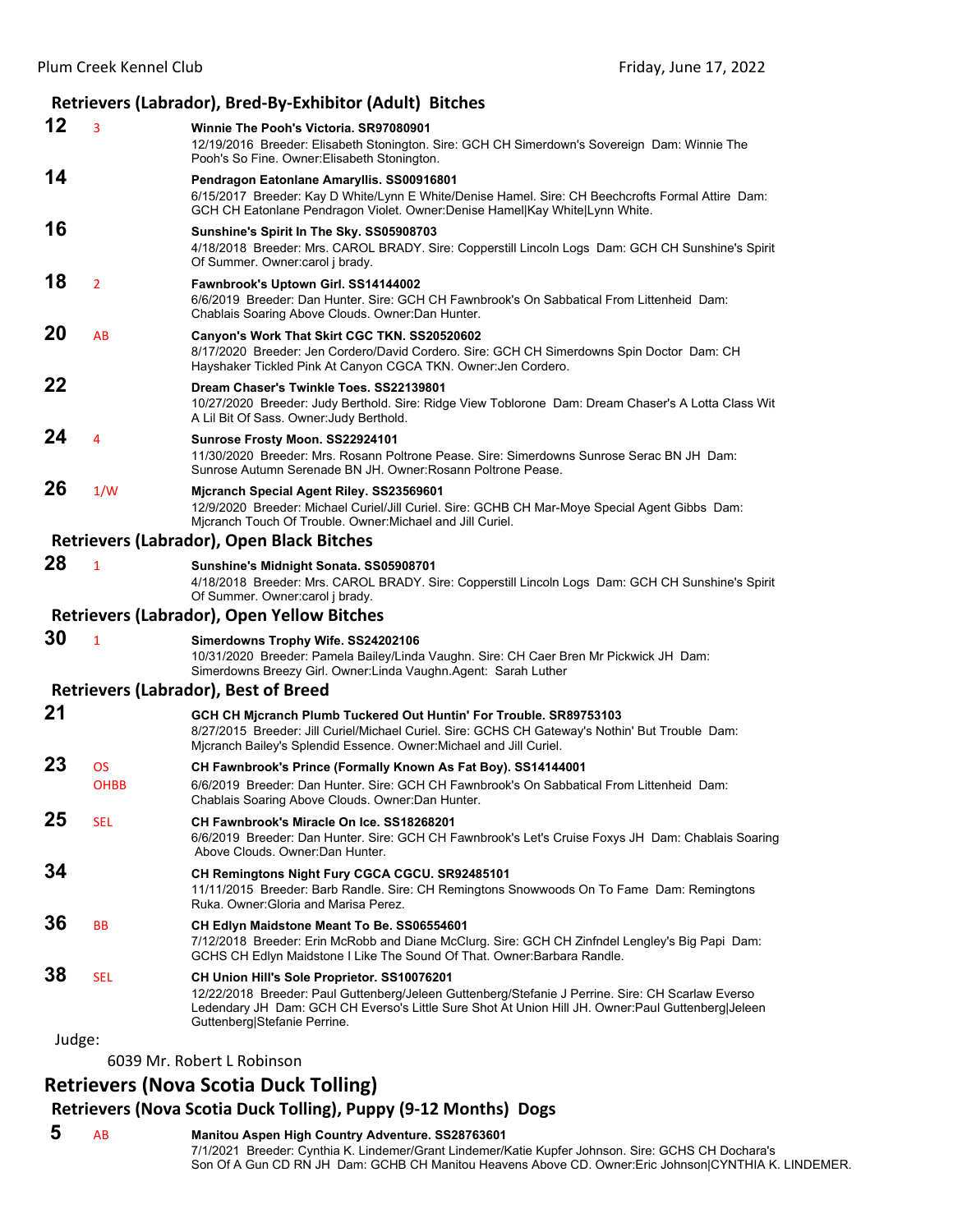|                                                               |                                       | <b>Retrievers (Nova Scotia Duck Tolling), Best of Breed</b>                                                                                                                                                                                                         |  |  |
|---------------------------------------------------------------|---------------------------------------|---------------------------------------------------------------------------------------------------------------------------------------------------------------------------------------------------------------------------------------------------------------------|--|--|
| 9                                                             |                                       | GCHS CH Dochara's Son Of A Gun CD RN JH, SR84116205<br>6/25/2014 Breeder: ROSEANNE ROCHA/Brad Bunger. Sire: CH Tollchester's All Fire'D Up Dam: CH<br>Dochara's Kissed By The Sun. Owner: Wendy Shumway Randy Harrold.                                              |  |  |
| 11                                                            | BB/G3                                 | GCHB CH Foxbrooke's The Mountains Are Calling RN. SS14630402                                                                                                                                                                                                        |  |  |
|                                                               | OHBB/OHG4                             | 8/13/2019 Breeder: Dena Hamblin/Miss Kristin Lawless/Kathryn H Wilson. Sire: GCHS CH Foxbrooke's<br>Polo Red RN CA DJ DN CGC Dam: CH Avatar's Heavenly Solace At Pikkinokka BCAT THDN DN CGC<br>TKN. Owner: Laura Griffin Kyle Griffin Kristin Lawless Katy Truman. |  |  |
| 15                                                            | <b>SEL</b>                            | CH High Country's Manitou Wilderness Hunter. SS18238201<br>3/11/2020 Breeder: Cynthia K. Lindemer/Grant Lindemer/Katie Kupfer. Sire: GCHS CH Dochara's Son Of<br>A Gun CD RN JH Dam: GCH CH Manitou Shine Like A Diamond CD. Owner: Wendy Shumway Randy<br>Harrold. |  |  |
| Judge:                                                        |                                       |                                                                                                                                                                                                                                                                     |  |  |
|                                                               |                                       | 6039 Mr. Robert L Robinson                                                                                                                                                                                                                                          |  |  |
|                                                               | Setters (Irish)                       |                                                                                                                                                                                                                                                                     |  |  |
|                                                               |                                       | Setters (Irish), 12-18 Months Bitches                                                                                                                                                                                                                               |  |  |
| 6                                                             | AB                                    | Galewinns Keliaire Wildfire. SS24514802<br>2/18/2021 Breeder: Kim Lamontagne. Sire: GCH CH Galewinns Ball Of Fire Dam: Keliaire Keepin A<br>Secret. Owner: Pam Gale1 Heidi Oneill.                                                                                  |  |  |
|                                                               |                                       | Setters (Irish), Bred-By-Exhibitor (Adult) Bitches                                                                                                                                                                                                                  |  |  |
| 8                                                             | 1/R                                   | Phantassie N' Sovereign First Date. SS17264302<br>10/10/2019 Breeder: Lynn Hill/Tiffany Marzluf. Sire: GCHB CH Galewinns Rio Grande Dam: GCHB CH<br>Dust In The Wind II. Owner: Kim Robertson Tiffany Marzluf.                                                      |  |  |
|                                                               | Setters (Irish), Open Bitches         |                                                                                                                                                                                                                                                                     |  |  |
| 10                                                            | 1/W                                   | Analainn's My Girl. SS18701801<br>4/2/2020 Breeder: Gail Miller. Sire: GCH CH Kinloch's Back Burn Dam: CH Analainn's Jealous Sea.<br>Owner: Gail Miller. Agent: Monica Lamontagne                                                                                   |  |  |
|                                                               | <b>Setters (Irish), Best of Breed</b> |                                                                                                                                                                                                                                                                     |  |  |
| 12                                                            | <b>SEL</b>                            | GCHB CH Captiva Brilliant Cut. SR92075604<br>10/14/2015 Breeder: Jillian Taylor/Craig Cooper. Sire: GCHS CH Chamberlaynes Mutiny O'Captiva Dam:<br>CH Captiva's Marilyn Monroe. Owner: Lynn Hill.                                                                   |  |  |
| 14                                                            | BB                                    | GCHG CH Redridge Noble Empress Of The Night. SR99351604<br>5/20/2017 Breeder: Lissa L Tiffany. Sire: CH Redridge Northern X'Change Dam: Redridge Justice's<br>Redhot Witness, Owner:Lissa Tiffany, Agent: Monica Lamontagne                                         |  |  |
| 16                                                            | AB                                    | GCH CH Galewinns Simma Down, SS17147402<br>1/30/2020 Breeder: Pam Gale/Shea Gale. Sire: GCHB CH Galewinns Rio Grande Dam: GCH CH<br>Galewinns Redtale Fun Is Good OA NAJ. Owner: Pam Gale1 Shea Gale.                                                               |  |  |
| Judge:                                                        |                                       |                                                                                                                                                                                                                                                                     |  |  |
|                                                               |                                       | 6039 Mr. Robert L Robinson                                                                                                                                                                                                                                          |  |  |
|                                                               | Setter (Irish) Red & White            |                                                                                                                                                                                                                                                                     |  |  |
| Setter (Irish) Red & White, Bred-By-Exhibitor (Adult) Bitches |                                       |                                                                                                                                                                                                                                                                     |  |  |
| 6                                                             | AB                                    | Nyastar's Spark A New Flame. SS25534806<br>4/7/2021 Breeder: Kellyn Miller/Lynne Krause. Sire: Nyastar's From The Ashes And Embers Dam: CH<br>Nyastar's Ohh How She Sparkles. Owner:Lynne R Krause Kellyn Miller.                                                   |  |  |
|                                                               |                                       | Setter (Irish) Red & White, Best of Breed                                                                                                                                                                                                                           |  |  |
| 5                                                             | AB                                    | CH Nyastar's Forged In The Fires Of Playlist. SS24214001<br>11/5/2020  Breeder: Kellyn Miller/Parker Lourier/Kimberly Lourier. Sire: Nyastar's From The Ashes And<br>Embers Dam: CH Nyastar's 000 Lollie Lolliepop. Owner: Lynne R Krause Kellyn Miller.            |  |  |
| Judge:                                                        |                                       |                                                                                                                                                                                                                                                                     |  |  |
|                                                               |                                       | 6039 Mr. Robert L Robinson                                                                                                                                                                                                                                          |  |  |

# **Spaniels (Clumber)**

# **Spaniels (Clumber), Puppy (6‐9 Months) Bitches**

 **6** 1/W/OS **Chequamegon's Just So Prim & Proper TKN. SS31462303** 9/22/2021 Breeder: Kellyn Miller/Mitchell Rollins. Sire: Chequamegon's Living Legacy Dam: Chequamegon's Just Duck It All. Owner:Tyler Pemble|Madeline Lucas|Kellyn Miller.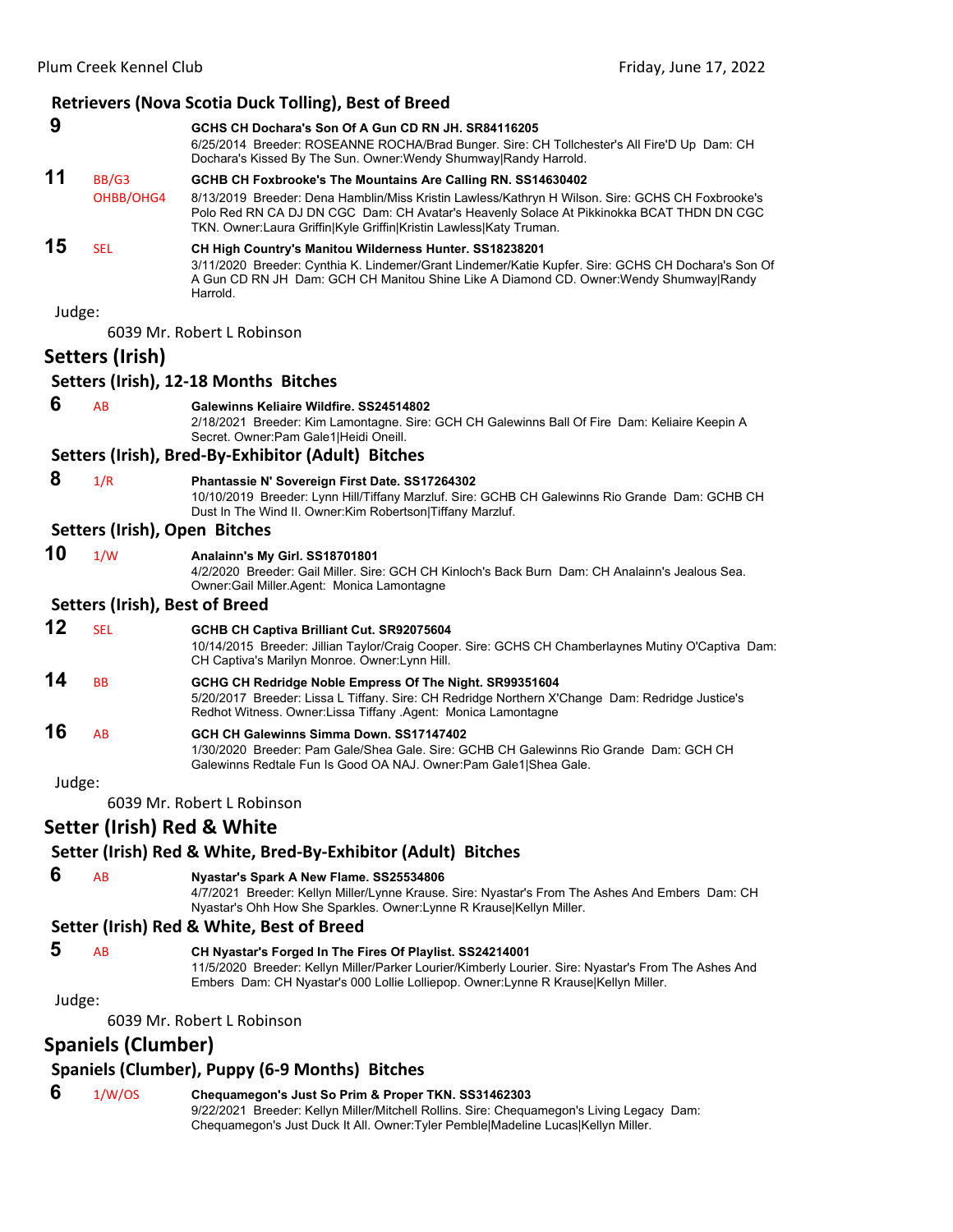# **Spaniels (Clumber), Best of Breed**

| I<br>e e<br>I<br>×<br>۰.<br>۰. |
|--------------------------------|
|--------------------------------|

# **5** BB **GCH CH Shogun's Royal Blackheath. SS08310001**

OHBB 10/8/2018 Breeder: Helen T Marshall/Jan Sutherland. Sire: GCH CH Shoguns Coded In Cobol JH Dam: CH Shogun's Sierra Sue JH. Owner:Kathryn Marshburn|Richard Marshburn.

#### Judge:

6039 Mr. Robert L Robinson

# **Spaniels (Cocker) Black**

# **Spaniels (Cocker) Black, Puppy (9‐12 Months) Bitches**

- **6** 1/R **Mardi Gras Princess Of The Springs. SS29074301**
	- 8/14/2021 Breeder: Nancy Fuselier D.V.M./Rosemary Logrie. Sire: GCHP CH Silverhall Strike Force Dam: GCH CH Mardi Gras Moonlight Serenade. Owner:Nancy Fuselier DVM|Mary Bugg|Rosemary Logrie.

#### **Spaniels (Cocker) Black, Bred‐By‐Exhibitor (Puppy) Bitches**

 **8** 1/W **Mardi Gras Midnight Masquerade. SS31935101**

10/5/2021 Breeder: Rosemary Logrie. Sire: GCH CH Mardi Gras Bobby Socks BN RN Dam: GCH CH Mardi Gras Dancin' Shoes RN. Owner:Rosemary Logrie.

#### **Spaniels (Cocker) Black, Best of Breed**

 **5** BB/G4 **GCH CH Mardi Gras Black Diamond In The Ruff. SS08960501** 11/18/2018 Breeder: Rosemary Logrie. Sire: GCHG CH Mardi Gras Black Tie Affair RAE MX MXS MXJ MJS OF T2B CGC TKN ATT Dam: CH Twilight N Willowcrk She's Everything. Owner: David Jefferson Patricia Jefferson. **10** SEL **GCH CH Mardi Gras Dancin' Shoes RN. SS08960504** OHBB 11/18/2018 Breeder: Rosemary Logrie. Sire: GCHG CH Mardi Gras Black Tie Affair RAE MX MXS MXJ MJS OF T2B CGC TKN ATT Dam: CH Twilight N Willowcrk She's Everything. Owner:Rosemary Logrie.

# **12** OS **CH Mardi Gras Dance Til Dawn. SS21194204**

9/3/2020 Breeder: Rosemary Logrie. Sire: CH Mardi Gras Singular Sensation BN RA Dam: GCH CH Mardi Gras Radio City Rockette RE AX AXJ NF. Owner:Rosemary Logrie.

#### Judge:

6039 Mr. Robert L Robinson

# **Spaniels (Cocker) Ascob**

**Spaniels (Cocker) Ascob, Best of Breed** 

 **5** BB **CH Mardi Gras Mr. Saturday Night. SS21469601** 8/27/2020 Breeder: Rosemary Logrie. Sire: GCHP CH Foley's Frat Party CGC Dam: GCH CH Mardi Gras Tangerine Honey. Owner:Ian Levenson|Elizabeth Levenson|Rosemary Logrie.  **6** OS **CH Mardi Gras Twist N Shout. SS25763501** OHBB 3/27/2021 Breeder: Rosemary Logrie. Sire: GCH CH Mardi Gras Bobby Socks BN RN Dam: CH Mardi Gras Memorable Allure. Owner:Rosemary Logrie.

Judge:

5170 Nancy Liebes

# **Spaniels (English Cocker)**

# **Spaniels (English Cocker), Bred‐By‐Exhibitor (Adult) Dogs**

#### **5** 1/W/OS **Star-Vue's Hoist The Colours. SS27259202**

5/22/2021 Breeder: Nancy L Praiswater/Anna L Praiswater. Sire: Winfree Angel On Fire Dam: CH Star-Vue's Mona Lisa. Owner:Nancy Praiswater|Anna Praiswater.

# **Spaniels (English Cocker), Open Dogs**

 **7** 1/R **Winfree Angel On Fire. SS04060001**

12/9/2017 Breeder: Lisa M Ross. Sire: GCH CH Blueprint Winfree Party Waggin Dam: CH Winfree Brenaba Not That Kind Of Angel. Owner:Nancy Praiswater|Anna Praiswater.

# **Spaniels (English Cocker), 12‐18 Months Bitches**

 **6** 1/R **Star-Vue's Sirens Song. SS27259201**

5/22/2021 Breeder: Nancy L Praiswater/Anna L Praiswater. Sire: Winfree Angel On Fire Dam: CH Star-Vue's Mona Lisa. Owner:Nancy Praiswater|Anna Praiswater.

# **Spaniels (English Cocker), Bred‐By‐Exhibitor (Adult) Bitches**

#### **10** 1/W/BB/BW **Star-Vue's Meadowlark. SS25474802**

OHBB 2/13/2021 Breeder: Nancy L Praiswater/Anna L Praiswater. Sire: CH Star-Vue's Brown Is The New Blue Dam: CH Star-Vue's Hart Of Dixie. Owner:Nancy Praiswater|Anna Praiswater.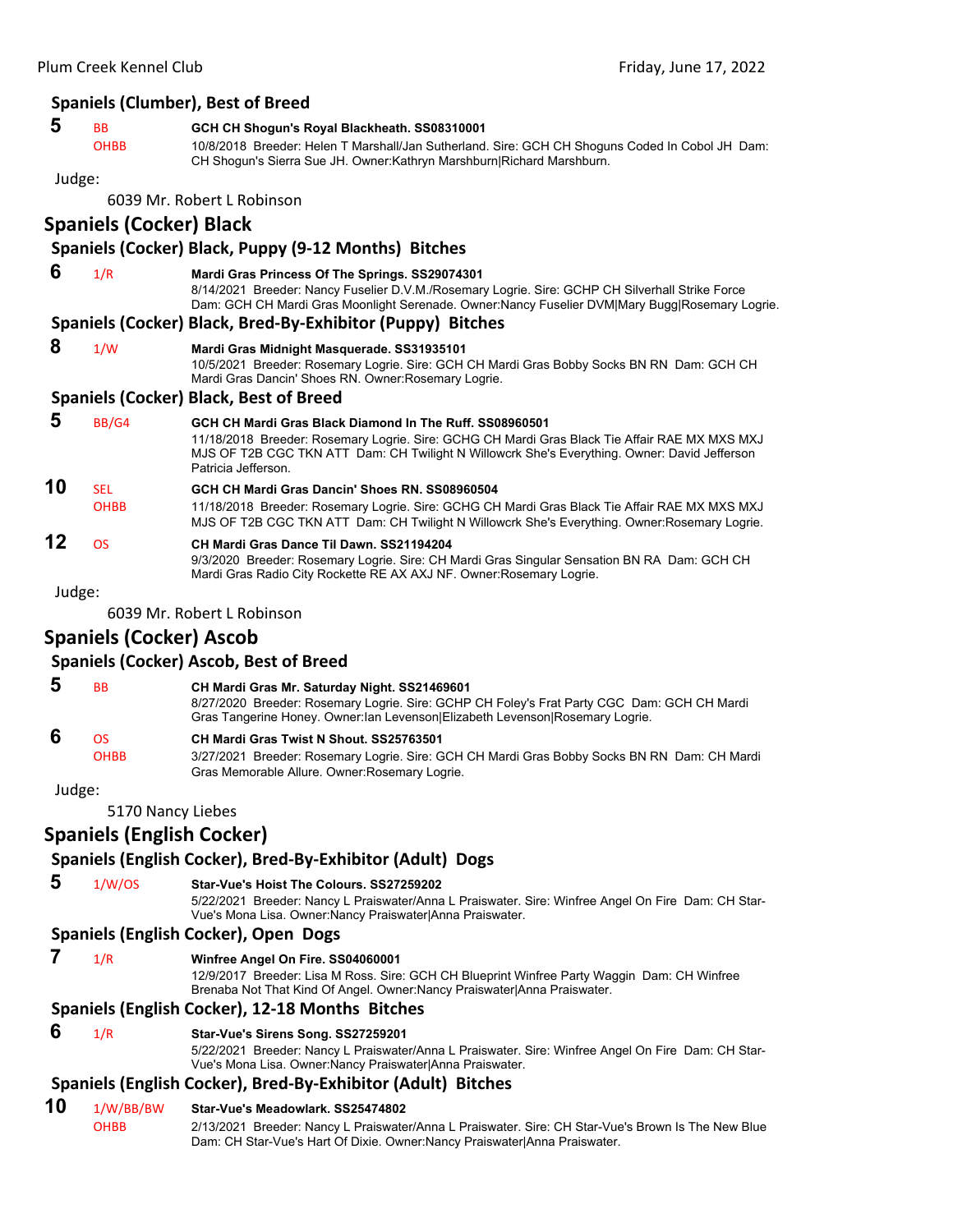5170 Nancy Liebes

# **Spaniels (Field)**

#### **Spaniels (Field), Best of Breed**

#### **6** BB **CH Pridemark's All I Want For Christmas CGC. SS22952203**

10/16/2020 Breeder: Tammy Osborn. Sire: Orion El Roan SH Dam: CH Pridemark Coming Up Roses. Owner:Carole Williams.

Judge:

5170 Nancy Liebes

# **Spaniels (Welsh Springer)**

# **Spaniels (Welsh Springer), Bred‐By‐Exhibitor (Puppy) Bitches**

#### **6** AB **Wyld Wynd's Places To Go. SS31513101**

12/6/2021 Breeder: Deb Wood/Meghen Riese-Bassel. Sire: GCH CH Rocksprings The Bare Necessities Dam: CH Statesman's Moonshine Maiden. Owner:Deb Wood.

#### **Spaniels (Welsh Springer), Open Bitches**

#### **8** AB **Statesman's Fish Out Of Water VHMA. SS09937709**

1/26/2019 Breeder: Susan Riese/Meghen Riese-Bassel. Sire: GCHB CH Welford's Jesmond Waterfall Dam: CH Statesman's Goldikova. Owner:Jenna Dockweiler.

Judge:

7034 Dr. Karen M Ericson

# **Spinone Italiano**

#### **Spinone Italiano, Open Dogs**

 **7** 1/W/BB **Dry Grass Bugatti's All About The Dancing Elephant CGCA CGCU TKN. SS13505502** OHBB 6/28/2019 Breeder: Michelle Brustein/David Brooks/Pam Folz/Duane Folz. Sire: GCH CH Dry Grass Hearts Of The Hearts BN RN JH CGCA CGCU Dam: GCH CH Couchfields Zara Del Mucrone. Owner:Susie Pool|Debby Forry.

Judge:

7034 Dr. Karen M Ericson

# **Vizslas**

#### **Vizslas, Puppy (6‐9 Months) Dogs**

 **5** 2/R **Valhalla's Cherry On Top At Vortex. SS30617102** 11/15/2021 Breeder: Mrs. Susan Shorb/Janet Laman. Sire: GCH CH Kindred Spirit Sterling M Archer Hwy2 Danger Zone SH SIN SEN Dam: CH Mehagian-Valhalla's Waltzing Matilda RI. Owner:Rebecca Clippinger.  **7** 1/W **Russet Leather Koda Of The Wild West. SS31700701** 11/10/2021 Breeder: Beverley A Wanjon/Betty Meadows Bresnahan. Sire: GCH CH Russet Leather Wild Bill Cody RA MHA Dam: CH Derby Russet Leather Wild Cat JH. Owner:jarred Wayne hall and Tad Walden|Tad Walden.

### **Vizslas, Open Dogs**

- **9** <sup>1</sup> **Revved Up's N Boulder's Full Throttle RN BCAT SWN SIE SEA TKN. SS03302901** 10/27/2017 Breeder: Neeta Cope/Rod Cope/Judy Hetkowski/Edward Hetkowski. Sire: DC AFC Red Oak's Stormin Norman MH Dam: GCHB CH Boulder's N Fusion's Revved Up RE MH NAJ BCAT SWN CGC TKN. Owner:Neeta and Rod Cope|Judy Hetkowski|Edward Hetkowski. **11** AB **Trublu N Boulder's Pre-Destined. SS18641502**
	- 5/12/2020 Breeder: Laurel Medley/Janice Granda. Sire: GCH CH Boulder's Sentryfier Pre Lives MH Dam: GCHB CH Trublu You Have The Right JH. Owner:RYAN LEWIS|ADRIENNE STOHR LEWIS|JUDY HETKOWSKI|LAUREL STOHRER MEDLEY.

#### **Vizslas, Puppy (6‐9 Months) Bitches**

 **6** 1/W/BW **Valhalla's Three Finger Pour At Vortex. SS30617101** 11/15/2021 Breeder: Mrs. Susan Shorb/Janet Laman. Sire: GCH CH Kindred Spirit Sterling M Archer Hwy2 Danger Zone SH SIN SEN Dam: CH Mehagian-Valhalla's Waltzing Matilda RI. Owner:Austin|Lindsay Adams.

#### **Vizslas, 12‐18 Months Bitches**

 **8** <sup>1</sup> **Legacy's Rocky Mountain High. SS24256902** 1/13/2021 Breeder: Diane Shearer. Sire: GCH CH Linmar N Brazenrock Brock N' Roll JH CGC Dam: CH Legacy's Dance The Night Away. Owner:Ron and Traci Terry|Tad Walden.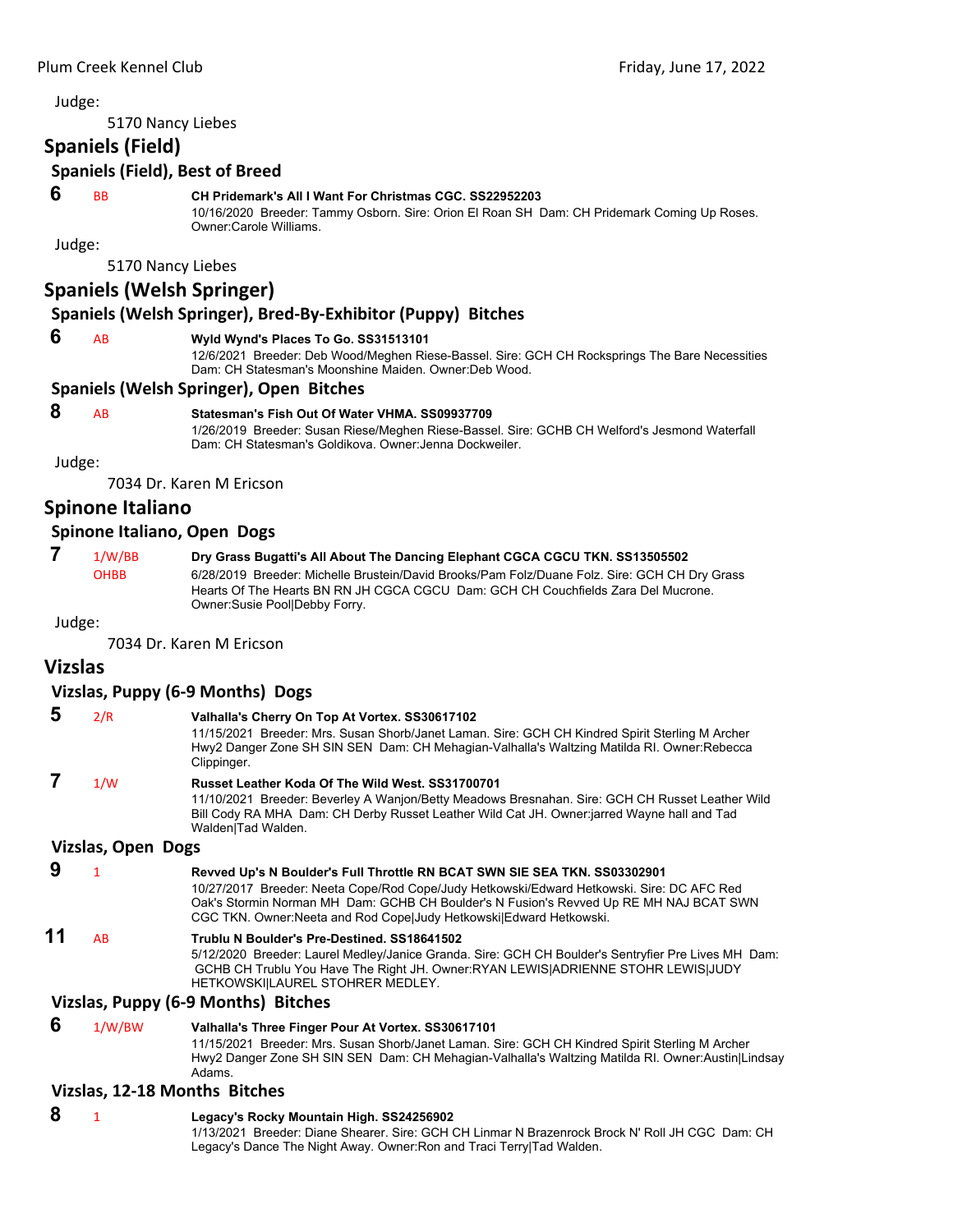|        |                                   | Vizslas, Amateur Owner Handler Bitches                                                                                                                                                                                                                                                                                            |
|--------|-----------------------------------|-----------------------------------------------------------------------------------------------------------------------------------------------------------------------------------------------------------------------------------------------------------------------------------------------------------------------------------|
| 10     | $\overline{1}$                    | Everlong's Pacific Brave Enough CGC TKN. SS22751501<br>10/20/2020 Breeder: Mrs. Tanya Riess Duvall/Mr. James Ryan Duvall/Tatum Duvall. Sire: GCHG CH<br>Comynara Tanner Is The Silver Lining Ride MH OA OAJ NF ACT2 TKN Dam: GCH CH Gambol JH FDC<br>CGCA TKN. Owner:Tami Kruse Tanya Duvall Tatum Duvall Naomi Kruse Gary Kruse. |
|        | <b>Vizslas, Open Bitches</b>      |                                                                                                                                                                                                                                                                                                                                   |
| 12     | 1/R                               | Jnek's Wild Child BCAT. SS08228801<br>9/20/2018 Breeder: Kathy Engelsman/Christine Schaberg. Sire: GCHB CH Jnek's Addicted To Love JH<br>Dam: GCH CH Jnek's As You Wish JH. Owner: Emily Pittman Kathy Engelsman Christine Schaberg.                                                                                              |
|        | <b>Vizslas, Best of Breed</b>     |                                                                                                                                                                                                                                                                                                                                   |
| 17     | <b>SEL</b><br><b>OHBB</b>         | GCH CH Kindred Spirit Sterling M Archer Hwy2 Danger Zone SH SIN SEN. SS01306401<br>8/5/2017 Breeder: Deborah Johnson/Mike Johnson. Sire: GCHG CH Berkcor's Wrecking Crew Dam:<br>GCH CH Mehagian's Kindred Spirit Remington Lock't N Reddy JH. Owner:Austin Lindsay Adams.                                                        |
| 19     | <b>OS</b>                         | <b>CH Boulder Upcountry Perfect Mile. SS15174402</b><br>6/21/2019 Breeder: Kristy M Emery. Sire: CH Solterra's N Boulder's Timelock To My Heart JH Dam:<br>GCHB CH Baroque Eastwind's Cool Runnings TKN. Owner: Judy/Edj Hetkowski.                                                                                               |
| 20     | BB/G2                             | GCHB CH Sincerus Magnificent Obsession Of Latierra. SS19670706<br>7/5/2020 Breeder: Kelly Park/Philip Park. Sire: GCH CH Happy Tails Radar CA Dam: GCHB CH Sincerus<br>Cicada. Owner:Laraine Clark Laraine Clark Kelly Park.Agent: Clint Livingston                                                                               |
| Judge: |                                   |                                                                                                                                                                                                                                                                                                                                   |
|        |                                   | 7034 Dr. Karen M Ericson                                                                                                                                                                                                                                                                                                          |
|        | <b>Weimaraners</b>                |                                                                                                                                                                                                                                                                                                                                   |
|        |                                   | <b>Weimaraners, 12-18 Months Dogs</b>                                                                                                                                                                                                                                                                                             |
| 5      | 1/W/BW/OS                         | Foxfire Happy Trails. SS26422704<br>4/10/2021 Breeder: Ms. Amy Fast. Sire: GCHB CH Unity's Bzyfeet Good Hair Day Dam: CH Foxfire<br>Midnight On The Isle Of Skye. Owner: Sandra Jordan.                                                                                                                                           |
|        |                                   | <b>Weimaraners, 12-18 Months Bitches</b>                                                                                                                                                                                                                                                                                          |
| 6      | 1/W                               | Pm's Deva Marie Von Edelweiss. SS24722303<br>2/7/2021 Breeder: Shelly Jernigan/Charles T Jernigan. Sire: GCH CH PM's Shoot Em Up Cowboy SH<br>Dam: Von Edelweiss Trax Darling Schatzie. Owner: SHELLY Rae JERNIGAN Agent: Sarah Luther                                                                                            |
| 8      | 2/R                               | Foxfire's Daybreak On The Isle Of Skye. SS26422705<br>4/10/2021 Breeder: Ms. Amy Fast. Sire: GCHB CH Unity's Bzyfeet Good Hair Day Dam: CH Foxfire<br>Midnight On The Isle Of Skye. Owner: Amy Fast.                                                                                                                              |
|        |                                   | Weimaraners, Bred-By-Exhibitor (Adult) Bitches                                                                                                                                                                                                                                                                                    |
| 10     | 1                                 | Cheyenne&Silverbay's A Hop Skip & A Jump To Tabono JH. SS19466802<br>6/7/2020 Breeder: Christine Trujillo/Rebecca Harper-Gardea/Tim Beckett. Sire: GCHS CH Silverbay's<br>Born This Way! SH CGC TKA Dam: GCHB CH Cheyenne's Luck Be A Lady JH. Owner:Christine Trujillo.                                                          |
|        | <b>Weimaraners, Best of Breed</b> |                                                                                                                                                                                                                                                                                                                                   |
| 12     | <b>BB</b><br><b>OHBB</b>          | GCH CH Cheyenne's In The Key Of Bee Sharp RI JH NA NAJ ACT1 TKA. SS06029201<br>4/28/2018 Breeder: Christine Trujillo. Sire: CH Cheyenne's Exit Strategy JH Dam: Cheyenne's Unfinished<br>Business. Owner: Kris Dunlap James Dunlap   Christine Trujillo.                                                                          |

7034 Dr. Karen M Ericson

# **Wirehaired Pointing Griffons**

# **Wirehaired Pointing Griffons, Best of Breed**

 **7** BB **GCHB CH Snowbird's Outlaw Baby Boomerang JH. SR97273101** 12/25/2016 Breeder: Hank Brandes. Sire: GCHS CH Snowbird's Outlaw Kidd Rock JH Dam: CH Daffney Kidd Curry Of Franckshire. Owner:karen pelzer|Scott Pelzer.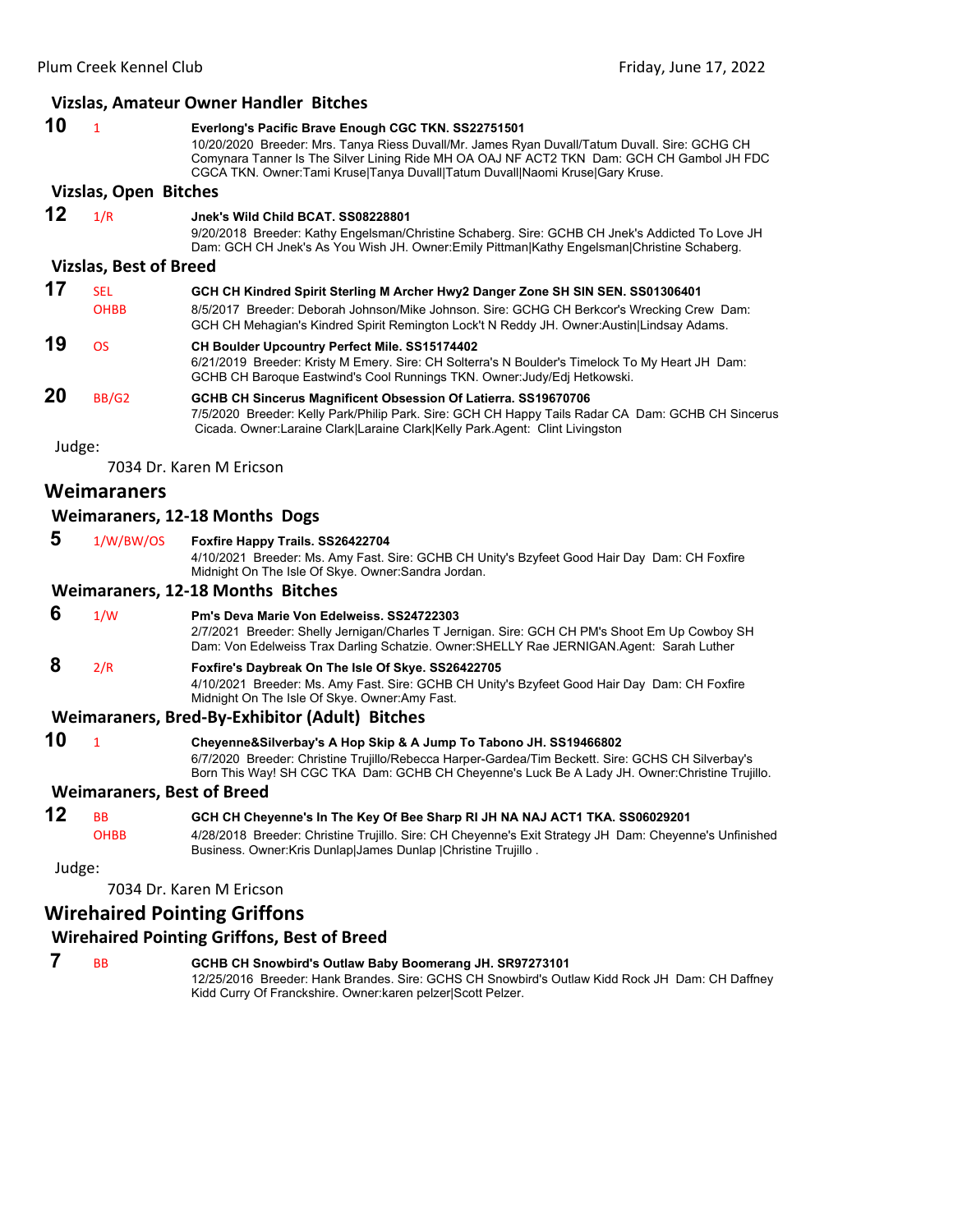<span id="page-10-0"></span>5791 Mrs. Jane E Treiber

### **Afghan Hounds**

#### **Afghan Hounds, Best of Breed**

| 5 | <b>AB</b> | GCHB CH Kuhlbreezedesignerstrangemagicaiyana. HP54925401<br>9/18/2017 Breeder: Deborah Ridley/Carly Kramer/Kelli Kujawa/Demia Divis. Sire: CH Karakush The Katz<br>Whiskers Dam: GCHB CH Kuhl Breeze Firefly In The Night Sky. Owner:Deborah ridley DeMia Divis Kelli Kujawa Carly Kramer. |
|---|-----------|--------------------------------------------------------------------------------------------------------------------------------------------------------------------------------------------------------------------------------------------------------------------------------------------|
| 9 | AR        | CH Kuhlbreeze Designer Don't Tell Her. HP60735705                                                                                                                                                                                                                                          |

5/13/2020 Breeder: Kelli S Kujawa/Deborah Ridley. Sire: CH Skyedanes Rookie Dreamer JC Dam: GCHS CH Kuhlbreeze & Designer Whitehouse Blackmarket. Owner:Deborah ridley|Kylie Luckinbill|Kelli kujawa.

Judge:

5791 Mrs. Jane E Treiber

# **Basenjis**

# **Basenjis, Bred‐By‐Exhibitor (Puppy) Dogs**

#### **5** AB **Skyhi's It's Only Money. HP64089703**

11/30/2021 Breeder: Jolene Krohn/Laurie A Stargell. Sire: GCHS CH Skyhi Budget For Fashion Dam: GCH CH Skyhi's Time Is Money. Owner:Jolene Krohn|Laurie Stargell.

#### **Basenjis, Puppy (6‐9 Months) Bitches**

#### **8** AB **Signet-Skyhi Waiting For A Girl Like You. HP64365002**

11/22/2021 Breeder: Brenda Cassell/Ciara Cassell. Sire: GCHS CH Skyhi Budget For Fashion Dam: CH Signet Goodnight Moon. Owner:Laurie A Stargell.

#### **Basenjis, Best of Breed**

OHBB/OHG3 12/12/2016 Breeder: Sally Wuornos/Kari Wuornos Winger. Sire: GCH CH Sonbar's Justa Determined Talker At Jaiye Dam: Sonbar's Bmw RN. Owner:Angela Binns|Sally Wuornos.

Judge:

5791 Mrs. Jane E Treiber

# **Basset Hounds**

#### **Basset Hounds, 12‐18 Months Dogs**

# **5** EX **First Class His Royal Kinship. HP62286803**

3/2/2021 Breeder: Jacquelyn Fogel. Sire: GCHS CH First Class Mirror Mirror On The Wall Dam: GCH CH First Class Duchess Of Cambridge. Owner:Malina and Anthony Dorchak.

#### **Basset Hounds, Amateur Owner Handler Bitches**

 **6** 1/W/BB **House Of Hounds Brie O'Bristlecone. HP58090206**

OHBB 6/21/2019 Breeder: James R Phelps/Melissa L Phelps. Sire: FC Millview Harold Dam: FC Apple Country Emmy Lou. Owner:Betty Gene Pearce|Carol Makowski.

#### Judge:

5791 Mrs. Jane E Treiber

# **Beagles (15 Inch)**

# **Beagles (15 Inch), Best of Breed**

 **5** SEL **GCH CH Trulisco Mirray I Reckon So. HP57509802** OHBB/OHG1 1/12/2019 Breeder: Mary Sullivan/Elizabeth Friedlander/Miranda Hill. Sire: GCH CH Pun Kotzky Gentleman Of Fortune Dam: GCH CH Redstone Alpenglow You Had Me At Hello. Owner:Miranda Hill|Mary Sullivan|Elizabeth Friedlander.

#### **7** BB/G2 **CH Bill T's August Rush To Alpenglow. HP61436801**

11/1/2020 Breeder: Belinda Yager/Miranda Hill/Elizabeth Friedlander. Sire: GCH CH Maple Ridge Northern Lights Dam: CH Mirray's Kiss The Girl. Owner:Belinda A Yager|Elizabeth Friedlander.

Judge:

5791 Mrs. Jane E Treiber

# **Bloodhounds**

# **Bloodhounds, Best of Breed**

 **5** OS **GCH CH Buffalo Groves Sheriff Mountain. HP61210601** OHBB 11/18/2020 Breeder: Marlene Groves/Karissa Groves/Tracey Nooft/Jade Chase. Sire: GCH CH Buffalo Groves Major Sasquatch Dam: GCH CH Nozenears Faithful Trinity Of The Groves CGC. Owner:David Marlene Karissa Groves|Lian Chase / Jade Chase.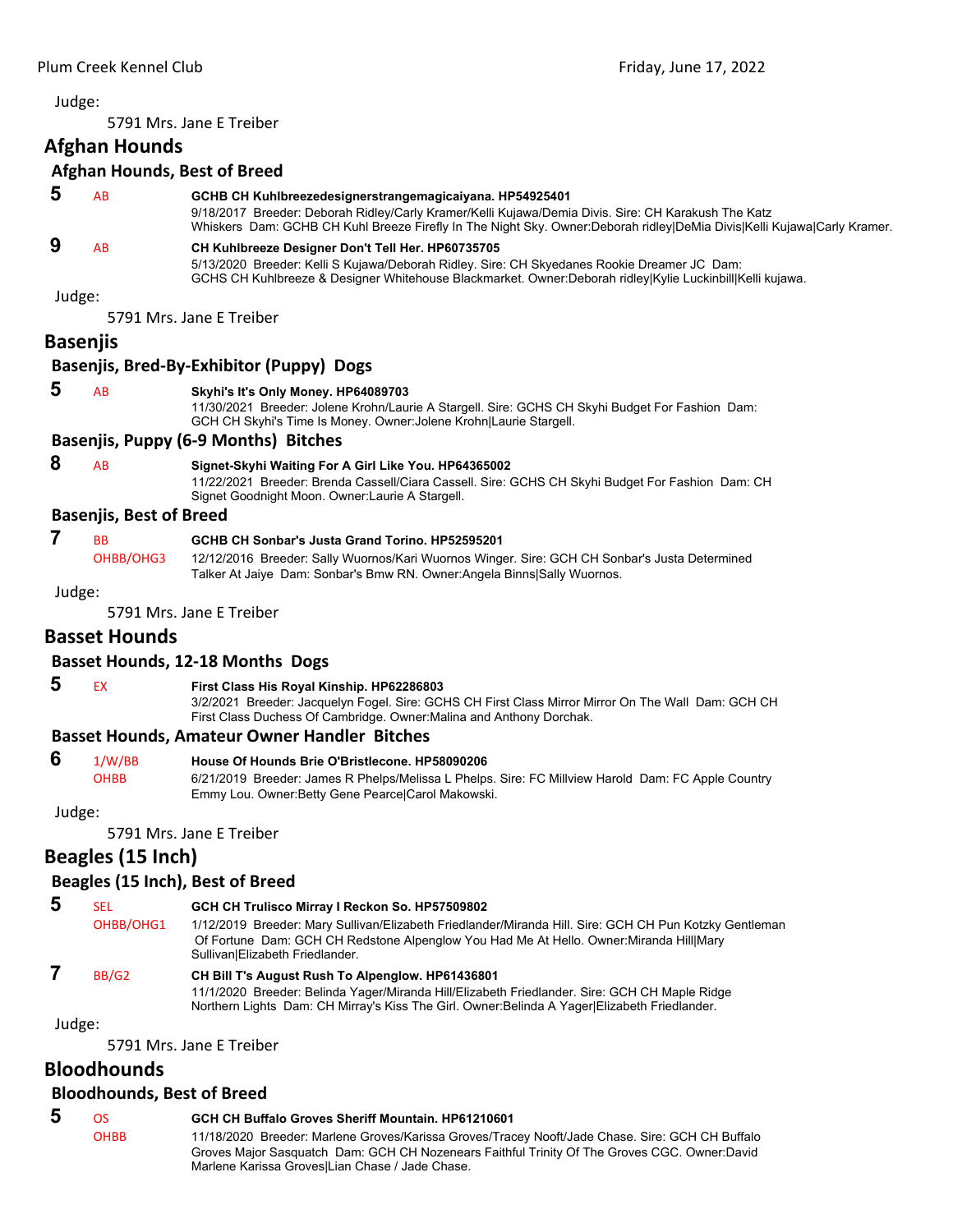#### **6** SEL **GCH CH Nozenears Faithful Trinity Of The Groves CGC. HP56184701** 7/27/2018 Breeder: Tracey Nooft/Mr. Brian Scott Manley. Sire: Loamy Lane's Nigel Dam: GCH CH Nozenears Rock N Roll Diva. Owner:David Marlene Karissa Groves|Jade Chase|Tracey Nooft.  **8** BB **GCH CH Buffalo Groves Glitter Mountain. HP61210602** 11/18/2020 Breeder: Marlene Groves/Karissa Groves/Tracey Nooft/Jade Chase. Sire: GCH CH Buffalo Groves Major Sasquatch Dam: GCH CH Nozenears Faithful Trinity Of The Groves CGC. Owner:David Marlene Karissa Groves|Jade Chase|Caleigh Novak. Judge: 5791 Mrs. Jane E Treiber **Borzois Borzois, Bred‐By‐Exhibitor (Puppy) Dogs 7** <sup>2</sup> **Rikov-Kyrov Twelfth Night. HP63196401** 7/2/2021 Breeder: Ms. Amy Sorbie/Richard Fundom. Sire: GCHB CH Kyrov's Sword Dance Dam: CH Katz-Kyrovs' Maybe It's Maybelline. Owner:Richard Fundom|Richard Sprague . **11** <sup>3</sup> **Cherry Hills Phil Collins. HP63437705** 8/24/2021 Breeder: David Westfall/Kim Plache. Sire: Katushka's Hollywood Star BCAT Dam: Jedawn Zoiboyz Resolute Skittles SC BCAT CGC. Owner:David Westfall|Kim Plache. **15** 1/W/BW **Novgorod High Noon Sergei Birkovich. HP63655501** 9/27/2021 Breeder: Lyn S Hoflin/Janice Haldi. Sire: GCH CH Svershin's Birkovitch @ Novgorod High Noon Dam: CH Novgorod Arnov Olenka Mikhaylova JC BCAT CGC. Owner:Lyn Snyder Hoflin|Lyn Snyder Hoflin|Janice Haldi. **Borzois, Bred‐By‐Exhibitor (Puppy) Bitches 8** <sup>1</sup> **Cherry Hills Katushka Stevie Nicks. HP63437703** 8/24/2021 Breeder: David Westfall/Kim Plache. Sire: Katushka's Hollywood Star BCAT Dam: Jedawn Zoiboyz Resolute Skittles SC BCAT CGC. Owner:Kim Plache|Joyce Law. **Borzois, Bred‐By‐Exhibitor (Adult) Bitches 12** 1/W **Katushkas Wish Upon A Star JC BCAT. HP53656703** 5/15/2017 Breeder: Joyce Law. Sire: CH Katushka's Rock Star JC Dam: GCH CH Katushka's Charade SC BCAT. Owner:Joyce E Law|Eric Erickson |Joyce Law. **14** 2/R **Horse And Hound More More More. HP61726902** 12/26/2020 Breeder: Pamela Buffington. Sire: CH Kyrov-Katz My Knight In Shining Armor At H And H Dam: CH Horse And Hound Full Of Hope. Owner:Pamela Buffington. **Borzois, Best of Breed 16** OS **Novgorod Qira Cruisova. HP61857901** 1/22/2021 Breeder: Lyn S Hoflin. Sire: CH Wyvern's Joy Ride At Horse And Hound Dam: CH Novgorod Arnov Orlitsa Mikhaylova CD GN CGC. Owner:Lyn Snyder Hoflin|Lyn Snyder Hoflin|Janice Haldi. **21 Kirov Quicksilver. HP51410205** 5/2/2016 Breeder: Barbara Ewing. Sire: GCH CH Kachina Radar Love Dam: GCH CH Kirov Pulsatilla. Owner:Barb Lindsley. **23** BB/G4 **GCHB CH Kyrov's Sword Dance. HP52959501** OHBB 12/1/2016 Breeder: Ms. Amy Sorbie/Brenna Sorbie. Sire: GCHG CH Konza-Plum Creek Bugatti At Elance Dam: Kyrov's Somewhere In Time. Owner:Richard Fundom|Amy Sorbie. **25** SEL **CH Katushka's Star Lord SC. HP53656704** 5/15/2017 Breeder: Joyce Law. Sire: CH Katushka's Rock Star JC Dam: GCH CH Katushka's Charade SC BCAT. Owner:Joyce E Law. Judge: 5791 Mrs. Jane E Treiber

# **Dachshunds (Longhaired)**

# **Dachshunds (Longhaired), Puppy (9‐12 Months) Bitches**

 **6** 1/R **Dash'N Doxies Shotgun Rider V Longdogia Mld. HP63117602** 8/16/2021 Breeder: Debbie James. Sire: CH Dash'N Doxies Life In The Fast Lane Ml Dam: CH Kinchville Zaz All The Glitters. Owner:Heather M Ackby|Janet Donnelly.

# **Dachshunds (Longhaired), Bred‐By‐Exhibitor (Adult) Bitches**

#### **8** <sup>1</sup> **Galewinns Gold Digger. HP61614702**

12/15/2020 Breeder: Pam Gale/Shea Jonsrud. Sire: CH Original Be-Long To Galewinns NAJ Dam: CH Galewinns Piazza Tres Vie. Owner:Pam Gale1|Shea Gale.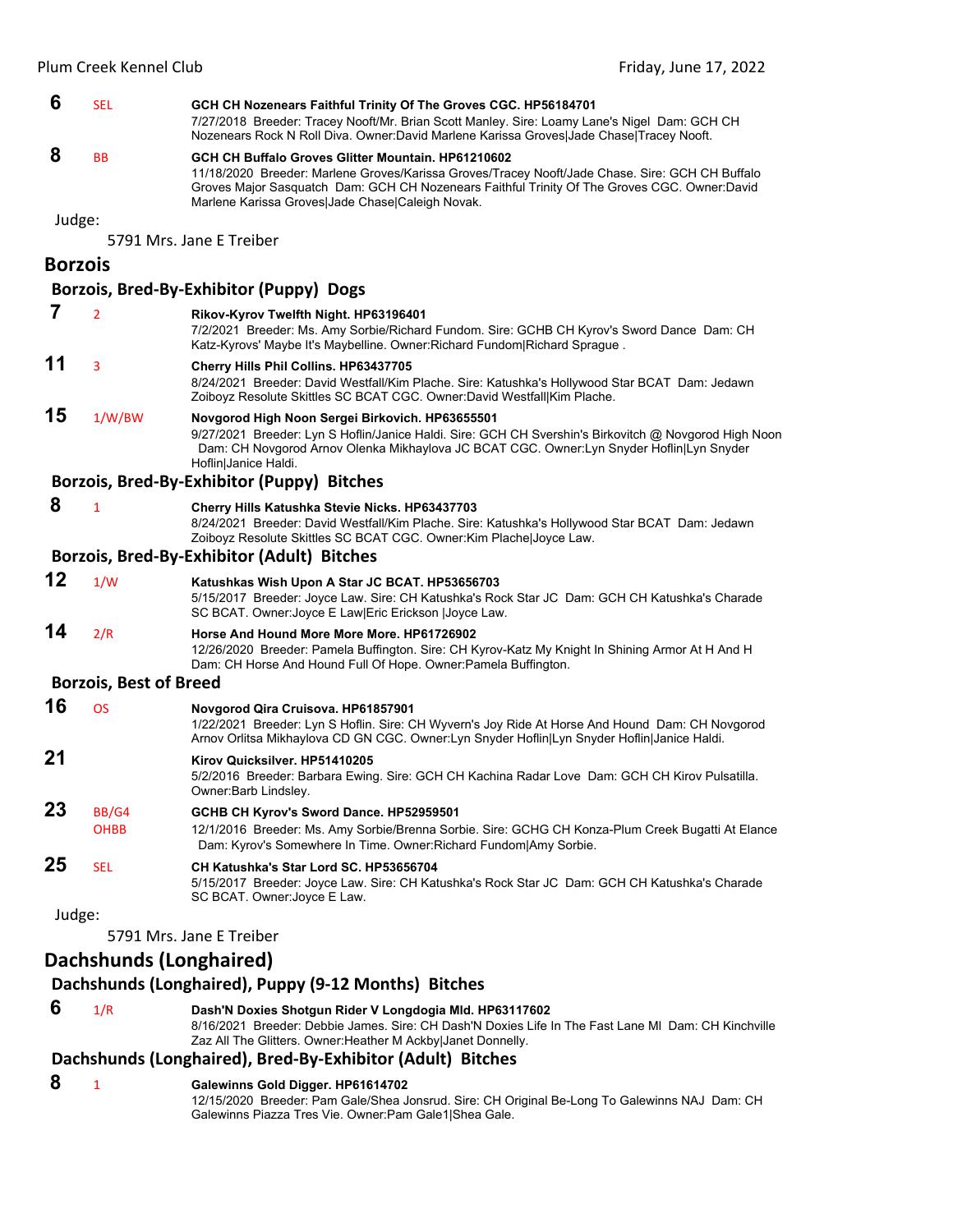# **Dachshunds (Longhaired), American Bred Bitches**

| 10 | 1/W/OS | Galewinns Piazza Del Campo. HP56360104                                                                                                                                          |
|----|--------|---------------------------------------------------------------------------------------------------------------------------------------------------------------------------------|
|    |        | 8/20/2018 Breeder: Pam Gale/Shea Jonsrud/Sherry Ceplius. Sire: GCH CH Lekoll Bobbi Sharm Iskrenne<br>Vash Dam: GCH CH Galewinns Kaycees Four Queens MId. Owner: Faron Morawski. |
|    |        |                                                                                                                                                                                 |

#### **Dachshunds (Longhaired), Best of Breed**

#### **5** BB **CH Longdogia's The Perfect Fit. HP61891901**

OHBB/OHG2 2/1/2021 Breeder: Heather Ackby/Janet Donnelly. Sire: GCH CH Galewinns Kaycees Golden Ticket Dam: CH Longdogias Unrequited Love. Owner:Heather M Ackby|Janet Donnelly.

# **12** AB **GCHB CH Galewinns In Your Dreams Mld. HP55389301**

3/16/2018 Breeder: Shea Jonsrud/Pam Gale. Sire: GCH CH Sandachs Dancing Thru Life Ml Dam: GCH CH Galewinns Kaycees Treasured Gem Mld. Owner:Shea Gale|Pam Gale.

Judge:

5791 Mrs. Jane E Treiber

# **Dachshunds (Smooth)**

#### **Dachshunds (Smooth), Puppy (9‐12 Months) Bitches**

 **6** AB **Lucene's Fromage De Montagne. HP63164002**

7/19/2021 Breeder: Mechelle Stall. Sire: CH Lucene's Lightning Mcqueen Dam: GCH CH Lucene's Black Pearl Treasure. Owner:Kaitlin E McCollough.

#### **Dachshunds (Smooth), Bred‐By‐Exhibitor (Adult) Bitches**

#### **8** 1/W/BB **Lamancha Magpie Dreamweaver Ms. HP59563902**

OHBB 2/5/2020 Breeder: Joann Tennison/Kathy A Powell. Sire: CH Barstar's Hot Rocks At Lamancha Msd CGC Dam: Lamancha Latifa Dreamweaver Ms. Owner:JoAnn Tennison|K. Powell.

#### **Dachshunds (Smooth), American Bred Bitches**

**10** 1/R **Weiner Works' Smokin' Gun - Miss Kitty Ms NSD TKA VHMA VHMP. HP59024404** 10/28/2019 Breeder: Richard Van Elgort/Arleene Van Elgort. Sire: GCHB CH I'M Born In Italy Ferrari For Ben Bon Ms Degli Ari Dam: CH Apple Weiner Works Ms Degli Aristobassi. Owner:Earlene Verona Winn.

Judge:

5791 Mrs. Jane E Treiber

# **Dachshunds (Wirehaired)**

### **Dachshunds (Wirehaired), Open Miniature Bitches**

 **6** AB **Thalia's Dachel Doe-Eyed Feline V Tievoli. HP60530902**

6/26/2020 Breeder: Sharon M Ehr/Donna Starr-Gimeno. Sire: GCHB CH Benway's Garnet Cut Mw Dam: CH Tievoli Shake It Off V Duffy'S. Owner:Sharon Ehr|Regina Nickel|Donna Starr-Gimeno.

#### **Dachshunds (Wirehaired), Best of Breed**

| 5 | <b>BB</b> | GCHB CH Donatello Vom Jagerburg. HP60262501<br>11/16/2019 Breeder: Dominika Eszter Gyarmali. Sire: U Know I Like It Vitoraz Dam: Liza Minnelli Klara<br>Difino. Owner: Donna Starr-Gimeno Sharon Ehr.                                                                            |
|---|-----------|----------------------------------------------------------------------------------------------------------------------------------------------------------------------------------------------------------------------------------------------------------------------------------|
| 8 | OS.       | CH Raydachs J-Walk Kimbers Locked N Loaded Sw. HP58114701<br>7/22/2019 Breeder: Shirley Del Castillo/Judy Walker/Maria Sakoda/James Sakoda. Sire: GCHP CH<br>Wiretaps Life Is A Highway Dam: GCH CH Raydachs Eclipse Of The Heart V Gleishorbach SW.<br>Owner: Jennifer Carlson. |

Judge:

5791 Mrs. Jane E Treiber

#### **Greyhounds**

# **Greyhounds, Bred‐By‐Exhibitor (Adult) Bitches**

#### **8** 1/R **Windrock Lady Greystone. HP58080501**

7/15/2019 Breeder: Heather Elrick/Kimberly A Fritzler. Sire: CH Shazam's The Journey Begins JC Dam: CH Mandajors Highly Explosive At Windrock. Owner:Kimberly Fritzler|C Fritzler|H Elrick.

#### **Greyhounds, Open Bitches**

**10** 1/W **Windrock Thunder In The Night. HP55504801**

5/10/2018 Breeder: Kimberly A Fritzler/Colin R Fritzler. Sire: DC Sobers Ippolito SC Dam: DC Windrock Accelerattii Incredibus SC. Owner:Kimberly Fritzler|Colin Fritzler.

#### **Greyhounds, Best of Breed**

**14** BB **GCHB CH Southpoint Gaetana Chaparral BCAT. HP59191201** 4/5/2019 Breeder: Luis Graca. Sire: Eliel Decuma Dam: Sobers Ambrosia Karkati. Owner:Carol Curlee|Tiffany Marzluf.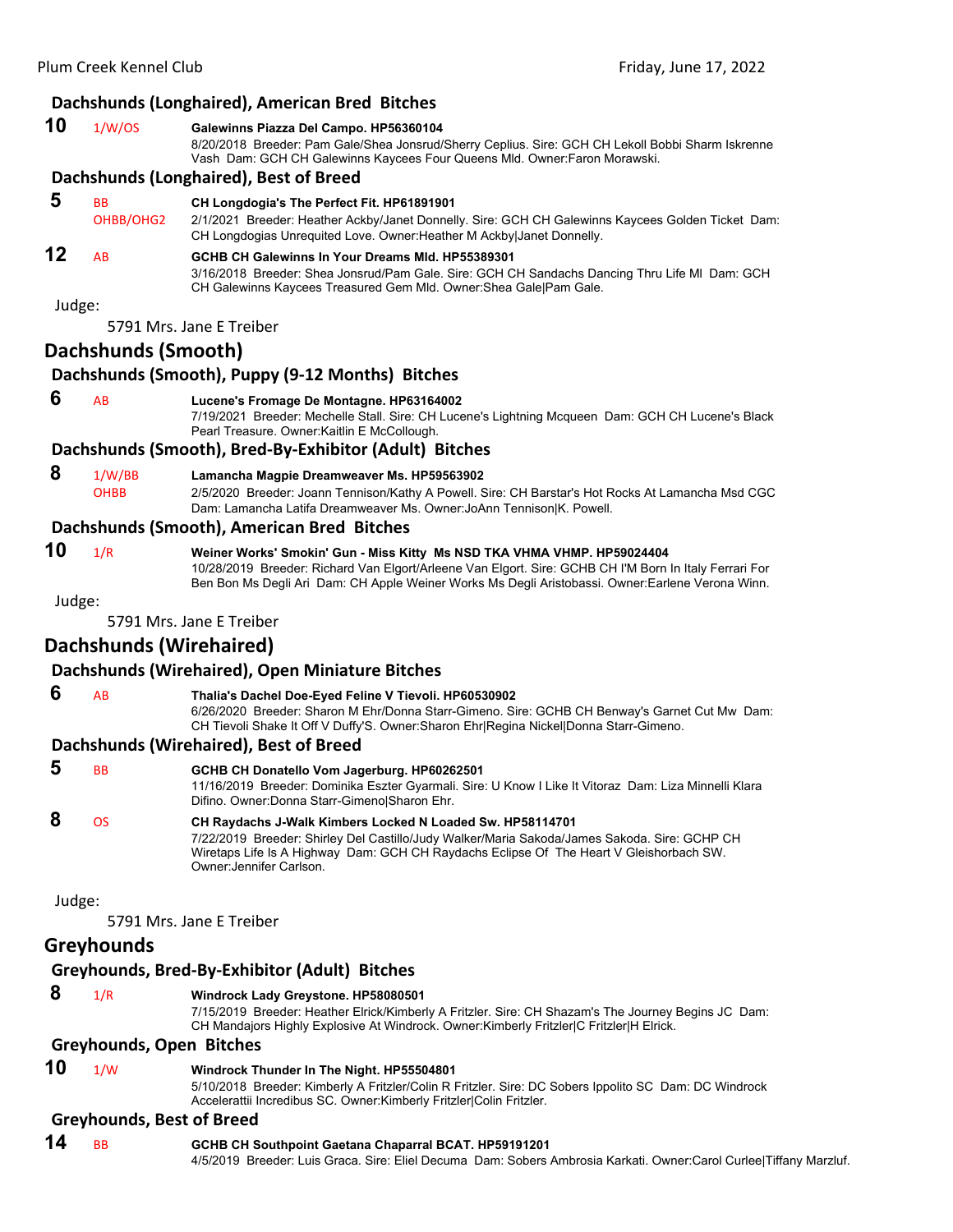5791 Mrs. Jane E Treiber

# **Harriers**

# **Harriers, Best of Breed**

# **5** BB **GCH CH Blythmoor Chase Away The Blues From Shadowmere. HP54232001**

OHBB 8/5/2017 Breeder: Margie Dykstra. Sire: GCHS CH Blythmoor Chance Encounter At Shadowmere TD TDU TKN Dam: Wynfield When Sunny Gets Blue. Owner:Isabelle Bokelman|Sheree Sanchez.

#### Judge:

5791 Mrs. Jane E Treiber

# **Irish Wolfhounds**

#### **Irish Wolfhounds, Puppy (9‐12 Months) Bitches**

#### **6** 1/R **Siofra Ionmhain Norman. HP63960801**

7/24/2021 Breeder: Iveta Bouchalova. Sire: Pitlochry's Knight Ryder Dam: Obsession Ionmhain Norman. Owner:Melissa Scofield.

#### **Irish Wolfhounds, Bred‐By‐Exhibitor (Adult) Bitches**

# **8** 1/W/OS **Mari's Jewel Sassy Ionmhain. HP60064601**

5/28/2020 Breeder: Mrs. Alexandra Mari. Sire: GCH CH New Yorker Prince Ionmhain Norman Dam: Maris Sassy Queen Of Colorado. Owner:Alexandra Mari.

#### **Irish Wolfhounds, Best of Breed**

#### **5** BB **GCH CH Tralen's Feelin Groovy. HP54585603**

OHBB 9/25/2017 Breeder: Tracey A Luty/Leonard Luty. Sire: GCHS CH Fleetwind Carroy Cosgrove Con'An Dam: CH Tralen's Ultra Violet. Owner:Tracey|Leonard Luty.

#### Judge:

5791 Mrs. Jane E Treiber

#### **Portuguese Podengo Pequenos**

#### **Portuguese Podengo Pequenos, Bred‐By‐Exhibitor (Adult) Dogs**

 **5** 1/W/OS **Corral West Fancy Like Applebee's On A Date Night. HP62915501** 5/31/2021 Breeder: Sherry MacLennan/Stacie Toft-DeVore/Chloie Devore. Sire: CH Jbs&Lin Shan's Believe It Or Not I Drive Too Fast Dam: GCHB CH Corral West She's A Wondaful Kisser. Owner:Sherry MacLennan|Stacie Toft-Devore|Chloie Devore.

#### **Portuguese Podengo Pequenos, Best of Breed**

#### **6** BB/G3 **GCHB CH Corral West She's A Wondaful Kisser. HP55947101** OHBB 5/12/2018 Breeder: Sherry MacLennan/Stacie Toft-DeVore/Chloie Devore/Kelly Neeley/C Neeley. Sire: CH Noble's Me Myself 'N Cyndella BCAT Dam: CH Houla's Audrey Hepburn CGC TKN. Owner:Sherry MacLennan|StacieToft Devore|Chloe Devore.

#### Judge:

5791 Mrs. Jane E Treiber

# **Rhodesian Ridgebacks**

#### **Rhodesian Ridgebacks, Puppy (9‐12 Months) Dogs**

### **7** 1/W/BW **Koda's Playin' It Cool. HP63002101**

7/1/2021 Breeder: Alice Hunt/Neil McDevitt. Sire: GCHB CH Kimani's Borne O' The Best Dam: GCHB CH Koda's Hot Pants BCAT. Owner:Alice Hunt.

# **9** <sup>2</sup> **Regiment's Roger That. HP63836601**

7/25/2021 Breeder: Cammay Jones/Cindy Well/Kelly Pierson. Sire: CH Regiment's Lightning In A Bottle Dam: Regiment's Seraphim Ashes Reign. Owner:Julie Justin May|Cammay Jones|Kelly Pierson.

# **Rhodesian Ridgebacks, Bred‐By‐Exhibitor (Puppy) Dogs**

#### **11** <sup>1</sup> **Regiment's Fawkes' Wayward Son. HP63836602**

7/25/2021 Breeder: Cammay Jones/Cindy Well/Kelly Pierson. Sire: CH Regiment's Lightning In A Bottle Dam: Regiment's Seraphim Ashes Reign. Owner:Simon Cole|Karri Cole|C Jones|K Pierson.

#### **Rhodesian Ridgebacks, Bred‐By‐Exhibitor (Adult) Dogs**

#### **15** AB **Rufaro's Wakanda Forever By Oakhurst CGCA CGCU. HP60770301** 9/4/2020 Breeder: Jennifer Taylor-Cousar/John Wyszynski/Ramsey Ferro. Sire: CH Oakhurst Up Up And

Away Dam: DC Rufaro's Baby I'M A Star SC BCAT CGCA CGCU. Owner:Jennifer L Taylor-Cousar|John Wyszynski|Ramsey Ferro.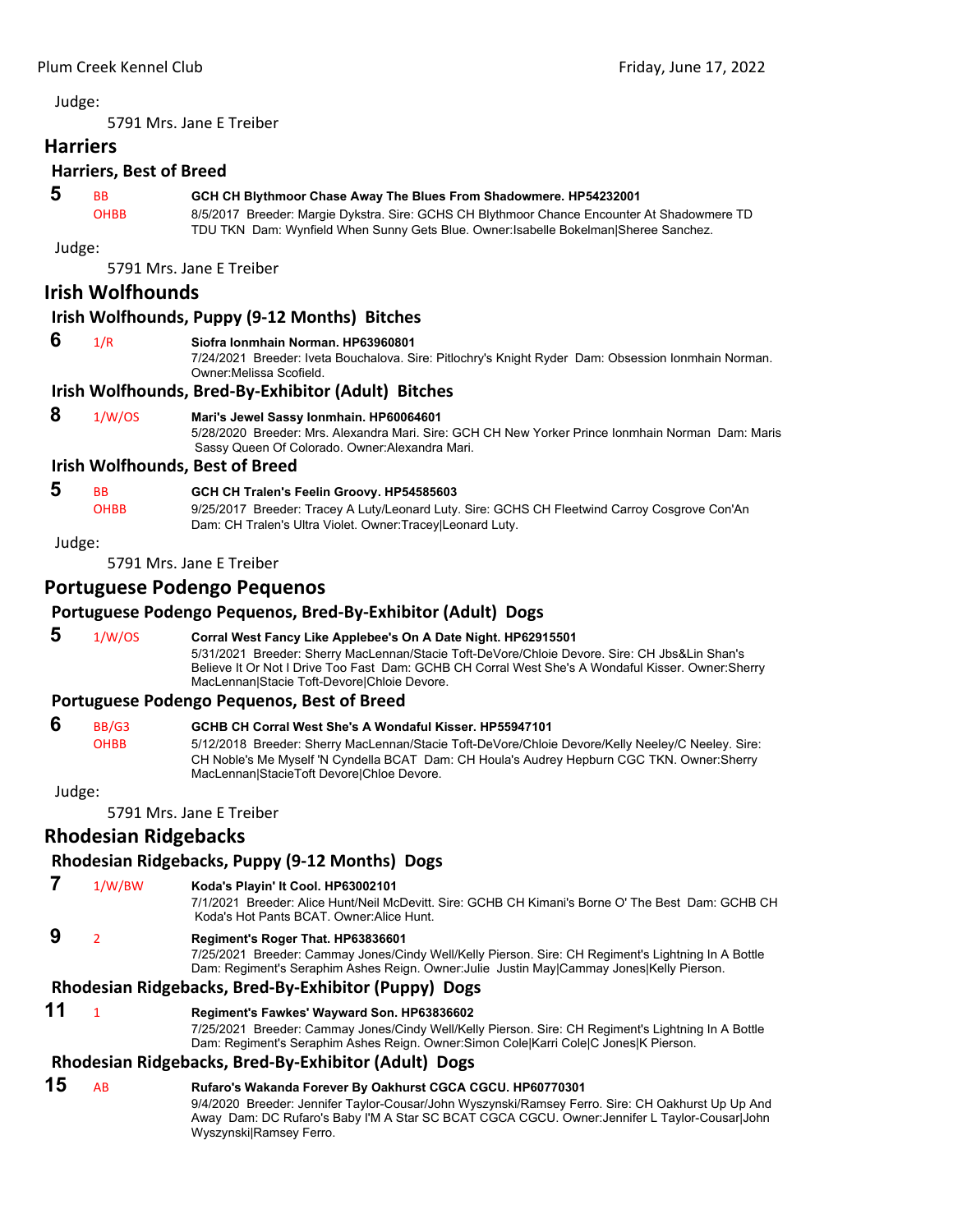| 17     | 1/R                      | Piney Creek Mile High Heartbreaker CGC TKN. HP61988704<br>2/12/2021 Breeder: Lynn Miller. Sire: CH Piney Creek Buzz The Tower CGC TKN Dam: GCH CH Piney<br>Creek Make Mine Spicy CGC. Owner: Lindsey Mladinich Lynn Miller.                                                                        |
|--------|--------------------------|----------------------------------------------------------------------------------------------------------------------------------------------------------------------------------------------------------------------------------------------------------------------------------------------------|
|        |                          | Rhodesian Ridgebacks, Puppy (9-12 Months) Bitches                                                                                                                                                                                                                                                  |
| 6      | 1/W                      | Rainbow Hill's Object Of My Desire. HP63766202<br>7/4/2021 Breeder: Jill Davis/Tayler Suterko. Sire: CH Rainbow Hill's Rising Sun Dam: CH Rainbow Hill No<br>Place I'D Rather Be. Owner:LeeAnne Wise ML Elliott.                                                                                   |
|        |                          | Rhodesian Ridgebacks, Bred-By-Exhibitor (Puppy) Bitches                                                                                                                                                                                                                                            |
| 10     | AB                       | Regiment's Unbound Of Red Rocks CGC TKN. HP63836701<br>7/25/2021 Breeder: Cammay Jones/Cindy Well/Kelly Pierson. Sire: GCH CH Tji-Wara's Tangled Up In<br>Blue Dam: Regiment's Seraphim Ashes Reign. Owner: Kelly A Pierson Cammay Jones.                                                          |
|        |                          | Rhodesian Ridgebacks, Bred-By-Exhibitor (Adult) Bitches                                                                                                                                                                                                                                            |
| 12     | $\overline{2}$           | Rufaro's Marvelous Okoye By Oakhurst. HP60770304<br>9/4/2020 Breeder: Jennifer Taylor-Cousar/John Wyszynski/Ramsey Ferro. Sire: CH Oakhurst Up Up And<br>Away Dam: DC Rufaro's Baby I'M A Star SC BCAT CGCA CGCU. Owner: JENNIFER TAYLOR<br>COUSAR JOHN WYSZYNSKI  RAMSEY FERRO.                   |
| 14     | 1/R                      | Piney Creek Devil In Her Heart CGC TKN. HP61988702<br>2/12/2021 Breeder: Lynn Miller. Sire: CH Piney Creek Buzz The Tower CGC TKN Dam: GCH CH Piney<br>Creek Make Mine Spicy CGC. Owner: Rochelle Basil Lynn Miller.                                                                               |
|        |                          | <b>Rhodesian Ridgebacks, Best of Breed</b>                                                                                                                                                                                                                                                         |
| 16     | <b>OS</b>                | CH Kimani's Gossip Girl BCAT. HP60310901<br>5/20/2020 Breeder: Alicia Mohr Hanna/Elaine Demopoulos/Joyce Wilkinson. Sire: GCHB CH Kimani's<br>Borne O' The Best Dam: GCH CH Kimani's Visual Effects. Owner: Alice Hunt Alicia Hanna.                                                               |
| 19     | <b>SEL</b>               | CH Ridge View's Good Will Hunting By Savi SC. HP55786202<br>5/12/2018 Breeder: Janet Mitchell/Susan L. Ralston V.M.D/MaryAnne Draper. Sire: GCH CH Excaliber's<br>Great Hunter In The Night Sky Dam: CH Ridge View's She's Authentic. Owner:JOHN WYSZYNSKI SUSAN<br>L. RALSTON V.M.D RAMSEY FERRO. |
| 21     | <b>BB</b><br><b>OHBB</b> | CH Piney Creek Here Comes The Sun RN CGC TKN. HP59990704<br>5/4/2020 Breeder: Lynn Miller/Deborah Cooper. Sire: GCH CH Maijani Redskyes Agent Archer Of Dimond<br>C.R. Dam: GCH CH Piney Creek Make Mine Spicy CGC. Owner: Rochelle Basil Lynn Miller.                                             |
| 23     |                          | CH Rufaro's Wakandan Good Trouble CGCA CGCU TKN, HP60770302<br>9/4/2020 Breeder: Jennifer Taylor-Cousar/John Wyszynski/Ramsey Ferro. Sire: CH Oakhurst Up Up And<br>Away Dam: DC Rufaro's Baby I'M A Star SC BCAT CGCA CGCU. Owner:Danielle Collins Jennifer Taylor-<br>Cousar John Wyszynski.     |
| Judge: |                          |                                                                                                                                                                                                                                                                                                    |

5791 Mrs. Jane E Treiber

# **Salukis**

#### **Salukis, Best of Breed**

| 8      | <b>BB</b> | GCH CH Blue Nile Majestic Silver Shafig. HP58993906                                                |
|--------|-----------|----------------------------------------------------------------------------------------------------|
|        | OHBB/OHG4 | 12/3/2019 Breeder: Sara Winsted/Michael McMillan. Sire: GCHS CH J.A.Y. Jp Love Me Tender Blue Nile |
|        |           | Dam: GCHB CH Tazillah Elmas Blue Nile. Owner:Daphane A Lowe Peter R Lowe Sara Winsted              |
|        |           | McMillanIMichael McMillan.                                                                         |
| Judge: |           |                                                                                                    |

Judge:

5791 Mrs. Jane E Treiber

#### **Whippets**

# **Whippets, Bred‐By‐Exhibitor (Adult) Dogs**

 **7** <sup>2</sup> **Primetime Callao Tiger Luke Skywalkr. HP57766302** 3/7/2019 Breeder: Dan Heidel/Kristy Wilson/Destinie Stapleton. Sire: CH Sportingfields N Harmony's Play It Again Dam: GCH DC Chapleton Primetime Zenyatta MC. Owner:Deryk Standring|Kristy Wilson.

# **9** 1/R **Amberwind's Streets Of Laredo. HP62316403**

4/23/2021 Breeder: Susan Mallonee. Sire: GCHS CH Amberwind & Hamrya's Spectacular Bid JC BCAT Dam: CH Starline's Kiss & Tell At Woodslea BCAT. Owner:Susan Mallonee.

# **Whippets, Open Dogs**

#### **11** AB **Free Flite Day Dream Believer At Solstice RI SC ACT1 RATN CGC TKI. HP54068203** 8/15/2017 Breeder: Donna Bost/Jenny Boyd. Sire: GCHB DC Surrey Hill's Couldn't Be Butter At Mariner MC Dam: GCH DC Free Flite Ableaim Bless Your Heart CD BN RE SC NA NAJ NF DN CGC TKN. Owner:Linda Pocurull|Donna Bost.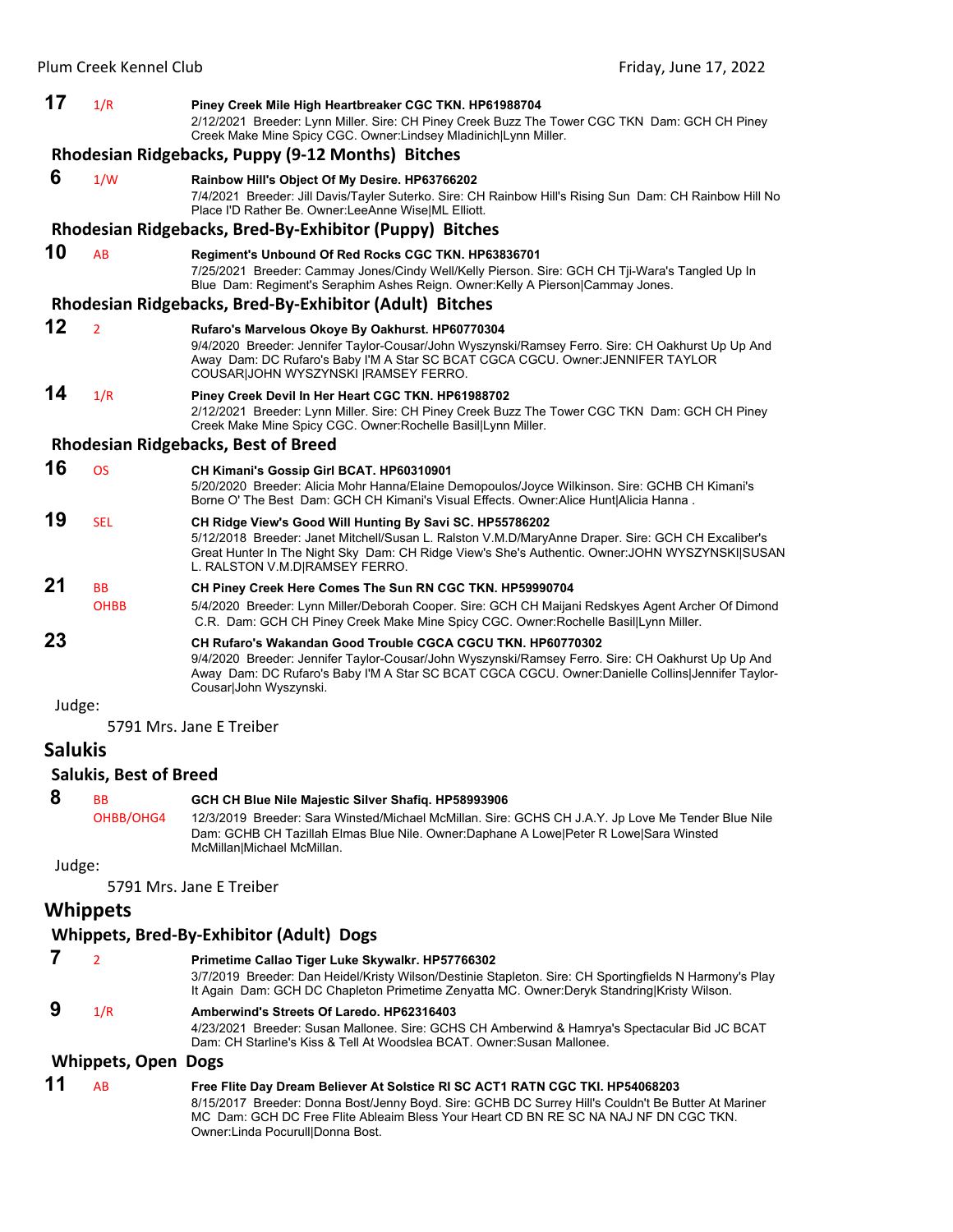| 15 | 1/W/BW                         | Tivio's Hot Rod. HP58863703                                                                                                                                                                                                                                                           |
|----|--------------------------------|---------------------------------------------------------------------------------------------------------------------------------------------------------------------------------------------------------------------------------------------------------------------------------------|
|    |                                | 10/19/2019 Breeder: John Hite/Tracy P Hite/Caroline Hite. Sire: GCHB CH Tivio's Lightning In A Bottle<br>Dam: GCHB CH Bo-Bett's Hot To Trot BCAT. Owner:Omar Hasan Tracy Hite John Hite.                                                                                              |
| 17 | $\overline{2}$                 | Wyndham's A Star Is Born. HP61796301<br>2/14/2021 Breeder: Barbara A Deale. Sire: CH Paragon's Tell Me Something Girl At Windborn Dam: CH<br>Starline & Wyndham Dance On. Owner:Linda Redmann Barbara Deale.Agent: Monica Lamontagne                                                  |
|    |                                | <b>Whippets, Bred-By-Exhibitor (Adult) Bitches</b>                                                                                                                                                                                                                                    |
| 6  | 1/R                            | Temmoku Private Party. HP58507801<br>8/13/2019 Breeder: Julia Ouska. Sire: GCH CH Tivio's Mr. Right BCAT Dam: CH Jomyr Enchantress.<br>Owner: Julia Ouska.                                                                                                                            |
| 8  | $\overline{2}$                 | Tivio Del Oro If Walls Could Talk In Concert, HP61718204<br>12/16/2020 Breeder: John Hite/Tracy Pierce Hite/Robert J. Edison/John Jarvis. Sire: GCHP CH Pinnacle<br>Tennessee Whiskey Dam: GCHB CH Tivio's All Rights Reserved. Owner: Holly Jorgensen Tracy P Hite.                  |
|    | <b>Whippets, Open</b>          | <b>Bitches</b>                                                                                                                                                                                                                                                                        |
| 10 | 1/W                            | Tivio's Hitting All The Right Notes TKA. HP49879907<br>7/15/2015 Breeder: Sandra Murray/Tracy Pierce Hite/Michael Murray, Sire: GCH CH Winfield I'D Rather<br>Be Right JC Dam: CH Tivio's Canella Del Oro At Trurun. Owner: Dr Marta S Zulauf Tracy Pierce Hite.                      |
| 12 | $\overline{2}$                 | Tivio's Girl On Fire, HP61070407<br>10/10/2020 Breeder: John Hite/Tracy P Hite/Caroline Hite. Sire: GCHB CH Tivio's Lightning In A Bottle<br>Dam: GCHB CH Bo-Bett's Hot To Trot BCAT. Owner: Tracy P Hite Candy Sodowsky WT Sodowsky.                                                 |
|    | <b>Whippets, Best of Breed</b> |                                                                                                                                                                                                                                                                                       |
| 14 |                                | GCH DC Crossfyre Angels Landing At Anlan SC BCAT. HP55816907<br>4/28/2018 Breeder: Elizabeth M Campbell/Laura Baratta/Deana McNamer. Sire: GCH CH Burnt Sienna<br>Red Mountain RN FDC NJP CGC TKP VHMA Dam: FC Cali Spirit Of Red Vixen At Crossfyre SC BCAT.<br>Owner:Cathryn A Day. |
| 16 |                                | CH Primetime Princess Skywalker. HP57766301<br>3/7/2019 Breeder: Dan Heidel/Kristy Wilson/Destinie Stapleton. Sire: CH Sportingfields N Harmony's Play<br>It Again Dam: GCH DC Chapleton Primetime Zenyatta MC. Owner: Kristy Wilson.                                                 |
| 18 | <b>SEL</b>                     | GCH CH Temmoku Imogen's Amore. HP58507802<br>8/13/2019 Breeder: Julia Ouska. Sire: GCH CH Tivio's Mr. Right BCAT Dam: CH Jomyr Enchantress.<br>Owner: Sandra Amorosia Julia Ouska Glenn Amorosia.                                                                                     |
| 19 | <b>OS</b><br><b>OHBB</b>       | CH Temmoku Sharp Dressed Man. HP58507804<br>8/13/2019 Breeder: Julia Ouska. Sire: GCH CH Tivio's Mr. Right BCAT Dam: CH Jomyr Enchantress.<br>Owner: Julia Ouska Dr. Todd Miller.                                                                                                     |
| 20 | BB/G1/BIS                      | GCH CH Tivio's Some Like It Hot, HP58863701<br>10/19/2019 Breeder: John Hite/Tracy P Hite/Caroline Hite. Sire: GCHB CH Tivio's Lightning In A Bottle<br>Dam: GCHB CH Bo-Bett's Hot To Trot BCAT. Owner: Tracy P Hite and John Hite.                                                   |
| 22 |                                | CH Jalen's Queen Of Hearts At Starline. HP62093306<br>2/16/2021 Breeder: Judy Johnson/Lori Lawrence. Sire: GCH CH Sto Alberto's Speed So Fast At Starline<br>Dam: CH Starline's Love Notes CA BCAT. Owner: Kim Morgan Judy Johnson.                                                   |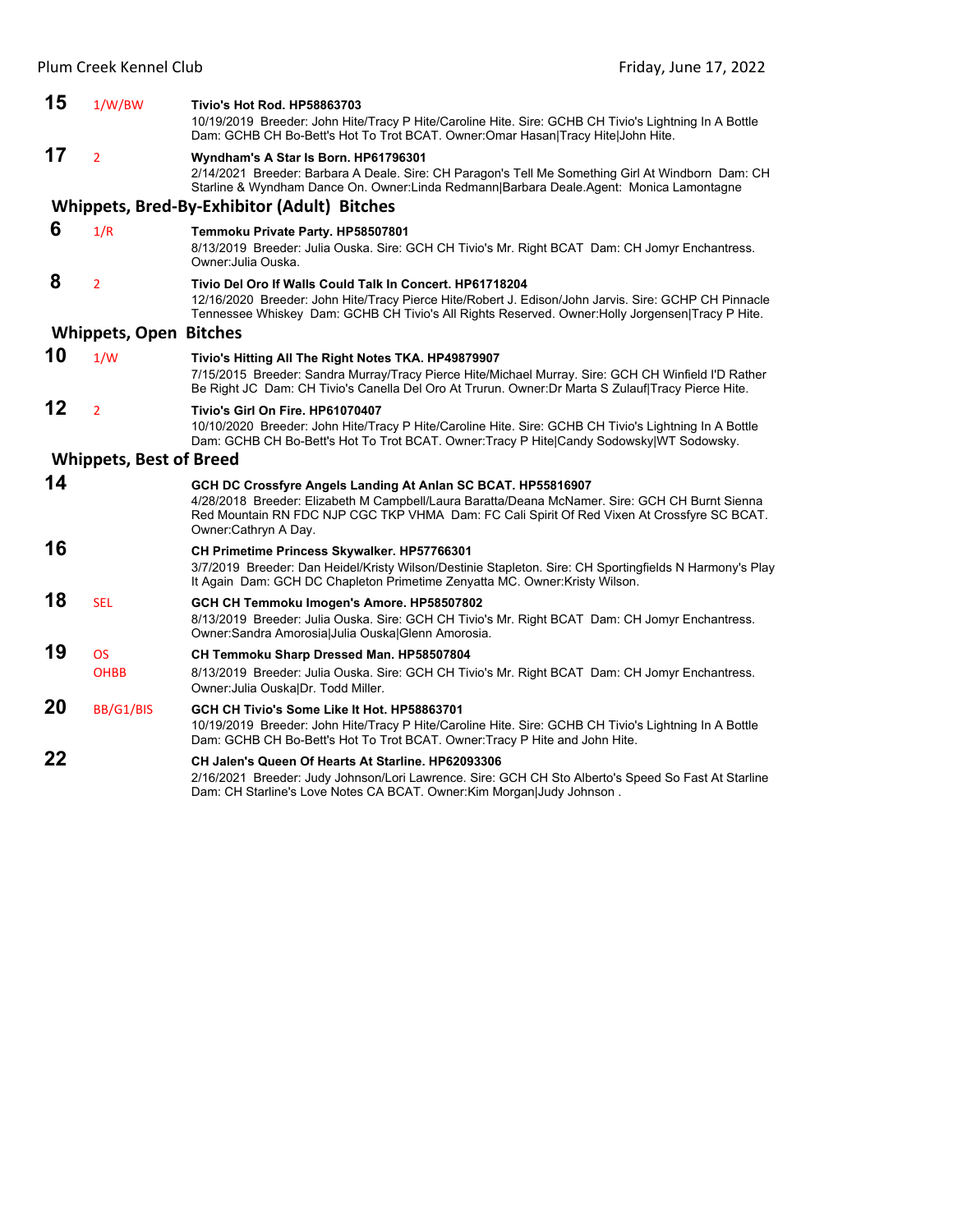7633 Mr. James E Taylor

#### <span id="page-16-0"></span>**Akitas Akitas, Puppy (6‐9 Months) Dogs 5** 1/W/OS **Stecal's I Have To Insist. WS76234402** 10/7/2021 Breeder: Carol Bevis/Faye Bevis/Rachael Corr. Sire: CH Stecal's Remember My Name Dam: CH Sondaisa Sheza Blazin Hot At Nakodo. Owner:Michelle Mosher. **Akitas, Open Dogs 7** 1/R **Dream Hi's Blame It On The Whiskey With Do-Ha. WS73032703** 4/9/2021 Breeder: Lori Rickard/Kristina Rickard. Sire: CH Dream Hi's Maximum Mischief Dam: CH Karijini's Whiskey And Rye. Owner:Kristi Skipper|Lori Rickard|Kristina Rickard|Sarah Mackney. **Akitas, Bred‐By‐Exhibitor (Puppy) Bitches 6** 1/R **Sundevil's Black Pearl Limited Edition. WS73440101** 7/13/2021 Breeder: Amy Huenneke. Sire: GCHG CH Okami's Consider It Done RN CGCA CGCU TKA Dam: CH Sundevil's Pumpkin Spiced Porter CGCA CGCU TKN. Owner:Amy and Stacy Huenneke.  **8** <sup>2</sup> **Do-Ha's Don't Get Your Tinsel In A Tangle. WS75694301** 12/14/2021 Breeder: Kristi Skipper/Kristina Rickard/Lori Rickard/Sarah Mackney. Sire: CH Dream Hi's Maximum Mischief Dam: GCH CH Dream Hi's Once In A Blue Moon. Owner:Kristi Skipper|Sarah Mackney|Lori Rickard|Kristina Rickard. **Akitas, Bred‐By‐Exhibitor (Adult) Bitches 10** 1/W/BW **Dune's Boom! Like That. WS70296002** 11/11/2020 Breeder: Robert Kreider/Richard Shaw/Karen Shaw. Sire: GCHS CH Dune's Kicking & Screaming Dam: CH Mt. Joy's Double Trouble. Owner:Richard Karen Shaw. **Akitas, Open Bitches 12** AB **Everyone's Dream Beautiful Black Passion. WS72142501** 12/10/2020 Breeder: V N Viglay. Sire: Reachy Action Onward Me No Dam: Alive Style Asami Saga Bigins. Owner:fred m shanks. **14** <sup>1</sup> **Dream Hi's The Favored One By Squire. WS72699403** 4/16/2021 Breeder: Kristina Rickard/Lori Rickard/Sarah Mackney. Sire: GCHB CH Dream Hi's We Practice What We Play Dam: CH Dream Hi's If It's Meant To Be It'Ll Be. Owner:Debbie Squire|Lori Rickard|Kristina Rickard/Sarah Mackney. **Akitas, Best of Breed 9** SEL **CH Day Dream's Born To Be Wild Tikaani. WS67497103** 12/25/2019 Breeder: Ann Dickens Johnson. Sire: Day Dream's Prestigious Prodigy Dam: Finesse's "Thunderstruck" @ Day Dream. Owner:fred m shanks. **16** BB/G3 **GCHB CH Sundevil's Fresh Squeezed CGCA CGCU TKN. WS63362504** OHBB 12/7/2018 Breeder: Amy Huenneke. Sire: GCH CH Dream Hi's Drunk On Your Love Dam: GCH CH Sundevil's Pure Guinness Stout. Owner:Amy and Stacy Huenneke. Judge: 7633 Mr. James E Taylor **Alaskan Malamutes Alaskan Malamutes, Puppy (6‐9 Months) Dogs 7** 1/W/BW **Kasaan Sigma's T' Fortune Returns To Dreamvision. WS74785001** 12/2/2021 Breeder: Bonnie McMahon Howen/Stephanie Lindeman. Sire: CH Kasaan's The Fortune Has Arrived Dam: Kasaan Sigma's Jump'N For The Fortune CGC. Owner:Linda lampe. **Alaskan Malamutes, Puppy (6‐9 Months) Bitches 6** AB **Whitehawk Adair'N'Hug Simply Amazing. WS74420402** 9/26/2021 Breeder: Caroline Watson/Michelle S Frank. Sire: CH Adair'N'Hug Mts Mark Of Excellence Dam: GCH CH Whitehawk Mystic Ride To Epona. Owner:Catherine Reck.

# **10** 1/R **Adair'N'Hug Black Hills Jewel. WS74918201**

10/18/2021 Breeder: Mr. Mike J Phillips/Anna C Phillips/Mackenzie E Phillips. Sire: GCHS CH Adair'N'Hug Fair Winds And Following Seas BN RI FDC BCAT CGCA CGCU TKA VHMA Dam: CH Adair'N'Hug Appetite For Destruction BCAT. Owner:Mike J Phillips Anna C Phillips Mackenzie E Phillips.

# **Alaskan Malamutes, Bred‐By‐Exhibitor (Puppy) Bitches**

### **12** 1/W **Adair 'N' Hug Fantasia. WS74062601**

10/3/2021 Breeder: Sue Brehm/Ron Krubeck/Robin Hug/Joseph Hug. Sire: CH Adair'N'Hug Who Knew RN Dam: Adair'N'Hug's Soul Sister. Owner:Robin Hug and Dr Joseph Hug.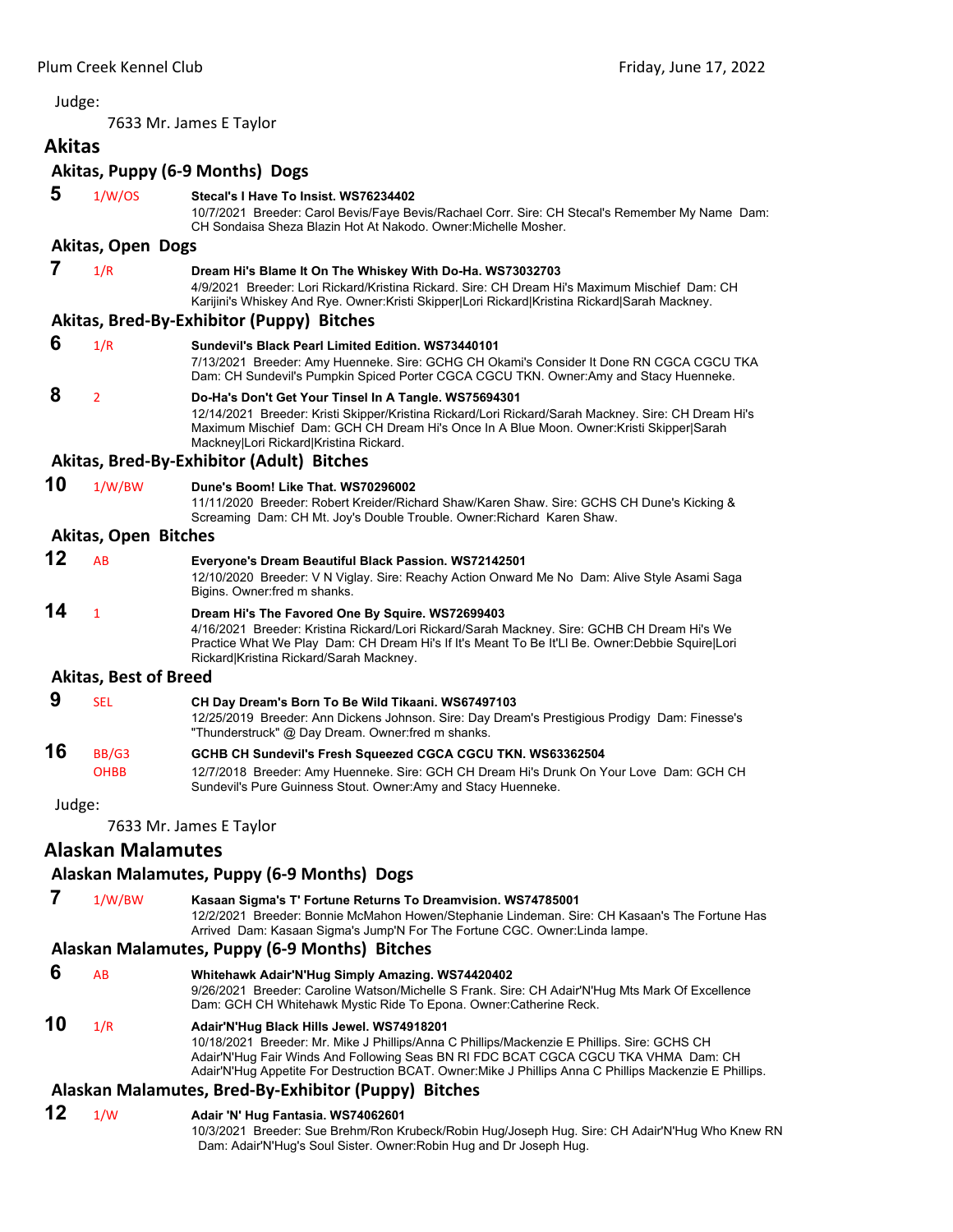# **Alaskan Malamutes, Best of Breed**

|        |                              | Alaskan Malamutes, Best of Breed                                                                                                                                                                                                                                       |
|--------|------------------------------|------------------------------------------------------------------------------------------------------------------------------------------------------------------------------------------------------------------------------------------------------------------------|
| 14     |                              | GCH CH Tru North's Pink Sapphire. WS51494901<br>10/4/2015 Breeder: Linda Cathey. Sire: GCH CH Quinault's Thunder Road Dam: GCH CH Tru North's<br>Joyful Mountain. Owner: Linda Cathey.                                                                                 |
| 15     | BB/G2                        | GCH CH Adair'N'Hug Rythm And Blues. WS65039202<br>6/17/2019 Breeder: Robin Hug/Dr. Joseph E Hug/Katie Jo Hug. Sire: GCH CH Adair'N Hug Right On<br>Target CGC Dam: CH Adair'N'Hug Out Of The Blue. Owner:Robin Hug and Dr Joseph Hug Joseph Hug Kat<br>Copley-Holland. |
| 16     | <b>SEL</b>                   | GCHB CH Catanyas Good Gracious Bodacious. WS55440101<br>8/15/2016 Breeder: Donelle Roberts/PJ Harrison. Sire: GCHS CH Ice Fall's Locked "N" Loaded Dam:<br>GCH CH Silverice Catanya's Bootylicious. Owner: PJ Harrison Alisa Syar Donelle Burrill.                     |
| 17     | <b>SEL</b><br><b>OHBB</b>    | CH Tru North's He Said He Was Gonna Call. WS68466001<br>5/10/2020 Breeder: Linda Cathey. Sire: GCHS CH Tru North's Shogun Dam: GCH CH Tru North's Phyllis<br>Jean. Owner: Linda Cathey.                                                                                |
| 18     |                              | CH Adair'N'Hug Appetite For Destruction BCAT. WS59820103<br>11/12/2017 Breeder: Robin Hug/Dr. Joseph E Hug/Katie Jo Hug. Sire: CH Adair'N'Hug Who Knew RN<br>Dam: CH Adair'N'Hug Out Of The Blue. Owner:Mike J Phillips Anna C Phillips Mackenzie E Phillips.          |
| 20     | <b>OS</b>                    | CH Silverice Party In The Clouds At Stormrunner. WS65571303<br>4/27/2019 Breeder: Alisa Syar/Michael Stone. Sire: CH Ootek's Braveheart Dam: GCH CH Silverice<br>Taolanquest Cocktails In The Clouds. Owner: Justin Scoffield Alisa Syar.                              |
| 22     |                              | CH Snopeak Adair'N'Hug A New Hope. WS67126706<br>12/23/2019 Breeder: Barbara Margaret White/Robin Hug/Albert John White. Sire: CH Adair'N'Hug Mts<br>Mark Of Excellence Dam: CH Adair'N'Hug It's My Time At Snopeak BCAT CGC TKN ATT. Owner:Barbara White Al White.    |
| Judge: |                              |                                                                                                                                                                                                                                                                        |
|        | 5170 Nancy Liebes            |                                                                                                                                                                                                                                                                        |
|        | <b>Bernese Mountain Dogs</b> |                                                                                                                                                                                                                                                                        |
|        |                              | <b>Bernese Mountain Dogs, Puppy (6-9 Months) Dogs</b>                                                                                                                                                                                                                  |
| 5      | 1                            | Charlie Bernesse Di Remata. WS75451602<br>10/4/2021 Breeder: IVANA ONDREJOVICOVA. Sire: CH Swiss Silhouette's Yakety Yak Edokan Likes<br>That CD PT CGC TKN Dam: Fatyma Bernesse Di Remata. Owner: Katerina Cviklova.                                                  |
|        |                              | Bernese Mountain Dogs, 12-18 Months Dogs                                                                                                                                                                                                                               |
| 7      | 1/W/BW                       | Stockli's Just Sayin'. WS73124101<br>3/2/2021 Breeder: Lisa Ibelshauser. Sire: GCH CH Devael Attitude Pays Dam: Stockli's Fareyn.<br>Owner: Valerie Horney Lisa Ibelshauser.                                                                                           |
|        |                              | <b>Bernese Mountain Dogs, Open Dogs</b>                                                                                                                                                                                                                                |
| 9      | 2                            | Backcountry Zamboni TKN. WS67309501<br>11/24/2019 Breeder: Jennifer Julian/Wendy Bennett. Sire: Harry Potter De Llobu Astur Dam: Backcountry<br>Unanswered Prayers. Owner:Lori Kennedy Wendy Bennett Jennifer Julian.                                                  |
| 11     | 1/R                          | Sandbarr's Nose For Tennessee Whiskey. WS67485501<br>9/23/2019 Breeder: Sandra Hernandez. Sire: Hickory's Zest For Ice Dam: Millenium Star Zest I Of Life.<br>Owner:Leah Weakland Sandra K Hernandez. Don Volleberg                                                    |
|        |                              | <b>Bernese Mountain Dogs, 12-18 Months Bitches</b>                                                                                                                                                                                                                     |
| 6      | $\mathbf{1}$                 | Mountainair's Zen Empress Of Moondance. WS71764703<br>1/30/2021 Breeder: Darcy Babb. Sire: GCH CH Nashems One More Moondance At Red Rocks RI HT<br>FDC Dam: CH Mountainair's Vow Of The Heart. Owner: Karla Watson Darcy Babb. Mary Bugg                               |
| 8      | 2                            | Wagontale's In A Heartbeat. WS72272301<br>4/5/2021 Breeder: Stacy Temples. Sire: Tallpine's Spring Roar Dam: Wagontale's Fancy Free.<br>Owner:Stacy Temples.                                                                                                           |
|        |                              | Bernese Mountain Dogs, Bred-By-Exhibitor (Puppy) Bitches                                                                                                                                                                                                               |
| 10     | 1/W                          | Skyfall's Brahe Beauty. WS74354310<br>10/4/2021 Breeder: Rhonda Squires/Darcy Babb/Larry Squires. Sire: GCHB CH Blumoon's The More He<br>Motos UD BN RE CGCA Dam: CH Mountainair's Vision Of Celestial Beauty CGC. Owner:Rhonda Squires.                               |
|        |                              | Bernese Mountain Dogs, Bred-By-Exhibitor (Adult) Bitches                                                                                                                                                                                                               |
| 12     | $\mathbf{1}$                 | Mamemo's Moet CD RA HT NAP NJP CGC, WS63681301<br>2/6/2019 Breeder: Lamartine Simons. Sire: GCHG CH Nashems In Wine There's A Friend RN Dam: GCH<br>CH Lilloete Mamemo Du Haras De La Vergne CD RA HT OAP OJP NFP CGC TKN. Owner: Lamartine Simons.                    |
| 14     | 2                            | Thats My Little Sheila. WS68483001                                                                                                                                                                                                                                     |

5/15/2020 Breeder: Chris Wrigley. Sire: Grunschnabel-Berner Teddy CD CGC Dam: Juliette's Love Stormguard. Owner:Chris Wrigley.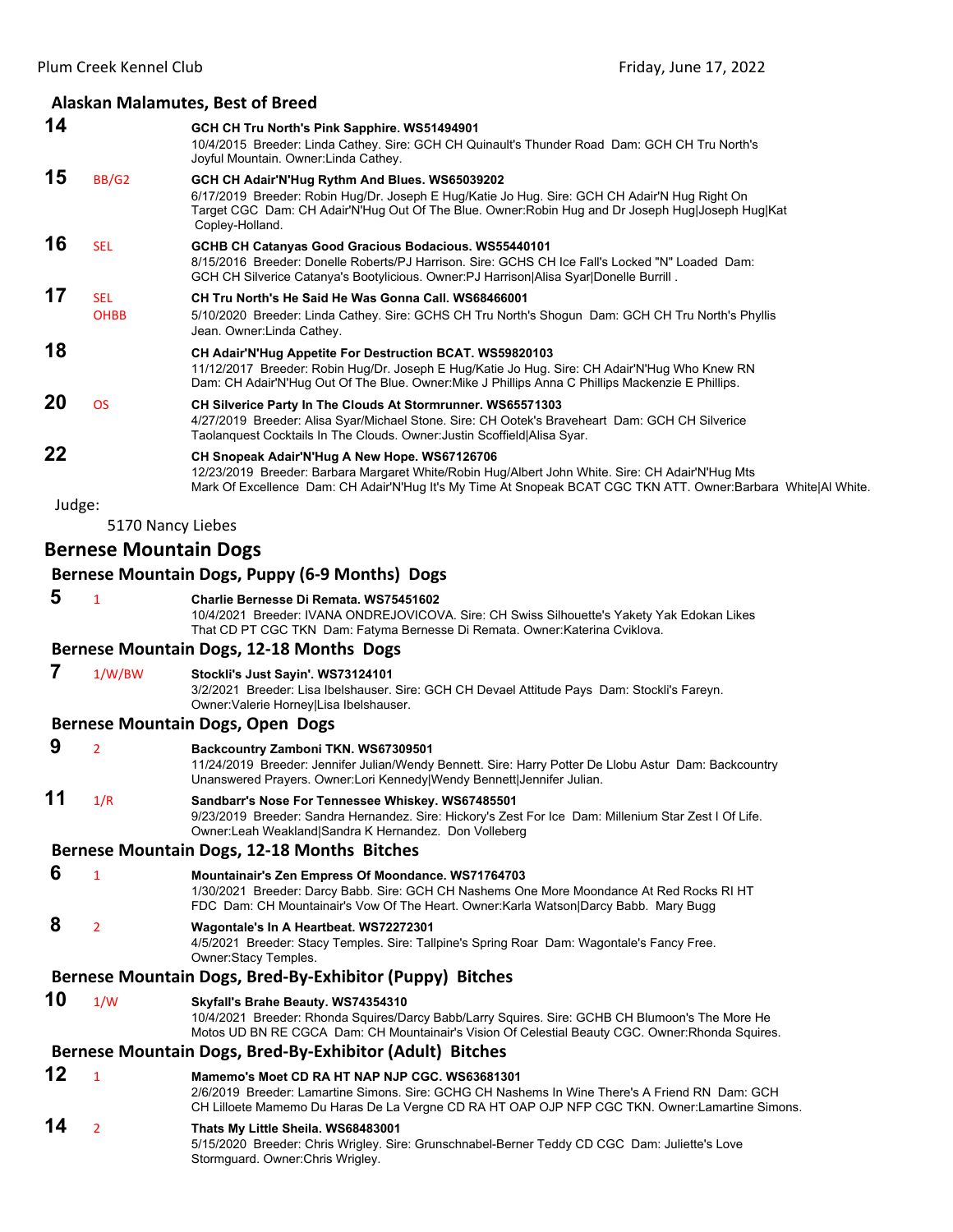#### **Bernese Mountain Dogs, Open Bitches 16** 1/R **Prairiefire's Signature Wildflower CGCA CGCU. WS65021402** 6/7/2019 Breeder: Brenda B. Larsen. Sire: CH Lavish's On A Quest To Prairiefire Dam: GCH CH

Signature's Dreamin Of Hazy Days V Sterling. Owner:Joanna M Hughes|Sharon Johnson. **18** <sup>2</sup> **Wagontale's Better Watch Out. WS66059702** 8/30/2019 Breeder: Stacy Temples. Sire: CH Wagontale's Fancy Outlaw Dam: CH Wagontale's Ever After. Owner: Stacy Temples|Judy Stachurski| Joe Stachurski.

#### **Bernese Mountain Dogs, Best of Breed**

**15** SEL **GCHB CH Cor Caroli's Mission to the Stars CD RN. WS56230101** 2/18/2017 Breeder: Toni L Beelard/Verne Beelard. Sire: GCHB CH Blumoon's The More He Motos UD BN RE CGCA Dam: CH Triple B's Just One More Time. Owner:brooks and david bernard. **17 CH Wagontale's Fancy Outlaw. WS60581507** 2/2/2018 Breeder: Stacy Temples. Sire: GCHS CH Wyndrift's Driving Hearts Wild CD BN RE CGC TKN Dam: CH Wagontale's Tempest. Owner:Stacy Temples. **19** BB **CH Swiss Silhouette's Yakety Yak Edokan Likes That CD PT CGC TKN. WS61155604** 5/9/2018 Breeder: Shelly Leary / . Sire: GCH CH Alderfer Wherefore Art Thou CD RE PT OAP Dam: CH Swiss Silhouette's Unconquered Dream. Owner:Katerina Cviklova|Viktor Krejci. **20** SEL **GCH CH Lilloete Mamemo Du Haras De La Vergne CD RA HT OAP OJP NFP CGC TKN. WS51711701** 7/30/2015 Breeder: Francois Francoise/M. Isasca Frederi. Sire: Grand Yaka Du Haras De La Vergne Dam: G' Deux Zamours Duharas De La Vergne. Owner:Lamartine Simons. **21 CH Nashems Diamond In The Ruff RA HSAs FDC TKI. WS65827603** OHBB 8/20/2019 Breeder: Valerie Murphy/Sara Karl. Sire: GCHB CH Blumoon's The More He Motos UD BN RE CGCA Dam: GCH CH Nashems I Could Have Danced All Night CD BN RN CGCU TKI. Owner:Margaret Jezek|Sara Karl. **22** OS **GCHB CH Prairiefire's Girl From Ipanema FDC CGCA CGCU TKN. WS54047005** 6/13/2016 Breeder: Sharon S Johnson. Sire: GCHS CH Snowbound's Ka'Anapali Dreamin Dam: CH Prairiefire's Wonderstruck. Owner:Rebecca Shuris|Robert Shuris|Sharon S Johnson.

# Judge: 7633 Mr. James E Taylor

# **Boxers**

#### **Boxers, Open Brindle Dogs**

 **5** 1/W/BW/OS **Day-Jo's Thankful For "The Bear". WS53478202** 4/12/2016 Breeder: Mitch Dunn/Kinnetha Dunn. Sire: CH Crossroad PVS Remembered Dam: CH Day-Jo's Obviously Thankful For Whitney. Owner:Jenette Keese|Tylar Keese |Mitchell Dunn.

#### **Boxers, Puppy (6‐9 Months) Bitches**

 **6** 1/W **Wyndridge Antonella. WS75163101** OHBB 12/14/2021 Breeder: Stephanie Cornetto/Lou-Ann Tibbitts-Ridings. Sire: CH Encore's Hot Shot Dam: Sinnott'N Cachet's Savage Socialite At Wyndridge. Owner:Kimberly Robertson|Dawn Cornetto.

#### **Boxers, Puppy (9‐12 Months) Bitches**

# **8** AB **Irondale's Wray Of Hope. WS73823401**

8/9/2021 Breeder: James Bettis/Wendy Bettis. Sire: GCH CH Irondale's Get Off Of My Cloud Dam: Irondale N Mircoa's Object Of My Desire. Owner:Sherry Shivley|Wendy Bettis. Patti Hazlitt

#### **Boxers, Bred‐By‐Exhibitor (Adult) Bitches**

**10** AB **Dancin' Steppin Right Along At The Ritz. WS72505401** 5/24/2021 Breeder: Vicki L Sinner. Sire: Sarkels Steppin Right Along BN RA CAX DCAT CGC TKN Dam: CH Dancin' Girls Puttin On The Ritz CAA DCAT CGC TKN. Owner:Vicki Sinner|Brenda J. Piper.

#### **Boxers, Best of Breed**

| 12 | <b>BB</b> | CH Irondale-Desertwinds-Sandhill's Caught In The Act. WS69716602                             |
|----|-----------|----------------------------------------------------------------------------------------------|
|    |           | 8/7/2020 Breeder: Doug A Plemel/Bob Bauer/Wendy Bettis/James Bettis. Sire: CH Desert Winds N |
|    |           | Irondales Wolverine Dam: CH Desertwinds N Irondale's Back To The Jersey Shore. Owner:Kanu    |
|    |           | Oremersher Agent: Monica Lamontagne                                                          |

#### Judge:

7633 Mr. James E Taylor

# **Bullmastiffs**

#### **Bullmastiffs, Bred‐By‐Exhibitor (Adult) Bitches**

 **6** 1/W **Corral West Here's Your One Chance Fancy. WS72842101** 5/6/2021 Breeder: Stacie Toft-DeVore/Jason DeVore/Sherry MacLennan. Sire: GCH CH Banstock 'N Highpoint Perfect Sense Dam: CH T-Boldt's Jessie's Girl. Owner:Stacie Toft-Devore|Jason DeVore |Sherry MacLennan |Chloie Devore .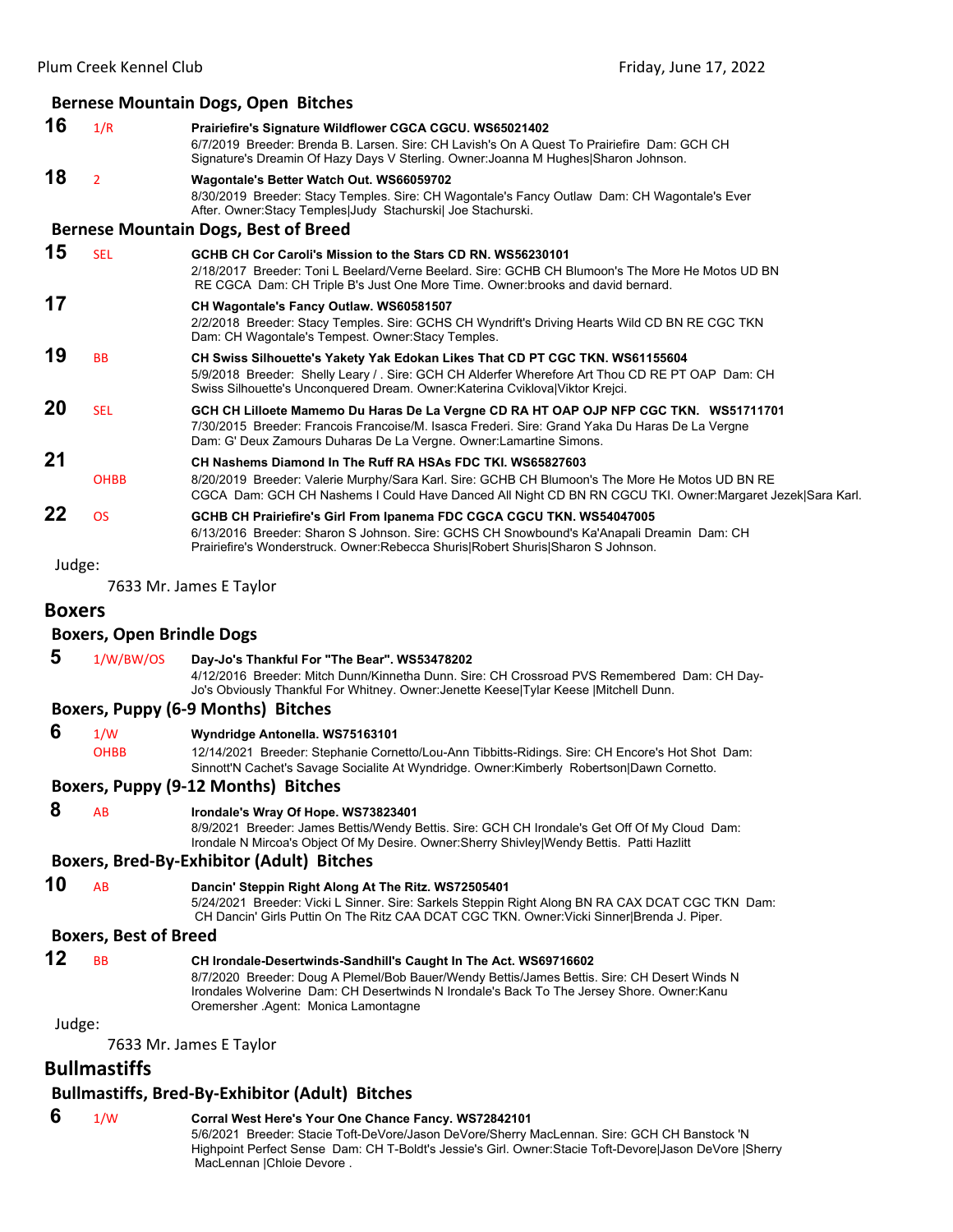|        | <b>Bullmastiffs, Best of Breed</b> |                                                                                                                                                                                                                                                                                                                                               |
|--------|------------------------------------|-----------------------------------------------------------------------------------------------------------------------------------------------------------------------------------------------------------------------------------------------------------------------------------------------------------------------------------------------|
| 8      | <b>BB</b><br>OHBB/OHG3             | GCHS CH T-Boldt's These Boots Are Made For Walkin BCAT CGC, WS61531103<br>5/7/2018 Breeder: Sherry Boldt/Barbara Netherton. Sire: Librrani's Freestyle Tango Dam: CH T-Boldt's                                                                                                                                                                |
|        |                                    | Spotless Reputation. Owner: Stacie Toft-Devore Jason Devore Sherry MacLennan.                                                                                                                                                                                                                                                                 |
| Judge: |                                    | 7633 Mr. James E Taylor                                                                                                                                                                                                                                                                                                                       |
|        | <b>Cane Corso</b>                  |                                                                                                                                                                                                                                                                                                                                               |
|        |                                    | <b>Cane Corso, American Bred Dogs</b>                                                                                                                                                                                                                                                                                                         |
| 7      | 1/R                                | Casa Reale's Darn Skippy "Skip". WS71932204                                                                                                                                                                                                                                                                                                   |
|        |                                    | 7/31/2020 Breeder: James Ballard. Sire: GCHP CH Casa Reale's Skyline Surfer "Hudson" Dam: Himera<br>Pia Fidelis. Owner: Christopher Torres James Ballard.                                                                                                                                                                                     |
|        | <b>Cane Corso, Open Dogs</b>       |                                                                                                                                                                                                                                                                                                                                               |
| 9      | 1/W/BB/BW                          | Epic Drax The Destroyer. WS67472707<br>12/16/2019 Breeder: Elizabeth(Betsy) Shauck/Heather Vitcusky. Sire: Serafina - Americana Wild One<br>Dam: Adibeir Virgina Anna. Owner: April Clement Heather Vitcusky Landon Clement.                                                                                                                  |
|        |                                    | Cane Corso, Puppy (9-12 Months) Bitches                                                                                                                                                                                                                                                                                                       |
| 6      | 1/W                                | Castleguard's Yoho And A Bottle Of Rum. WS74976505<br>9/5/2021 Breeder: Shauna Demoss. Sire: Serafina's For The Love Of The Game Dam: Castleguard<br>Serafina Force Of Nature. Owner: Shauna DeMoss. Agent: Monica Lamontagne                                                                                                                 |
|        |                                    | Cane Corso, Bred-By-Exhibitor (Puppy) Bitches                                                                                                                                                                                                                                                                                                 |
| 8      | 1/R                                | <b>Omaggio Epic Seductress. WS74629001</b><br>11/30/2021 Breeder: Rachelle Cline/Heather Vitcusky. Sire: Serafina'S-Northwoods Streetwise Hercules<br>Dam: Epic Unexpected Journey Of Adibeir. Owner: Rachelle Cline.                                                                                                                         |
|        | <b>Cane Corso, Best of Breed</b>   |                                                                                                                                                                                                                                                                                                                                               |
| 10     | <b>OS</b>                          | CH Casa Reale's Dragontail "Shelby". WS66188403                                                                                                                                                                                                                                                                                               |
|        | <b>OHBB</b>                        | 5/31/2019 Breeder: James Ballard. Sire: GCHP CH Casa Reale's Skyline Surfer "Hudson" Dam: Casa<br>Reale's Lively Impressions Raava. Owner: Christopher Torres James Ballard.                                                                                                                                                                  |
| 11     | <b>SEL</b>                         | GCHB CH Castleguard's Lust For Life. WS67947901<br>12/12/2019 Breeder: Shauna Demoss. Sire: Serafina's Into The Mist Dam: Castleguard Serafina Force Of<br>Nature. Owner: Shauna DeMoss. Agent: Monica Lamontagne                                                                                                                             |
| 12     | AB                                 | GCH CH Omaggio's American Made. WS66498202<br>10/21/2019 Breeder: Rachelle Cline. Sire: Serafina - Americana Wild One Dam: GCH CH Epic Dark<br>Horse CA. Owner: Don Volleberg Rachelle Cline.                                                                                                                                                 |
| Judge: |                                    |                                                                                                                                                                                                                                                                                                                                               |
|        |                                    | 7633 Mr. James E Taylor                                                                                                                                                                                                                                                                                                                       |
|        | <b>Doberman Pinschers</b>          |                                                                                                                                                                                                                                                                                                                                               |
|        |                                    | Doberman Pinschers, Open Black Dogs                                                                                                                                                                                                                                                                                                           |
| 5      | 1/W/BW                             | Cardinal's Could It Be A Visitor From Heaven, WS68278604                                                                                                                                                                                                                                                                                      |
|        | <b>OHBB</b>                        | 5/11/2020 Breeder: Karen Lynn Miller/Sharon Marinelli/Hannah Hicks. Sire: GCH CH Caleb's On Eagles<br>Wings NA NAJ NJP ACT1 WAC Dam: GCH CH Sharjet's Heavenly Image At Joric CD ACT1 CGC TKN.<br>Owner: Raeann Hicks   Hannah Hicks   Karen Miller.                                                                                          |
|        |                                    | Doberman Pinschers, Puppy (9-12 Months) Bitches                                                                                                                                                                                                                                                                                               |
| 6      | $\mathbf{1}$                       | Gallants Society Chic V Ciden D'tales Alisaton. WS73435509<br>6/20/2021 Breeder: Stephanie Rudich/C Huckfeldt/M Fasth DVM/G DeMilta/C Demilta-Shimpeno. Sire:<br>GCH CH Gallant's Scandel V Ciden D'tales Alisaton CA BCAT Dam: CH D'tales Secret Society V Alisaton<br>Ciden RA. Owner: Erica Tate Nick Tate   Mona Fasth DVM C L Huckfeldt. |
| 8      | $\overline{2}$                     | <b>Holly Woods Phantom Queen. WS73786901</b><br>8/19/2021 Breeder: Diane McGarvey/Mike Thomas. Sire: CH Holly Woods Shake Rattle N'Roll Dam:<br>GCHG CH Holly Woods Vengeance N' Seven Days. Owner: James and Colleen Whitlow D McGarvey M Thomas.                                                                                            |
|        |                                    | Doberman Pinschers, Open Black Bitches                                                                                                                                                                                                                                                                                                        |
| 10     | 1/W                                | Idle Hour Ethereal. WS68322806                                                                                                                                                                                                                                                                                                                |

#### Bells. Owner:Leslie McEvoy.

# **Doberman Pinschers, Open AOAC Bitches**

# **12** 1/R **Wyndem N Gemini's Light Up The Night. WS68656207**

5/8/2020 Breeder: Kim Lovett/Mary Leahy. Sire: CH Moa's National Anthem CD RN CA BCAT DJ CGCA CGCU TKP VHMA Dam: CH Gemini's Lady Liberty For Jj. Owner:Jon Sanders|Mary Ann Hollis|Mary Leahy.

1/18/2020 Breeder: Leslie McEvoy. Sire: CH Ko N Foxfire's General Madness Dam: Copperdobe Hells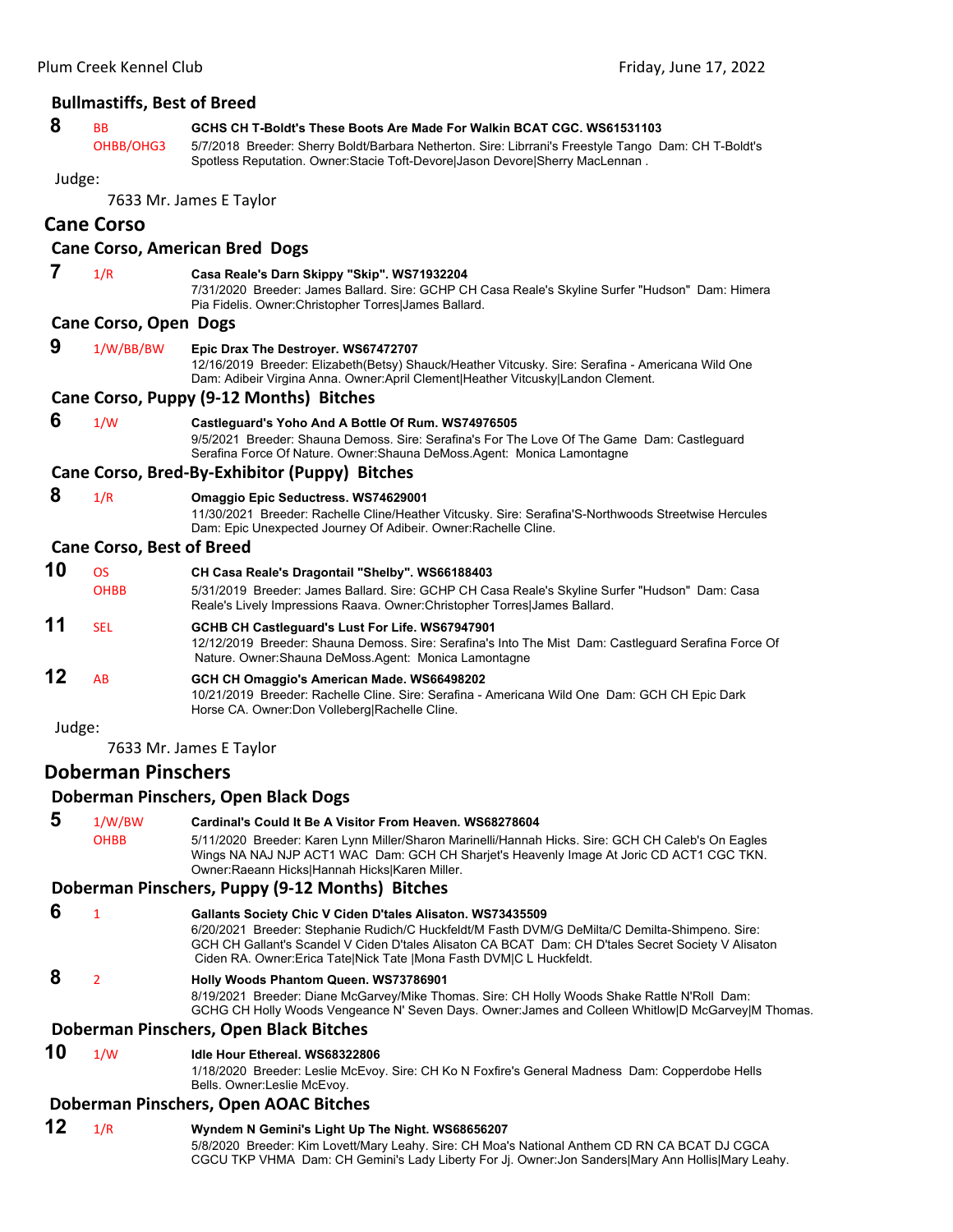#### **Doberman Pinschers, Best of Breed**

|    | AB        | GCH CH Wirri Wirri Bad Boy Boogie CD CGC. WS53404502<br>5/2/2016 Breeder: Erica Tate/Nick Tate. Sire: GCHB CH Paradigm's Presumed Innocent Dam: GCH CH<br>Paradigm's Pistol Packin' Mama CD RA WAC CGC. Owner:Diana Gary Erica Tate Nick Tate.                                                                                   |
|----|-----------|----------------------------------------------------------------------------------------------------------------------------------------------------------------------------------------------------------------------------------------------------------------------------------------------------------------------------------|
| 11 | OS        | <b>CH D'tales Kronos V Alisaton Ciden BN, WS60544001</b><br>3/22/2018 Breeder: P Healy/H Engel/S Rudich DVM/CHuckfeldt/G DeMilta/C DeMilta-Shimpeno. Sire:<br>GCH CH Winmar's Despicable Me CD BN Dam: GCHS CH Alisaton Swept Away V Raklyn Ciden.<br>Owner: Natalie & Robert Gros Potter Cindi Huckfeldt Gwen Demilta-Shampeno. |
| 14 | <b>BB</b> | GCH CH Wirri Wirri Walk All Over You CD CGC, WS53404504<br>5/2/2016 Breeder: Erica Tate/Nick Tate. Sire: GCHB CH Paradigm's Presumed Innocent Dam: GCH CH<br>Paradigm's Pistol Packin' Mama CD RA WAC CGC. Owner: Erica TatelNick Tate.                                                                                          |

Judge:

7633 Mr. James E Taylor

#### **Great Danes**

#### **Great Danes, Bred‐By‐Exhibitor (Adult) Dogs**

 **5** 1/W/BB/BW **Bbd's I Name Him I Keep Him. WS68025704** OHBB 3/25/2020 Breeder: Ashley Maloney/Tracy Powell D.V.M.. Sire: GCHG CH Creek Danes I'M The Head Honcho El Jefe V Enzo Dam: GCH CH Dulce Bbd's Spread My Wings And Fly DN. Owner:Ashley maloney|Jay antilon.

#### **Great Danes, Open Merle Dogs**

# **7** 1/R **Glacier's Smokin Gun RN FDC BCAT CGCA CGCU TKI. WS70383502**

8/27/2020 Breeder: Loren Bengston/Tracy Powell D.V.M./Brian Keith Seiber. Sire: GCHG CH Tandt's Gmj's The Inimitable Doc Holliday Dam: CH Dulce Glacier Colorado's Gold. Owner:Erin Alzona|Loren Bengston|Brian Seiber.

#### **Great Danes, 12‐18 Months Bitches**

 **6** 1/W/OS **Danemarknglaciers Justice For All. WS71235102** 1/16/2021 Breeder: Karen A Martin/Bernie J Martin. Sire: GCH CH Izya's Fight On & Fly On Dam: GCH CH Danemark N Glacier Hear Me Roar FCAT. Owner:Loren Bengston. **Great Danes, Best of Breed** 

# **9** SEL **Stardust Glacier's Let The Spectacle Astound You. WS64153505**

3/5/2019 Breeder: Darryl Pitts/Brian O'Donnell/Wendy O'Donnell. Sire: GCHB CH Glacier's Little Blue Diamond Rio Dam: Strdst Dancin' On Air. Owner:Loren Bengston|Brian Seiber.

#### Judge:

7633 Mr. James E Taylor

#### **Great Pyrenees**

#### **Great Pyrenees, Puppy (9‐12 Months) Dogs**

 **5** 1/W **Pyrwinks Scout Apache Avalanche Metish. WS72915602** 6/22/2021 Breeder: JoAnn Winks/Michael Winks. Sire: GCHB CH R Pyr A Tribute To Elvis! Dam: GCH CH Starmount's Pyrwinks Proud Salix RI FDC CGCA TKI ATT. Owner:Abigail Metish|David Metish.

#### **Great Pyrenees, Bred‐By‐Exhibitor (Puppy) Bitches**

 **6** 1/W/BW **Pyrwinks Menohketano Indian Outlaw RN CGC TKI. WS72915606** 6/22/2021 Breeder: JoAnn Winks/Michael Winks. Sire: GCHB CH R Pyr A Tribute To Elvis! Dam: GCH CH Starmount's Pyrwinks Proud Salix RI FDC CGCA TKI ATT. Owner:JoAnn Winks|Michael Winks.

#### **Great Pyrenees, Best of Breed**

| <b>BB</b> | GCHB CH R Pyr A Tribute To Elvis!. WS65299301                                            |
|-----------|------------------------------------------------------------------------------------------|
| ОНВВ      | 7/24/2019 Breeder: Terrie Strom. Sire: GCHS CH R Pyr Jail House Rock! Dam: GCHS CH R Pyr |
|           | Sugarland Express!. Owner: Terrie Strom.                                                 |

#### **8** OS **GCH CH Starmount's Pyrwinks Proud Salix RI FDC CGCA TKI ATT. WS57283703** 4/2/2017 Breeder: pamela D Butler. Sire: GCHG CH Geysercreek Starmounts Tag I'm It Dam: Karolaska Heaven Sent. Owner:JoAnn Winks|Michael Winks.

Judge:

7633 Mr. James E Taylor

# **Greater Swiss Mountain Dogs**

#### **Greater Swiss Mountain Dogs, Open Dogs**

 **7** 1/W **Pine Grove's 100 Grand RI FDC NDD CGCA CGCU. WS66400905** 10/15/2019 Breeder: Meggen Burghardt. Sire: GCHG CH Snowy Mountains Norman Invasion At Redrock

RN CGC Dam: CH Houha's Dolcezza At Pine Grove CGC TKI. Owner:Michelle Lee|James Amburgey and Meggen Burghardt .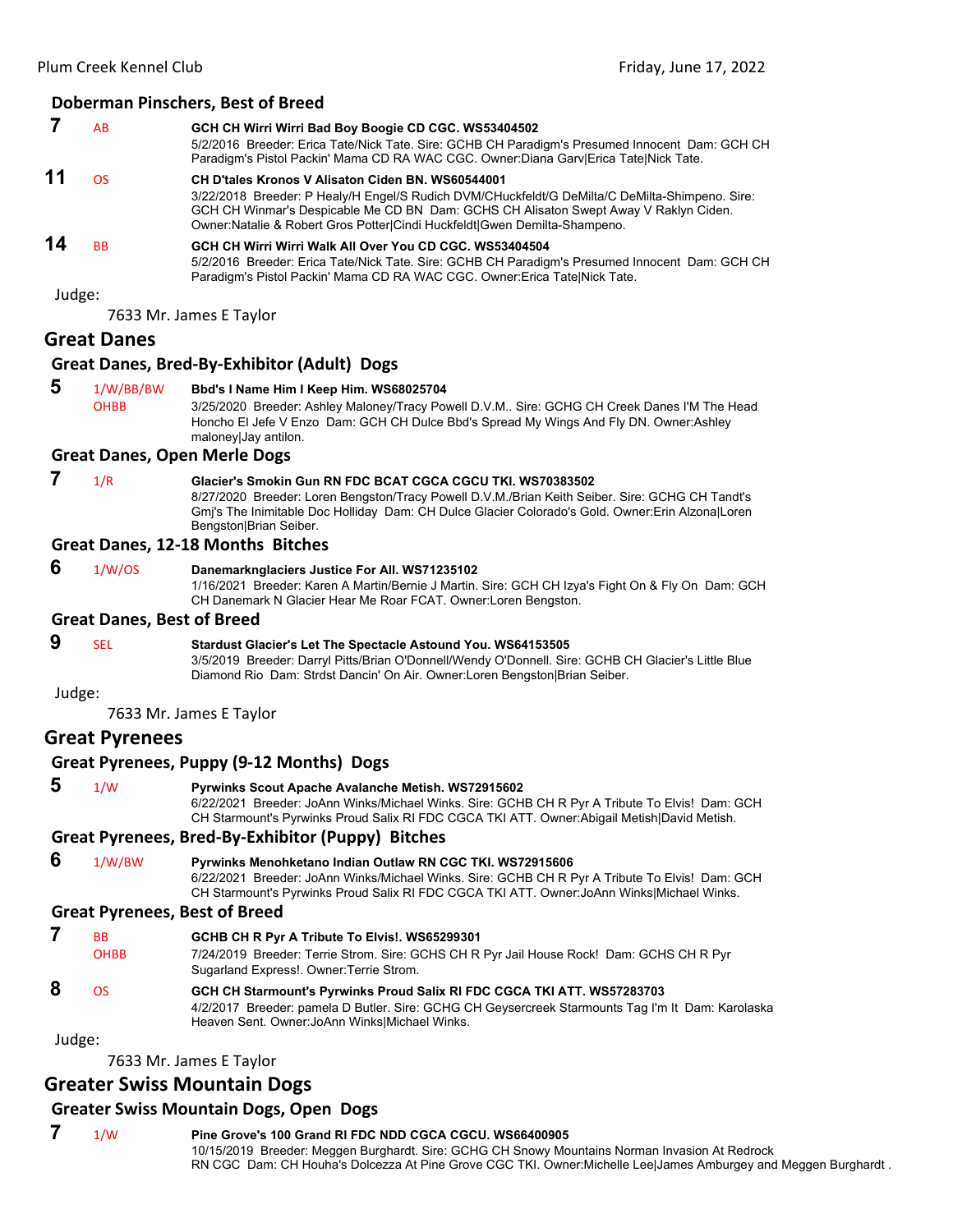| 11     | 2/R                      | Calypso's Olfusa Rangerson. WS68862106<br>6/5/2020 Breeder: Bev Brown/Terry Brown/Lori Ciccone. Sire: GCHG CH Calypso Flash Ranger's<br>Conundrum RN CGC Dam: GCH CH Fairwinds Calypso's Lady Guenevere. Owner: Lisa and Nathan<br>Skoglund Lori Ciccone.                 |
|--------|--------------------------|---------------------------------------------------------------------------------------------------------------------------------------------------------------------------------------------------------------------------------------------------------------------------|
|        |                          | Greater Swiss Mountain Dogs, Puppy (9-12 Months) Bitches                                                                                                                                                                                                                  |
| 6      | $\mathbf{1}$             | Pine Grove's Lady Willow Come Sail Away TKN. WS73317501<br>7/10/2021 Breeder: Meggen Burghardt. Sire: CH Calypso Bearcreek's Call Of The Moon Dam: CH<br>Houha's Dolcezza At Pine Grove CGC TKI. Owner: Mark Doughty Meggen Burghardt.                                    |
| 8      | $\overline{2}$           | Houha's Enhancing Sentences Withaltitude. WS73829601<br>8/6/2021 Breeder: Nathan Houha/Loreen Houha. Sire: Houha's Roaring Christmas Comet Dam: Houha's<br>Fat Bottomed Girls. Owner: Casey Campbell Nathan Houha.                                                        |
|        |                          | <b>Greater Swiss Mountain Dogs, 12-18 Months Bitches</b>                                                                                                                                                                                                                  |
| 10     | AB                       | Giovanni Below Zero At Pine Grove, WS72033801<br>3/16/2021 Breeder: Mary Grunewald/Joe Grunewald. Sire: GCHB CH Houha's Really Hits The Spot CD BN<br>RA CGCA TKN Dam: Pine Grove Giovanni's Hamm It Up. Owner: Meggen Burghardt.                                         |
|        |                          | <b>Greater Swiss Mountain Dogs, Open Bitches</b>                                                                                                                                                                                                                          |
| 14     | $\overline{2}$           | Calypso Riding The Rio Grande To Liberty Mountain. WS68862108<br>6/5/2020 Breeder: Bev Brown/Terry Brown/Lori Ciccone. Sire: GCHG CH Calypso Flash Ranger's<br>Conundrum RN CGC Dam: GCH CH Fairwinds Calypso's Lady Guenevere. Owner:Celeste Guerrero.                   |
| 16     | 1/W/BB/BW<br><b>OHBB</b> | Pine Grove's Chief Of All Muses CGCA CGCU, WS70469701<br>11/13/2020 Breeder: Meggen Burghardt. Sire: GCH CH Wasatch Calypso's Ale To The Chief Dam: CH<br>Houha's Dolcezza At Pine Grove CGC TKI. Owner:Michelle Lee James Amburgey and Meggen Burghardt.                 |
|        |                          | <b>Greater Swiss Mountain Dogs, Best of Breed</b>                                                                                                                                                                                                                         |
| 17     | <b>OS</b>                | CH Houha-Redrock Right Said Fred At Altitude RN CGC. WS60671501<br>2/14/2018 Breeder: Loreen Houha. Sire: GCHG CH Snowy Mountains Norman Invasion At Redrock RN<br>CGC Dam: CH Houha's Come Up And See Me Some Time. Owner:Casey Campbell Loreen<br>Houha Jennifer Logan. |
| 19     |                          | CH Pine Grove's It's A Me Luigi!. WS65177301<br>6/27/2019 Breeder: MELISSA ORTIONA/Meggen Burghardt/Chris Ortiona. Sire: CH Pine Grove's<br>Slugger's American Gangster Dam: GCH CH Pine Grove's Mac Attack. Owner: Melissa and Christopher<br>Ortiona Megan Burghardt.   |
| 21     | <b>SEL</b>               | CH Monarch's Leading Man. WS65229401<br>6/24/2019 Breeder: Denise Anderson/Lisa K Simonsen. Sire: CH Cornerstone's Just Brewing Up Trouble<br>Dam: GCH CH Painted Mtn's Sizzlin' Hot Briquet CGCA CGCU. Owner: Denise Anderson.                                           |
| Judge: |                          | 7633 Mr. James E Taylor                                                                                                                                                                                                                                                   |
|        | <b>Kuvaszok</b>          |                                                                                                                                                                                                                                                                           |
|        | Kuvaszok, Best of Breed  |                                                                                                                                                                                                                                                                           |
| 5      | ВB                       | CH F-Stop Peacekeeper. WS64549303<br>3/23/2019 Breeder: Nicky Hunt. Sire: CH Glacier Creek Kolya CD RI ACT1 TKN Dam: F-Stop's Frozen.<br>Owner:Peggy Duezabou Michelle Rowland Nicky Hunt.Agent: Monica Lamontagne                                                        |
| Judge: |                          |                                                                                                                                                                                                                                                                           |
|        |                          | 7633 Mr. James E Taylor                                                                                                                                                                                                                                                   |
|        | <b>Mastiffs</b>          |                                                                                                                                                                                                                                                                           |
|        |                          | Mastiffs, Puppy (6-9 Months) Dogs                                                                                                                                                                                                                                         |
| 5      | 1                        | Epics I Go U Go Hugo. WS76210602<br>12/13/2021 Breeder: Lisa Armstrong/Andra Armstrong. Sire: CH Epics It's My Line Dam: GCH CH Epics                                                                                                                                     |
|        |                          | Whoa Nellie. Owner: Lisa Armstrong.                                                                                                                                                                                                                                       |
|        |                          | <b>Mastiffs, Bred-By-Exhibitor (Puppy) Dogs</b>                                                                                                                                                                                                                           |
| 7      | 1/W/BW                   | Epics Rudy Toot Toot. WS73506402<br>7/3/2021 Breeder: Lisa Armstrong/Andra Armstrong. Sire: GCHS CH Epics Renewal Comeback CGCA<br>CGCU Dam: GCH CH Epics Whoa Nellie. Owner: Lisa Armstrong.                                                                             |
| 9      | 2/R                      | Divine's Hilbert's Creating Chaos. WS74286601<br>9/13/2021 Breeder: Mary DeLisa/Emily Drew/Joaquin Perusquia/Jose Pedraza. Sire: CH Divine's Hilbert's<br>Transformation Dam: CH Heimann-Argentina Chloe CGC. Owner:Lisa Lumley Mary DeLisa Lisa Lumley.                  |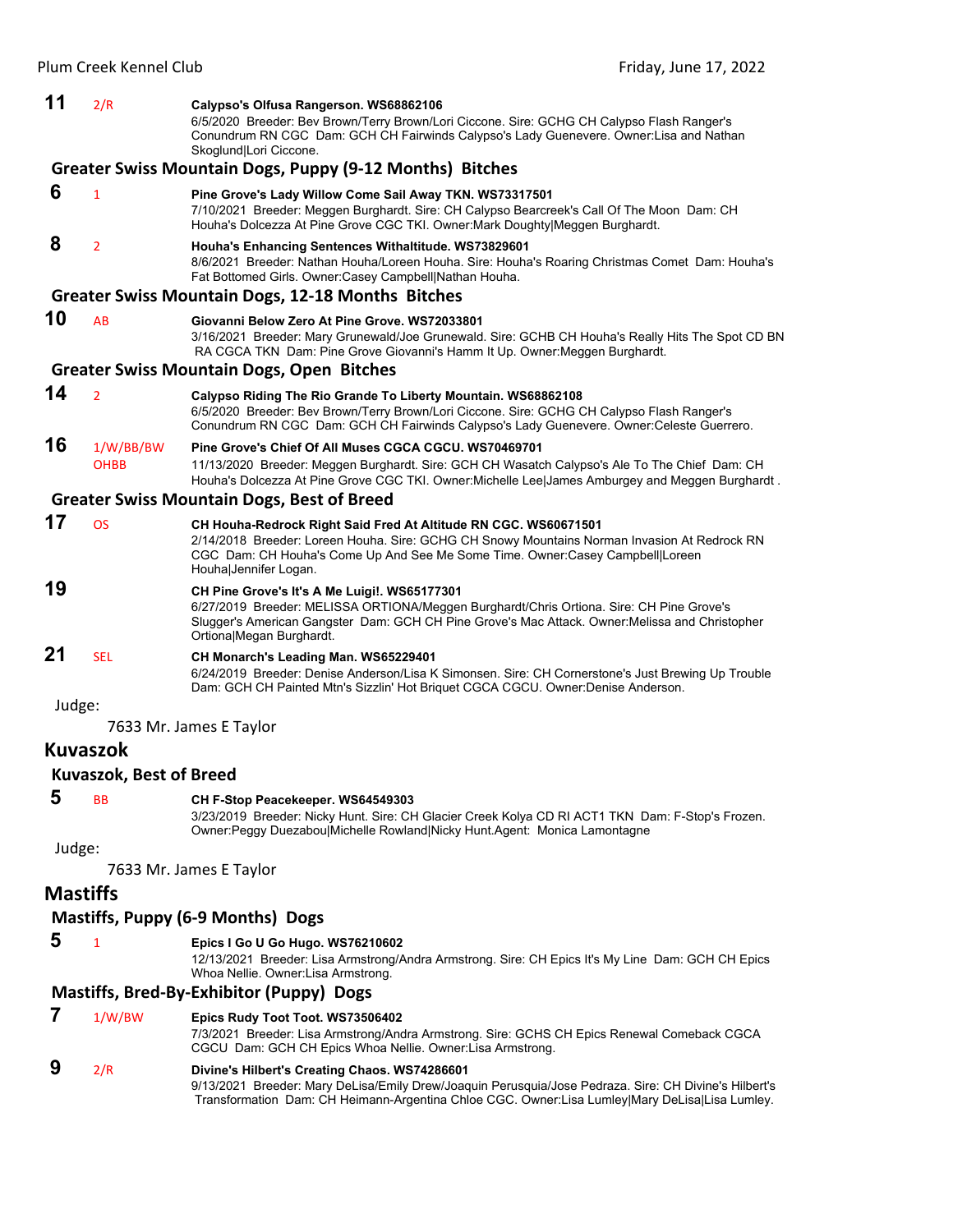# **Mastiffs, 12‐18 Months Bitches**

#### **6** <sup>1</sup> **4arrows I Came To Party. WS72037107**

2/26/2021 Breeder: Kati M Schweitzer. Sire: CH Epics It's My Line Dam: Impeccable's Ss Epic Design. Owner:Kati Schweitzer.

#### **Mastiffs, Bred‐By‐Exhibitor (Puppy) Bitches**

#### **8** 1/W/OS **Epics Mardi Gras. WS73506401**

7/3/2021 Breeder: Lisa Armstrong/Andra Armstrong. Sire: GCHS CH Epics Renewal Comeback CGCA CGCU Dam: GCH CH Epics Whoa Nellie. Owner:Lisa Armstrong.

# **10** 2/R **Divine's Talk Birdie To Me. WS74286602**

9/13/2021 Breeder: Mary DeLisa/Emily Drew/Joaquin Perusquia/Jose Pedraza. Sire: CH Divine's Hilbert's Transformation Dam: CH Heimann-Argentina Chloe CGC. Owner:Mandy Cannon |Mary DeLisa.

#### **Mastiffs, Best of Breed**

#### **11** BB **CH Cabezon's Prince Of Wales. WS69999305** OHBB/OHG4 7/27/2020 Breeder: Breanne Hernandez/Pamela Gilley. Sire: GCHS CH Rain Johnny Come Latte Dam: CH Goldenfyre's Sweet Smell Of Success. Owner:MARY STOIK DYMOND. **15** SEL **Epics Thunder Struck. WS72037106** 2/26/2021 Breeder: Kati M Schweitzer. Sire: CH Epics It's My Line Dam: Impeccable's Ss Epic Design. Owner:Lisa Armstrong.

Judge:

7522 Mrs. Anne Marie Taylor

# **Portuguese Water Dogs**

#### **Portuguese Water Dogs, Bred‐By‐Exhibitor (Adult) Dogs**

#### **5** 1/W/BB/BW **Spyglass Finbar's Irish Mist. WS63590407**

OHBB 11/27/2018 Breeder: Barbara Henley/Scott Henley. Sire: GCHB CH Fishbay's King Triton CGC Dam: Spyglass's Paint My Own Miracle. Owner:Karen Knight|Scott & Barbara Henley.

#### **Portuguese Water Dogs, Puppy (6‐9 Months) Bitches**

#### **6** <sup>1</sup> **Spyglass's Believe In Dreams. WS74665612**

11/2/2021 Breeder: Barbara Henley/Scott Henley. Sire: CH Spyglass's Cao-Boy Kisses And Caviar Dreams Dam: Spyglass's Mercury Rising. Owner:Scott|Barbara Henley.

#### **Portuguese Water Dogs, Bred‐By‐Exhibitor (Adult) Bitches**

 **8** 1/R **Timbermist's Frozen To Chosen By Design. WS69964910** 8/23/2020 Breeder: Ms. Joyce A Vanek. Sire: CH Timbermist Lancar Flor De Mar CDX Dam: Timbermist's Inca Zelda. Owner:Joyce Vanek.

#### **Portuguese Water Dogs, Open Bitches**

**10** 1/W/OS **Timbermist's Gela Estee By Design At Castanet. WS69964907** 8/23/2020 Breeder: Ms. Joyce A Vanek. Sire: CH Timbermist Lancar Flor De Mar CDX Dam: Timbermist's Inca Zelda. Owner:elizabeth wahlberg.

#### **Portuguese Water Dogs, Best of Breed**

 **7** AB **CH Timbermist's Defrosted Dunkin By Design. WS69964909**

8/23/2020 Breeder: Ms. Joyce A Vanek. Sire: CH Timbermist Lancar Flor De Mar CDX Dam: Timbermist's Inca Zelda. Owner:Jennifer Cillo|Michael Cillo.

Judge:

7633 Mr. James E Taylor

# **Newfoundlands**

#### **Newfoundlands, Best of Breed**

- **5** SEL **GCH CH Shadrack's Aimn For My Last Shot. WS58752303** OHBB 8/28/2017 Breeder: Steven Mcadams/Jean Mcadams. Sire: CH Shadrack's Aim Us High CD Dam: CH Shadrack's Midnite Addiction. Owner:Greg Szynskie|Johanna Matsuda.  **7** BB **CH Kirenska's Rewrite The Stars. WS61815501**
	- 6/8/2018 Breeder: Kathy Griffin/Karen Benenati. Sire: GCHB CH Seabrook This Is It Pouch Cove Dam: CH Seabrook's Keep Calm And Carry On. Owner:Karen Benenati.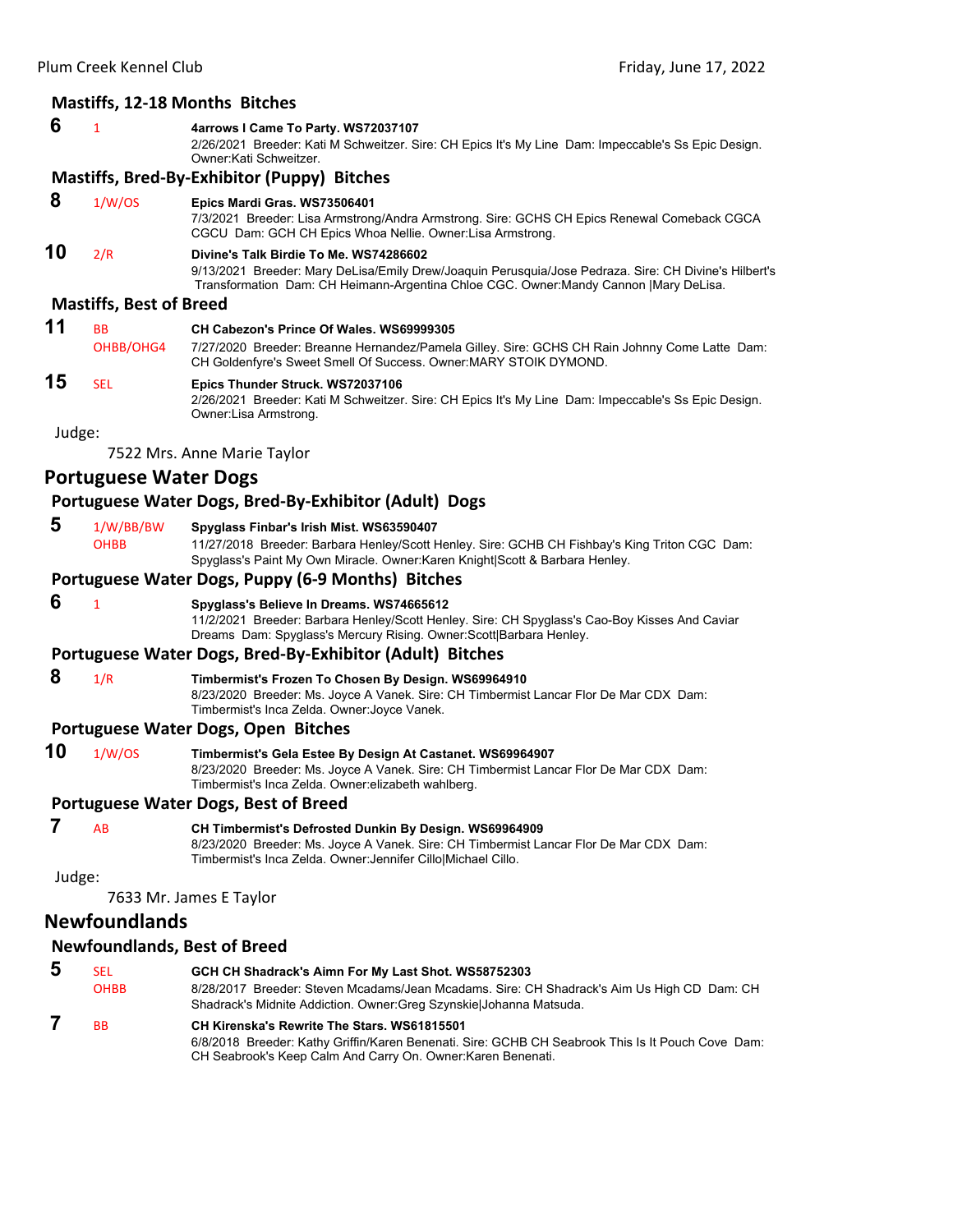7522 Mrs. Anne Marie Taylor

# **Rottweilers**

## **Rottweilers, Puppy (9‐12 Months) Dogs**

 **7** AB **Violet Diamonds Golden Glove V Baar. WS73677606** 8/28/2021 Breeder: Sandra Lipschultz/Terra Swanson. Sire: GCH CH High Hills Quite The Qharacter V Baar BN RN Dam: GCH CH Brinka Blings Hannah Our Violet Diamond RN CGCA CGCU TKN. Owner:Steve Gordon|Aubyn Stelmach. **Rottweilers, 12‐18 Months Dogs 15** 1/W/BW **Journeys Don't Stop Believing At Slr. WS72081302** 3/7/2021 Breeder: Scott Maher. Sire: CH Mount Olympus Nemesis Retribution RN CGC Dam: Vanity Serendipitious Journey CGC. Owner:LeeAndra S Rupple and Sancie Lee Rupple. **17** 2/R **Eirians Your My Next Adventure. WS74714501** 4/30/2021 Breeder: Johnna H Glover. Sire: CH Eirians Oh The Places Youll Go Dam: Eirians Straight To The Moon. Owner:Patti Hazlitt. **Rottweilers, Bred‐By‐Exhibitor (Puppy) Bitches 8** 1/R **I'Deal Midnight Dance V Bucknwald. WS74920605** 10/31/2021 Breeder: Jeff Howard/Susan Deal/Kyle Howard. Sire: GCHB CH I'Deal Chosen One CD BN RE Dam: GCHB CH Mount Olympus Black Pearl. Owner:Susan Deal. **Rottweilers, Bred‐By‐Exhibitor (Adult) Bitches 12** 1/W **Slr Heart Of The Storm. WS70470304** 10/20/2020 Breeder: Mrs. Sancie Lee Rupple/Ms. LeeAndra Sancie Rupple. Sire: CH Mount Olympus Quiet The Storm Dam: Skywind Ominous Storm Chaser. Owner:LeeAndra S Rupple and Sancie Lee Rupple. **Rottweilers, Open Bitches 14** <sup>1</sup> **Barenhaus' My Lucky Finn. WS69503501** 7/25/2020 Breeder: Patti L Hazlitt/Janine Leoni. Sire: GCHG CH Nighthawk's Antonio Banderas Too CD BN RAE HT FDC AXP OJP BCAT CI DSA DJ AMA AS CGCA TKI ATT Dam: CH Ironstone's Eurostar V Barenhaus CD BN RAE HT ACT1 CGC TKI. Owner:Janine Posluszny. **Rottweilers, Best of Breed 16** SEL **GCHB CH Bernkastel Kosher Dill Of Spirit Mtn CD BN RI BCAT CGCA TKI ATT. WS61584901** OHBB 6/26/2018 Breeder: Elisabeth Aldinger. Sire: GCH CH Komanche Warrior Basile Von Roiland Dam: CH Bernkastel Just Dance At Keerocka. Owner:Laura WrightSmith|Charles Smith. **18** OS **CH Bucknwalds Liberty Rolls Across I'Deal Plains FDC CGCA CGCU. WS65450711** 7/7/2019 Breeder: Jeff Howard/Kyle Howard. Sire: GCHB CH I'Deal Chosen One CD BN RE Dam: GCHB CH Mount Olympus Black Pearl. Owner:Sarah Elterich . **19 CH Mount Olympus Quiet The Storm. WS57801602** 7/19/2017 Breeder: Michael T Pelletier/Beth Ann Hansen. Sire: GCHB CH Mount Olympus Legend Of Asgard Dam: Black Onyx Lil' Kim BN RN CGC. Owner:Jeffery Howard. **21** SEL **GCH CH Einziger's Mt Sun For Queans CDX RE HSDs CGC TKA. WS58906401** 11/2/2017 Breeder: Leah Semrock/Sandra K Allen. Sire: GCHG CH Haines Abel For Queans CD BN RA TT CGC TKN Dam: Einziger Abigail Allen Von Lasiter's Last Litter CD PCDX RN CGC TKN. Owner:Dr Sandra Allen. **29** BB **GCHS CH Chancellors "Radioactive" Thanos V Barste CGC. WS69192001** 3/27/2020 Breeder: Wendi Lewellen/Nancy Footik/Erin Piercy. Sire: GCHS CH Barstes Man On Fire Of Marlo'S TKN Dam: CH Chancellor Hi Flyin Scandlous Deohje. Owner:Barbara Thomas . Rich Mysliwiec Jr Judge:

7522 Mrs. Anne Marie Taylor

# **Saint Bernards**

# **Saint Bernards, Puppy (9‐12 Months) Dogs**

 **5** 1/W **Johnson Farms King Solomon. WS74055602**

9/11/2021 Breeder: Clancy Johnson. Sire: CH Johnson Farms Kodiak Dam: CH Johnson Farms Alfa Romeo. Owner:Yohanka Reyes|Clancy Johnson.

# **Saint Bernards, Bred‐By‐Exhibitor (Puppy) Dogs**

 **7** AB **Thunder Keg's Dreamer. WS74112201** 10/19/2021 Breeder: Jennifer L Mehle. Sire: CH Thunder Keg's Au Hubert Accolade Du Hudson RN CGC TKE VHMA VSWB Dam: Cache Retreat Eleanor Of Thunder Keg TKI. Owner:Jennifer Mehle.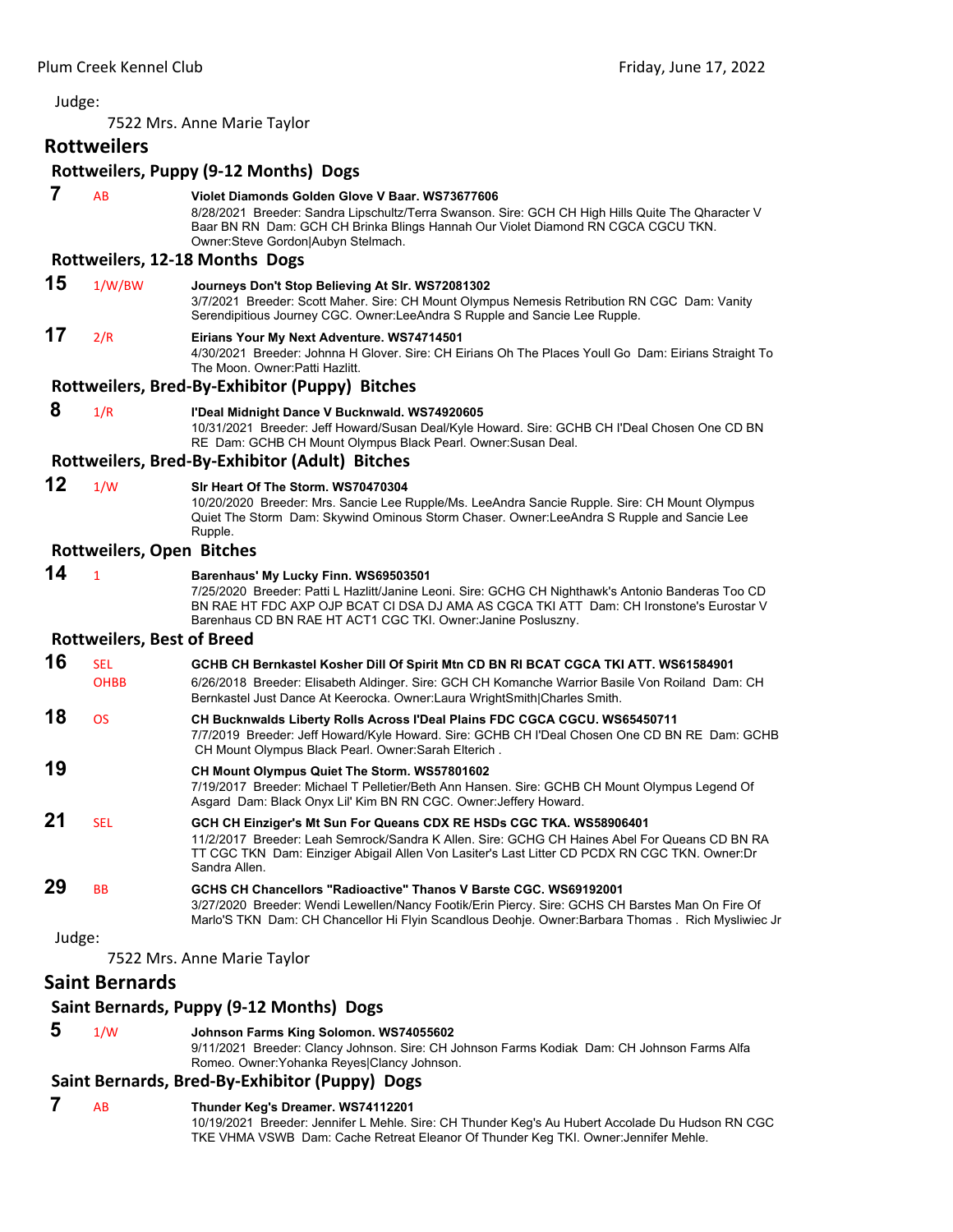|        | <b>Saint Bernards, Open Dogs</b>     |                                                                                                                                                                                                                                          |
|--------|--------------------------------------|------------------------------------------------------------------------------------------------------------------------------------------------------------------------------------------------------------------------------------------|
| 11     | AB                                   | Cache Retreat Hicountry Rumble O' Thunder. WS70827803<br>12/4/2020 Breeder: Ivan G Palmblad/Pamela Hathaway. Sire: Wasatch Giants Copperfield Dam: CH<br>Cache Retreat Evalina. Owner: Katie Hollon Jennifer Mehle.                      |
|        |                                      | Saint Bernards, 12-18 Months Bitches                                                                                                                                                                                                     |
| 8      | 1/R                                  | Johnson Farms Queen Sheba. WS72216301<br>3/27/2021 Breeder: Clancy Johnson. Sire: CH Kris Kountry Rolls Royce V Johnsonfarms Dam: CH<br>Johnson Farms Delta. Owner: Yohanka Reyes Clancy Johnson.                                        |
|        |                                      | Saint Bernards, Bred-By-Exhibitor (Adult) Bitches                                                                                                                                                                                        |
| 10     | $\mathbf{1}$                         | Thunder Keg's Corrina. WS72208803<br>4/23/2021 Breeder: Jennifer Lynn Mehle. Sire: CH Glidden's VP Pence for Mountain Woods Dam: CH Mt<br>Harmony's It's A Wonderful Life V Elba TKN. Owner: Jennifer Mehle.                             |
|        |                                      | <b>Saint Bernards, Open Bitches</b>                                                                                                                                                                                                      |
| 12     | $\overline{2}$                       | Cache Retreat Eleanor Of Thunder Keg TKI. WS66599602<br>11/27/2019 Breeder: Ivan G Palmblad/Pamela Hathaway. Sire: Alpine Mtn Melburn V Cache Retreat Dam:<br>CH Cache Retreat When One Is Amour. Owner: Jennifer Mehle.                 |
| 14     | 1/W/BW                               | Cache Retreat Class Act V Thunder Keg TKN VHMP. WS69064103<br>7/6/2020 Breeder: Ivan Palmblad/Leslie Bevins. Sire: CH Cache Retreat Host's Taser Dam: Alpine Mtn<br>Xara, Owner: Jennifer Mehle.                                         |
|        | <b>Saint Bernards, Best of Breed</b> |                                                                                                                                                                                                                                          |
| 6      | <b>OS</b>                            | Thunder Keg's Cleopatra. WS72208806<br>4/23/2021 Breeder: Jennifer Lynn Mehle. Sire: CH Glidden's VP Pence for Mountain Woods Dam: CH Mt<br>Harmony's It's A Wonderful Life V Elba TKN. Owner: Yohanka Reyes Jennifer Mehle.             |
| 9      | <b>BB</b>                            | Summit's Road To Liberty. WS69383303<br>7/9/2020 Breeder: Kathy Hardisty/Mlynn Smith. Sire: CH Sandy Pits Rock Hudson Hornet CGC Dam: CH<br>Lasquite's Ilangal Gon Country. Owner: Marta Miles.                                          |
| Judge: |                                      |                                                                                                                                                                                                                                          |
|        |                                      | 7522 Mrs. Anne Marie Taylor                                                                                                                                                                                                              |
|        | <b>Samoyeds</b>                      |                                                                                                                                                                                                                                          |
|        |                                      | Samoyeds, Bred-By-Exhibitor (Adult) Dogs                                                                                                                                                                                                 |
| 5      |                                      |                                                                                                                                                                                                                                          |
|        | $\mathbf{1}$                         | Taiga Run's Reigns Always Room For Dessert. WS72350702<br>3/26/2021 Breeder: Michele Schmitt. Sire: GCH CH Cirque D' Samz Tanks 4 The Memories At Arctic Fox<br>Dam: CH Snowater's Famed Gem Reigns @ Taiga Run. Owner: Michele Schmitt. |
|        | Samoyeds, Open Dogs                  |                                                                                                                                                                                                                                          |
| 7      | 2/R                                  | Silverado's Safe Haven HSAs SWN SHDN. WS47755703<br>7/20/2014 Breeder: Sally Zack Wheeler. Sire: GCH CH White Magic's Legerdemain PT Dam: CH<br>Mcmagic's Oh Boy Obi. Owner: Sally Zack Wheeler.                                         |
| 9      | 1/W/BW                               | Alp 'N Rock's Rocky Mountain Yeti. WS60126703<br>11/10/2017 Breeder: Catherine Cusack/Mardee Ward. Sire: CH Arctic Fox Glacial Epoch Dam: Hoof'N<br>Paw's Knight Dahlia At Moonstar CA. Owner: Barbara Stafford. Agent: Kathryn Wallis   |
|        |                                      | Samoyeds, Puppy (9-12 Months) Bitches                                                                                                                                                                                                    |
| 6      | $\overline{2}$                       | Azteca's The Future Isn't Written At Takhari. WS74130705<br>8/4/2021 Breeder: Joan Liebes/Eric Liebes. Sire: CH Kolinka Quicksilver Jazzman Dam: CH Azteca's<br>Grace Slick. Owner: Samantha Streweler Eric and Joan Liebes.             |
| 8      | 1/R                                  | Royal Winter Charlotte. WS75643101<br>7/1/2021 Breeder: Marta Morawska/Olga Wiechowska. Sire: Smiling Snowball Mount Fuji Dam: Royal<br>Winter New Aeon. Owner: Melissa Whittingslow Melissa Whittingslow  Karla Better.                 |
|        |                                      | Samoyeds, 12-18 Months Bitches                                                                                                                                                                                                           |
| 10     | $\mathbf{1}$                         | White Gold's Winter Solstice. WS73165903<br>5/20/2021 Breeder: Laura Segers/Robert Evancho. Sire: GCH CH Polar Mist A Force To Be Reckoned<br>With Dam: CH Polar Mist's White Gold Porcelain Angel. Owner:Tammy Linnert Greg Linnert.    |
|        |                                      | Samoyeds, Bred-By-Exhibitor (Adult) Bitches                                                                                                                                                                                              |
| 14     | AB                                   | Wintermist's Dream Come True At Echo. WS57744402<br>4/15/2017 Breeder: Linda Kitzman. Sire: CH Echo's Just A Dreamer Dam: CH Hawkwind's Black Beauty<br>Diamond. Owner: Linda Kitzman.                                                   |
| 18     | 1/W                                  | Azteca's Somethingroyal Of White Eagle. WS69415603<br>7/12/2020 Breeder: Mary Augustus/James Augustus/Joan Liebes/Eric Liebes. Sire: GCH CH Rexann's                                                                                     |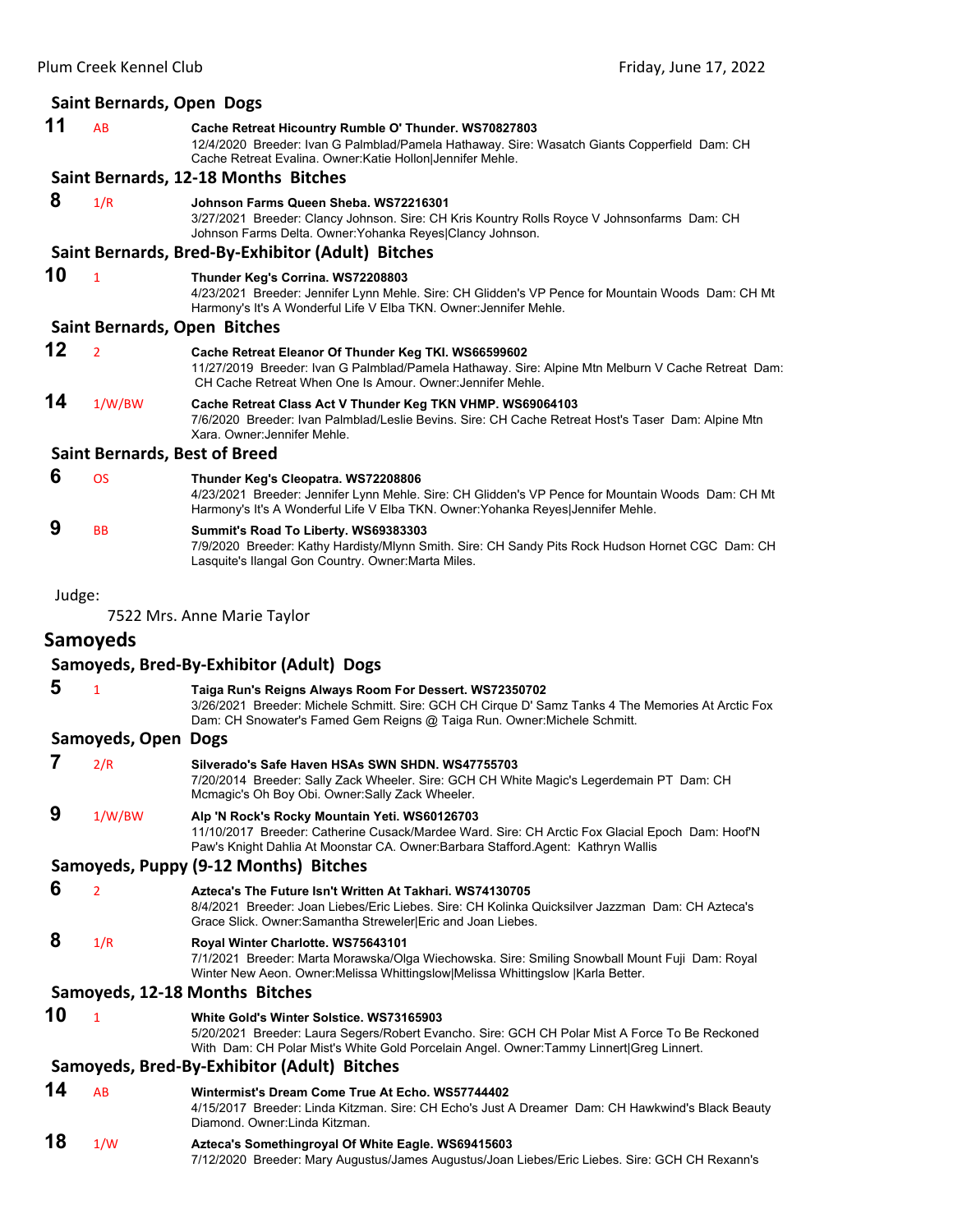Curtain Call RN FDC CGCA CGCU ATT Dam: CH Snoflyte's Azteca Soars Like A White Eagle. Owner:Joan L Liebes|Eric Liebes.

#### **Samoyeds, American Bred Bitches**

**20** AB **Snobiz The Story In Your Eyes T' Starchey BCAT. WS66181406** 10/18/2019 Breeder: Robin Clark/Robinette Dunahugh-Ralston. Sire: CH Sfx Articcross Make It So CA Dam: CH Double Helix Snowdogs Rising Star At Snobiz OA OAJ NF CA BCAT. Owner:Debbi Sencenbaugh and Bob Sencenbaugh. **Samoyeds, Open Bitches 16** <sup>3</sup> **Silverplume's It's A Beautiful Day. WS66792501** 12/8/2019 Breeder: Kristi Schopfer/Tom Schopfer. Sire: CH Supernova's Got My Mojo Workin Dam: CH Sunkaska My Heart's On Fire. Owner:Tom|Kristi Schopfer. **22** <sup>1</sup> **Givig Joy Bella Bis Sormovskaya Zarya BCAT. WS63160201** 8/2/2017 Breeder: M V Ivanova. Sire: Sonata Arctica Jagathor Mistyson Dam: Dorian Spring Penelopa. Owner:Karla Better|Melissa Whittingslow |Karla Better. **24** <sup>2</sup> **Silverado's Link To The Future RAE BCAT CGCA CGCU TKN. WS64823601** 4/26/2019 Breeder: Sally Zack Wheeler/Kevin Perry. Sire: GCHB CH Magellan's Only Connect RN TKI Dam: CH Mcmagic's Oh Boy Obi. Owner:Sally Zack Wheeler|Michele Janowiak. **26** AB **Snobiz Quicksilver Girl O' Starchey BCAT. WS66181405** 10/18/2019 Breeder: Robin Clark/Robinette Dunahugh-Ralston. Sire: CH Sfx Articcross Make It So CA Dam: CH Double Helix Snowdogs Rising Star At Snobiz OA OAJ NF CA BCAT. Owner:Debbi Sencenbaugh and Bob Sencenbaugh. **Samoyeds, Best of Breed 11** AB **CH Hymn Singer's Light By Night. WS47791906** 6/12/2014 Breeder: Kent Dannen. Sire: CH T-Snow Star's Rock'N Silver Mist Dam: CH Sing Glorious Things Of Thee R Spokn. Owner:Kent Dannen. **15 CH T-Snow Star's Top Of The Samhill RN ACT2 CGC. WS55840502** 10/26/2016 Breeder: Sharon A Wilson/Vickie G Cupps. Sire: GCHS CH T-Snow Star's The Answer Is Knock'N At Your Door Dam: GCH CH Samhill's Shall We Dance. Owner:Colleen McLaughlin|Dan Kyler. **17** SEL **GCHG CH Snowbright's Ziggy's My Star Dust CGC TKN. WS56003402** 12/16/2016 Breeder: Ms. Terri Sigulinsky/Rachel Sigulinsky. Sire: GCH CH Cabaka's Pol'R Mst Pretty Cool Guy Dam: CH Snowbright's Faith Trust N Pixie Dust CA. Owner:Diana Thomas|Teri Sigulinsky|Rachel Sigulinsky. Anna Mysliwiec **19** BB/G4 **GCHS CH Azteca's John Denver At Summit. WS60872203** 3/19/2018 Breeder: Joan Liebes/Eric Liebes. Sire: GCHP CH Pebbles' Run Play It Again Ham Dam: CH Azteca's China Moon. Owner:Connie Rudd. **30** SEL **CH Lol 'N Saratoga's I See Skies Of Blue. WS63632201** 2/8/2019 Breeder: Rachel Paulson/Heidi Nieman. Sire: CH Wintermist's Rock'N On Thin Ice Dam: CH Lol 'N Saratoga's Streetcar Named Desire CAA. Owner:Rachel Paulson. **32** OS **GCH CH Saratoga's Catching Snowflakes CGC TKN. WS66697002** OHBB/OHG2 11/4/2019 Breeder: Heidi Nieman/Brielle Bolena/Robinette Dunahugh-Ralston. Sire: GCH CH Cirque D' Samz Tanks 4 The Memories At Arctic Fox Dam: CH Double Helix Articcross Saratoga Supersonic Speed RI. Owner:Heidi Nieman|Brielle Bolena. Judge: 7522 Mrs. Anne Marie Taylor **Siberian Huskies Siberian Huskies, Puppy (9‐12 Months) Bitches 6** 1/R **Whatever Whenever Della Vanisella. WS75105301** 7/16/2021 Breeder: Marisa Drioli. Sire: Deep Impact Della Vanisella Dam: Snow Drifter Della Vanisella. Owner:Sheri Wright. **Siberian Huskies, Bred‐By‐Exhibitor (Adult) Bitches 8** AB **Winter's Image Of The Midnight Sun. WS69986102** 9/26/2020 Breeder: Janis Church/Julie Fadden. Sire: GCH CH Walkabout Of The Midnight Sun Dam: GCH CH I'M Just Me Of The Midnight Sun. Owner:Julie Fadden|Janis R. Church|Julie Fadden. **10** AB **Takhari's I Cross My Heart. WS73163302** 6/5/2021 Breeder: Shanan L Streweler/Samantha Streweler. Sire: CH Kayenta's Kosmic Kaos Dam: CH Takhari's I Believe In Ghosts. Owner:Shanan L Streweler Samantha Streweler.

#### **Siberian Huskies, American Bred Bitches**

#### **12** <sup>1</sup> **Kayenta's Trix Of The Trade. WS67255701** 1/4/2020 Breeder: Lenore Demmin/Susan Morgan/Kendra Ireton/Wolf Warren. Sire: GCHS CH Kayenta's The Joker Dam: CH Couloir's Snowonder FDC. Owner:Kendra Ireton|Lenore Demmin|Wolf Warren|Susan Morgan.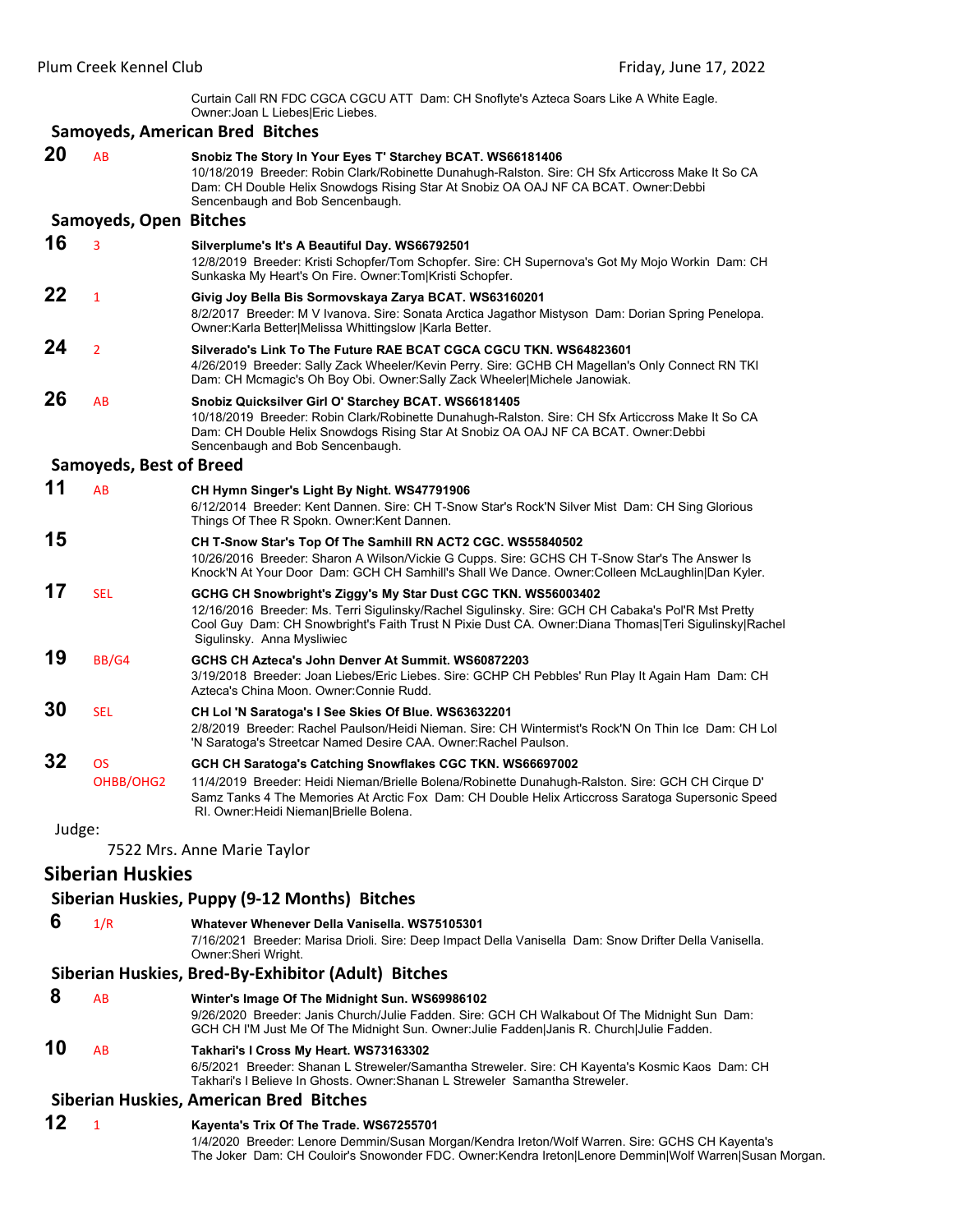#### **Siberian Huskies, Open Bitches**

| 14     | 1/W                        | Couloir's American Dreamer FDC. WS59749002<br>11/16/2017 Breeder: Lori A Chou/Gabrielle Chou/Maryann Mundy/Brooke Bigley. Sire: GCHS CH                                                                                                                                        |
|--------|----------------------------|--------------------------------------------------------------------------------------------------------------------------------------------------------------------------------------------------------------------------------------------------------------------------------|
|        |                            | Maskarade's A Legend In My Own Time CGC Dam: Couloir's I Love A Parade. Owner: Kendra Ireton Lori A<br>Chou Gabrielle Chou Brooke Bigley.                                                                                                                                      |
|        |                            | <b>Siberian Huskies, Best of Breed</b>                                                                                                                                                                                                                                         |
| 9      | <b>OS</b>                  | CH Easy Street Of The Midnight Sun. WS65362301<br>7/10/2019 Breeder: Janis R Church. Sire: GCHS CH Free 'N Easy Of The Midnight Sun Dam: Kczar's<br>Never Ending Grace. Owner: mike blanchard Janice Stadler.                                                                  |
| 11     | <b>SEL</b>                 | CH Running Into The Wild Of The Midnight Sun. WS67420203<br>12/6/2019 Breeder: Julie Fadden/Janis R Church/Matt Fadden. Sire: GCH CH Kyllburg's Silverdawn<br>Nirvana Dam: CH Into The Wild Of The Midnight Sun. Owner: Julie Fadden JANIS R. CHURCH MATT FADDEN Julie fadden. |
| 16     | BB/G1                      | GCH CH Kayenta's Xolar Flare. WS55744503                                                                                                                                                                                                                                       |
|        | OHBB/OHG1/O<br><b>HBIS</b> | 11/21/2016 Breeder: Lenore Demmin/Kendra Ireton/Wolf Warren/Susan Morgan. Sire: CH Kayenta's<br>Absolute Xero Dam: GCH CH Kayenta's Rendezvous In Rio. Owner:Kendra Ireton Lenore Demmin Wolf Warren Susan Morgan.                                                             |
| 18     | <b>SEL</b>                 | CH Bralin's Fifth Element. WS64140102<br>1/21/2019 Breeder: Sheri L Wright/Karen S Potts/Douglas H Jones. Sire: GCHP CH Highlander's Take It<br>To The Limit Dam: CH Sno-Magic N Jo-Kar's Who's Your Daddy. Owner: Sheri Wright Douglas H Jones Marisa A Brake.                |
| Judge: |                            |                                                                                                                                                                                                                                                                                |
|        |                            | 7522 Mrs. Anne Marie Taylor                                                                                                                                                                                                                                                    |
|        | <b>Standard Schnauzers</b> |                                                                                                                                                                                                                                                                                |
|        |                            | <b>Standard Schnauzers, Open Dogs</b>                                                                                                                                                                                                                                          |
| 5      | 1/W/BW                     | Oregonized Whiskey The Unicorn Xo. WS65147701<br>5/26/2019 Breeder: Debra S Kusch/Bernice M Kusch. Sire: Oregonized On Labor Day Dam: Oregonized<br>In Hd. Owner: April Cech.                                                                                                  |
|        |                            | <b>Standard Schnauzers, American Bred Bitches</b>                                                                                                                                                                                                                              |
| 6      | 1/R                        | <b>Centara Nautical Northstar Wustefuchs, WS62123202</b><br>8/14/2018 Breeder: Linda Dobbie. Sire: CH Centara Canicula Derondo Dam: CH Centara Jemma Jewel<br>RI FDC SWN SCA SIA TT THDN CGCA CGCU TKP ATT VHMA. Owner:Suzanne T and LaRon L Smith.                            |
|        |                            | <b>Standard Schnauzers, Open Bitches</b>                                                                                                                                                                                                                                       |
| 8      | 1/W                        | Asgard Bliss' Big Bang Wustefuchs. WS62327702<br>8/22/2018 Breeder: Marianna Herpel/Georgia Sabean/Jean Gillen/Anna Marie Bowman. Sire: CH Legacy<br>Lord Of The Vines Dam: GCH CH Sayermarc Asgard Bliss CD BN RE CGC. Owner:Suzanne T and LaRon L Smith.                     |
|        |                            | <b>Standard Schnauzers, Best of Breed</b>                                                                                                                                                                                                                                      |
| 7      | <b>BB</b>                  | CH Geistvoll Power Play CGCA CGCU TKI. WS66353501                                                                                                                                                                                                                              |
|        |                            | 10/27/2019 Breeder: Renee E Pope/James E Pope Jr Sire: GCHG CH Erregen's Little Deuce Coupe<br>Dam: CH Geistvoll Lots 'O Luv. Owner: Renee Pope James E Pope Jr.                                                                                                               |
| 9      | <b>SEL</b>                 | <b>CH Geistvoll Perfect Pass CGCA CGCU TKI. WS66353505</b><br>10/27/2019 Breeder: Renee E Pope/James E Pope Jr Sire: GCHG CH Erregen's Little Deuce Coupe<br>Dam: CH Geistvoll Lots 'O Luv. Owner: Renee Pope James E Pope Jr.                                                 |
| 10     | <b>OS</b>                  | CH Geistvoll Oriental Opal. WS62471607<br>10/12/2018 Breeder: Renee E Pope/James E Pope Jr Sire: CH Argenta's Prins Paladin Dam: CH<br>Geistvoll Irresistible Ivy. Owner: Cricket Counce Renee E Pope.                                                                         |
| Judge: |                            |                                                                                                                                                                                                                                                                                |
|        |                            | 7522 Mrs. Anne Marie Taylor                                                                                                                                                                                                                                                    |
|        | <b>Tibetan Mastiffs</b>    |                                                                                                                                                                                                                                                                                |
|        |                            | Tibetan Mastiffs, Bred-By-Exhibitor (Adult) Bitches                                                                                                                                                                                                                            |
| 6      | <b>AB</b>                  | Taboo's Goddess Of The Hunt. WS64412505                                                                                                                                                                                                                                        |

12/7/2018 Breeder: Brenda Lott/Debra Peterson. Sire: GCH CH Dawa's Marshall Of Rogue River Dam: GCH CH Aditi Gold Senge. Owner:Debbra Peterson.

# **Tibetan Mastiffs, Best of Breed**

# **5** AB **GCH CH Taboo's God Of War ATT. WS64412504**

12/7/2018 Breeder: Brenda Lott/Debra Peterson. Sire: GCH CH Dawa's Marshall Of Rogue River Dam: GCH CH Aditi Gold Senge. Owner:Debbra Peterson|Alixander Inskeep.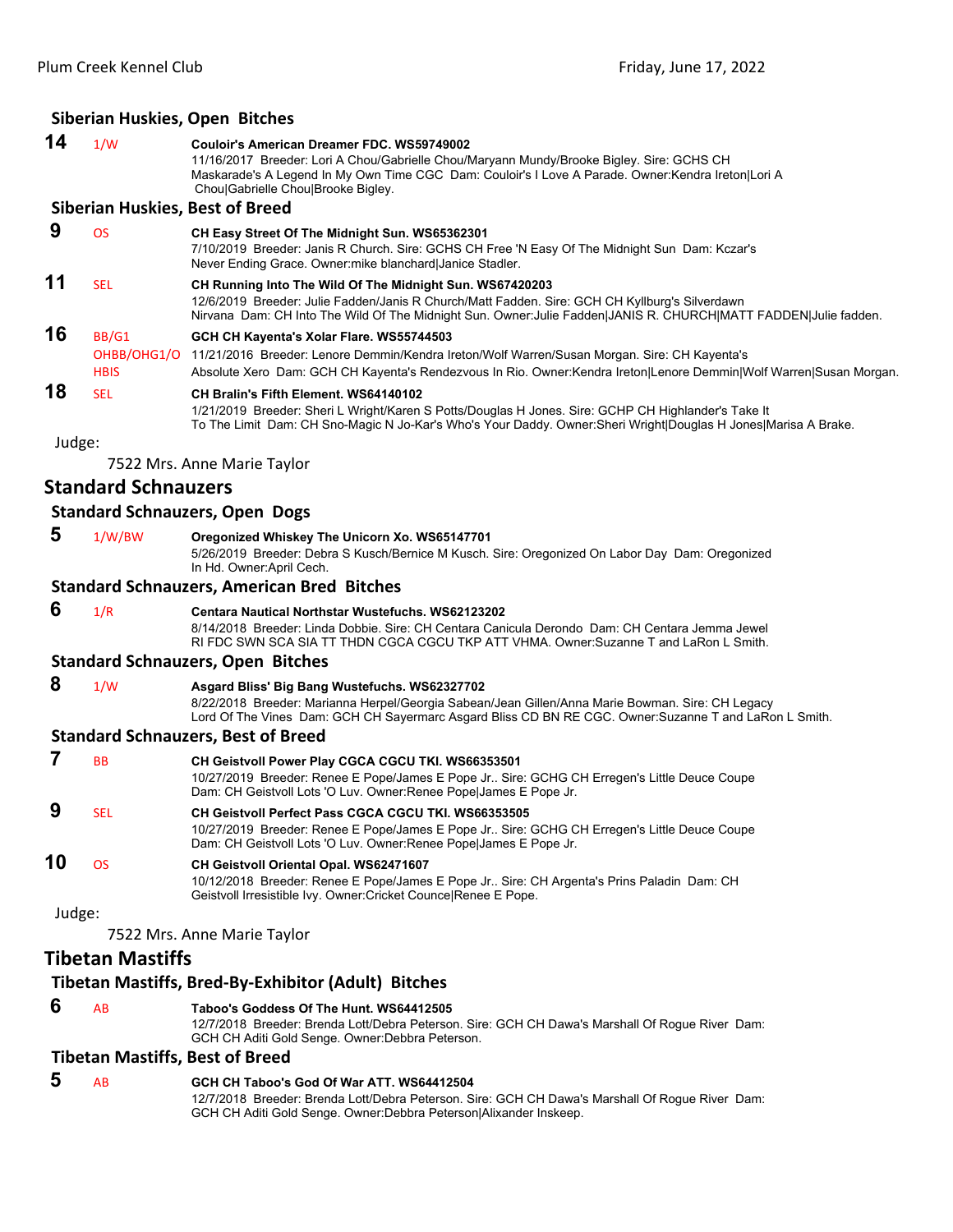<span id="page-27-0"></span>7034 Dr. Karen M Ericson

# **American Hairless Terriers**

## **American Hairless Terriers, Puppy (6‐9 Months) Dogs**

#### **5** 1/W/BB **Prisonbreak Dy-No-Mite To Freedom. RN37392002**

OHBB/OHG4 10/9/2021 Breeder: Robin Staples/Debbie S Holmes. Sire: CH Romanika Wins Amadeus At Prisonbreak Dam: Strider's Doing Time @Prisonbreak. Owner:Rebekah A Schofield|Robin Staples.

Judge:

7034 Dr. Karen M Ericson

### **Australian Terriers**

### **Australian Terriers, Open Dogs**

 **5** 1/W **Araluen's Lovin Ziggy Stardust & Spiders From Mars. RN34405301** 11/13/2019 Breeder: Cheryl Mechalke/Jim Mechalke Jr.. Sire: CH Araluen's Entertainment Tonight Dam: GCH CH Araluen's Hot To Trot - My Sharona. Owner:CHERYL A MECHALKE JIM L MECHALKE JR.

#### **Australian Terriers, Bred‐By‐Exhibitor (Adult) Bitches**

#### **6** 1/W/OS **Roachan's Tequila Sunrise. RN36207802**

OHBB 4/12/2021 Breeder: Ann Roache/Gayle Roache. Sire: GCHB CH Roachan's Cocktail Party Dam: CH Roachan's Joyful Celebration CD RN CGC TKN. Owner:Ann and Gayle Roache.

#### **Australian Terriers, Open Bitches**

 **8** AB **Araluen's Long Cool Women In A Black Dress. RN34405302** 11/13/2019 Breeder: Cheryl Mechalke/Jim Mechalke Jr.. Sire: CH Araluen's Entertainment Tonight Dam: GCH CH Araluen's Hot To Trot - My Sharona. Owner:CHERYL A MECHALKE JIM L MECHALKE JR.

#### **Australian Terriers, Best of Breed**

 **7** BB **GCH CH Roachan's Park Place. RN33078102** 1/19/2019 Breeder: Ann Roache/Gayle Roache. Sire: GCHB CH Roachan's Hedge Fund King Dam: Roachan's Blue Mustang CAA. Owner:Ann and Gayle Roache. **10** AB **GCHB CH Araluen's I Can't Stop Loving You. RN29807102** 7/16/2016 Breeder: Jim Mechalke Jr./Cheryl Mechalke. Sire: GCHS CH Araluen's Gamblers Delight - Let's Get Lucky Dam: Araluen's Fleur - The Goblet Of Fire. Owner:CHERYL A MECHALKE JIM L MECHALKE JR.

Judge:

7034 Dr. Karen M Ericson

# **Border Terriers**

#### **Border Terriers, Best of Breed**

| -6 | OS.         | CH Jarobs Be Bopping Bailey CD BN RA JE RATO CGCA CGCU TKN. RN34119205                                                                               |
|----|-------------|------------------------------------------------------------------------------------------------------------------------------------------------------|
|    | <b>OHBB</b> | 10/4/2019 Breeder: Jody Bryan. Sire: CH Jusutsus Jumping Jehoshaphat Dam: GCH CH Jarobs Sweet<br>Dreams. Owner: Kimberly A Herbst Frank A Herbst Sr. |
|    |             |                                                                                                                                                      |
|    | <b>BB</b>   | <b>CH Sundevils Journey Into Bluwaters Of Spiritmountain. RN32959702</b>                                                                             |
|    |             | 10/17/2018 Breeder: Laura Wright Smith/Sheila Avram-Hanna. Sire: CH Sundevil's Fifty Shades Of Blu RN                                                |
|    |             | JE CA CGCA TKA Dam: GCH CH Sundevil's Gucci BN RN NAJ TKI. Owner: Lisa Martinez.                                                                     |

Judge:

.

7034 Dr. Karen M Ericson

# **Cairn Terriers**

#### **Cairn Terriers, Best of Breed**

| 5 | <b>B<sub>B</sub></b> | GCH CH Croftersdream We Shall Be Free @Harmony CA DCAT RATN DJ DN TKN. RN35560802<br>10/15/2020 Breeder: Valorie Perry. Sire: GCH CH Pixiedust's Ryde To Neverland BCAT CGC TKE Dam:<br>Cairngorm & Croftersdream Partan Bree JE DCAT RATN TKN. Owner: Kari and Jack Loken Kari<br>LokenIJack Loken. |
|---|----------------------|------------------------------------------------------------------------------------------------------------------------------------------------------------------------------------------------------------------------------------------------------------------------------------------------------|
| 6 | OS.                  | Harmony's Cherbo Humble & Kind. RN37122901                                                                                                                                                                                                                                                           |

OHBB/OHG3 6/29/2021 Breeder: Kari Loken/Jack Loken/Cheri Eagleson. Sire: GCHG CH Janwell Midnight Ryder Dam: CH Cherbo Mountain Meadow Harmony. Owner:Jack Loken|Jack Loken|Kari Loken|Cheri Eagleson.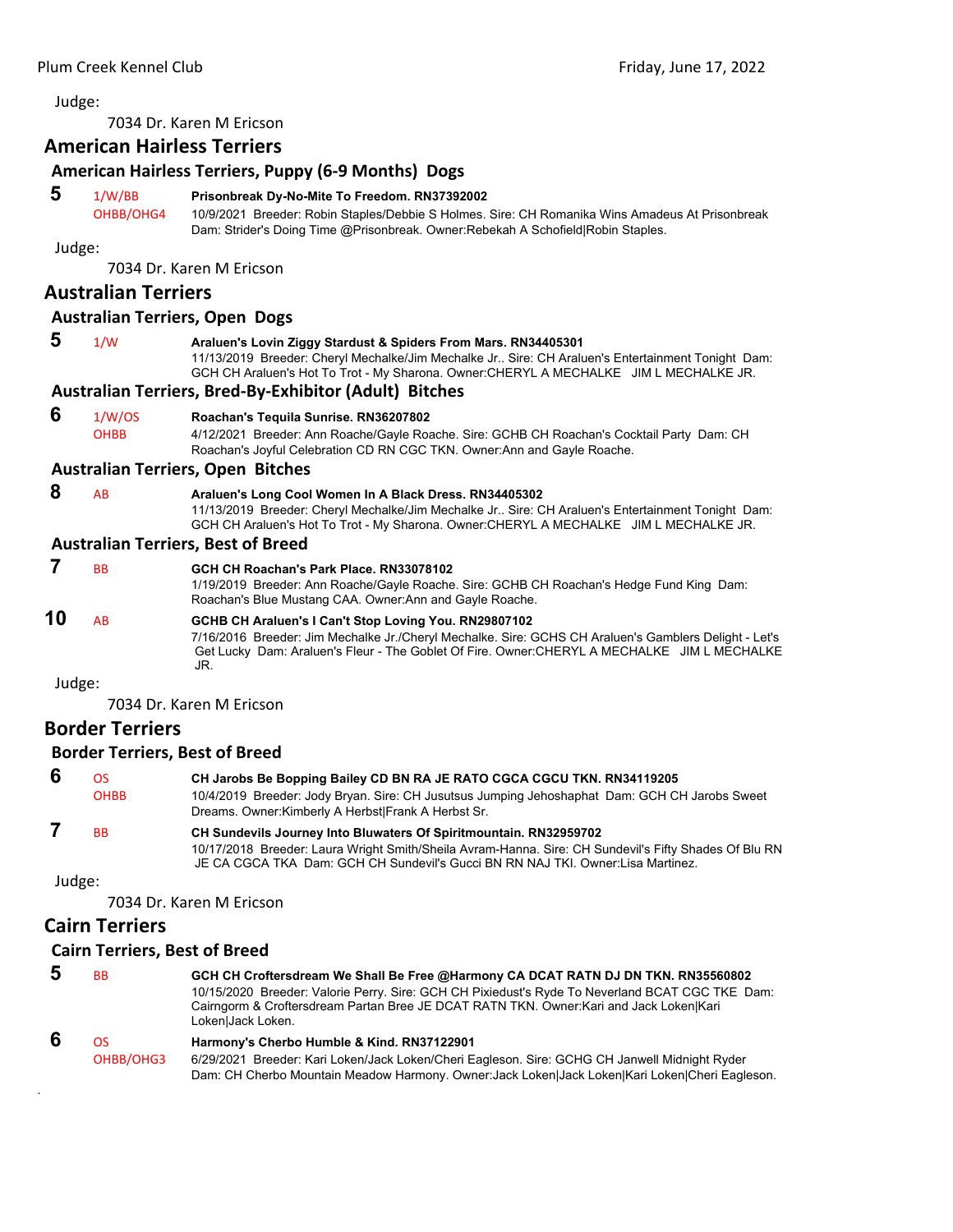7034 Dr. Karen M Ericson

# **Fox Terriers (Smooth)**

**Fox Terriers (Smooth), Open Bitches**

#### **6** 1/W/BB/G3 **Magnum Of Fun At High Mountain. RN36421202**

4/26/2021 Breeder: Cecilia G Wetzbarger. Sire: GCHG CH High Mtn Warfox High Noon At Foxterity Dam: GCH CH Halcar High Mtn Beautiful. Owner:Cecilia Wetzbarger .Agent: Monica Lamontagne

Judge:

7034 Dr. Karen M Ericson

# **Miniature Schnauzers**

#### **Miniature Schnauzers, Open Dogs**

#### **5** 1/W **Repitition's New Adventures With Laroh. RN34037501**

5/14/2019 Breeder: Kurt Garmaker/Andy Tsieh. Sire: GCHS CH Repitition's Hard Knock Life Dam: CH Repitition's Angel Of Music. Owner:Dr Rod Hartshorn .Agent: Monica Lamontagne

#### **Miniature Schnauzers, 12‐18 Months Bitches**

#### **6** 1/W/BW **Laroh's Fire In The Sky II. RN36723601**

2/10/2021 Breeder: Dr. Rod Hartshorn/Laura Hartshorn/Christopher Hallock/Kimberly Wadas. Sire: CH Laroh's Pistol Pete Dam: CH Laroh's Wadas Snake Eyes. Owner:Dr Rod Hartshorn .Agent: Monica Lamontagne

#### **Miniature Schnauzers, Open Bitches**

#### **8** 1/R **Laroh's Enchanted. RN35473901**

9/24/2020 Breeder: Dr. Rod Hartshorn/Laura Hartshorn/Christopher Hallock/Blade Kilbourne. Sire: CH Laroh's Pistol Pete Dam: CH Laroh's Bewitched. Owner:Dr Rod Hartshorn .Agent: Monica Lamontagne

#### **Miniature Schnauzers, Best of Breed**

#### **7** BB/G1 **GCHG CH Laroh's I Ain't Kidding. RN31868501**

1/27/2018 Breeder: Dr. Rod Hartshorn/Laura Hartshron/Chris Hallock. Sire: GCHG CH Allaruth Carmel Still Kidding V Sole Baye Dam: Laroh's Sweet N' Sassy. Owner:Dr Rod Hartshorn .Agent: Monica Lamontagne

# **10** OS **CH Tivoli's Sound Of My Soul. RN36271001**

OHBB/OHG1 3/14/2021 Breeder: Jackie Harris/Carol Henning/Connie Krohn. Sire: GCHB CH Allaruth Carmel Just Kidding Around V Sole Baye Dam: GCHB CH Sparx Cake By The Ocean BCAT ACT2 ACT2J RATN TKI. Owner:Jackie Harris|Carol Henning|Carole Alex.

#### Judge:

7034 Dr. Karen M Ericson

# **Rat Terriers**

#### **Rat Terriers, American Bred Bitches**

#### **8** 1/W/BB **K2's Sky's The Limit RN. RN33812203**

OHBB 7/4/2019 Breeder: Tracey A Kallas. Sire: CH K2's Bad Boy Holiday Dam: Kilshan's Gen Next of K2. Owner:Isabelle Bokelman|Tracey Kallas.

Judge:

7034 Dr. Karen M Ericson

# **Russell Terriers**

### **Russell Terriers, Puppy (9‐12 Months) Bitches**

#### **6** 1/W/BB **Briarwood Creek Georgetta. RN36928003**

OHBB 7/22/2021 Breeder: Lee Ann Choquette. Sire: White River Frank's Junior Dam: D.B.F Moonlight Bay. Owner:Lee Ann Choquette.

#### Judge:

7034 Dr. Karen M Ericson

# **Scottish Terriers**

#### **Scottish Terriers, Best of Breed**

#### **6** BB **GCHB CH Chyscott's Traveling In Style. RN34510401**

12/14/2019 Breeder: Larae Shafer/Whitney Jean Shafer/Kristen Simmons. Sire: CH Heartland's One Tank Trip FDC Dam: CH Chyscott's Arriving In Style CGC. Owner:Frankie Jones |Alex Marti-nez |Kristen Simmons|Whitney Shafer .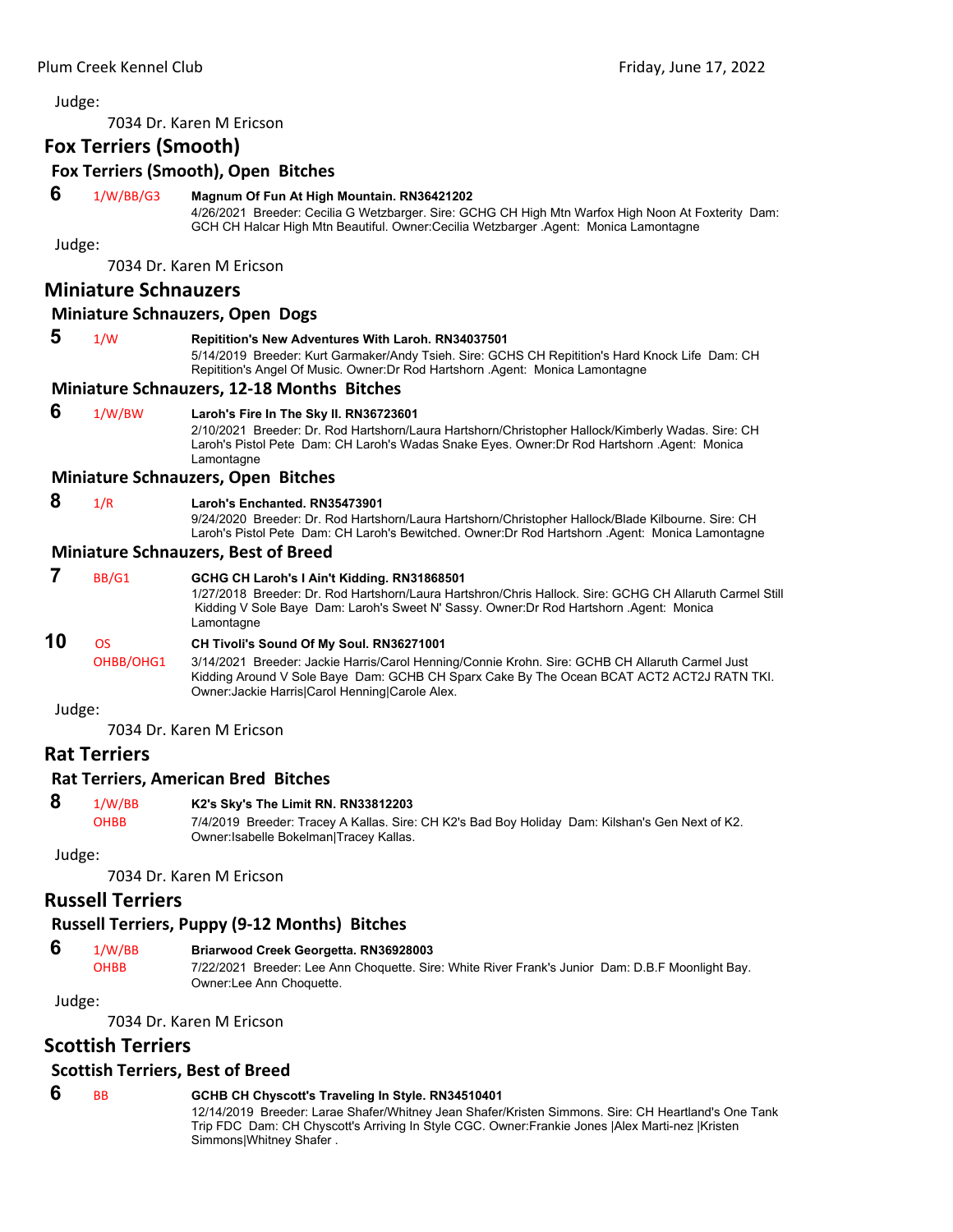#### **8** SEL **CH Chyscott's Always In Style. RN34510404**

12/14/2019 Breeder: Larae Shafer/Whitney Jean Shafer/Kristen Simmons. Sire: CH Heartland's One Tank Trip FDC Dam: CH Chyscott's Arriving In Style CGC. Owner:Annel Henderson.

Judge:

7034 Dr. Karen M Ericson

#### **Soft‐Coated Wheaten Terriers**

## **Soft‐Coated Wheaten Terriers, Bred‐By‐Exhibitor (Puppy) Dogs**

 **5** AB **Stratford Finian's Rainbow. RN36645602**

6/21/2021 Breeder: Ellen Mumm/Molly O'Connell. Sire: GCH CH Star No Shirt No Shoes No Service Dam: CH Stratford Better By Design. Owner:Molly OConnell|Jane Bartel.

#### **Soft‐Coated Wheaten Terriers, 12‐18 Months Bitches**

 **6** AB **Stratford The Jungle Girl. RN36367801**

3/27/2021 Breeder: Krista Dembeck/Molly O'Connell. Sire: Stratford The Weaver Of Oz Dam: GCH CH Stratford West With The Night. Owner:Molly OConnell.

#### **Soft‐Coated Wheaten Terriers, Bred‐By‐Exhibitor (Puppy) Bitches**

 **8** AB **Stratford Let Down Your Hair. RN36645601**

6/21/2021 Breeder: Ellen Mumm/Molly O'Connell. Sire: GCH CH Star No Shirt No Shoes No Service Dam: CH Stratford Better By Design. Owner:Molly OConnell|Ellen Mumm.

#### **Soft‐Coated Wheaten Terriers, Best of Breed**

- **7** BB **GCHB CH Saltnsea Just An Illusion. RN33258001**
	- 2/6/2019 Breeder: Sandi Larsen/Susan Jacobsen/Eric Taylor. Sire: CH Andover All Done With Mirrors Dam: CH Saltnsea Suzi's Sunmeadow. Owner:Sandra and Jim Larsen .Agent: Monica Lamontagne

Judge:

7034 Dr. Karen M Ericson

# **Staffordshire Bull Terriers**

#### **Staffordshire Bull Terriers, Puppy (9‐12 Months) Bitches 6** <sup>4</sup> **Red Rocks Cinnabun. RN36710402** 7/14/2021 Breeder: Ashash Jivan/BRUCE K FOSGATE. Sire: Red Rocks Optimus Prime Dam: Red Rocks Victoria. Owner:ASHASH JIVAN|Bruce K Fosgate.  **8** <sup>3</sup> **Red Rocks Dark Angel. RN36901402** 7/27/2021 Breeder: Ashash Jivan. Sire: Cravonmark Midnite Cowboy Of Yardstick Dam: CH Red Rocks Jet Setter. Owner:ASHASH JIVAN. **10** 1/W **Red Rocks No Sugar Coating Needed. RN37034401** 7/31/2021 Breeder: Ashash Jivan. Sire: CH Red Rocks Plutonic Warrior Dam: Red Rocks X-Tra Penny. Owner:KHUSHI JIVAN|Bruce K Fosgate|ASHASH C JIVAN. **12** 2/R **Red Rocks Jinx. RN37034402** 7/31/2021 Breeder: Ashash Jivan. Sire: CH Red Rocks Plutonic Warrior Dam: Red Rocks X-Tra Penny. Owner:ASHASH JIVAN|Bruce K Fosgate.

**Staffordshire Bull Terriers, Best of Breed** 

- **5** SEL **Red Rocks Moto Moto. RN34269802**
	- 8/12/2019 Breeder: Ashash Jivan/BRUCE K FOSGATE. Sire: GCH CH Red Rocks Stormy Night Dam: CH Red Rocks Rosie Radish. Owner:ASHASH JIVAN|Bruce K Fosgate|Khushi Jivan.

# **7** BB/G4 **GCHS CH Juggernaut's Chart A Course Sulu. RN29075103**

OHBB/OHG2 2/22/2016 Breeder: Raymond Lebedeff/Larry Petersen/William Reiter/Jennnifer Reiter. Sire: GCH CH

#### Lebedeff|Larry Peterson|Gabe Butler. **14** OS **GCH CH Juggernaut's Lady Guinevere. RN33566102**

5/27/2019 Breeder: Raymond Lebedeff/Larry Petersen. Sire: GCH CH Fountainheed's Lord Pretty Flacko Dam: GCHB CH Juggernaut's Charmer Celtic Warrior Princess. Owner:Ray Lebedeff|Larry Petersen|Gabe Butler|Gabriele Seide.

Dynastaffs Maximus Orbis Terrarum Dam: GCHB CH Thunderhead's Luna's Dark Side. Owner:Ray

Judge:

7034 Dr. Karen M Ericson

# **West Highland White Terriers**

# **West Highland White Terriers, Bred‐By‐Exhibitor (Adult) Dogs**

#### **5** 2/R **Camelot's Ashton. RN34156101**

10/17/2019 Breeder: Judith Mcknight/John McKnight. Sire: GCHS CH Snowy River's Trail Rider Dam: CH Camelot's Makayla. Owner:Judith and John McKnight.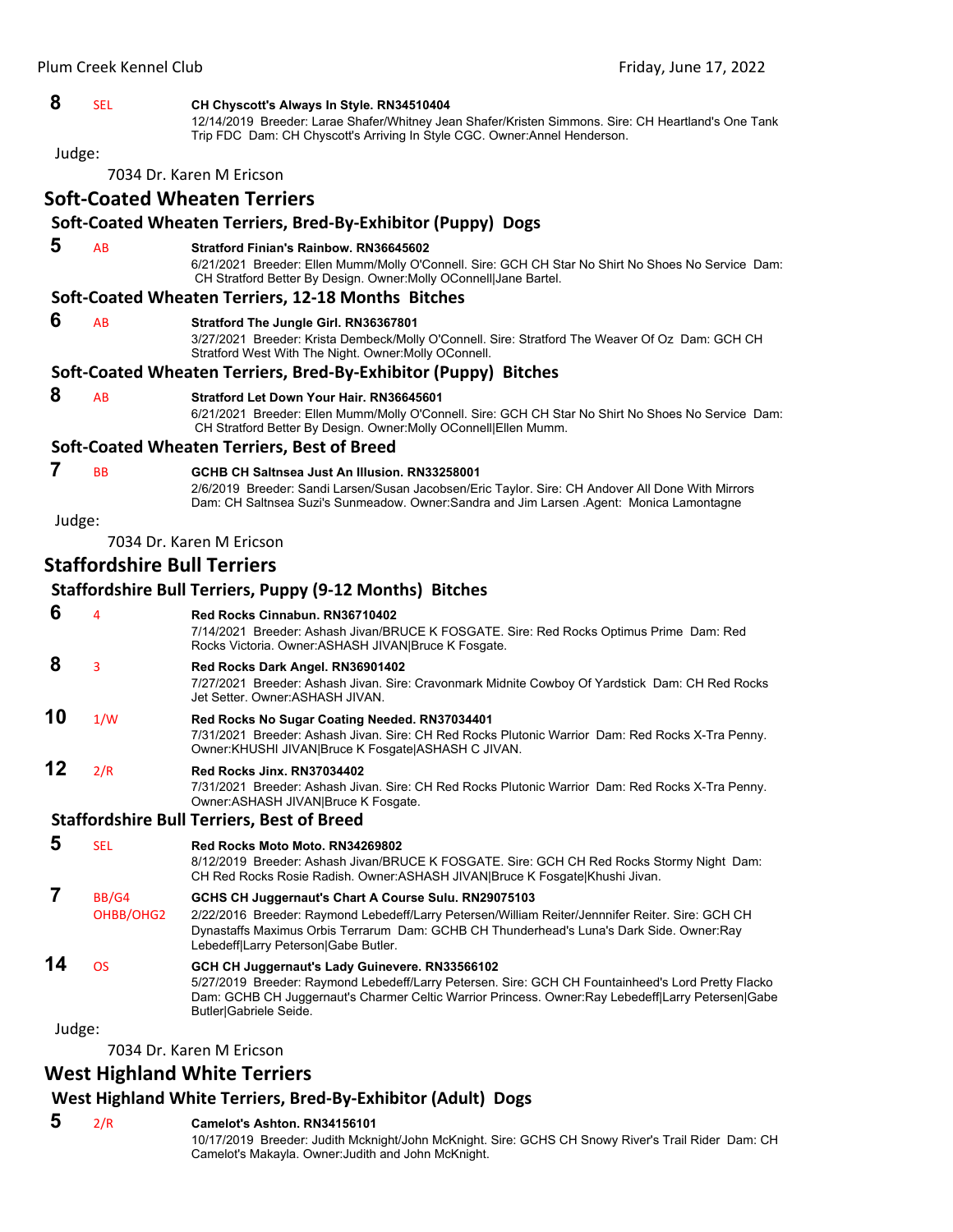# **7** 1/W/BW/OS **Camelot's Quinn. RN34156104**

10/17/2019 Breeder: Judith Mcknight/John McKnight. Sire: GCHS CH Snowy River's Trail Rider Dam: CH Camelot's Makayla. Owner:Judith and John McKnight.

# **West Highland White Terriers, Bred‐By‐Exhibitor (Adult) Bitches**

#### **6** 1/W **Camelot's Miss Pied Piper. RN34156102**

10/17/2019 Breeder: Judith Mcknight/John McKnight. Sire: GCHS CH Snowy River's Trail Rider Dam: CH Camelot's Makayla. Owner:Judith and John McKnight.

#### **West Highland White Terriers, Best of Breed**

# **8** BB/G2 **CH Lindenka U.S. Short Bred Biscuit At Snowy River. RN35121703**

5/2/2020 Breeder: Linda Limon/S Louis Limon. Sire: GCHS CH Snowy River's Trail Rider Dam: GCH CH Lindenka U.S. Delta's Last Tango. Owner:Cindy Higginbotham |Michael Higginbotham|Linda Limon|Louis Limon.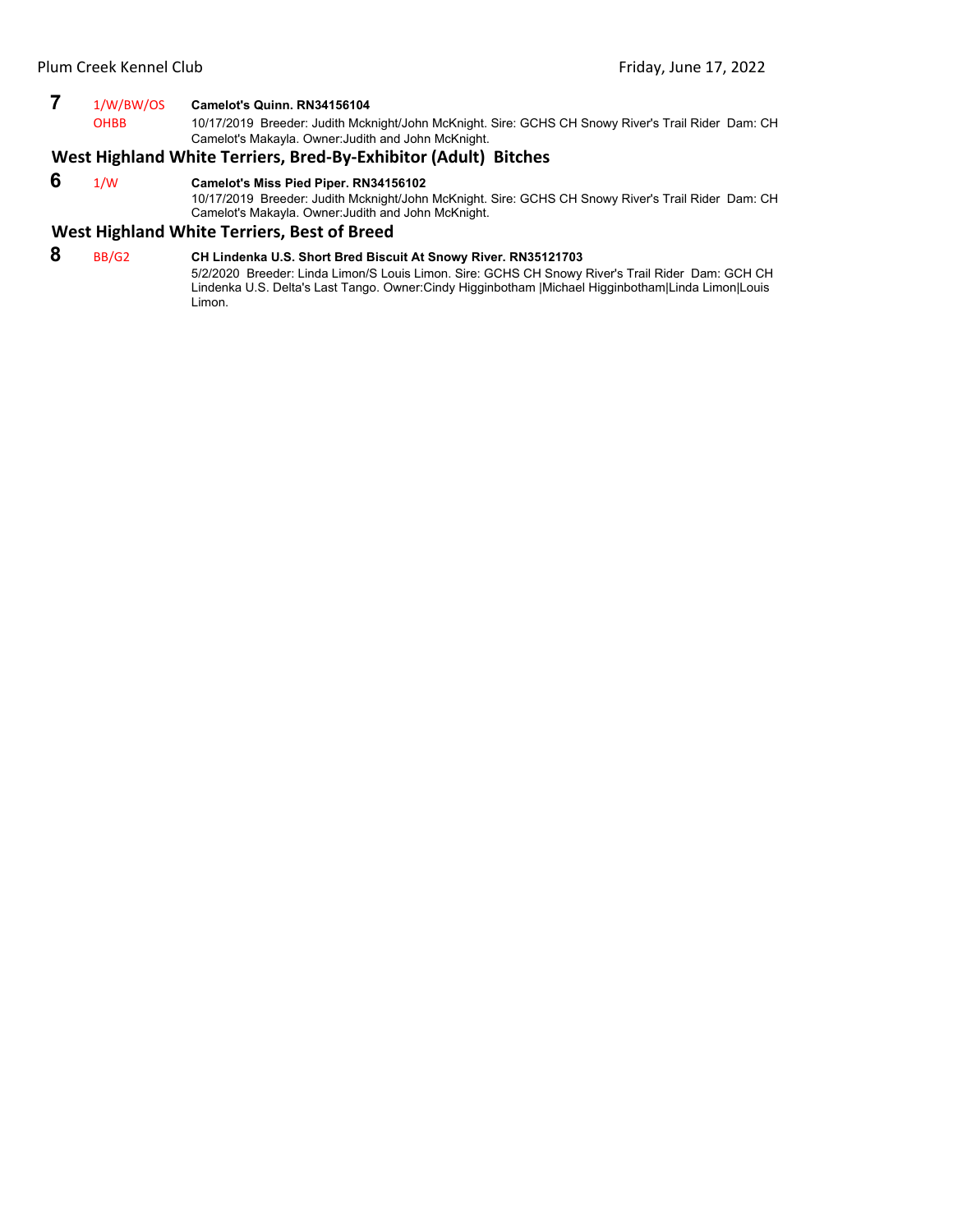<span id="page-31-0"></span>5645 Ms. Janet M Allen

# **Affenpinschers**

#### **Affenpinschers, Bred‐By‐Exhibitor (Adult) Bitches**

 **6** 1/W/BB/G1 **Ferlin Gizmo's Worth It All. TS49310701**

7/1/2020 Breeder: Linda M Ferris/Kathie Timko/Evelyn Shoemaker. Sire: CH Ferlin Cobbler's Solace Uncle Sam Dam: GCH CH Ferlin's & Gizmo's Worth The Effort. Owner:Kathie Timko|Linda Ferris|Evelyn Shoemaker.

## **8** 2/R **Gizmo Ferlin's Play Toy. TS51662301**

4/20/2021 Breeder: Kathie Timko/Linda Ferris. Sire: GCH CH Coachlight Aff-Ter The Man In Black Dam: CH Gizmo Ferlin's Playmate. Owner:Kathie Timko|Linda Ferris.

#### **Affenpinschers, Best of Breed**

 **5** OS **Enchante's Mama Dropped The Mic. TS49963501** OHBB/OHG1 1/26/2021 Breeder: Barry Leece/Cameron Riegel. Sire: CH Enchante's Pi In The Sky Dam: Die Fesche Lola V. Tani Kazari. Owner:Kathie Timko|Linda Ferris|Evelyn Shoemaker.

# **10** SEL **CH Ferlin Gizmo's Worth Every Moment. TS44605401**

7/30/2019 Breeder: Linda M Ferris/Kathie Timko. Sire: CH Donnybrook Truly's Thomas Dam: GCH CH Ferlin's & Gizmo's Worth The Effort. Owner:Kathie Timko|Linda Ferris.

Judge:

5645 Ms. Janet M Allen

#### **Biewer Terrier**

#### **Biewer Terrier, Puppy (9‐12 Months) Dogs**

- 
- **5** AB **Triple Crown American Pharaoh Firecracker For Tnt. TS53908601** 7/2/2021 Breeder: Michele Lyons. Sire: GCH CH Ola De Gras Very Wonderful Wins CM4 Dam:

Matryoshka Irish Jazz CM3. Owner:Michele Lyons and Theresa Tafoya.

#### **Biewer Terrier, Open Dogs**

 **7** 1/W/OS **Rocky Mountain's Never Say Never At Jodis. TS45982503** 1/24/2020 Breeder: Karen Hansen/Jared Hansen. Sire: Bright Bering CM3 CGCA CGCU TKN Dam: Rocky Mountain's Ms Berlin. Owner:JoAnn Rausch|Dion Rausch|Karen Hansen.

#### **Biewer Terrier, 12‐18 Months Bitches**

 **6** AB **Lyn's Pippin Hot Cuppa Tea At Rivendell. TS50321801** 4/8/2021 Breeder: Lynn McKee/Michele Lyons. Sire: CH Lyn's The Devil Himself CM Dam: Lyn's Lead The Way Of Triple Crown. Owner:Kathy West.

#### **Biewer Terrier, Open Bitches**

| 8<br>10 | AB          | Daniel Konti Leilani, TS43570401<br>2/2/2019 Breeder: A Yu Pavlenko. Sire: Oligarch Iz Sky Joker Dam: Beatrice. Owner: Michele Lyons.<br>Theresa Tafoya |
|---------|-------------|---------------------------------------------------------------------------------------------------------------------------------------------------------|
|         | 1/W/BB/BW   | Rocky Mountain's Dream On Haley At Jodis. TS44690503                                                                                                    |
|         | <b>OHBB</b> | 12/3/2019 Breeder: Karen Hansen. Sire: Bobbi Ben Berenis Selfie Star CGC TKN Dam: Al Fed Dgi<br>Agnes, Owner: JoAnn Rausch Dion Rausch Karen Hansen.    |

Judge:

5645 Ms. Janet M Allen

# **Cavalier King Charles Spaniels**

# **Cavalier King Charles Spaniels, Bred‐By‐Exhibitor (Adult) Dogs**

- **5** <sup>2</sup> **Cobrnik Maxwell. TS49503905**
	- 11/28/2020 Breeder: DIANA COOK. Sire: Pascavale Tommy Dam: Cobrnik Rockin Robin. Owner:Diana Cook.

# **7** <sup>1</sup> **Intrynzik Lolliegag. TS51731101**

6/1/2021 Breeder: John Goodwin. Sire: Forestcreek Bentwood Starman Dam: Intrynzik Shes No Fool. Owner:John Goodwin and Elise Goodwin.

# **Cavalier King Charles Spaniels, American Bred Dogs**

# **9** <sup>3</sup> **Intrynzik Moon On His Wings. TS41783202**

3/1/2019 Breeder: John Goodwin/DIANA COOK. Sire: CH Intrynzik Blase Dam: Cobrnik Rockette At Intrynzik. Owner:Nicole Thibault |John Goodwin.

# **11** <sup>1</sup> **Forestcreek Jazz Fest. TS45062602**

9/13/2019 Breeder: Dr. Kevin Cline. Sire: CH Pascavale Jackson Dam: Forestcreek Solitaire. Owner:John Goodwin|Dr. Kevin Cline .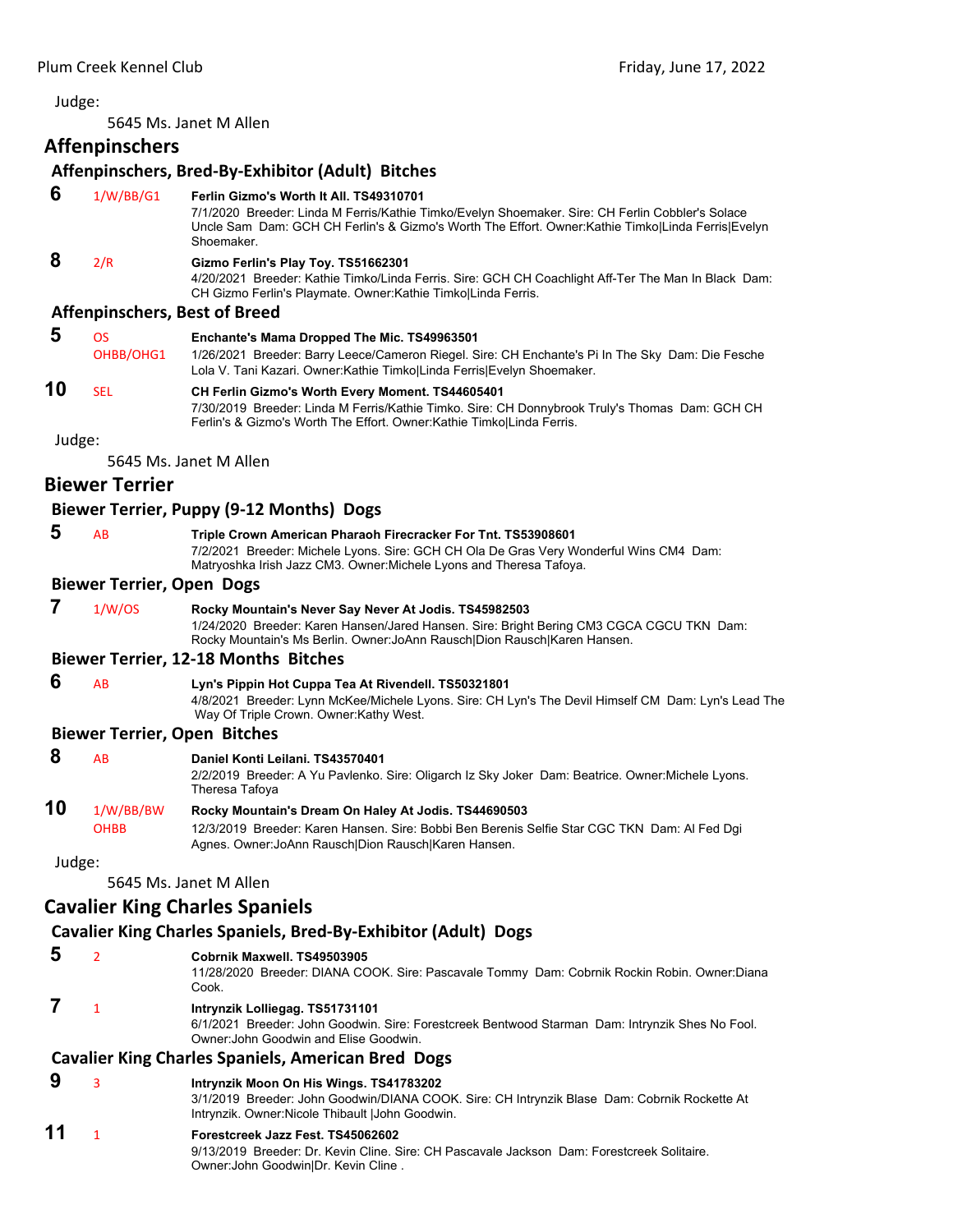| 15     | $\overline{2}$                | Cobrnik Intrynzik Walk The Line. TS47872004<br>7/27/2020 Breeder: DIANA COOK. Sire: CH Legacy Orfeo Dam: Cobrnik Harvest Moon. Owner:Diana<br>Cook.                                                                                            |
|--------|-------------------------------|------------------------------------------------------------------------------------------------------------------------------------------------------------------------------------------------------------------------------------------------|
|        |                               | <b>Cavalier King Charles Spaniels, Open Dogs</b>                                                                                                                                                                                               |
| 17     | 1/W/BB/BW<br><b>OHBB</b>      | Sheeba Storm Trooper. TS44704001<br>8/18/2019 Breeder: Karin Ostmann. Sire: CH Sheeba Viva Las Vegas Dam: Sheeba Morning Glory.<br>Owner: Karin Ostmann and Audreey Rogers.                                                                    |
|        |                               | <b>Cavalier King Charles Spaniels, 12-18 Months Bitches</b>                                                                                                                                                                                    |
| 6      | 1/W/OS                        | Chadwick Halo Spot At Intrynzik. TS52670201<br>6/8/2021 Breeder: C Anne Eckersley. Sire: Pascavale Tommy Dam: Chadwick Tutti Frutti. Owner: John<br>Goodwin and Elise Goodwin.                                                                 |
|        |                               | <b>Cavalier King Charles Spaniels, Novice Bitches</b>                                                                                                                                                                                          |
| 8      | AB                            | Ranlyn Tally Queen Of Two Hearts At Royal Knights. TS44123102<br>10/10/2019 Breeder: Lynnette Bragg. Sire: GCH CH B&B's Sir Tobias Bragg Toby Dam: Ranlyn's Allure<br>De Chanel. Owner: Michelle L Jordan   Lynette Bragg.                     |
|        |                               | <b>Cavalier King Charles Spaniels, Amateur Owner Handler Bitches</b>                                                                                                                                                                           |
| 8      | AB                            | Ranlyn Tally Queen Of Two Hearts At Royal Knights. TS44123102<br>10/10/2019 Breeder: Lynnette Bragg. Sire: GCH CH B&B's Sir Tobias Bragg Toby Dam: Ranlyn's Allure<br>De Chanel. Owner: Michelle L Jordan   Lynette Bragg.                     |
| 10     | AB                            | Cercei Lannister-Tr. TS46789402<br>5/15/2019 Breeder: Mauro Simone. Sire: CH Royal Romance For You Dam: Alice In Wonderland For<br>Giorgio And Friends-Tr. Owner: Michelle L Jordan.                                                           |
|        |                               | <b>Cavalier King Charles Spaniels, American Bred Bitches</b>                                                                                                                                                                                   |
| 12     | $\overline{2}$                | Cobrnik What A Wonderful World. TS42531001<br>6/3/2019 Breeder: Audrey Rogers. Sire: GCH CH Mtnvista Range Rider Dam: CH Saltayre Dream Maker.<br>Owner:Diana Cook.                                                                            |
| 14     | 3                             | Cobrnik Sticky Wicket. TS45089701<br>12/1/2019 Breeder: DIANA COOK. Sire: CH Sheeba Royal Elementary Dam: Cobrnik Harvest Moon.<br>Owner: Cindi Anderson.                                                                                      |
| 16     | 4                             | Intrynzik Hocus Pocus. TS48886301<br>10/29/2020 Breeder: John Goodwin. Sire: CH Intrynzik Cobrnik Sauvignon Dam: Intrynzik Shes No Fool.<br>Owner:Kaylee Burdick Elise Goodwin.                                                                |
| 18     | 1/R                           | Sheeba Beyonce. TS50273001<br>1/17/2021 Breeder: Karin Ostmann. Sire: Sheeba Rocketman Dam: Sheeba Amazing Love.<br>Owner: Audrey Rogers.                                                                                                      |
|        |                               | <b>Cavalier King Charles Spaniels, Open Bitches</b>                                                                                                                                                                                            |
| 10     | AB                            | Cercei Lannister-Tr. TS46789402<br>5/15/2019 Breeder: Mauro Simone. Sire: CH Royal Romance For You Dam: Alice In Wonderland For<br>Giorgio And Friends-Tr. Owner: Michelle L Jordan.                                                           |
|        |                               | <b>Cavalier King Charles Spaniels, Best of Breed</b>                                                                                                                                                                                           |
| 19     | AB                            | CH Reymaree's The Last Dance At Bentlane. TS46456401<br>5/10/2020 Breeder: Susan Benton/Dawn Stevens Lindemaier. Sire: CH Balgaire Happy Hour Dam:<br>GCHB CH Legacy Bentlane's Forensic Chik. Owner: Jean Pero and David Pero.                |
| 22     | AB                            | CH Intrynzik Danced All Night. TS45437001<br>12/1/2019 Breeder: Elise and John Goodwin. Sire: CH Pascavale Jackson Dam: CH Intrynzik License To<br>Kill. Owner: John Goodwin and Elise Goodwin.                                                |
| Judge: |                               |                                                                                                                                                                                                                                                |
|        |                               | 5645 Ms. Janet M Allen                                                                                                                                                                                                                         |
|        | <b>Chihuahuas (Long Coat)</b> |                                                                                                                                                                                                                                                |
|        |                               | Chihuahuas (Long Coat), Puppy (6-9 Months) Dogs                                                                                                                                                                                                |
| 5      | 1/W/BB                        | Powder River's Hot N Smoldering. TS54786001<br>12/15/2021 Breeder: Tammi Lindskov/Derek Lindskov. Sire: CH Powder River's Burn Notice Dam: CH<br>Powder River's Problem Child. Owner:Tammi Lindskov Derek Lindskov Judith Hesser Tammy Hesser. |
|        |                               | Chihuahuas (Long Coat), Best of Breed                                                                                                                                                                                                          |
| 7      | <b>SEL</b>                    | CH Linbrooke Mind Over Mango. TS43277303                                                                                                                                                                                                       |

OHBB 6/13/2019 Breeder: Tom Widick-Eckery/Gregg Eckery-Widick. Sire: GCH CH Destiny's Born To Be A Player Dam: GCH CH Linbrooke She's Like The Wind. Owner:Christine Randall.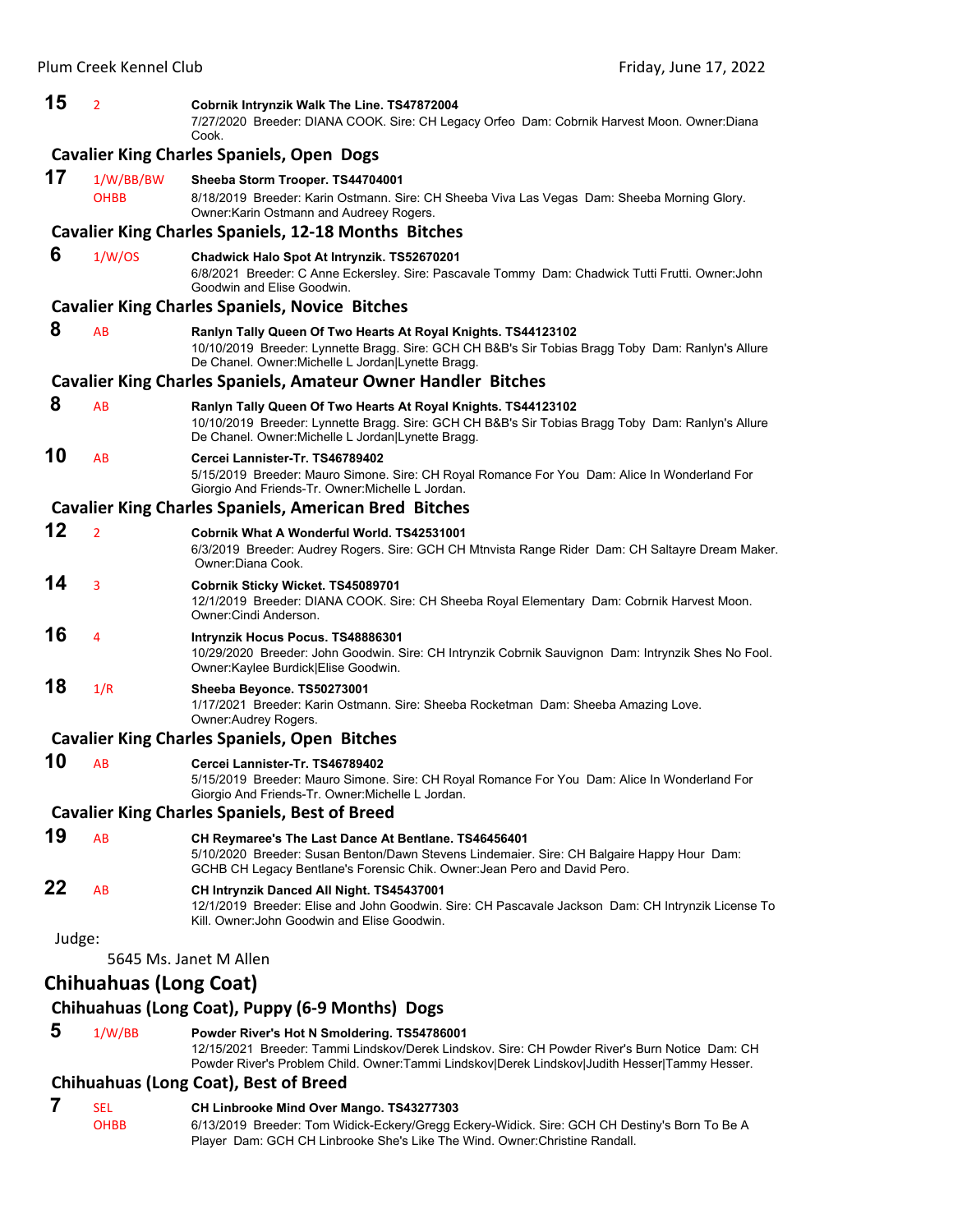#### **9** AB **GCH CH Powder River's Hot N Sticky. TS47851902**

1/30/2020 Breeder: Tammi Lindskov/Derek Lindskov/Barbara House. Sire: GCHB CH Powder River's Up In Smoke Dam: GCHS CH Powder River's Hot N Spicy. Owner:Tammi Lindskov|Tammy Hesser.

Judge:

5645 Ms. Janet M Allen

# **Chihuahuas (Smooth Coat)**

## **Chihuahuas (Smooth Coat), Puppy (6‐9 Months) Dogs**

### **5** 1/W/BB **Powder River's Hot And Steaming. TS54785901**

11/28/2021 Breeder: Tammi Lindskov/Derek Lindskov. Sire: GCHB CH Powder River's Up In Smoke Dam: CH Powder River's Hot And Torrid. Owner:Tammi Stidham-Lindskov|Derek Lindskov.Agent: Pam **Gilley** 

#### **Chihuahuas (Smooth Coat), Bred‐By‐Exhibitor (Puppy) Bitches**

#### **6** AB **Starry Night Under The Sea. TS53578802**

10/13/2021 Breeder: Christine Randall. Sire: GCHS CH Starry Night Dr. Drake Ramoray Dam: Starry Night Bold Impact. Owner:Christine Randall.

#### **Chihuahuas (Smooth Coat), Best of Breed**

#### **8** OS **GCH CH Firebird Farms Monsters Boss. TS41697002**

OHBB/OHG2 12/1/2018 Breeder: Marty Housley. Sire: CH Knockout Superboy Dam: Firebird Farms Shelby Ac Cobra. Owner:Tammy Hesser|Judith Hesser|Marty Housley.

Judge:

5645 Ms. Janet M Allen

# **Chinese Cresteds**

#### **Chinese Cresteds, Best of Breed**

#### **6** BB **CH Austin With No Limits. TS36767204**

OHBB/OHG4 7/11/2017 Breeder: Jessie Barringer/Blanche Voss. Sire: Fiery Fame Jewel Of My Kind Dam: Fiery Fame La Pin Up. Owner:JoAnn Tennison|K. Powell.

Judge:

5645 Ms. Janet M Allen

#### **English Toy Spaniels (K C & R)**

#### **English Toy Spaniels (K C & R), Open Bitches**

 **6** 1/W **Ashton Winmar Harper's English Minstrel. TS46223901** 3/1/2020 Breeder: Dr. Darrell Thompson/Dr. Marvin Winters. Sire: Ashton Winmar Adair Wrigley In The Ivy Dam: Adair's Maddison In Motion At Ashton Winmar. Owner:Darrell Thompson|Nancy Williams.

## **8** 2/R **Novel Wish Upon A Star. TS53027703**

8/17/2021 Breeder: Shelly Hepler/Brian Charley/Dawn Charley. Sire: Adair's Water To Caledonia Wine Dam: CH Novel Luvn Chr-Lys Second Star To The Right. Owner:Nancy Williams|Shelly Hepler.

#### **English Toy Spaniels (K C & R), Best of Breed**

### **10** BB **GCH CH Circlecity Pin Up Girl. TS46823403**

4/30/2020 Breeder: Douglas A Johnson/Jaime Hubbard/Karen Matters. Sire: GCHB CH Tudorhurst Porthos of Sanchi Dam: Clussexx Romance Novel At Dragonsgate. Owner:Karen Matters|Nancy Williams.

Judge:

5645 Ms. Janet M Allen

#### **Havanese**

#### **Havanese, 12‐18 Months Dogs**

 **5** 1/W/BW **Heavenly Walker Biscuit Can You Imagine That. TS50899801** 1/7/2021 Breeder: Bonnie Simmons. Sire: GCHG CH Brylee's Heavenly Walkin On Cloud Nine Dam: Tapscott's Keeping The Faith. Owner:Pamela Belleau. **Havanese, Puppy (6‐9 Months) Bitches**

#### **6** <sup>1</sup> **Jerico Panini Performs As New Inter National Icon. TS53876301**

12/12/2021 Breeder: JERI COPELAND. Sire: Happy Paws Born To Boogie @ Jerico Dam: CH Jerico The Coal Miners Daughter. Owner:Pamela Belleau|Sterling Belleau|Ryan Belleau.

#### **Havanese, Puppy (9‐12 Months) Bitches**

 **8** 1/W/OS **Jerico Sf Mabel Joy. TS52590101**

7/13/2021 Breeder: JERI COPELAND. Sire: Happy Paws Born To Boogie @ Jerico Dam: Jerico Coat Of Many Colors. Owner:Jeri Copeland.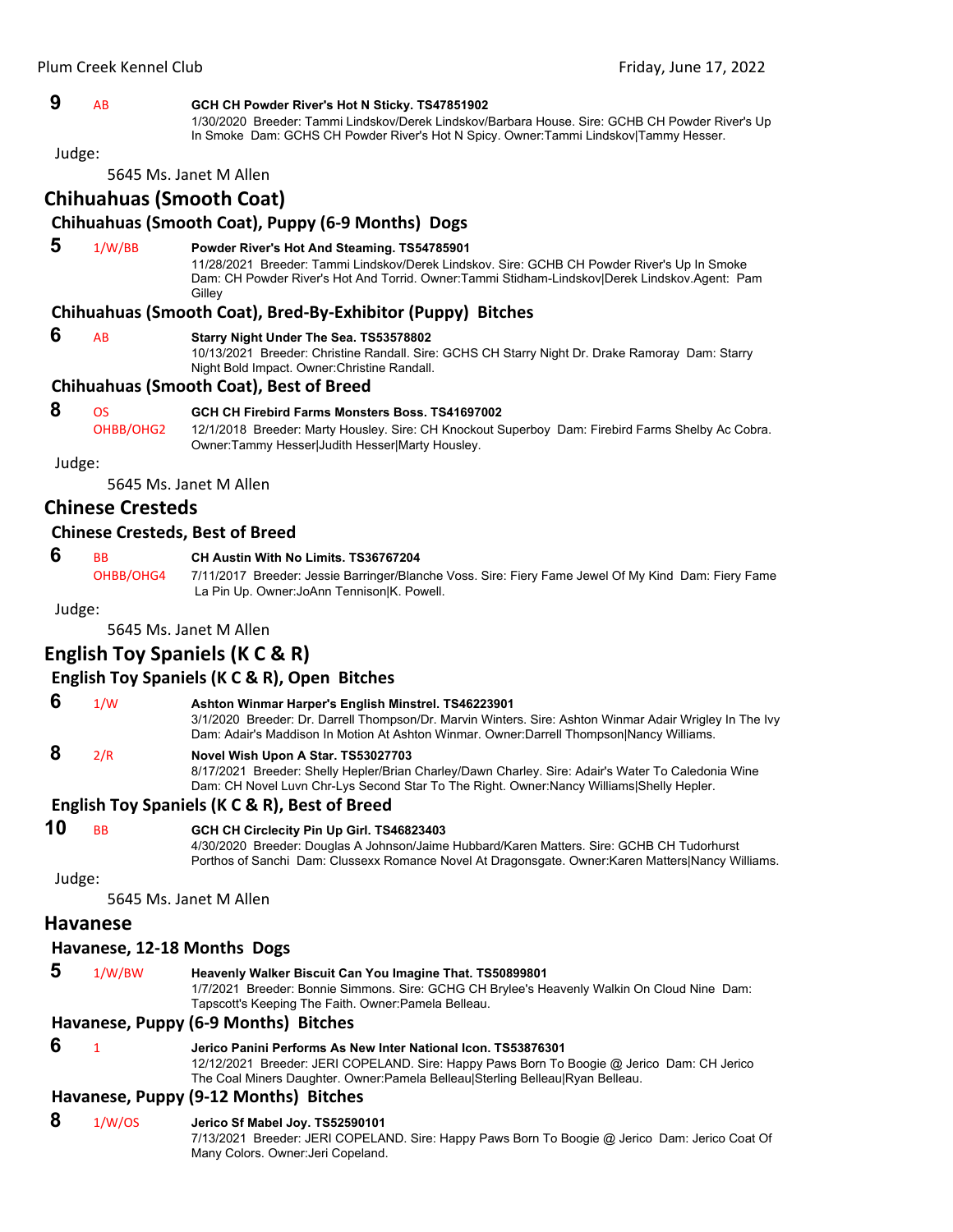#### **Havanese, Open Bitches**

**10** 1/R **Yaya's Frankly I Don't Give A Darn At Dj'S. TS47336204** 7/23/2020 Breeder: Bridgette J. Callahan/Heather Johnson. Sire: GCHS CH That's Just The Way I Roll Dam: CH Yaya's Best Seller. Owner:Darlene Licastro.

#### **12** <sup>2</sup> **That's My Saving Grace. TS49028304**

11/6/2020 Breeder: David J Scheiris/Darlene R Scheiris/Patricia J Lucas. Sire: GCH CH Hashki Just Go With It Dam: CH That's Ubee Da One For Mendota. Owner:Annel Henderson|Morgan Theis|David J Scheiris|Darlene Scheiris.

# **Havanese, Best of Breed**

#### **7** SEL **GCHS CH That's Just The Way I Roll. TS24106603** 11/6/2014 Breeder: Jeanne Woods/Philip Woods/David Scheiris/Darlene Scheiris/Patricia Lucas. Sire: GCHG CH Gingerbred Yukon Jack Desiderio Dam: CH That's Eh Sweet Chocolate Seduction.

Owner:Darlene Licastro|Audrey McDermitt |David and Darlene Scheiris.

# **9** BB/G4 **GCH CH Bedlem Fly Me To The Moon. TS50019001**

OHBB 2/5/2021 Breeder: Deborah McHugh/Dodi Koontz. Sire: CH Mistytrail Heartland Redi'Rnot Dam: CH Bedlem's Runaway Secret. Owner:Sheryl Roach|Deborah McHugh|Dodi Koontz.

#### Judge:

5645 Ms. Janet M Allen

#### **Japanese Chin**

#### **Japanese Chin, Open Dogs**

 **5** 1/W/BB/BW **Powder River's Ship Me To Chin City. TS48798701** 9/5/2020 Breeder: Mrs. Tammi Lindskov. Sire: CH Powder Rivers We Paid The Ransom Dam: CH Blue Moon Vikingqueen At Powderriver. Owner:Valerie Passmore.

#### **Japanese Chin, Puppy (9‐12 Months) Bitches**

- **6** 1/R **Touche Chasing Ribbons. TS52824101**
	- 8/7/2021 Breeder: Nancy Mellott/SANDRA SMITH/Dale R Martenson. Sire: CH Touche' Cin-Don Chasing Yesterday Dam: CH Mishamai Visions Of Touche. Owner:Sunny DeYoung|Dale Martenson.Agent: Pam Gilley

#### **Japanese Chin, 12‐18 Months Bitches**

 **8** AB **Powder River's Tomodachi TKN. TS50829701** 3/10/2021 Breeder: tammi a lindskov. Sire: CH Powder Rivers We Paid The Ransom Dam: Powder River's Royal Jewel. Owner:Sunny DeYoung.

#### **Japanese Chin, Open Bitches**

**10** 1/W/OS **Powder River's Perfect Balance At Chin City. TS48798702** OHBB 9/5/2020 Breeder: Mrs. Tammi Lindskov. Sire: CH Powder Rivers We Paid The Ransom Dam: CH Blue Moon Vikingqueen At Powderriver. Owner:Beth Lovold.

#### Judge:

5645 Ms. Janet M Allen

# **Maltese**

#### **Maltese, Puppy (6‐9 Months) Dogs**

 **5** 1/W/BB/BW **Jodi's Cold Cold Heart-Elton. TS55089001**

OHBB 11/20/2021 Breeder: Ms. JoAnn Rausch/Dion Rausch. Sire: GCHB CH Foxstone's Navigatin Your Heart Dam: CH Jodi's Love Story Too-Juliet. Owner:JoAnn Rausch|Dion Rausch.

#### **Maltese, Puppy (6‐9 Months) Bitches**

- **6** 1/W/OS **Jodi's Jadis The White Witch. TS54427501** 10/28/2021 Breeder: Ms. JoAnn Rausch/Dion Rausch. Sire: CH Tauro Dovaldas Dam: CH Jodi's Love Story. Owner:JoAnn Rausch|Dion Rausch.
- **8** <sup>2</sup> **Jodi's There's Always Tomorrow-Clarice. TS55079401**

12/1/2021 Breeder: DION JOANN RAUSCH. Sire: CH Jodi's I Love You For Sentimental Reasons Cole Dam: Crystal Lux Rafaella To Jodi's Maltese. Owner:JoAnn Rausch|Dion Rausch.

#### **Maltese, 12‐18 Months Bitches**

**10** <sup>1</sup> **Jodi's Mambo No. 5-Sandy. TS51594002**

4/5/2021 Breeder: DION JOANN RAUSCH. Sire: GCH CH Rhapsody Wind River Hanky Panky Dam: Crystal Lux Rafaella To Jodi's Maltese. Owner:JoAnn Rausch|Dion Rausch.

#### **Maltese, American Bred Bitches**

#### **12** 1/R **Jodi's Mambo No. 5-Tina. TS51594003**

4/5/2021 Breeder: DION JOANN RAUSCH. Sire: GCH CH Rhapsody Wind River Hanky Panky Dam: Crystal Lux Rafaella To Jodi's Maltese. Owner:JoAnn Rausch|Dion Rausch.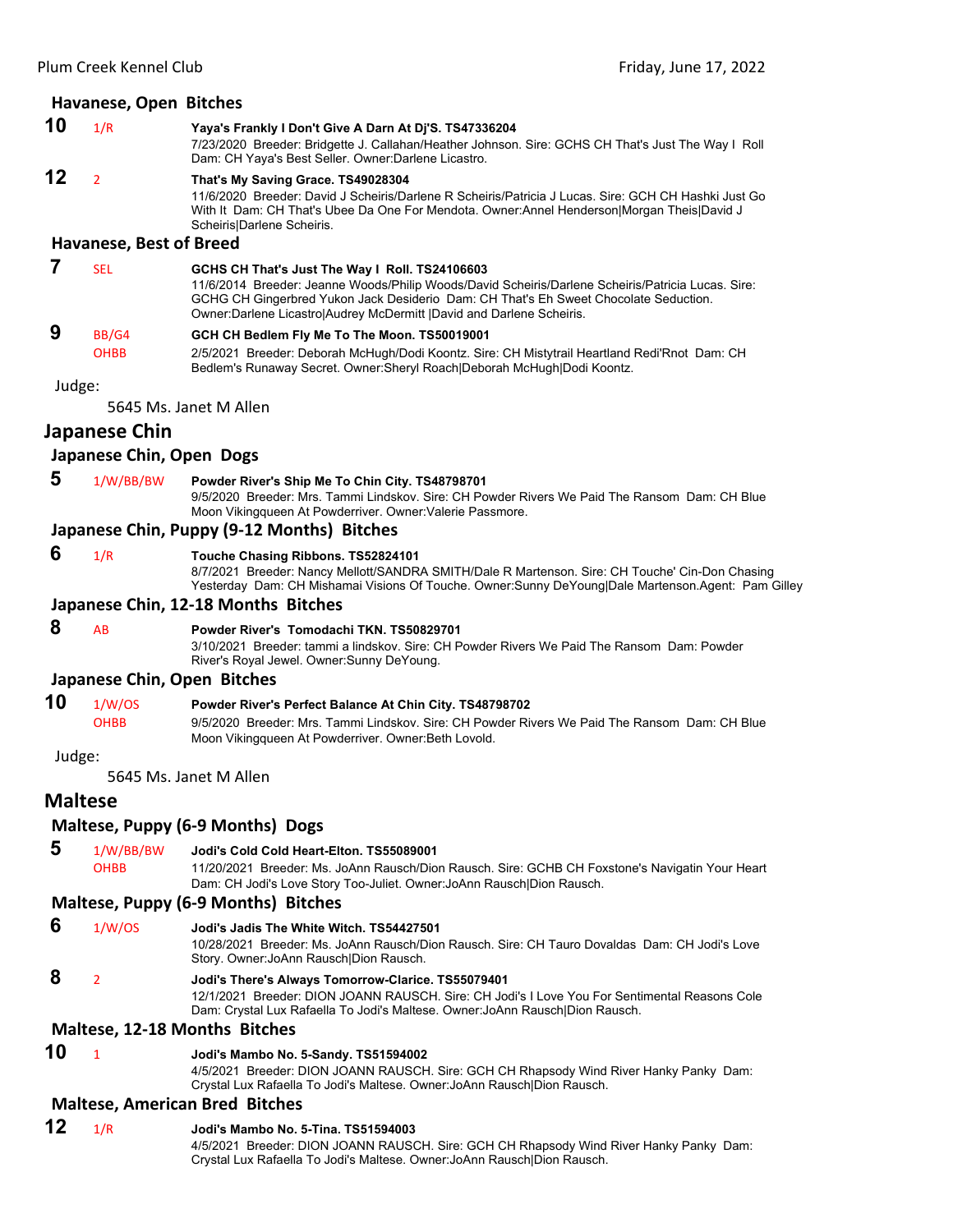#### **Maltese, Open Bitches**

#### **14** <sup>1</sup> **Jodi's It's A Love Story Keep'In The Faith. TS49874601**

12/11/2020 Breeder: Ms. JoAnn Rausch/Dion Rausch. Sire: CH Galaxy Crystal You Look Like A Dream You'Re Just A Dam: CH Jodi's Love Story. Owner:JoAnn Rausch|Dion Rausch.

Judge:

7034 Dr. Karen M Ericson

# **Manchester Terriers (Toy)**

### **Manchester Terriers (Toy), Open Bitches**

# **6** 1/W/BB/G3 **Marbils Chantilly Lace. RN31349202**

OHBB 7/23/2017 Breeder: Marya Fittje/Blossom Scott-Heim. Sire: Deebet's Robin Hood Dam: GCHB CH Blossoms Party In A Bottle At Marbils. Owner:Heidi L Sparks|Marya Fittje.

Judge:

5645 Ms. Janet M Allen

# **Papillons**

#### **Papillons, Open Dogs**

#### **5** AB **Et's Let It Rip. TS50175001**

2/11/2021 Breeder: Tammy Fortney/Elton Fortney. Sire: CH Kenmar Ii Et's Flying High Dam: CH Et's Little Nightingale. Owner:Pam Lee.

Judge:

5645 Ms. Janet M Allen

#### **Pomeranians**

#### **Pomeranians, Bred‐By‐Exhibitor (Puppy) Bitches**

 **6** 1/W **Northmoor Victorian Taste Of The Rainbow At Jj'S. TS54329801** OHBB 9/5/2021 Breeder: Lisa Goodman/Brenda Heimbach/Jim Johnson. Sire: GCHB CH Northmoor Victorian

#### Tycoon Dam: Johnnylicious All Hallows Eve At Northmoor. Owner:James Johnson|Lisa Goodman|Brenda Heimbach.

#### **Pomeranians, Best of Breed**

# **9** BB/G2 **GCH CH Tnt's Turn On The Lights. TS46484202**

5/2/2020 Breeder: Theresa C Tafoya. Sire: GCHB CH Triple Crown's Tim Tam Of Tnt Dam: CH Tnt's Fleur-De-Lis. Owner:Brenda Heimbach|Theresa Tafoya.

Judge:

5645 Ms. Janet M Allen

# **Poodles (Toy)**

# **Poodles (Toy), Puppy (6‐9 Months) Dogs**

#### **5** 1/W/OS **Sunset Acres Dare To Love. PR24826202**

10/22/2021 Breeder: Elaine Craig. Sire: CH Sunset Acres "Electric Love" Dam: Sunset Acres Heavenly Dreamer. Owner:Elaine Craig.

#### **Poodles (Toy), Puppy (9‐12 Months) Dogs**

 **7** AB **Sunset Acres This Is America. PR24216801**

6/25/2021 Breeder: Elaine Craig. Sire: CH Sunset Acres Made In America Dam: Sunset Acres "Dearest Lily". Owner:Elaine Craig.

#### **Poodles (Toy), Open Dogs**

# **9** AB **Sunset Acres Mr Impressive. PR21306603**

11/18/2018 Breeder: Elaine Craig. Sire: CH Sunset Acres Stingray Dam: Dalcrista Perazzi. Owner:Elaine Craig.Agent: James Johnson

# **11** AB **Sunset Acres Rock-N-Roll. PR24216601**

6/24/2021 Breeder: Elaine Craig. Sire: CH Sunset Acres Rockin With Jazz Dam: Sunset Acres Dreams Of Silver. Owner:Elaine Craig.

# **Poodles (Toy), Puppy (9‐12 Months) Bitches**

#### **6** 1/W/BB/BW **Karalot Time In A Bottle. PR24788701**

9/9/2021 Breeder: KEITH L LUPARDUS/Barbara Lupardus. Sire: CH Ashcroft Care Bear At Karalot Dam: Saratoga's Scintillanting Seductress. Owner:Keith Lupardus|Barbara Lupardus.

#### **Poodles (Toy), Bred‐By‐Exhibitor (Puppy) Bitches**

# **8** 1/R **Krystal Hi Dream Catcher. PR24814401**

6/26/2021 Breeder: Kristina L Wickizer. Sire: CH Krystal Hi Dream On Dam: CH Krystal Hi Dream A Little Dream. Owner:Kristina Wickizer.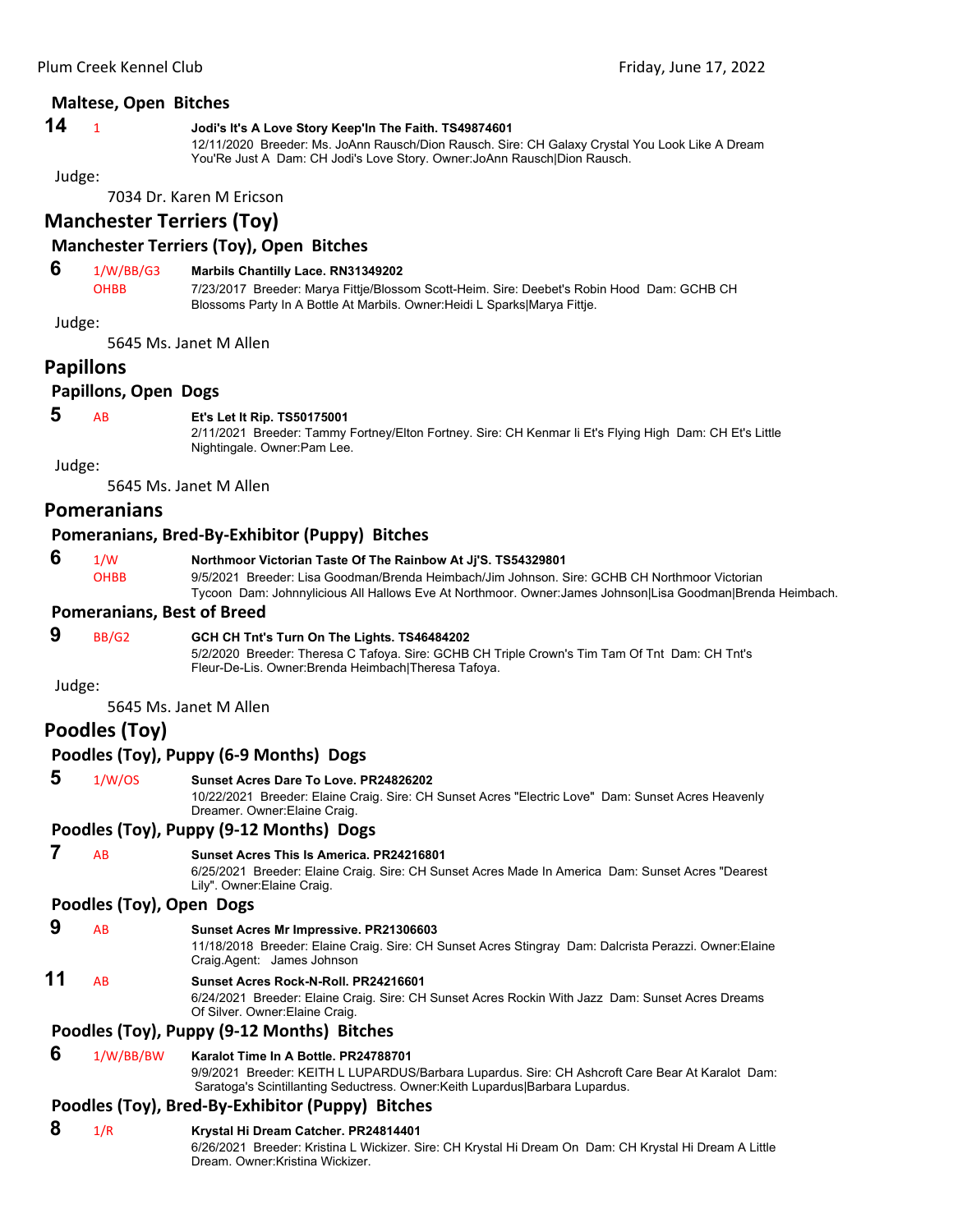#### **Poodles (Toy), Open Bitches**

**10** <sup>1</sup> **Karalot Winter's Mood. PR23614304**

12/3/2020 Breeder: KEITH L LUPARDUS/Barbara Lupardus. Sire: CH Nadals Snow Bird To Koehls Dam: CH Karalot's Silver Bell. Owner:Keith Lupardus|Barbara Lupardus.

#### **Poodles (Toy), Best of Breed**

# **12** SEL **GCH CH Krystal Hi This Is Me @ Roundabout. PR20925601**

OHBB 5/21/2018 Breeder: Kristina L Wickizer/David Brock. Sire: GCHB CH Alegria History In The Making Dam: CH Krystal Hi I Own The Nite @Roundabout. Owner:Kristina Wickizer.

Judge:

5645 Ms. Janet M Allen

#### **Pugs**

#### **Pugs, Bred‐By‐Exhibitor (Puppy) Dogs**

 **5** 1/W/BW **Blkthndr's West Wind Zephyrus. TS52937102**

8/15/2021 Breeder: Lissa Shaw/Joy Cupp/Gary W Cupp. Sire: Blkthndr & Woowoo's Searching For Mr. Whipple Dam: Blkthndr & Woowoo's Isolation Fascination. Owner:Lissa You Shaw.

#### **Pugs, 12‐18 Months Bitches**

 **6** 1/W/OS **Country's Symptom Of The Universe. TS49989102** 1/4/2021 Breeder: Susan Maestas. Sire: CH Double D's Secret Golden Apple Dam: Kelz Secrets Kept By The Moon. Owner:Kathleen L Madison|Phillip L Madison.

#### **Pugs, Bred‐By‐Exhibitor (Adult) Bitches**

- **8** 1/R **Blkthndr&Woowoos Moonlight&Magnolias. TS43694701** 8/11/2019 Breeder: Joy Cupp/Lissa Shaw/Gary W Cupp. Sire: GCHS CH Casa Blanca's Make A Wish Dam: Woowoo Blk Thn'Dr Chattanooga There You Are. Owner:Lissa You Shaw|Joy & Gary Cupp.
- **10** <sup>2</sup> **Kashmir's Voodoo Child. TS45473002**

1/8/2020 Breeder: Kathleen L Madison/Phillip L Madison. Sire: Waterside Waski Midnight Rider Dam: Kashmir's Dolly Dagger. Owner:Kathleen L Madison|Phillip L Madison.

#### **Pugs, Best of Breed**

# **9** BB **GCHB CH Andi On The Road. TS38508902**

4/13/2018 Breeder: Joy Barbieri/Rebecca Movall/Eileen C Barbieri. Sire: CH Andi Animal Dam: Andi Late In The Evening. Owner:Kim B Smart.

Judge:

5645 Ms. Janet M Allen

# **Russian Toys**

#### **Russian Toys, Puppy (6‐9 Months) Dogs**

# **5** 1/W/BB **Torilan Aztec Spice De Erandi. TS53898803**

OHBB 12/14/2021 Breeder: Loma Foster. Sire: Highfield Red Bull Iz Navsegda lc Dam: Highfield Unfinished Tales At Staymat. Owner:Heidi L Sparks.

#### Judge:

5645 Ms. Janet M Allen

# **Shih Tzu**

# **Shih Tzu, Puppy (6‐9 Months) Dogs**

#### **5** <sup>1</sup> **Angelina Heavenly Kisses. TS55107601**

10/16/2021 Breeder: Diane Lynn Hornbecker. Sire: GCH CH Wenrick's Sp Kiss This Dam: GCHG CH Angelina Ruby's Heavenly Dream. Owner:Diane L Hornbecker.

#### **Shih Tzu, Bred‐By‐Exhibitor (Puppy) Dogs**

 **5** 1/W **Angelina Heavenly Kisses. TS55107601**

OHBB 10/16/2021 Breeder: Diane Lynn Hornbecker. Sire: GCH CH Wenrick's Sp Kiss This Dam: GCHG CH Angelina Ruby's Heavenly Dream. Owner:Diane L Hornbecker.

#### **Shih Tzu, Puppy (6‐9 Months) Bitches**

 **6** 1/W/BB/BW **Angelina Heavenly Kissed Angel. TS55107602** 10/16/2021 Breeder: Diane Lynn Hornbecker. Sire: GCH CH Wenrick's Sp Kiss This Dam: GCHG CH Angelina Ruby's Heavenly Dream. Owner:Diane L Hornbecker.

# **8** 2/R **Angelina Heavenly Love N' Kisses. TS55107603**

10/16/2021 Breeder: Diane Lynn Hornbecker. Sire: GCH CH Wenrick's Sp Kiss This Dam: GCHG CH Angelina Ruby's Heavenly Dream. Owner:Diane L Hornbecker.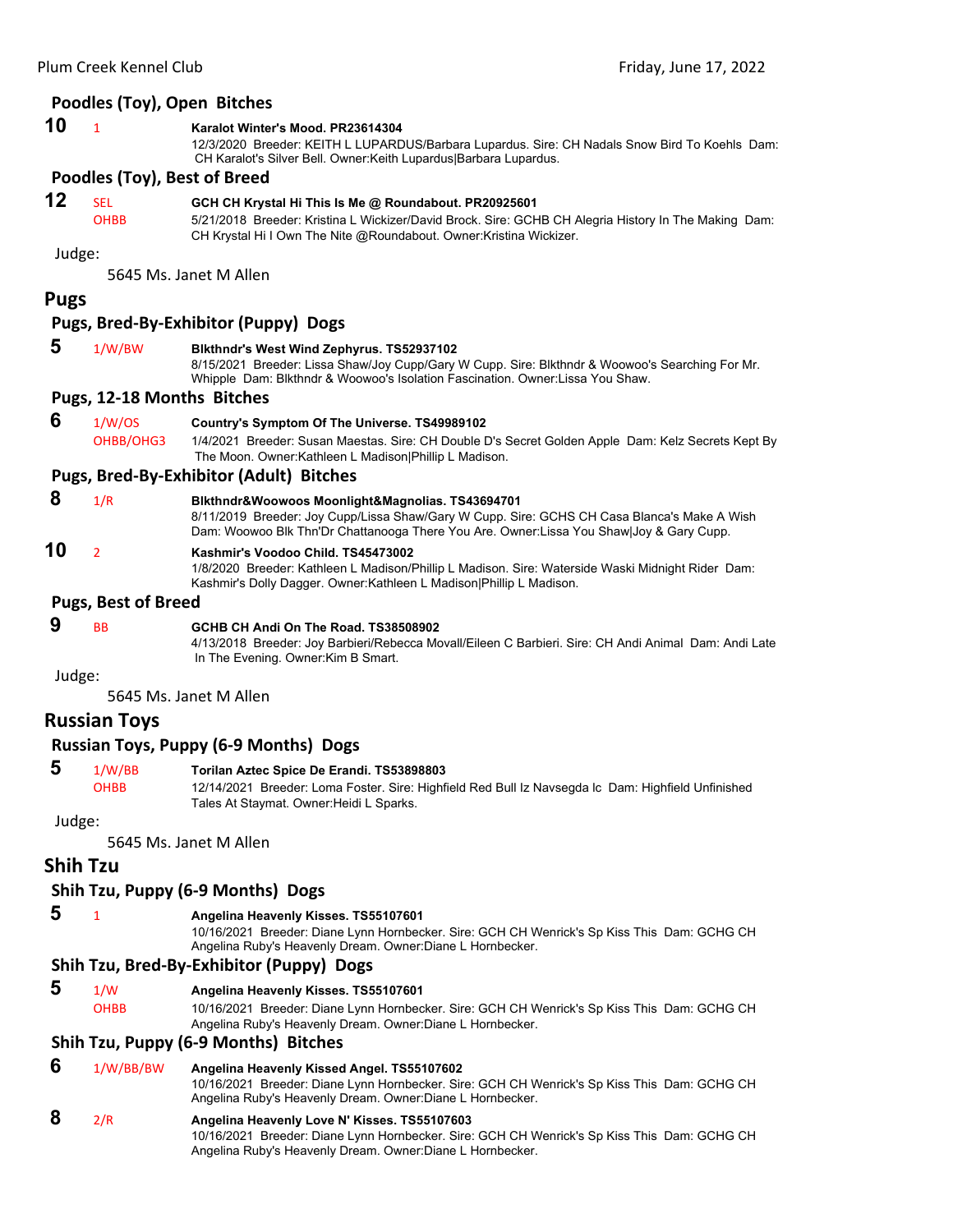#### **Shih Tzu, Best of Breed**

# **10** SEL **Soaring Spirit Goddess Of The Stars. TS52999801**<br>OHBB 10/1/2021 Breeder: Mrs. Deborah Marie Schwanke/F

10/1/2021 Breeder: Mrs. Deborah Marie Schwanke/P Susan Cheney. Sire: GCHB CH Bling's Bottle Baby Binky Boy! Dam: CH Soaring Spirit N Su Chen Rising Star. Owner:Deborah M Schwanke.

#### Judge:

5645 Ms. Janet M Allen

# **Yorkshire Terriers**

# **Yorkshire Terriers, Bred‐By‐Exhibitor (Adult) Dogs**

#### **5** 1/R **Merrymaker Winsome Me. TS35448602** 7/17/2017 Breeder: Martha Krenek. Sire: GCH CH Merrymaker Deal's Gamblin Man CD PCD BN RI CGC TKN Dam: CH Rosemark Embraceable Me. Owner:Martha Krenek. **Yorkshire Terriers, American Bred Dogs 7** <sup>1</sup> **Kelshire's Wynsumly Devil: The Latest Edition. TS41973401** 7/29/2018 Breeder: Dawna Kathryn Lister. Sire: CH Kelshire Devil's Little Chewbaca Dam: Kelshire Devil's Blue Calliope. Owner:Jennifer Bartels.  **9** <sup>2</sup> **Kelshire Devil's Paddington Strutting In Tyme. TS53475502** 10/5/2021 Breeder: Jennifer Bartels/Dawna Kathryn Lister. Sire: GCH CH Kelshire Devil's Paddington Blue Dam: En Pointe Go Strut Your Stuff ( Tori ). Owner:Dawna K Lister. **Yorkshire Terriers, Open Dogs 11** AB **Kelshire Devil's Prince Charles Of Paddington. TS41465001** 11/23/2018 Breeder: Dawna Kathryn Lister. Sire: GCH CH Kelshire Devil's Paddington Blue Dam: Shakespeare Helena's Midsummer Dream At Kelshire. Owner:Dawna K Lister. **15** <sup>2</sup> **Merrymaker Premium Joe. TS42367102** 4/6/2019 Breeder: Barbara Ann Long. Sire: CH Merrymaker Remember Me RN Dam: Iris Of Badger Ridge Ranch. Owner:Martha Krenek.

#### **17** 1/W/BB **En Pointe Gladiator Maximus Erasing Boundries. TS44575002** 9/22/2019 Breeder: Lora Ottinger. Sire: CH Shakespeare's Heart-Break Warfare At Ricmar Dam: Naomi Haute Couture Model Emma's Caprice. Owner:Jennifer Bartels.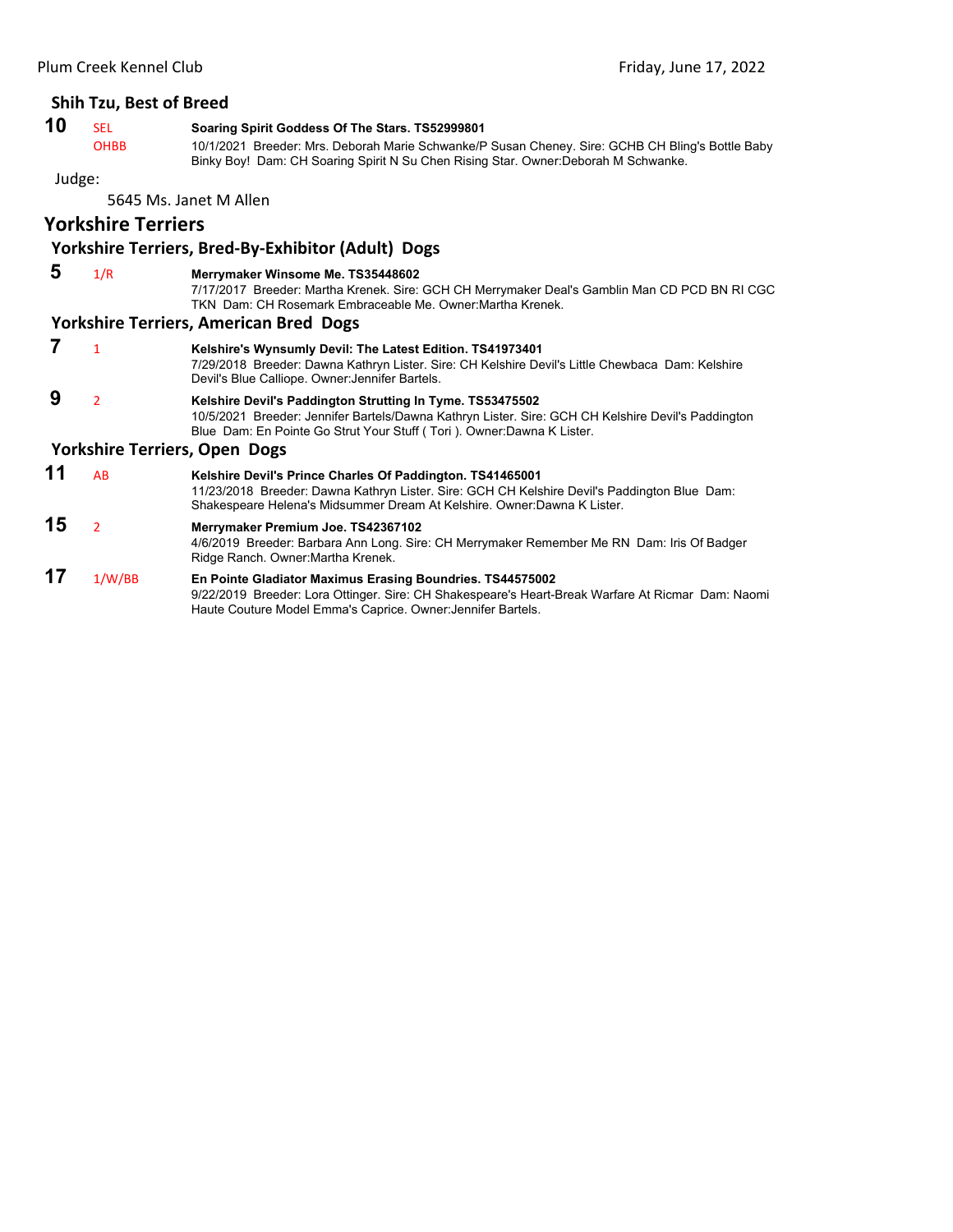# <span id="page-38-0"></span>Judge: 17376 Carolyn Taylor **American Eskimo Dogs American Eskimo Dogs, 12‐18 Months Dogs 5** 1/R **Graces' Ticket To Paradise. NP66172601** 2/6/2021 Breeder: Tammy Larsen/Traci L Anderson. Sire: GCH CH Graces' Nobody's Business Dam: GCH CH Graces' Anana Journey Of Elysium & Gaia. Owner:Tammy Larsen|Randi Zavislan. **American Eskimo Dogs, Open Dogs 7** 1/W/BB/BW **Anana's Smooth Criminal Of Stormrunner. NP58634301** OHBB 1/13/2020 Breeder: Stephanie Paulsen/Kathleen Strunk. Sire: CH Anana's Celtic Thunder CGC Dam: GCH CH Anana's Sweet Afton. Owner:Justin Scoffield|Stephanie Strunk. **American Eskimo Dogs, Puppy (9‐12 Months) Bitches 6** <sup>2</sup> **Perfect Graces' The Big Picture. NP68554901** 7/9/2021 Breeder: Clint Deuschle/Tammy Larsen. Sire: CH Graces' Great Battle Of Jericho Dam: Perfect Graces' Mischa. Owner:Tammy Larsen.  **8** 1/W/OS **Graces' Lily Cascade. NP68556402** 8/10/2021 Breeder: Tammy Larsen/Traci L Anderson. Sire: GCH CH Graces' Nobody's Business Dam: GCH CH Graces' Anana Journey Of Elysium & Gaia. Owner:John McMillin|Tammy Larsen. **American Eskimo Dogs, 12‐18 Months Bitches 10** 1/R **Perfect Graces' The Highest Peak. NP66435602** 3/15/2021 Breeder: Caroline Pritchard. Sire: Klc Snowball's Picachu Dam: Perfect Graces' Gracie's Girl. Owner:Tammy Larsen. **American Eskimo Dogs, Open Bitches 12** AB **Perfect Graces' Crown Jewels. NP52955301** 11/29/2018 Breeder: Tammy Larsen/Scott Larsen. Sire: GCH CH Graces' Nobody's Business Dam: GCH CH Graces' Anana Journey Of Elysium & Gaia. Owner:Tammy Larsen. Judge: 17376 Carolyn Taylor **Bichons Frises Bichons Frises, Open Dogs 5** AB **Stirling Seriously. NP51757202** 9/23/2018 Breeder: Paul A Flores/Kim Furlong/Gabriel Feitosa. Sire: CH Stirling Harrods Dam: Paray's Poster Girl. Owner:Pam Lee. Judge: 17376 Carolyn Taylor **Boston Terriers Boston Terriers, Bred‐By‐Exhibitor (Puppy) Dogs**

 **5** 1/W/BB/BW **Juwell's Future's Signed-Sealed-Delivered. NP69101501** OHBB 6/29/2021 Breeder: Judy Criswell. Sire: CH Sagebrush Mission From God Dam: CH Juwell's Elegance Is Signed-Sealed-Delivered RN CGC. Owner:Judy Criswell|Garry Criswell.

# **Boston Terriers, American Bred Dogs**

 **7** AB **Poseidia's Winner Takes All BN RA OA AXJ OF BCAT CGC TKI. NP46969001** 6/9/2017 Breeder: Michelle Waterman/Tab Waterman. Sire: GCH CH MACH3 Poseidia's X-Cellent Agile Wolverine BN RN MXG PAD MJB2 PJD XF T2B2 CA CGC TKI Dam: Poseidia's Venus De Milo. Owner:Shannon St Antoine|Michelle Waterman .

# **Boston Terriers, Puppy (6‐9 Months) Bitches**

 **6** 1/W/OS **Delphi's We All Love Lucy. NP71622404** 12/17/2021 Breeder: Dolores Ferrero/John Flora. Sire: GCH CH Pressingham Farm's Minding The Family Business Dam: GCHS CH Delphi's Put Your Lips Together And Blow CA BCAT CGC. Owner:Cathy Stover-Gomez|Dolores Ferrero|John Flora.

# **Boston Terriers, Best of Breed**

# **9** SEL **GCH CH Jingle's Midnight Dream FCAT2. NP47827504**

10/1/2017 Breeder: Melanie Kiger/Jill Moore/Emily Steranka/Venita Prater. Sire: GCHS CH Jingle's You Rang? Dam: GCH CH Kigers Sheeza Bric-Haus. Owner:Cathy Stover-Gomez|Jill Moore.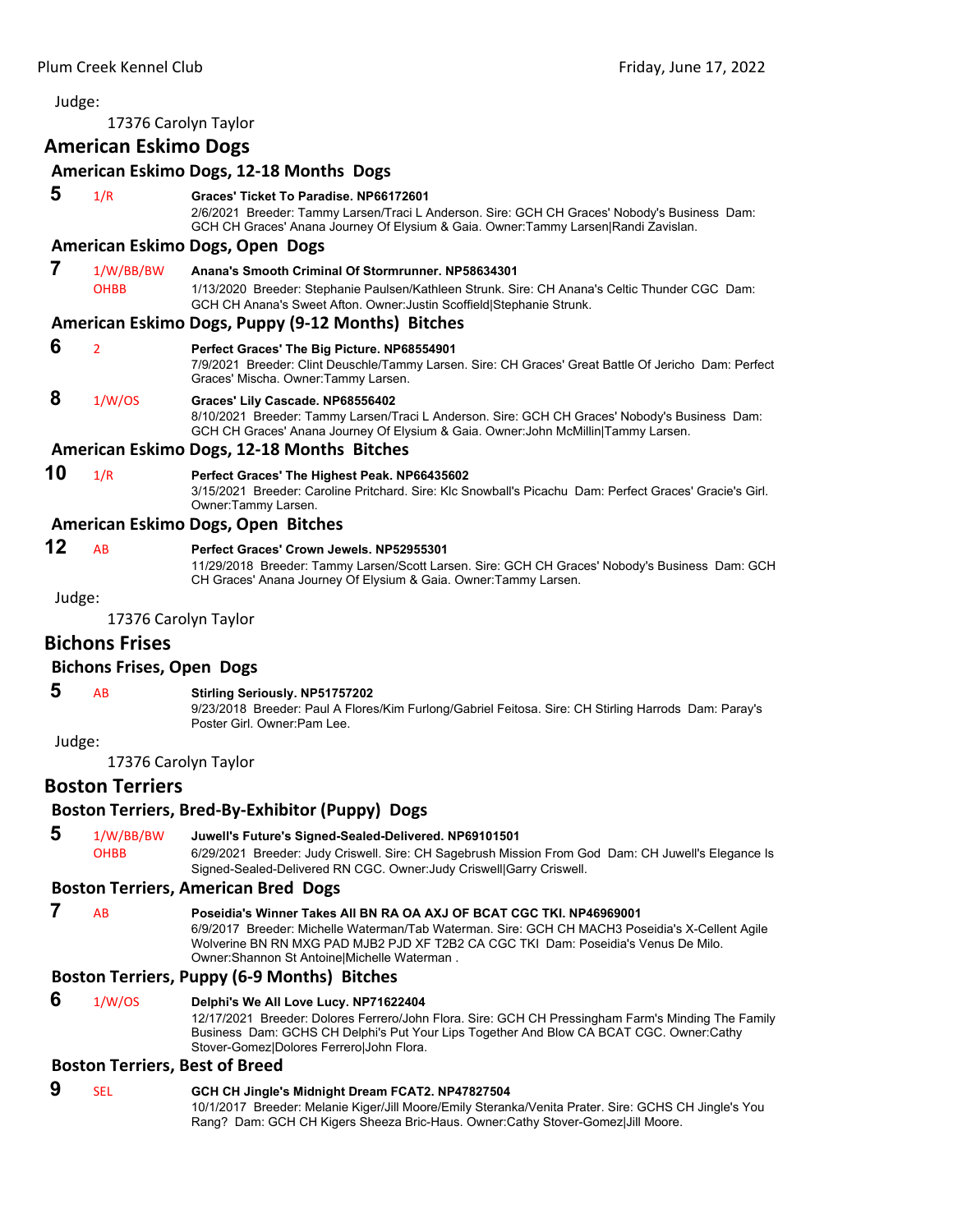#### Judge: 17376 Carolyn Taylor **Bulldogs Bulldogs, 12‐18 Months Dogs 5** AB **Ace N Glendars Livin' On A Prayer. NP66017702** 2/5/2021 Breeder: Kelley L Ensminger. Sire: CH Glendars Dylan Dam: CH Glendars N Aces Kenjo Summer Breeze. Owner:Jacqui Bester. **Bulldogs, Bred‐By‐Exhibitor (Puppy) Dogs 9** <sup>2</sup> **Trevino's Mighty Frank The Tank. NP68682606** 8/18/2021 Breeder: Karen Trevino/Daniel Trevino. Sire: GCH CH Trevino's Horton Hears A Who! Dam: Trevino's A Touch Of Elegance Eleanor. Owner:Karen Trevino|Daniel Trevino. **11** 1/R **Colorado's Who's Your Daddy. NP73197401** 8/16/2021 Breeder: Landon Richards/Stacie Richards. Sire: GCHB CH Colorado's I Am Hambone Dam: CH Colorado's What's Yor Dill. Owner:Stacie and Landon Richards. **Bulldogs, Bred‐By‐Exhibitor (Adult) Dogs 15** AB **Trevino's So That Being Said. NP62391704** 10/14/2020 Breeder: Karen Trevino/Daniel Trevino. Sire: CH A&J's Toppers Dash After Dude Dam: Trevino's Marvelous Mavis. Owner:Karen Trevino|Daniel Trevino. **17** 1/W/BW **Colorado's Black Tie Affair. NP64679402** 12/13/2020 Breeder: Landon Richards/Stacie Richards. Sire: GCHB CH Colorado's I Am Hambone Dam: CH Colorado's What's Yor Dill. Owner:Stacie and Landon Richards. **Bulldogs, Bred‐By‐Exhibitor (Puppy) Bitches 8** <sup>2</sup> **Trevino's Mae's Princess Poppy. NP68553401** 8/9/2021 Breeder: Karen Trevino/Daniel Trevino. Sire: GCHG CH Jwilson's B-Loved Polar Express Dam: Trevino's Big Booty Beverly. Owner:Karen Trevino|Daniel Trevino|Mae Trevino. **10** 1/R **Colorado's Tall Drink Of Water. NP73197402** 8/16/2021 Breeder: Landon Richards/Stacie Richards. Sire: GCHB CH Colorado's I Am Hambone Dam: CH Colorado's What's Yor Dill. Owner:Stacie and Landon Richards. **Bulldogs, Bred‐By‐Exhibitor (Adult) Bitches 12** 1/W **Colorado's Risk It For The Biscuit. NP66802602** 12/29/2020 Breeder: Landon Richards / Stacie Richards / Mike Otten / Christy Otten / . Sire: GCHB CH Colorado's I Am Hambone Dam: CH Colorado's Kettering U. Of Bulldog Univ.. Owner:Stacie and Landon Richards. **Bulldogs, Best of Breed 14** BB **CH Colorado's Push It Real Good. NP50712801** OHBB 4/9/2018 Breeder: Landon Richards/Mike Otten/Christy Otten. Sire: GCH CH Colorado's Bust'N Out The Funk Of Dowats Dam: Lich's Truman State Of Bulldog Univ.. Owner:Sara|David French and Landon Richards|Stacie Richards. **19** SEL **GCH CH Trevino's Horton Hears A Who!. NP43248802** 6/23/2016 Breeder: Karen Trevino/Daniel Trevino. Sire: Greatrock's Big Stepper Dam: CH Trevino's Priceless Pearl. Owner:Karen Trevino|Daniel Trevino. **21** OS **GCHB CH Mccullough's Mt Sneffels Ute Arrowhead. NP51325703** 7/25/2018 Breeder: Kathy McCullough/Steve McCullough. Sire: CH Mccullough He's Your Huckleberry Dam: Mccullough's Irish Emerald Double D'S. Owner:Albert Nishimoto|Kathy McCullough. Judge: 17376 Carolyn Taylor **Chinese Shar‐Pei Chinese Shar‐Pei, Best of Breed**

#### **6** BB **CH Good Fortune State Of The Art. NP59521202**

4/20/2020 Breeder: Grace Fritz. Sire: GCHG CH Blurubein Aged To Perfection Dam: GCH CH Good Fortune Speak To My Heart. Owner:Jeff and Vickie Mauk.Agent: Clint Livingston

Judge:

17376 Carolyn Taylor

# **Chow Chows**

# **Chow Chows, Puppy (6‐9 Months) Bitches**

# **6** 1/R **Wink's Rainbow Heavenly Angel. NP70096905**

10/4/2021 Breeder: Salome Winker/Richard Winker/Haylee Winfield. Sire: GCH CH Rosan Desertmoon Mama Told Me Not 2 Dam: Keoma's Amulett Cheyenne. Owner:Deb Leary.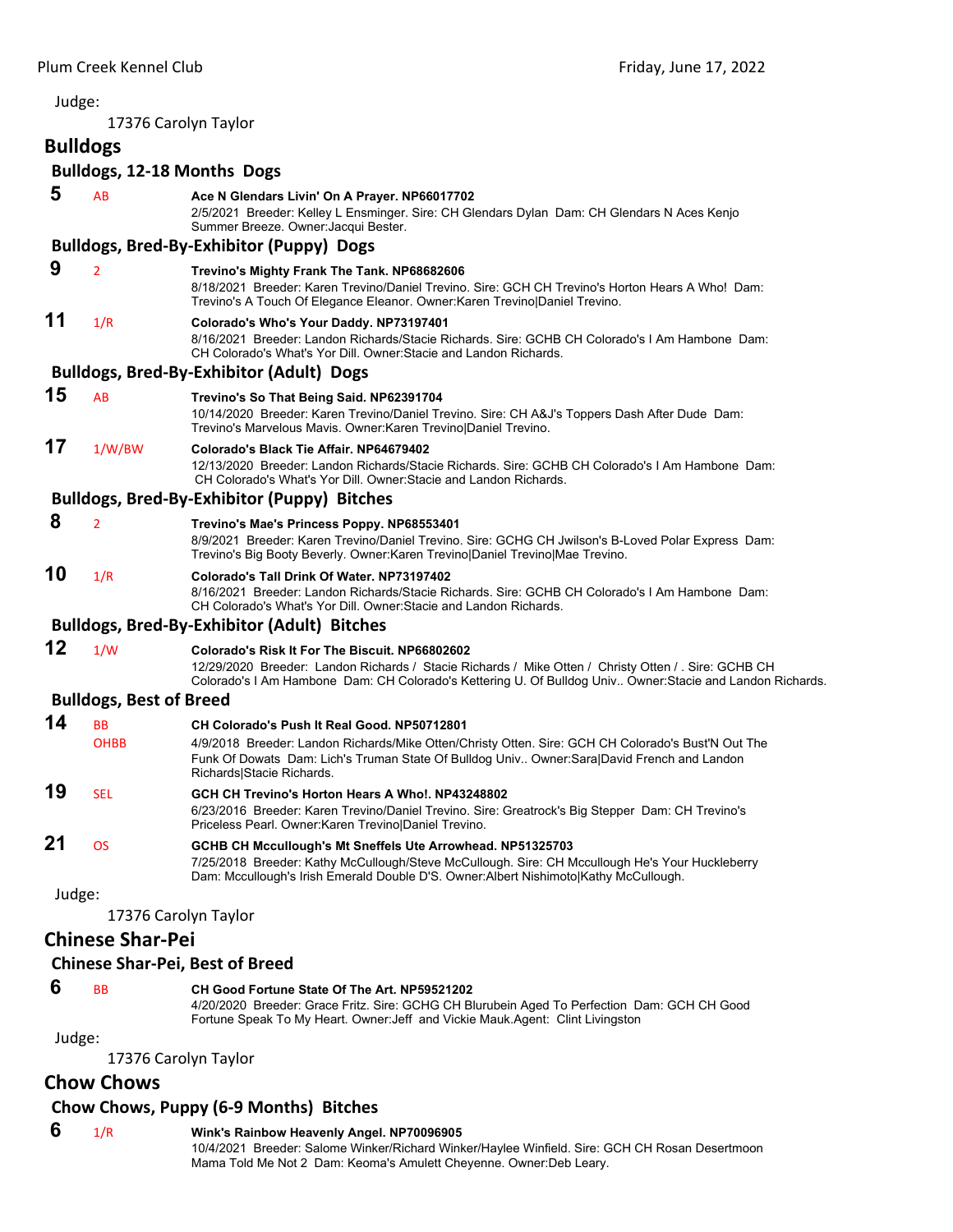#### **8** <sup>2</sup> **Wink's Across The Stars. NP70964904**

11/19/2021 Breeder: Salome Winker/Richard Winker/Haylee Lynne Winfield. Sire: GCH CH Rosan Desertmoon Mama Told Me Not 2 Dam: Wink's Hawaii Five-O. Owner:KC Voss.

#### **Chow Chows, Bred‐By‐Exhibitor (Puppy) Bitches**

#### **10** EX **Wink's I Dream Of Genie. NP68681801** 6/21/2021 Breeder: Salome Winker/Richard Winker/Haylee Winfield. Sire: CH Victorious Lion King For Wink Von Mien-Shan Dam: Wink's Love Will Find A Way. Owner:Richard and Salome Winker and Haylee Winfield. **12** <sup>1</sup> **Rebelrun's Good As Gold. NP69319802** 8/17/2021 Breeder: Robert Banghart/Linda Love Banghart. Sire: CH Rebelrun's Rebelrouser Dam: CH Rebelrun Count On Me. Owner:Robert Banghart|Linda Love Banghart.

#### **Chow Chows, Open Rough Coat ‐ Red Bitches**

#### **14** 1/W **Wink's Love Will Find A Way. NP51767706**

10/10/2018 Breeder: Salome Winker / Richard Winker / Haylee Winfield / . Sire: GCH CH Elite's I'Ll Do The Talking Dam: CH Princess Anna For Wink Von Mien-Shan. Owner:Richard and Salome Winker and Haylee Winfield.

**16** <sup>2</sup> **Wink's Oriental Tales Of 1001 Nights. NP68572206**

6/9/2021 Breeder: Haylee Winfield/Salome Winker/Richard Winker. Sire: Keoma's Amulett Chippewa Dam: GCHB CH Wink's Heavens Hellfire. Owner:Richard and Salome Winker and Haylee Winfield.

#### **Chow Chows, Best of Breed**

### **18** BB **Wink's Go Biggest Or Go Home. NP70096906**

OHBB/OHG4 10/4/2021 Breeder: Salome Winker/Richard Winker/Haylee Winfield. Sire: GCH CH Rosan Desertmoon Mama Told Me Not 2 Dam: Keoma's Amulett Cheyenne. Owner:Richard and Salome Winker and Haylee Winfield.

#### Judge:

17376 Carolyn Taylor

# **Dalmatians**

#### **Dalmatians, Bred‐By‐Exhibitor (Adult) Dogs**

 **5** 1/W **Wildwood & Artisan's High Timber. NP58339802**

2/7/2020 Breeder: Carol Capri/Barbara Morris. Sire: GCHG CH On The Spot's Chase Me Charlie Dam: GCH CH Cimarron Sweet Mountain Sage. Owner:Carol Capri.

 **7** 2/R **Hapi-Dal Here You Come Again. NP69733201**

6/11/2021 Breeder: Kristy Wilson. Sire: CH Buffrey Jobee Dam: CH Hapi-Dal Please Don't Take My Man. Owner:Kristy Wilson.

#### **Dalmatians, Bred‐By‐Exhibitor (Puppy) Bitches**

 **6** 1/W/BW **Artisan N Wildwood Easy Breezy. NY00061717**

9/17/2021 Breeder: Barbara K Morris/Carol Capri. Sire: GCHS CH Monumental's Oh Danny Boy BCAT Dam: CH Artisan N Cimarron Talk Of The Town. Owner:Barbara Morris.

#### **Dalmatians, Bred‐By‐Exhibitor (Adult) Bitches**

 **8** AB **Dal's Alley & Summit's Built To Amaze. NP61503801** 5/23/2020 Breeder: Carey Moreschini/Greg Moreschini/Rebecca Montgomery. Sire: GCH CH Prestige's Another Day In Paradise BN RN NA NF CAA DCAT CGCA TKN ATT Dam: GCH CH Dal's Alley & Summit's Keep The Change RN CA BCAT ACT1 ACT1J. Owner:Carey Moreschini|Greg Moreschini|Weldon Abbott|Nathan Gulash.

#### **Dalmatians, Open Bitches**

**10** 1/R **Hispot's Hawaiian Sunset BCAT SWN CGCA TKN ATT. NP56518403** 7/25/2019 Breeder: Angela C Henderson. Sire: GCHG CH Spotlite & Dblshot's Premier Edition CGC TKN Dam: GCH CH Hispot's Happy Ending RN TKN. Owner:Jamie Boening.

#### **Dalmatians, Best of Breed**

| 11 | OS         | GCH CH Nspird N True Colors Beau Monsieur. NP50067409<br>4/19/2018 Breeder: Cecilia Forbes/John Forbes/Ms. Carrie L Jordan, Sire: GCH CH Black Diamond<br>Diplomat Of Merry Go Round Dam: CH Nspird Bombshell. Owner: Kevin W. O'Connell Kevin D.<br>West Cecilia Forbes Agent: Tiffany Marzluf                  |
|----|------------|------------------------------------------------------------------------------------------------------------------------------------------------------------------------------------------------------------------------------------------------------------------------------------------------------------------|
| 12 | <b>SFI</b> | GCHB CH Element N True Colors Tresor, NP42618503<br>1/10/2016 Breeder: Francois-Pier Garant/Patrice Corriveau/Carrie Jordan, Sire: CH Prince Harts, Dam:<br>CH Element N Spotsafire Premiere Dame Of Nspird. Owner: Kevin W O'Connell Francois-Pier<br>Garant Patrice Corriveau Kevin D West Agent: Marty Miller |
| 14 | AB         | GCH CH Cimarron Sweet Mountain Sage. NP42716305<br>3/13/2016 Breeder: Ms. Jena Zafiratos. Sire: Cimarron Yonder Mountain Racer Dam: Cimarron Tiny<br>Dancer. Owner:Carol Capri.                                                                                                                                  |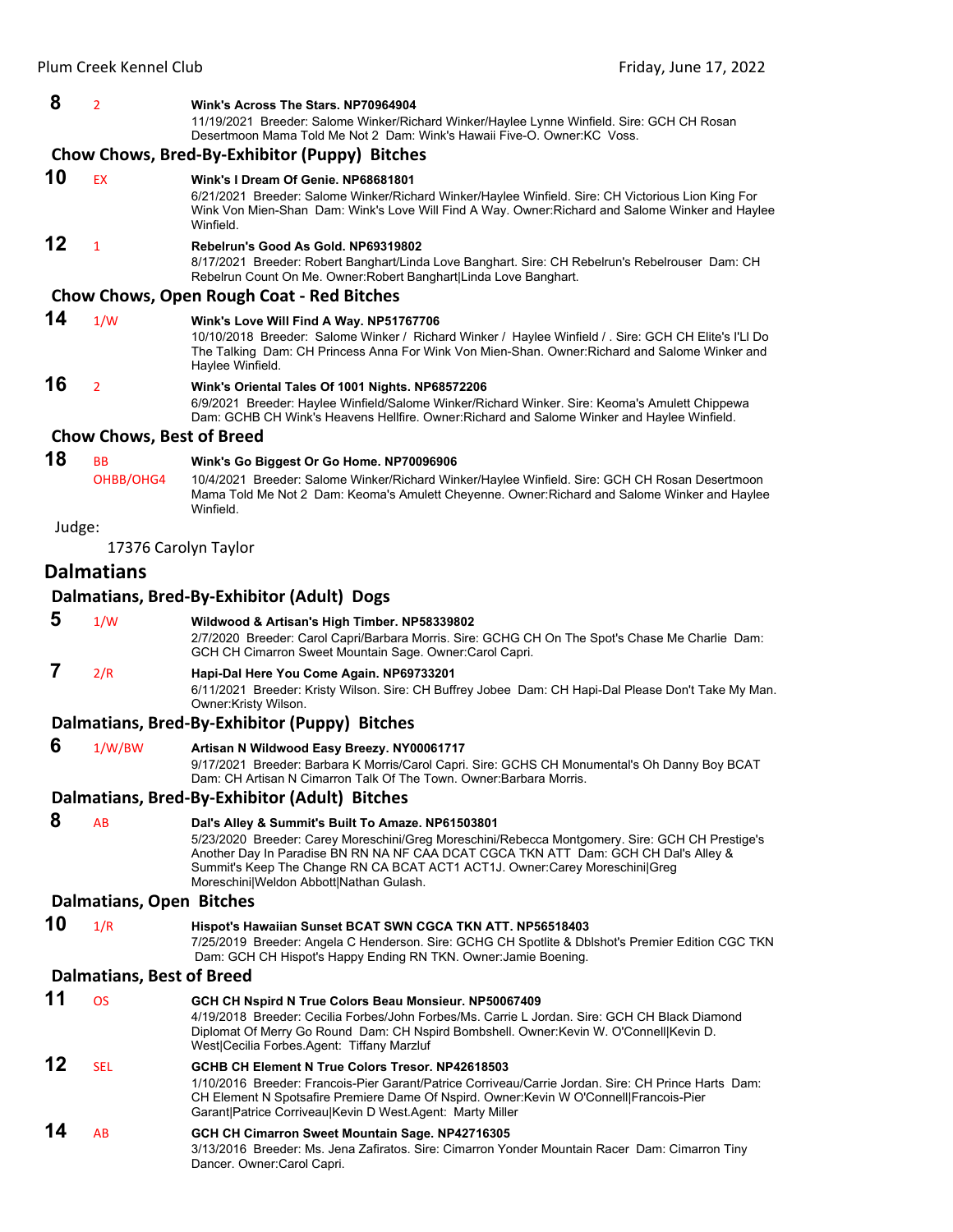| 15     | AB                         | GCH CH Cimarron & Dals Alley Fox In Socks. NP52366708<br>10/12/2018 Breeder: Sharon L Oler/Thomas Oler/Ms. Jena Zafiratos/Carey Moreschini. Sire: GCHG CH<br>Trailspotter N Summit's Big Slick CA BCAT Dam: CH Cimarron Sassy's Heart O The Mountain.<br>Owner: Lisa Patterson.   |
|--------|----------------------------|-----------------------------------------------------------------------------------------------------------------------------------------------------------------------------------------------------------------------------------------------------------------------------------|
| 16     | BB<br>OHBB/OHG1            | GCHB CH Dal's Alley & Summit Moonshine Music. NP54293901<br>3/11/2019 Breeder: Carey Moreschini/Rebecca Montgomery. Sire: GCHG CH Bayside's Good Fortune<br>CA Dam: CH Trailspotter Summit Queen Of Hearts. Owner: CAREY AND GREG MORESCHINI Carey<br>Moreschini Greg Moreschini. |
| Judge: | 5170 Nancy Liebes          |                                                                                                                                                                                                                                                                                   |
|        | <b>French Bulldogs</b>     |                                                                                                                                                                                                                                                                                   |
|        |                            | French Bulldogs, Puppy (6-9 Months) Dogs                                                                                                                                                                                                                                          |
| 5      | 1/W                        | Highwood's Pop Art. NP70658902                                                                                                                                                                                                                                                    |
|        | OHBB/OHG3                  | 10/10/2021 Breeder: Alexandra Vorbeck/Perry Payson. Sire: GCH CH Goldshield's Dream A Little Dream<br>Of Me Dam: GCH CH Highwood's Life Is A Peach. Owner: Amber Ford Alexandra Vorbeck.                                                                                          |
| 7      | 2/R                        | Fleetfire Novaheart Back To Oz. NP72245501<br>11/4/2021 Breeder: Ivanowa Oran. Sire: GCH CH Fleetfire Novaheart Loki Of Mischief Dam: CH Nova<br>Heart Fab Bombshell Hedy Bertha. Owner: Belinda A Yager Ivanowa Oran Mary Schroeder.                                             |
|        |                            | French Bulldogs, Amateur Owner Handler Dogs                                                                                                                                                                                                                                       |
| 9      | $\mathbf{1}$               | Paris Dream You Too. NP72643101<br>8/1/2020 Breeder: Tunde Pajor. Sire: Heres Blan Iz Palevyh Buldogov Dam: Paris Dream Opra. Owner:Brooke Geren.                                                                                                                                 |
|        |                            | <b>French Bulldogs, American Bred Dogs</b>                                                                                                                                                                                                                                        |
| 11     | $\mathbf{1}$               | Darimi's Too Tricky To Rock. NP58484507<br>12/3/2019 Breeder: Cheri Williams/David Williams. Sire: GCH CH A'Vigdors Olivier Dam: GCH CH Bull's<br>Honey Channel. Owner: Brooke Geren   Cheri Williams.                                                                            |
|        | French Bulldogs, Open Dogs |                                                                                                                                                                                                                                                                                   |
| 15     | $\overline{2}$             | Four Hawks Never Underestimate A Droid. NP66859901<br>4/23/2021 Breeder: Tommy J Murfitt/Lisa M Murfitt/Dr. Pamela N Clarke. Sire: CH Forjoy Goldshield's Dark<br>Dreamer Of Four Hawks Dam: Forjoy Ahsoka's Got The Mojo Of Four Hawks. Owner: Lillian Murfitt.                  |
| 17     | $\mathbf{1}$               | Messiah's If You'Re Not First You'Re Last, NP70491404<br>7/14/2021 Breeder: Mrs. Karin Stephens/James Dalton. Sire: Marques D' Saldana Prince Amleth Dam:<br>CH Messiah's Fabelhaft You Are My Sunshine. Owner: Karin Stephens.                                                   |
|        |                            | French Bulldogs, Puppy (6-9 Months) Bitches                                                                                                                                                                                                                                       |
| 6      | 2/R                        | <b>Fabelhaft Robobull Sunkissed At Mon Coeur, NP71759605</b><br>9/20/2021 Breeder: James Dalton/Dr. John Turjoman. Sire: CH Robobull Fabelhaft Sun Fire Dam:<br>Fabelhaft Robobull Mermaid Kisses Athena. Owner:Courtney Will Courtney Will James Dalton.                         |
| 8      | 1/W                        | Diffindo Maleficent & Muriel. NP74011701<br>11/8/2021 Breeder: Marta Kordel. Sire: A'Vigdors Vibidius Dam: Gasconia Milagnes. Owner:Courtney Will.                                                                                                                                |
| 10     | 3                          | Dreamlegacy Maya. NP74830301<br>10/11/2021 Breeder: Celestina Marques Neves. Sire: Dreamlegacy Zorro Dam: Dreamlegacy Isadora.<br>Owner: Lisa Murfitt Tommy J Murfitt.                                                                                                            |
|        |                            | <b>French Bulldogs, Best of Breed</b>                                                                                                                                                                                                                                             |
| 16     | <b>OS</b>                  | GCH CH Delmobull Qi'Ra Of Four Hawks. NP57822501<br>10/10/2019 Breeder: Alexis Del Valle. Sire: Marques D' Saldana Prince Amleth Dam: Serafina Of Leon<br>Gerome. Owner: Lisa Murfitt Tommy Murfitt Alexis Del Valle.                                                             |
| 18     | <b>SEL</b>                 | CH Reveries' By Sentinelharts Feelin' Salty. NP65116302<br>12/18/2020 Breeder: Camila Hart/Zee Sanchez. Sire: CH Reveries Lebulls Checkmate Dam: Reveries<br>Aint No Saint. Owner: Andi Chistensen Zee Sanchez.                                                                   |
| 21     | BB/G4                      | GCHB CH Veritas' 1 More Round. NP59896606<br>1/11/2020 Breeder: Ruben Lemmens. Sire: GCHG CH Lebull's Reveries Harrigan Dam: GCHS CH<br>Veritas' Shooting Star "Asteria". Owner: Jennifer Roberts.                                                                                |
| Judge: |                            |                                                                                                                                                                                                                                                                                   |
|        |                            | 17376 Carolyn Taylor                                                                                                                                                                                                                                                              |

# **Keeshonden**

# **Keeshonden, Puppy (6‐9 Months) Dogs**

 **5** 1/W/BW **Krafty's Mecho Bear. NP70005103** 9/19/2021 Breeder: Ruth Thompson/Kylie Spinsby. Sire: GCH CH Krafty's Livin To Twist MX MXJ OF BCAT Dam: Shoreline's Walkin' After Midnight. Owner:Wilma White.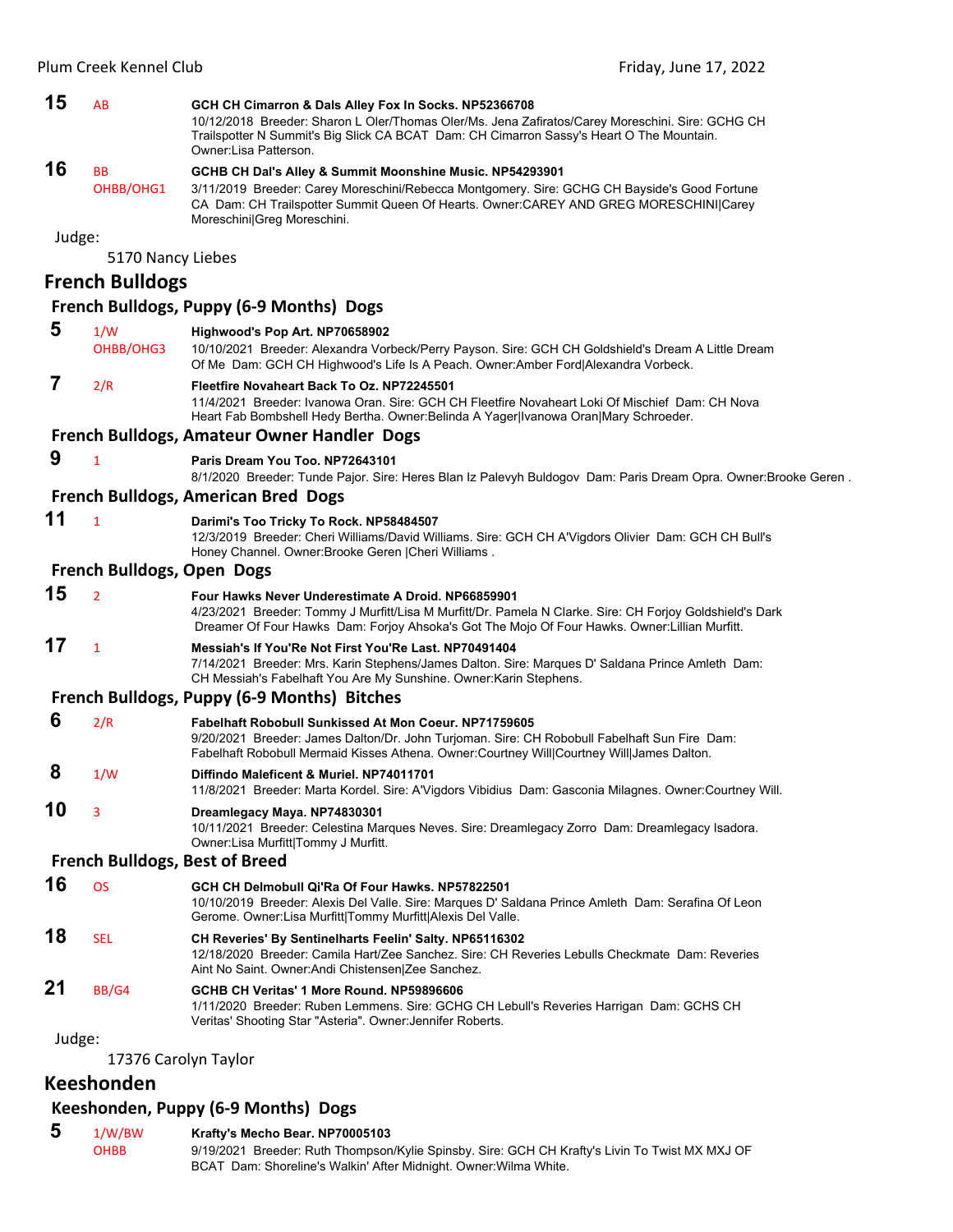#### **Keeshonden, 12‐18 Months Dogs 11** AB **Legend's My Heart Will Go On. NP66964305** 5/10/2021 Breeder: Deanna Cox/Anna Boehringer. Sire: GCHS CH Windrift's The Force Awakens Dam: GCHB CH Legend's Lil Bit Of Sugar And Spice. Owner:Regina Kessler|Deanna Cox. **Keeshonden, Bred‐By‐Exhibitor (Puppy) Bitches 6** 1/W **Krafty's Wake Me Up Before You Go-Go. NP70005101** 9/19/2021 Breeder: Ruth Thompson/Kylie Spinsby. Sire: GCH CH Krafty's Livin To Twist MX MXJ OF BCAT Dam: Shoreline's Walkin' After Midnight. Owner:Ruth Thompson.  **8** 2/R **Jen'Ndi's Time Shows All. NP70931601** 11/16/2021 Breeder: Jennifer McClure/Diane Wright. Sire: CH Jen'Ndi's Echo In Time Dam: GCHS CH Jen'Ndi's Show And Tell. Owner:Jennifer McClure|Diane Wright. **Keeshonden, Bred‐By‐Exhibitor (Adult) Bitches 10** <sup>1</sup> **Dore's Star Light Star Bright At Vivid. NP65401506** 1/3/2021 Breeder: Deanne Marie Hood/ROSELYNE LIPPHARDT. Sire: GCHS CH Dore's Starry Night Dam: CH Jen'Ndi's Shotgun Rider. Owner:Roselyne Lipphardt. **Keeshonden, Best of Breed 14 CH Dore's Gone With The Wind. NP53831201** 2/17/2019 Breeder: ROSELYNE LIPPHARDT. Sire: GCHS CH Dore's Starry Night Dam: Dore's Got Your Back. Owner:Roselyne Lipphardt.Agent: Randy Pasbrig **16** SEL **GCH CH Keelypso's On The Threshold Of A Dream Polar Star. NP56022604** 6/30/2019 Breeder: Cynthia J Frederiksen/Soren Frederiksen. Sire: GCH CH Allante Polar Star First On Front Street TKN Dam: CH Keelypso's Red Hot Silly Pepper. Owner:Cynthia Frederiksen|Soren Frederiksen. **17** BB **GCHS CH Dore's Starry Night. NP39339001** 11/16/2014 Breeder: ROSELYNE LIPPHARDT/Janit L Johnson. Sire: CH Jo-Lyns's Dream Chaser Dam: CH Jen'Ndi's Dancin On Dore's Moonbeams. Owner:Roselyne Lipphardt. Judy Pasbrig **18** AB **Jen'Ndis Show The Way. NP62834501** 10/15/2020 Breeder: Jennifer McClure/Diane Wright. Sire: CH Jen'Ndis Reoccurring Lyric Dam: GCHS CH Jen'Ndi's Show And Tell. Owner:Sonya Anton|Jennifer McClure. **19** SEL **GCH CH Jen'Ndi's Banking On A Creed. NP51558804** 8/30/2018 Breeder: Jennifer McClure/Diane Wright. Sire: GCH CH Jen'Ndi Undaunted Without Pretense CGC Dam: CH Jen'Ndi's Banking On Gems At Ashbrook. Owner:Jennifer and Rob McClure|Diane Wright. **20** OS **CH Jen'Ndi's New England Classic. NP63832401** 11/6/2020 Breeder: Kathryn Dodge/Jennifer McClure. Sire: CH Jo-Lyn's Sound Of Silence Dam: CH Jen'Ndi Across The Alps And Rockies. Owner:Jennifer McClure Diane Wright|Jen & Rob McClure|Diane Wright. **21** AB **GCH CH Legend's Masked Bandit. NP57691701** 11/18/2019 Breeder: Deanna Cox. Sire: GCHB CH Legend's Purple Majestic High Dam: GCH CH Legend's Purple Lighting. Owner:deanna cox. **22** AB **CH Legend's Queen Regnant Of Windrift. NP63974103** 9/24/2020 Breeder: Deanna Cox/Anna Boehringer/Joanne Reed. Sire: GCHS CH Windrift's The Force Awakens Dam: GCH CH Legend's Purple Lighting. Owner:deanna cox|anna boehringer. Judge: 17376 Carolyn Taylor

# **Lhasa Apsos**

#### **Lhasa Apsos, Puppy (6‐9 Months) Dogs**

 **5** <sup>3</sup> **Walk N Th' Blues Away. NP71719702** 10/29/2021 Breeder: Fran Strayer/Linda Byrne. Sire: Furchila Nuseng Man In Black Dam: CH El Minja's Allegria. Owner:Deborah Jennings|Calvin Jennings.  **7** 1/W/BB **Nuseng Shangri Daddy Sang Bass. NP71719705** 10/29/2021 Breeder: Fran Strayer/Linda Byrne. Sire: Furchila Nuseng Man In Black Dam: CH El Minja's Allegria. Owner:Bev Adams.  **9** <sup>2</sup> **Nuseng Shangri A Boy Named Sioux. NP71719707**

#### 10/29/2021 Breeder: Fran Strayer/Linda Byrne. Sire: Furchila Nuseng Man In Black Dam: CH El Minja's Allegria. Owner:Fran Strayer|Linda Byrne.

# **Lhasa Apsos, Bred‐By‐Exhibitor (Puppy) Dogs**

**11** 1/R **Nuseng Shangri Ring Of Fire. NP71719703** 10/29/2021 Breeder: Fran Strayer/Linda Byrne. Sire: Furchila Nuseng Man In Black Dam: CH El Minja's Allegria. Owner:Fran Strayer|Linda Byrne.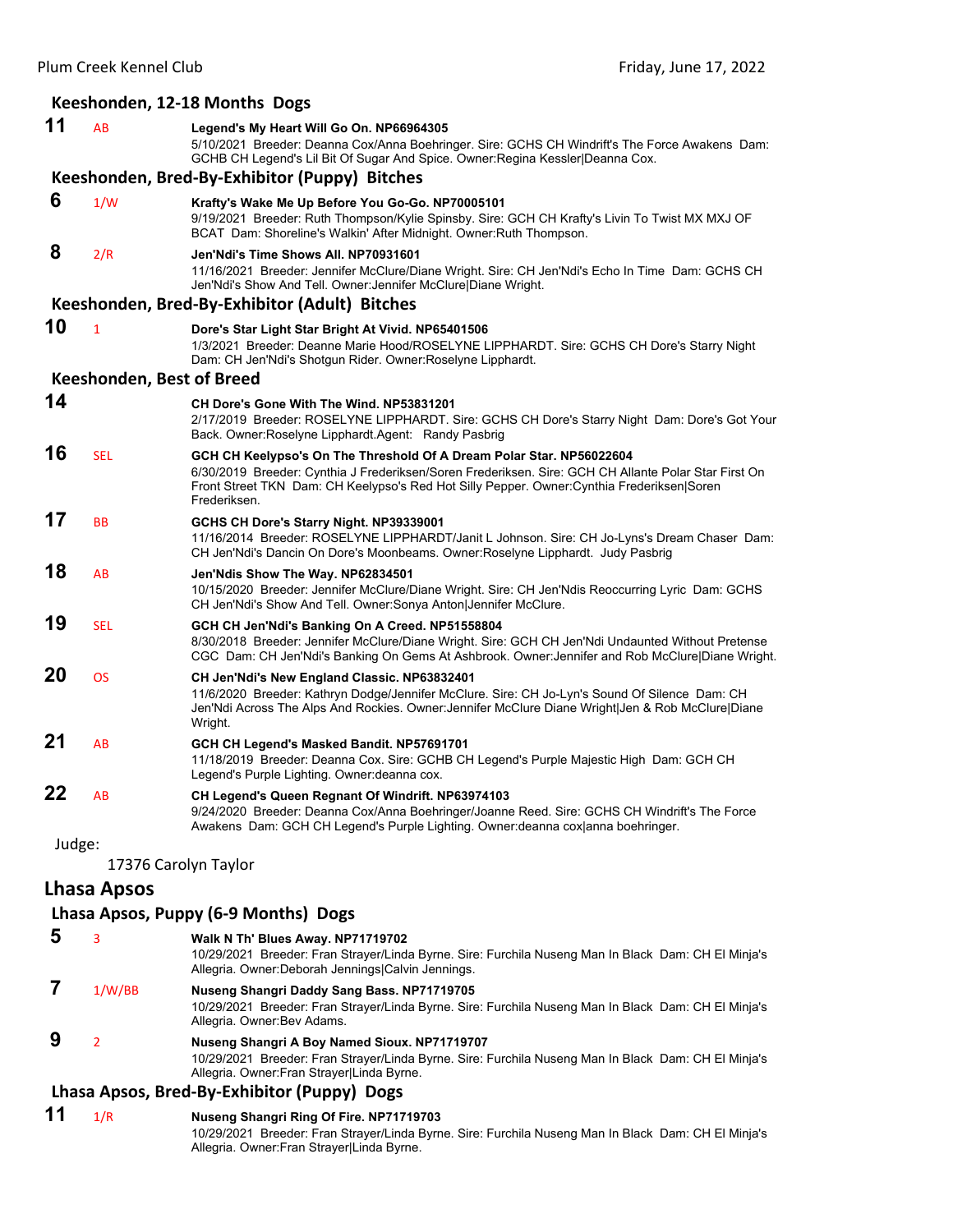# **Lhasa Apsos, Bred‐By‐Exhibitor (Adult) Dogs**

#### **15** <sup>1</sup> **Furchila Nuseng Man In Black. NP60675701**

10/8/2019 Breeder: Patricia Furmedge/Fran Strayer/Linda Byrne. Sire: GCHB CH Kumi Kian Mion Parti In The Usa Dam: CH Nuseng Shangri Genesis At Furchila. Owner:Fran Strayer|Linda Byrne.

Judge:

17376 Carolyn Taylor

# **Lowchen**

#### **Lowchen, Best of Breed**

 **9** BB/G2 **GCH CH Bon Idee's Living In The Limelight With Musicbox. NP54267801** 2/26/2019 Breeder: Brenda Watson/Angela Motta/Donna Jones. Sire: GCH CH Musicbox Drive It Like You Stole It Dam: CH Musicbox Command Performance At Bon Idee. Owner:Crystal Chapman.

Judge:

17376 Carolyn Taylor

# **Poodles (Miniature)**

#### **Poodles (Miniature), Puppy (9‐12 Months) Bitches**

#### **6** <sup>1</sup> **Prama & Jj's 99 Dreams I Have Had. PR24642502**

7/20/2021 Breeder: Leslie LaLuzerne/James Johnson Johnson. Sire: GCH CH Algeria Boys Round Here At Jj'S Dam: GCH CH Jj's 99 Red Balloons RA BCAT. Owner:Leslie LaLuzerne|Darryl Smith.

#### **Poodles (Miniature), Bred‐By‐Exhibitor (Puppy) Bitches**

| 8 | 1/W/BB | Harmony Clarion Thing Called Love. PR24688601                                                  |
|---|--------|------------------------------------------------------------------------------------------------|
|   |        | 11/1/2021 Breeder: Ms. Ann A Kennedy/Katherine Kennedy Vigil/Susan G Francis. Sire: CH Harmony |
|   |        | Clarion Happiness Amplified Dam: CH Clarion Harmony Palaunu BCAT. Owner:Susan G Francis Ann A  |
|   |        | KennedvlKatherine Kennedv Vigil.                                                               |

#### **10** 2/R **Jj's Feeling Minnesota. PR24801301**

9/26/2021 Breeder: James Johnson. Sire: GCH CH Horizon's You Make Me Crazy Dam: GCH CH Jj's Cat 5 Storm. Owner:James Johnson|Virginia Chadbourne|Della Hill.

#### **Poodles (Miniature), Open Bitches**

# **12** <sup>1</sup> **Inishmoor's Wild Irish Rose. PR23872601**

3/2/2021 Breeder: Jody Foss. Sire: GCH CH Algeria Boys Round Here At Jj'S Dam: GCH CH Inishmoor's Eliza O'Daley. Owner:Jody Foss and Nancy Landauer.

#### **Poodles (Miniature), Best of Breed**

 **5** OS **GCHB CH JJ's & Artistik Neon Light Of Broadway. PR18858101** 9/17/2015 Breeder: Shirley Mool/James Johnson. Sire: CH Inishmoor's Two Bar Tobias Joe Dam: GCH CH Jj's Call Me Maybe. Owner:Shirley Mool|James Johnson.

# **7** SEL **CH Jj's Sir Magic At Sunrise. PR24130903**

2/5/2021 Breeder: James Johnson/Denise Agre-Gill. Sire: GCHG CH Durandel Up Stage For Deagra BCAT Dam: CH Jj's I Need A Lei At Gothik. Owner:Amy Watt|Jim Johnson.

# **14** SEL **GCH CH Vallejo & Jj's She's So Fay @ Prama. PR23604001**

10/28/2020 Breeder: Richard Kent Bohannon/Tiffany Jones-Roberts. Sire: GCH CH Algeria Boys Round Here At Jj'S Dam: Aery-Ripshin Foxglove. Owner:Leslie LaLuzerne|Darryl Smith.

Judge:

17376 Carolyn Taylor

# **Poodles (Standard)**

#### **Poodles (Standard), Bred‐By‐Exhibitor (Adult) Dogs**

#### **5** AB **Cherrycreek Mocha Dream. PR24192102**

5/8/2021 Breeder: James Johnson/Paula Englander. Sire: CH Peckerwood's Lord Liam Dam: CH Jj's Chignon Banane. Owner:Paula T Englander|Jim Johnson .

#### **Poodles (Standard), Puppy (6‐9 Months) Bitches**

#### **6** <sup>1</sup> **Peckerwood's Maggie Mae. PR24716901**

10/27/2021 Breeder: Mr. Thomas W Carneal/Ms. Jane Renee Evans. Sire: CH Peckerwood's Him Again P M Churchill Dam: CH Peckerwood Manny's Girl Contessa. Owner:thomas w carneal|jane renee evans.

### **Poodles (Standard), Puppy (9‐12 Months) Bitches**

#### **8** <sup>1</sup> **Crystalton Symphonic Poem At Klaroby. PR25152201**

9/8/2021 Breeder: Carol Graham/Jerry Harvey. Sire: Crystalton's Essence Dam: Crystalton Chikoda Conspiracy. Owner:Kay Jones.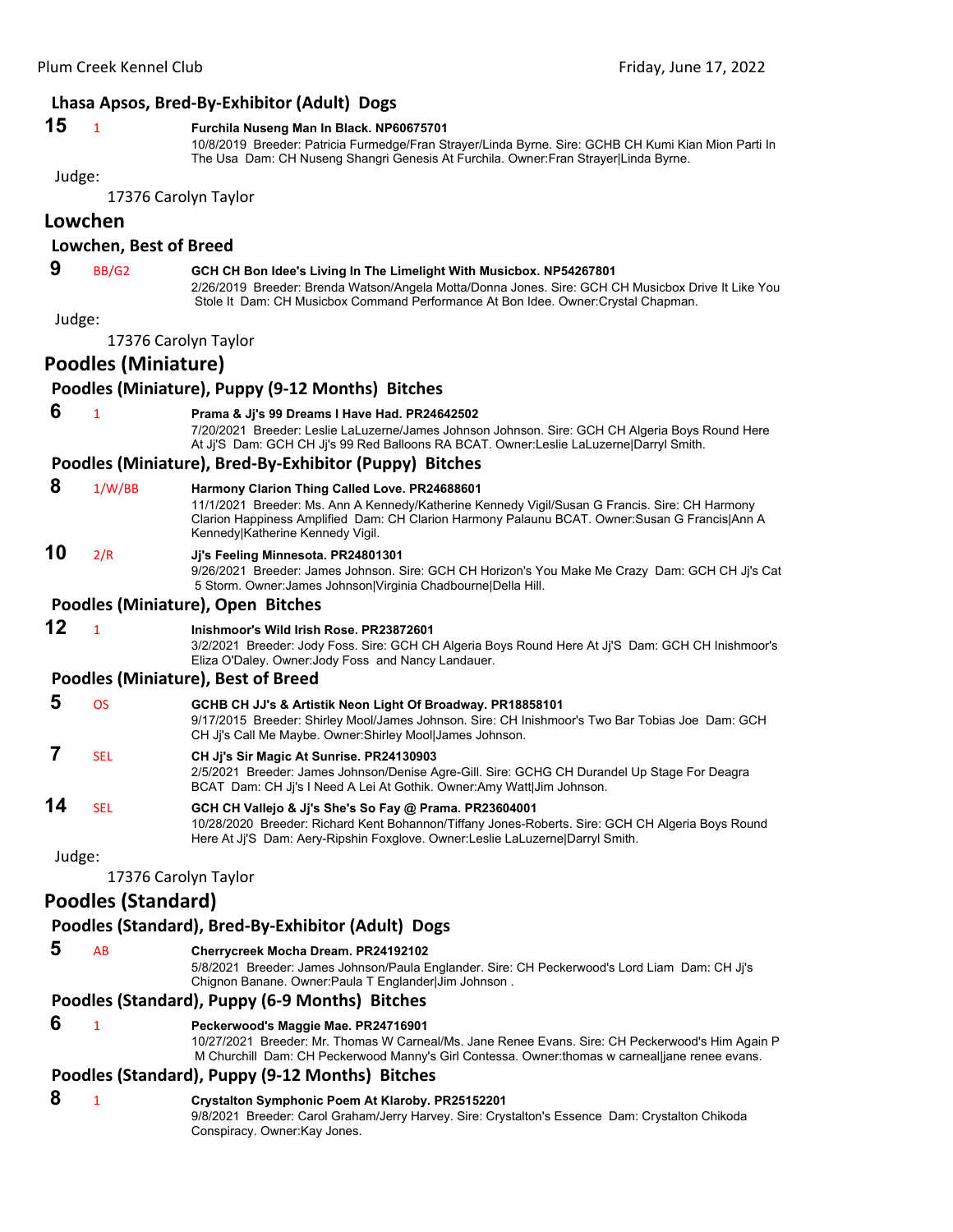|        |                        | Poodles (Standard), 12-18 Months Bitches                                                                                                                                                                                                     |
|--------|------------------------|----------------------------------------------------------------------------------------------------------------------------------------------------------------------------------------------------------------------------------------------|
| 12     | $\mathbf{1}$           | Jj's Back To My Roots. PR23835501                                                                                                                                                                                                            |
|        |                        | 3/20/2021 Breeder: James Johnson. Sire: GCH CH Pageantry's Irresistible Asset FDC CGCA TKI VHMA<br>Dam: GCH CH JJ's Waiting For The Punchline. Owner: Mary Rodriguez  James Johnson.                                                         |
|        |                        | Poodles (Standard), Bred-By-Exhibitor (Puppy) Bitches                                                                                                                                                                                        |
| 14     | $\mathbf{1}$           | ALEGRIA ICYMI AG-47. PR24643707                                                                                                                                                                                                              |
|        |                        | 10/4/2021 Breeder: Laurel Berg/Carol McKinstry. Sire: CH Calaes Lt Dam: CH Alegria Iso Ag-47.                                                                                                                                                |
|        |                        | Owner:Laurel Berg Carol McKinstry.<br>Poodles (Standard), Open Bitches                                                                                                                                                                       |
| 16     |                        |                                                                                                                                                                                                                                              |
|        | 3                      | Jj's A Penny Saved. PR21851502<br>5/31/2019 Breeder: James Johnson. Sire: GCH CH Jj's Orion's All In Dam: CH Jj's Now Sissy That Walk!.<br>Owner: James Johnson.                                                                             |
| 18     | AB                     | Pageantry's Back In The Black. PR22549901<br>2/20/2020 Breeder: CHRYSTAL RENAYE STRIEGEL. Sire: GCH CH Jj's Orion's All In Dam: GCH CH<br>Alaman's I'M Accounting On You CGC TKN. Owner: Chrystal Renaye Striegel.                           |
| 20     | 1/W/OS                 | Piedmont Rumor Has It At Karalot, PR23485909<br>12/2/2020 Breeder: Barrie Drewitt-Barlow. Sire: CH Piedmont Mr President Dam: Edivette La Elegida.<br>Owner:Keith Lupardus Barbara Lupardus.                                                 |
| 22     | 2/R                    | Peckerwood & Jj's Collaboration On The Rize. PR23606901                                                                                                                                                                                      |
|        |                        | 1/27/2021 Breeder: Thomas W Carneal/Renee Evans. Sire: GCH CH Jj's Orion's All In Dam:<br>Peckerwood's Lola She Is A Showgirl. Owner:thomas w carneal renee evans and james johnson.                                                         |
| 24     | 4                      | Cherry Creek To Chase A Mockingbird. PR24192101<br>5/8/2021 Breeder: James Johnson/Paula Englander. Sire: CH Peckerwood's Lord Liam Dam: CH Jj's<br>Chignon Banane. Owner: Michele Blanken Paula Englander.                                  |
|        |                        | <b>Poodles (Standard), Best of Breed</b>                                                                                                                                                                                                     |
| 9      | <b>BB</b><br>OHBB/OHG2 | GCHS CH PACH2 Beauciel De La Renta Tumbleweed CD BN RN FDC MXP5 MXPS MJP7 MJPG. PR19663603<br>6/4/2016 Breeder: Cynthia Crawley. Sire: CH Cadbury's Buster Brown Dam: CH Glorias-Baywind Telle<br>Quelle At Beauciel. Owner: Gretchen Dirks. |
| 11     | AB                     | CH Lakeridge Bet On Black. PR22112603<br>8/31/2019 Breeder: Debra Ferguson-Jones. Sire: GCH CH Lakeridge Secret Dam: CH Lakeridge Simply<br>Wicked. Owner: Jennifer Maplethorpe.                                                             |
| 15     | AB                     | Cherrycreek Sparks Will Fly. PR24192103<br>5/8/2021 Breeder: James Johnson/Paula Englander. Sire: CH Peckerwood's Lord Liam Dam: CH Jj's<br>Chignon Banane. Owner: Paula T Englander jim Johnston.                                           |
| Judge: |                        |                                                                                                                                                                                                                                              |
|        | 17376 Carolyn Taylor   |                                                                                                                                                                                                                                              |
|        | <b>Schipperkes</b>     |                                                                                                                                                                                                                                              |
|        |                        | Schipperkes, Puppy (9-12 Months) Dogs                                                                                                                                                                                                        |
| 5      | 1/W                    | Kayenta's Intuition. NP71544501<br>7/5/2021 Breeder: Karen J Testa/Martha Hetherington. Sire: GCH CH Kayenta's Fullmoon Eclipse FDC<br>Dam: Lochryan's Ima Little Vixen. Owner:Kendra Ireton Wolf Warren Katelyn Warren.                     |
|        |                        | <b>Schipperkes, Puppy (6-9 Months) Bitches</b>                                                                                                                                                                                               |
| 6      | 1/R                    | Barbil Keepin' The Tradition. NP70568601                                                                                                                                                                                                     |
|        |                        | 10/21/2021 Breeder: Barbara D Murray/W A Murray. Sire: CH Sharlyn N Barbil Knight In Shining Armor<br>Dam: CH Barbil Winter In Black. Owner: Dennis Hart Robert Peddle.                                                                      |
| 8      | 2                      | Barbil Keeper Of The Hearth. NP70568602<br>10/21/2021 Breeder: Barbara D Murray/W A Murray. Sire: CH Sharlyn N Barbil Knight In Shining Armor<br>Dam: CH Barbil Winter In Black. Owner: Emma Dobbs Barbara Murray.                           |
|        |                        | Schipperkes, Puppy (9-12 Months) Bitches                                                                                                                                                                                                     |
| 10     | 1/W/BW                 | Barbil Juneau's Northern Breeze Pas De Deux. NP70223702<br>6/24/2021 Breeder: Lisa Vizcarra/Barbara D Murray. Sire: GCHB CH Fyrewater's Northern Lights Dam:<br>GCH CH Shalako Kenbe N Barbil Southern Breeze. Owner:Lisa Vizcarra.          |
|        |                        | <b>Schipperkes, Amateur Owner Handler Bitches</b>                                                                                                                                                                                            |
| 12     | $\mathbf{1}$           | Tumbleweed's Littlest Angel. NP56366302                                                                                                                                                                                                      |

8/4/2019 Breeder: June A Moore. Sire: GCHS CH Tumbleweed Walkin' Streets O'Gold Dam: CH Tumbleweed's Have A Nice Day. Owner:Dennis Hart Robert Peddle|June Moore.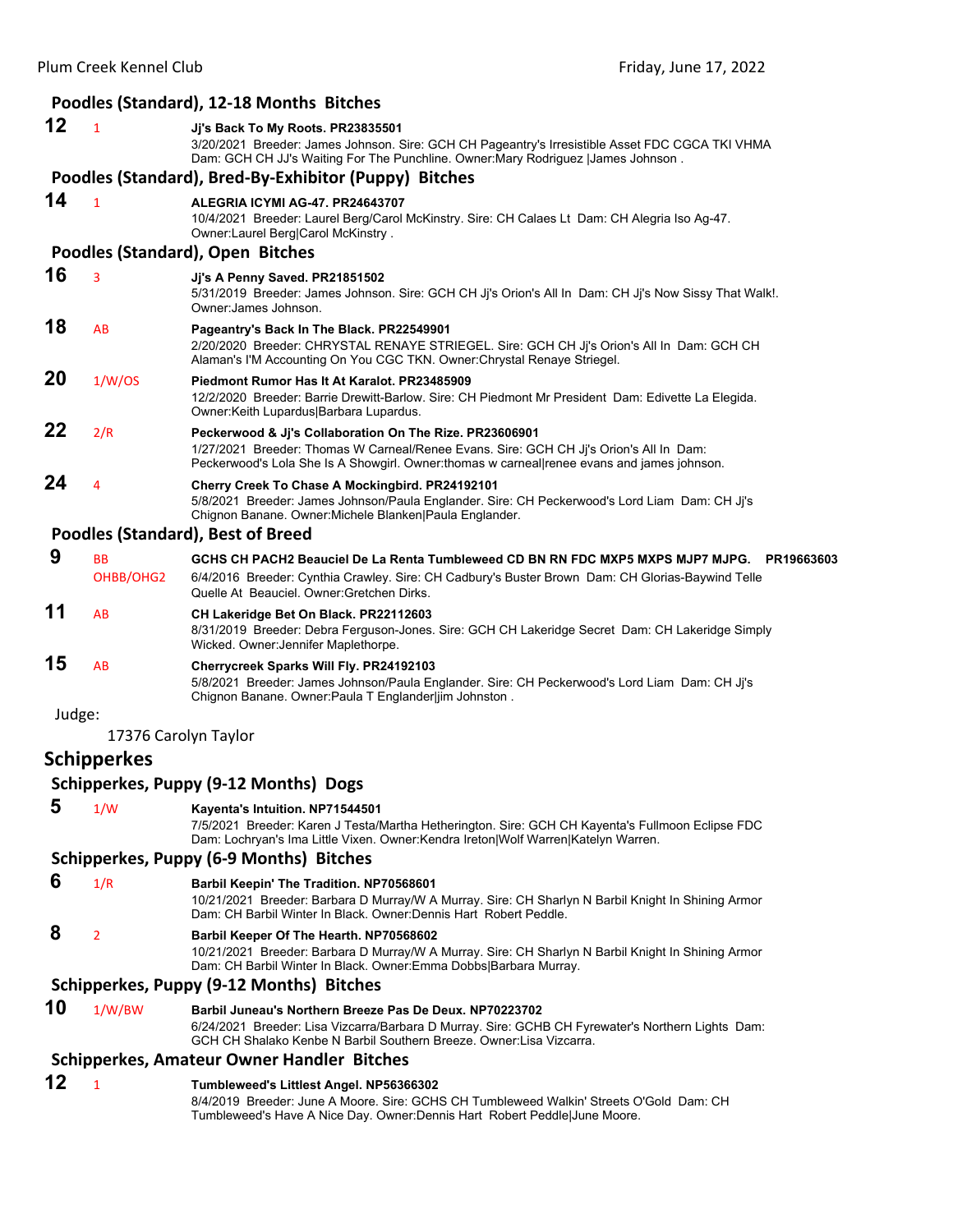|        |                                   | Schipperkes, Bred-By-Exhibitor (Puppy) Bitches                                                                                                                                                                                                                                        |
|--------|-----------------------------------|---------------------------------------------------------------------------------------------------------------------------------------------------------------------------------------------------------------------------------------------------------------------------------------|
| 14     | $\mathbf{1}$                      | Sharlyn N Barbil Love A Rainy Night TKN. NP69790001<br>8/14/2021 Breeder: Sharon Ogden/Barbara D Murray. Sire: CH Tumbleweed's Angel In Our Midst At Barbil<br>Dam: CH Sharlyn N Barbil Guinevere Rules The Knight. Owner: Sharon Ogden Barbara D Murray.                             |
|        |                                   | Schipperkes, Bred-By-Exhibitor (Adult) Bitches                                                                                                                                                                                                                                        |
| 16     | <b>AB</b>                         | Sharlyn Unwrap A Smile. NP54816702<br>5/6/2019 Breeder: Sharon Ogden. Sire: Barbil You Can't Afford Me TKN Dam: CH Sharlyn N Barbil<br>Guinevere Rules The Knight. Owner: Sharon Ogden.                                                                                               |
|        | <b>Schipperkes, Best of Breed</b> |                                                                                                                                                                                                                                                                                       |
| 15     |                                   | CH Barbil Another Day In The Sun TKN. NP49913203<br>2/1/2018 Breeder: Barbara Murray/Donna Kenly. Sire: CH Sharlyn N Barbil Knight In Shining Armor Dam:<br>CH Shalako Barbil N Kenbe Southern Wind. Owner: John Kennedy Arlien Kennedy.                                              |
| 17     | BB/G3                             | GCH CH Lochryan 'N Lomar The Journeyman. NP52843601<br>10/6/2018 Breeder: Karen Testa/Lori LaPage-Samuels/Mark Samuels. Sire: Delsur Kauzin' A Komotion<br>Dam: Lochryan's Ima Little Vixen. Owner: Karen Testa Cole DeForest.                                                        |
| 19     | AB                                | CH Tumbleweed's Angel In Our Midst At Barbil. NP56366301<br>8/4/2019 Breeder: June A Moore. Sire: GCHS CH Tumbleweed Walkin' Streets O'Gold Dam: CH<br>Tumbleweed's Have A Nice Day. Owner: Barbara Murray June A Moore.                                                              |
| 20     | <b>SEL</b>                        | GCH CH Shalako Kenbe N Barbil Southern Breeze. NP39504101<br>10/12/2014 Breeder: Bette Wynn/Barbara D Murray/Donna Kenly. Sire: CH Shalako N Kenbe's Travelin'<br>The Road Dam: Shalako N Talawanda's Etched In Diamonds. Owner:Lisa Vizcarra.                                        |
| 21     |                                   | CH Barbil Eye Of The Tiger BCAT. NP58336902<br>12/7/2019 Breeder: Barbara D Murray. Sire: GCH CH Shalako N Kenbe's Lucky Draw RI Dam: Barbil<br>Talkin' Bout Tess Masskips. Owner: Lynne Ray Bill Ray.                                                                                |
| 22     | <b>OS</b><br><b>OHBB</b>          | GCHB CH Schipadox Secert Storm. NP39574803<br>3/23/2015 Breeder: Sharon L Holmes-Hyde. Sire: CH Fyrstartr And Tangerea's Fade To Black Dam: CH<br>Schipadox Soul-Train's Sweet Yuma Night. Owner: Dennis Hart Robert Peddle.                                                          |
| 23     | <b>SEL</b>                        | GCH CH Aria's Huckleberry Legacy At Topperlyn. NP66096602<br>3/7/2021 Breeder: Linda Bates. Sire: CH Aria's Bee 'N Berry Beary Delicious Dam: CH Aria's Black<br>Caviar. Owner: Lynda L Kieres Connor K Maplethorpe Jennifer Maplethorpe.                                             |
| 24     | AB                                | CH Barbil Exquisite Ella'Gance. NP58336901<br>12/7/2019 Breeder: Barbara D Murray. Sire: GCH CH Shalako N Kenbe's Lucky Draw RI Dam: Barbil<br>Talkin' Bout Tess Masskips. Owner: Barbara Murray.                                                                                     |
| 26     |                                   | CH Topperlyns Unforgettable Barefoot Contessa. NP60933213<br>7/19/2020 Breeder: Connor Maplethorpe/Lynda L Kieres. Sire: GCH CH Topperlyns-Ramar A Dragons<br>Legend Dam: CH Victoria's Blaze Of Glory At Tumbleweed. Owner:Lynda L Kieres Jennifer<br>Maplethorpe Kadee Maplethorpe. |
| Judge: |                                   |                                                                                                                                                                                                                                                                                       |
|        | 17376 Carolyn Taylor              |                                                                                                                                                                                                                                                                                       |
|        | Shiba Inu                         |                                                                                                                                                                                                                                                                                       |
|        |                                   | Shiba Inu, Puppy (6-9 Months) Bitches                                                                                                                                                                                                                                                 |
| 6      | 1/R                               | Prairie Walkers Chisana Pippa. NP70955106<br>11/18/2021 Breeder: Pamela Logsdon. Sire: GCH CH Kawamaisou's Storm Warning Dam: CH Prairie<br>Sand's Nobara For Marie. Owner: Tiffany or Casey Walker Casey Walker.                                                                     |
|        |                                   | Shiba Inu, Puppy (9-12 Months) Bitches                                                                                                                                                                                                                                                |
| 8      | $\overline{2}$                    | Jotoichi Hoonani Wahini, NP68812802<br>7/10/2021 Breeder: Dovie Trotter. Sire: GCHG CH Jotoichi Condition Red Dam: CH Haiku's Poetry In<br>Motion. Owner:Dovie Trotter Richard & Karen Shaw.                                                                                          |
| 10     | $\mathbf{1}$                      | Jotoichi Nihon No Kiku. NP68812803<br>7/10/2021 Breeder: Dovie Trotter. Sire: GCHG CH Jotoichi Condition Red Dam: CH Haiku's Poetry In<br>Motion. Owner:Dovie Trotter Richard & Karen Shaw.                                                                                           |
|        |                                   | Shiba Inu, Bred-By-Exhibitor (Adult) Bitches                                                                                                                                                                                                                                          |
| 12     | 3                                 | <b>Irezumi Painted Prairie Sunset, NP61727001</b><br>9/1/2020 Breeder: Ms. Beth A Lovold. Sire: CH Kuro Oka's Lucky Strike Dam: CH Irezumi Painted Prairie<br>Sunrise. Owner:Beth Lovold Valerie Passmore.                                                                            |
| 14     | $\overline{2}$                    | Wintermist's Hot Cookie. NP64684001<br>1/7/2021 Breeder: Linda Kitzman. Sire: GCHB CH Kuro Oka Ujio Oh Dam: CH Haiku's Poetry In Motion.<br>Owner: Linda Kitzman Dovie Lynn Trotter.                                                                                                  |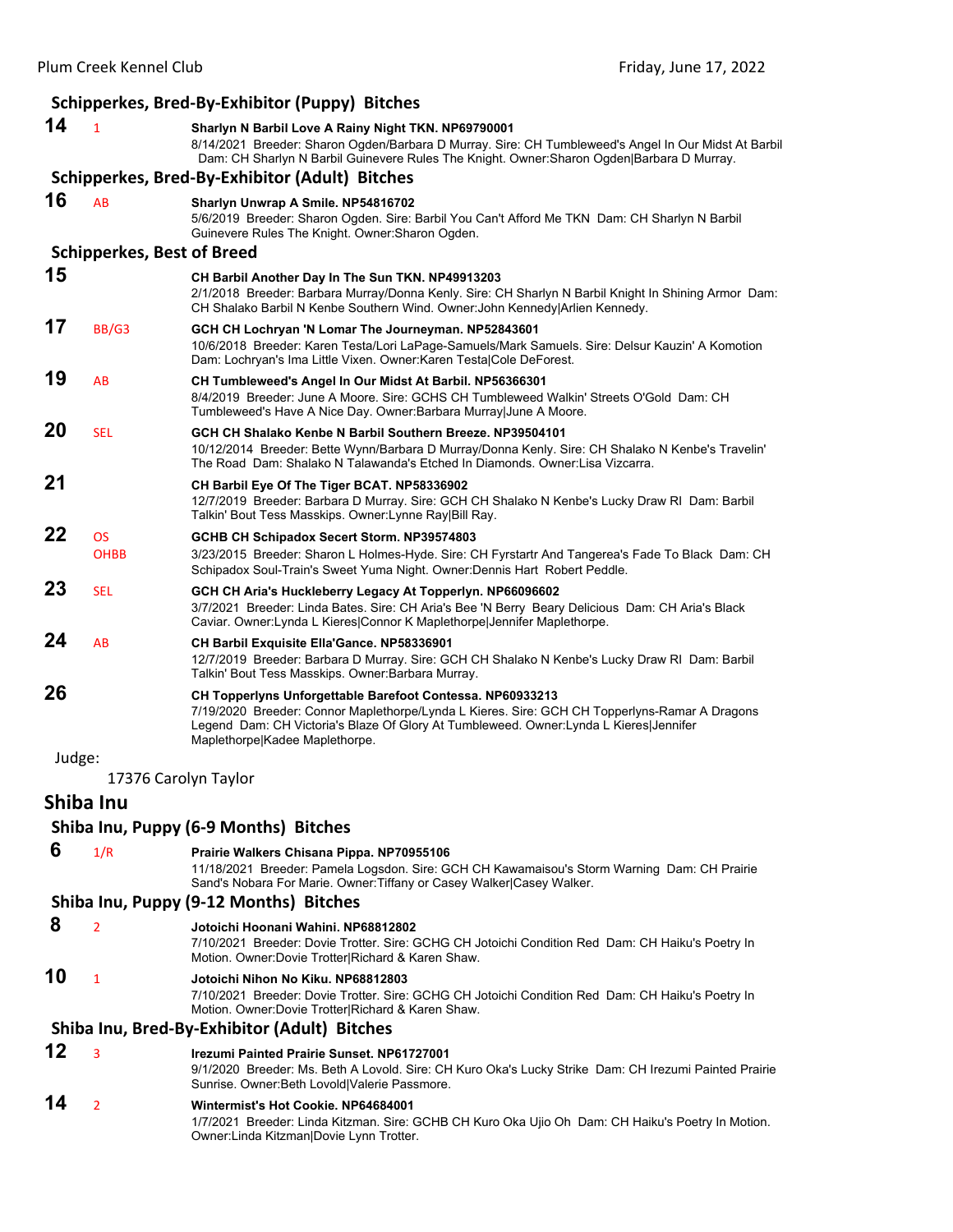| 16     | 1/W                      | Roki Yama's Leia Nidas. NP67732001<br>5/15/2021 Breeder: Diana Salazar/Edward J Maes. Sire: GCHS CH Roki Yama's Dragon House Leonidas<br>Dam: CH Roki Yama's Zena From Sky. Owner: Edward j maes   Diana Maes.                                            |
|--------|--------------------------|-----------------------------------------------------------------------------------------------------------------------------------------------------------------------------------------------------------------------------------------------------------|
|        | Shiba Inu, Open Bitches  |                                                                                                                                                                                                                                                           |
| 12     | $\overline{2}$           | <b>Irezumi Painted Prairie Sunset, NP61727001</b><br>9/1/2020 Breeder: Ms. Beth A Lovold. Sire: CH Kuro Oka's Lucky Strike Dam: CH Irezumi Painted Prairie<br>Sunrise. Owner: Beth Lovold Valerie Passmore.                                               |
| 20     | $\mathbf{1}$             | Haiku's Prairie Spice Girl. NP63970201<br>11/21/2020 Breeder: Pamela Logsdon. Sire: GCH CH Irezumi Stand By You Dam: GCH CH Prairie<br>Walker Katsumi's Early Dawn. Owner: Beth Lovold Linda Kitzman.                                                     |
| 22     | 3                        | Prairie Sands Hotarus Yamashita, NP65767904<br>3/11/2021 Breeder: Chris Sandberg/Paula Sandberg. Sire: CH Kuro Oka's Lucky Strike Dam: Prairie<br>Sands Treasure Full Of Rubys. Owner: Eva Sandberg.                                                      |
|        | Shiba Inu, Best of Breed |                                                                                                                                                                                                                                                           |
| 5      | <b>SEL</b>               | Prairie Sands Tomodachi BCAT. NP61658305<br>8/21/2020 Breeder: Pamela Logsdon/Elianna G Sandberg. Sire: GCH CH Irezumi Stand By You Dam: CH<br>Prairie Sand's Nobara For Marie. Owner: Veronica Clavel.                                                   |
| 7      | <b>BB</b>                | GCHS CH Roki Yama's Dragon House Leonidas. NP51014501<br>11/8/2017 Breeder: Edward J Maes/Diana Maes/Sandi M Smith. Sire: GCHS CH Dragon House Mr.Jones<br>Dam: Roki Yama's Dragon House Northern Star. Owner: Edward j maes Audra Noel Maes.             |
| 24     | <b>OS</b>                | GCH CH Prairie's Earlydawn Kibo Of Serenity. NP55394805<br>7/16/2019 Breeder: Pamela Logsdon. Sire: CH Kuro Oka's Lucky Strike Dam: GCH CH Prairie Walker<br>Katsumi's Early Dawn. Owner: Pamela K. Logsdon.                                              |
| 26     | <b>SEL</b>               | CH Prairie Walkers Paisley Reflections. NP62574503<br>9/19/2020 Breeder: Tiffany J Walker/Casey Walker. Sire: GCH CH Irezumi Stand By You Dam: CH Prairie<br>Walker's Scarlet Rose. Owner: Tiffany or Casey Walker Tiffany Walker Casey Walker.           |
| Judge: |                          |                                                                                                                                                                                                                                                           |
|        | 17376 Carolyn Taylor     |                                                                                                                                                                                                                                                           |
|        | <b>Tibetan Spaniels</b>  |                                                                                                                                                                                                                                                           |
|        |                          | <b>Tibetan Spaniels, 12-18 Months Dogs</b>                                                                                                                                                                                                                |
| 5      | 1/W/BW                   | Tibroke's Heir To The Throne. NP66629401<br>5/2/2021 Breeder: Kay F Dickeson. Sire: GCH CH Namtrah Nola Mardi Gras King Dam: CH Tibroke's<br>Frankly My Dear. Owner: Jacquelyn Raila Kay F. Dickenson.                                                    |
| 7      | 2/R                      | Tibroke's Firebird Farms Norse Prankster, NP66629402<br>5/2/2021 Breeder: Kay F Dickeson. Sire: GCH CH Namtrah Nola Mardi Gras King Dam: CH Tibroke's<br>Frankly My Dear. Owner Marta E Housley.                                                          |
|        |                          | Tibetan Spaniels, Puppy (9-12 Months) Bitches                                                                                                                                                                                                             |
| 6      | $\mathbf{1}$             | Firebird Farms Betty With The Blue Dress On. NP69401901<br>7/7/2021 Breeder: Marty Housley/James Cooper/Kay F Dickeson. Sire: GCH CH Firebird Farms Never<br>Ending Story Dam: CH Firebird Fm A Coat Of Many Colors. Owner: Leona Thrall   Marty Housley. |
|        |                          | Tibetan Spaniels, Bred-By-Exhibitor (Adult) Bitches                                                                                                                                                                                                       |
| 8      | 1/R                      | Firebird Farms Perfect Storm At Judo'S. NP59450402<br>2/15/2020 Breeder: Marty Housley/James Cooper. Sire: GCH CH Firebird Farms Never Ending Story<br>Dam: GCH CH Westwind Not In Ks Anymore-V-Firebird Fm. Owner: Marta E Housley James Cooper.         |
|        |                          | <b>Tibetan Spaniels, Open Bitches</b>                                                                                                                                                                                                                     |
| 10     | $\overline{2}$           | Tibroke's Flower A Good Time Call. NP65436208<br>2/25/2021 Breeder: Kay F Dickeson. Sire: GCHG CH Tibroke's Any Thing Is Possible Dam: CH Tibroke's<br>Kissed By Sunshine. Owner: Kay Dickeson.                                                           |
| 12     | 1/W/OS                   | Namtrah My Mind Is Made Up. NP66829801<br>3/4/2021 Breeder: Marie Lyons/Christina Lyons/Mary F Hartman/Harold B Hartman II. Sire: GCH CH<br>Namtrah Finain's Rainbow Dam: Namtrah So Thankful. Owner: Kay Dickeson.                                       |
|        |                          | <b>Tibetan Spaniels, Best of Breed</b>                                                                                                                                                                                                                    |
| 9      | ВB                       | GCH CH Tibroke's Defender Of The Earth. NP50093103                                                                                                                                                                                                        |
|        |                          |                                                                                                                                                                                                                                                           |

OHBB 5/5/2018 Breeder: James Cooper/Kay F Dickeson/Marty Housley. Sire: GCH CH Tibroke's Tell Someone Who Cares Dam: CH Tibroke's Rock My World. Owner:Jacquelyn Raila.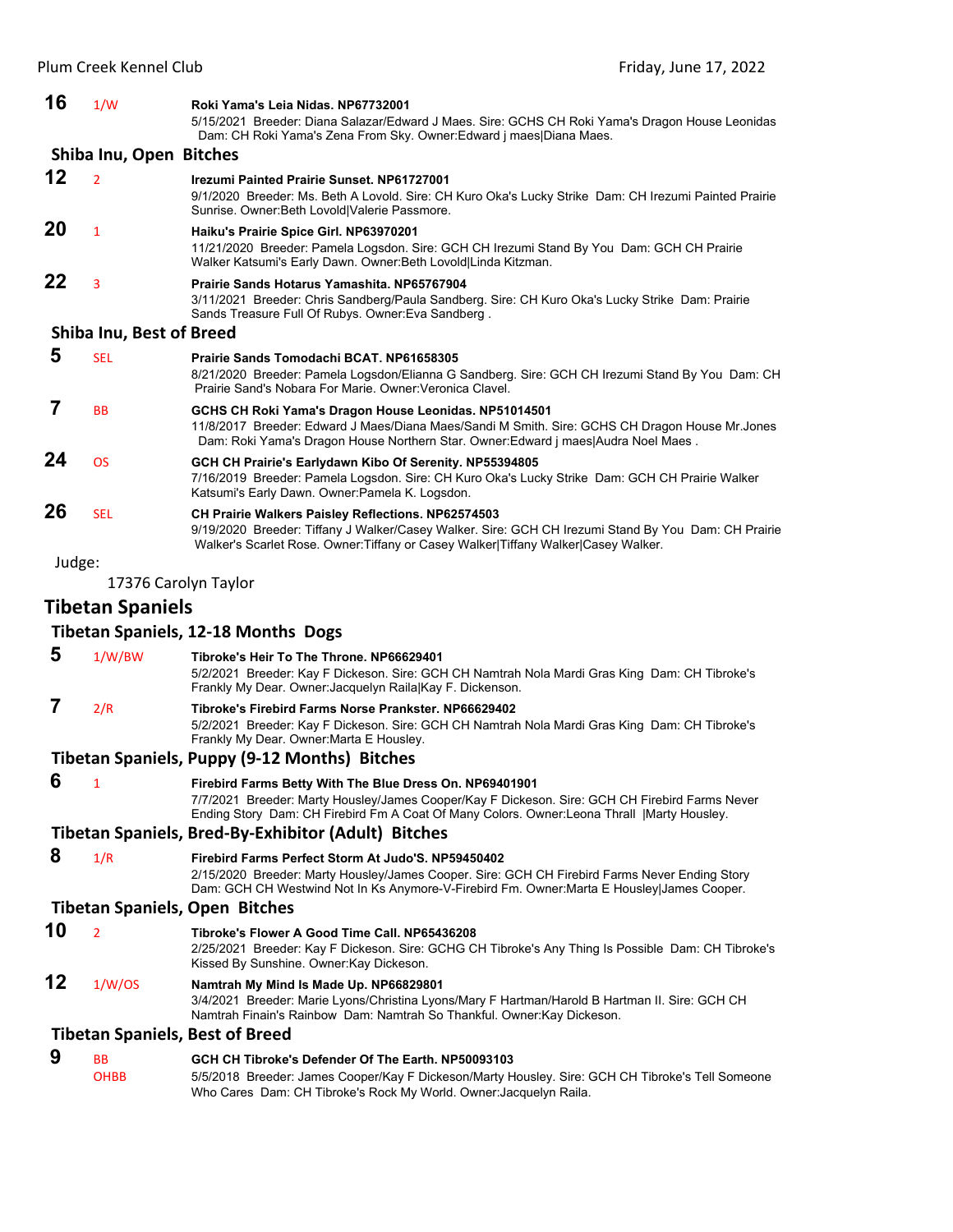17376 Carolyn Taylor

# **Tibetan Terriers**

# **Tibetan Terriers, Bred‐By‐Exhibitor (Puppy) Bitches**

 **6** 1/W **C-Breeze's Lucy In The Sky With Diamonds. NP71956604**

11/24/2021 Breeder: Courtney McLees/Grant Gibson. Sire: GCHS CH Serbu's Tattle Tale Dam: GCHS CH C-Breeze's Diamond Of The Peaks. Owner:COURTNEY MCLEES|Emily Goodwin.

# **Tibetan Terriers, Open Bitches**

# **8** 1/R **C-Breeze's Amethyst Leaps @ Midnight. NP58807901**

2/29/2020 Breeder: Courtney Gibson/Grant Gibson. Sire: GCHG CH Teeshas Cute Chix Dig Baker Dam: GCHB CH Zanne's Shine Bright Like A Diamond. Owner:Grant and Courtney Gibson.

#### **Tibetan Terriers, Best of Breed**

**10** BB/G1/RBIS **GCHS CH C-Breeze's Diamond Of The Peaks. NP47961601** 10/7/2017 Breeder: Courtney Gibson. Sire: GCHG CH Teeshas Cute Chix Dig Baker Dam: GCHB CH Zanne's Shine Bright Like A Diamond. Owner:Grant and Courtney Gibson.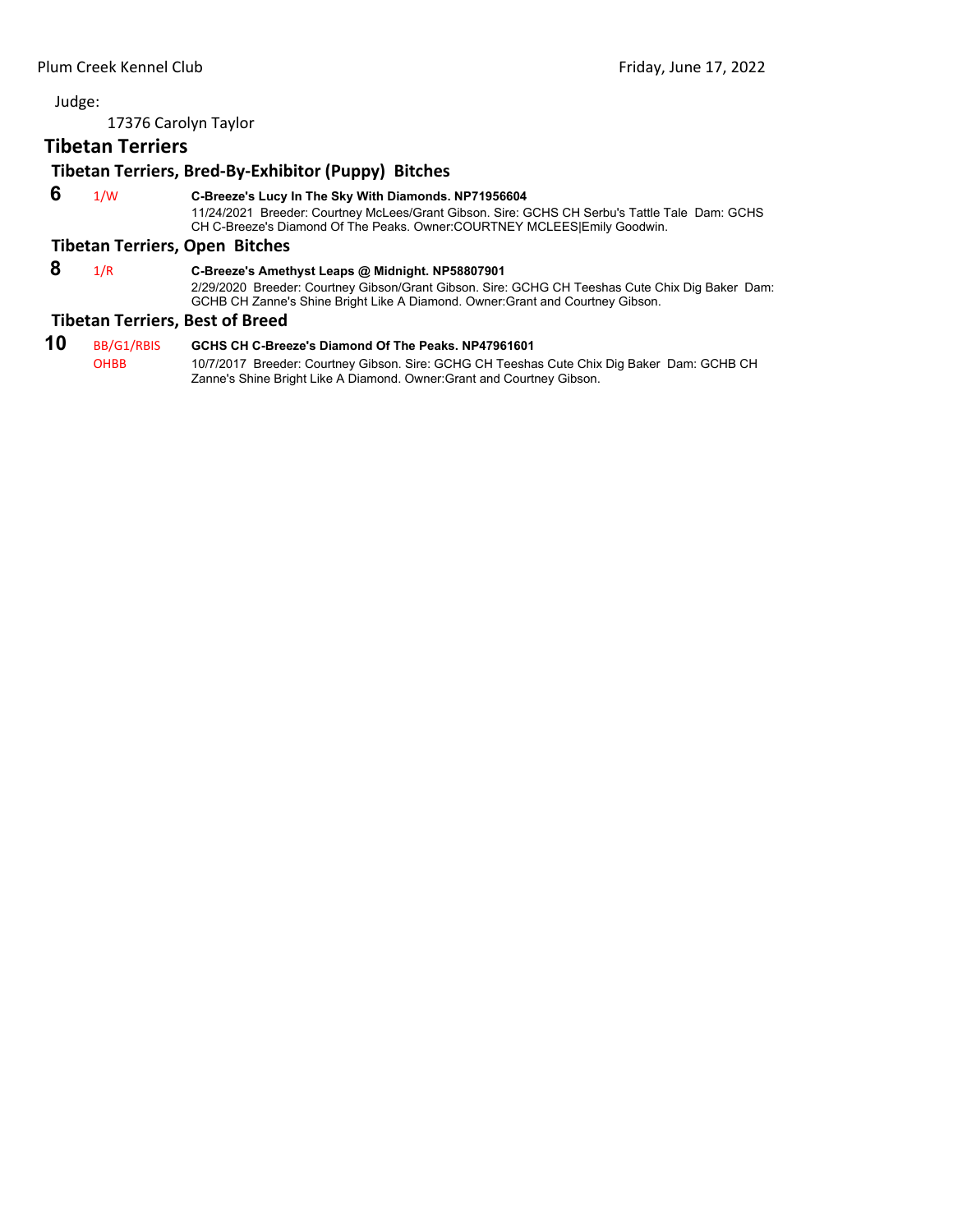<span id="page-48-0"></span>

| Judge: |                               |                                                                                                                                                                                                                                                                                                             |
|--------|-------------------------------|-------------------------------------------------------------------------------------------------------------------------------------------------------------------------------------------------------------------------------------------------------------------------------------------------------------|
|        |                               | 17377 Mr. Merle Taylor                                                                                                                                                                                                                                                                                      |
|        | <b>Australian Cattle Dogs</b> |                                                                                                                                                                                                                                                                                                             |
|        |                               | Australian Cattle Dogs, Bred-By-Exhibitor (Adult) Dogs                                                                                                                                                                                                                                                      |
| 7      | AB                            | Turnabout The Untouchables, DN66989907<br>4/21/2021 Breeder: Amy Turner/Justin Myrick. Sire: GCH CH Briarmoor's You Can Bet On It Dam: CH<br>Caray Harlow Happy Again Hopi Girl. Owner: Amy Turner Justin Myrick.                                                                                           |
|        |                               | <b>Australian Cattle Dogs, Open Dogs</b>                                                                                                                                                                                                                                                                    |
| 11     | 1/W/BW                        | Silverado's Forget-Me-Not. DN62421003<br>5/22/2020 Breeder: Mehgan Jones/Melissa Folks. Sire: GCHB CH HollowLog N Kurpas Hearts On Fire Of<br>Sivradodnkidi Dam: GCH CH Dinkidi's Oathkeeper Of Silverado. Owner: Britni Ulam Mehgan Jones.                                                                 |
|        |                               | <b>Australian Cattle Dogs, Puppy (6-9 Months) Bitches</b>                                                                                                                                                                                                                                                   |
| 6      | 1/R                           | Rdiamondbar I'Ll Walk Thru Fire For Ewe Darlin, DN69129901<br>10/20/2021 Breeder: Desiree Thomas/Sally W. Fontenot/Amy Turner. Sire: GCH CH Aquilas Against The<br>Wind Dam: GCH CH JDItaylryderonedotofapartyat Rdiamondbar Turnabout. Owner:Desiree D<br>Thomas.Agent: Sarah Luther                       |
|        |                               | <b>Australian Cattle Dogs, Puppy (9-12 Months) Bitches</b>                                                                                                                                                                                                                                                  |
| 8      | AB                            | Rdiamondbar Pure Imagination @ Turnabout. DN68387204<br>8/17/2021 Breeder: Desiree Thomas. Sire: CH Rdiamondbar Something To Crow About Dam: CH<br>Nakota Rolls Snake Eyes At Rdiamond Bar. Owner: Amy Turner Justin Myrick.                                                                                |
|        |                               | <b>Australian Cattle Dogs, 12-18 Months Bitches</b>                                                                                                                                                                                                                                                         |
| 10     | AB                            | Turnabout Agent 99. DN66317901<br>2/27/2021 Breeder: Amy Turner/Justin Myrick. Sire: GCH CH Aquilas Against The Wind Dam: GCH CH<br>Turnabout Blue Ain't Your Color. Owner:Amy Turner Justin Myrick Tracey A Kallas.                                                                                        |
|        |                               | Australian Cattle Dogs, Bred-By-Exhibitor (Adult) Bitches                                                                                                                                                                                                                                                   |
| 12     | 1/W/OS                        | Turnabout Some Kind Of Wonderful. DN66989902<br>4/21/2021 Breeder: Amy Turner/Justin Myrick. Sire: GCH CH Briarmoor's You Can Bet On It Dam: CH<br>Caray Harlow Happy Again Hopi Girl. Owner: Amy Turner Justin Myrick.                                                                                     |
|        |                               | <b>Australian Cattle Dogs, Best of Breed</b>                                                                                                                                                                                                                                                                |
| 5      | BB/G1<br><b>HRBIS</b>         | Corral West Feelin Like - Let's Go Brandin. DN69382001<br>OHBB/OHG1/O 9/29/2021 Breeder: Sherry MacLennan/Dr. Sherri Swanton Vinson. Sire: GCHG CH Corral West Feel The<br>Sting CGC Dam: Straight Arrow Rolln My Eyes N My Pink Sunglasses. Owner: Sherry MacLennan   Stacie<br>Toft-Devore Chloie Devore. |
| 9      | <b>SEL</b>                    | Silverado's Ski No Evil. DN62421002<br>5/22/2020 Breeder: Mehgan Jones/Melissa Folks. Sire: GCHB CH HollowLog N Kurpas Hearts On Fire Of<br>Sivradodnkidi Dam: GCH CH Dinkidi's Oathkeeper Of Silverado. Owner: ALICE PHINNEY MEHGAN<br>JONES MEHGAN JONES.                                                 |
| 14     | <b>SEL</b>                    | GCH CH Dinkidi's Oathkeeper Of Silverado. DN39788102<br>6/12/2014 Breeder: Melissa Folks/Debra Mintzer. Sire: GCH CH Outlaw's Troubled Mask Of Zorro Dam:<br>GCH CH Dinkidi's Endless Road. Owner: Mehgan Jones Melissa Folks.                                                                              |
| 17     |                               | GCHB CH HollowLog N Kurpas Hearts On Fire Of Slvradodnkidi. DN42166113<br>2/14/2015 Breeder: Leigh Ann Yandle-Perry/Cheryl Kurpas/John Kurpas. Sire: CH Kurpas' Born Again<br>HSAs HIAs HSAcM Dam: GCHS CH Hollow Log Victorias Secret At Adams Ranch. Owner: Mehgan Jones.                                 |
| 19     |                               | CH Aquila's Stormrider@Turnabout. DN66773501<br>9/24/2020 Breeder: Amy J Turner/Jane Ward. Sire: Austlyn's Northern Ryder Dam: GCH CH Rdiamondbar<br>Ushouldbkissed At Tara. Owner:Amy Turner Jane Ward Desiree Thomas.                                                                                     |
| Judge: |                               | 17377 Mr. Merle Taylor                                                                                                                                                                                                                                                                                      |
|        | <b>Australian Shepherds</b>   | <b>Australian Shepherds, 12-18 Months Dogs</b>                                                                                                                                                                                                                                                              |
|        |                               |                                                                                                                                                                                                                                                                                                             |

 **7** 1/W **Eaglecrest Poncho Villa. DN65847402**

2/9/2021 Breeder: Patricia Parker. Sire: Sandyland's A Good Tale To Tell Dam: Eaglecrest Flying So Free RN. Owner:Louis Reynolds.Agent: Kathryn Wallis

#### **Australian Shepherds, Amateur Owner Handler Dogs**

**11** 1/R **VRS Grand Teton's Guiding Star CD BN RE FDC CGCA CGCU TKN. DN51136305** 8/26/2017 Breeder: Mile Cikara. Sire: CH Catalina's It's In The Cards Dam: Taptico's Colorado North Star FDC. Owner:Mile Cikara|Anja Cikara-Gocke|Vuk Cikara-Gocke.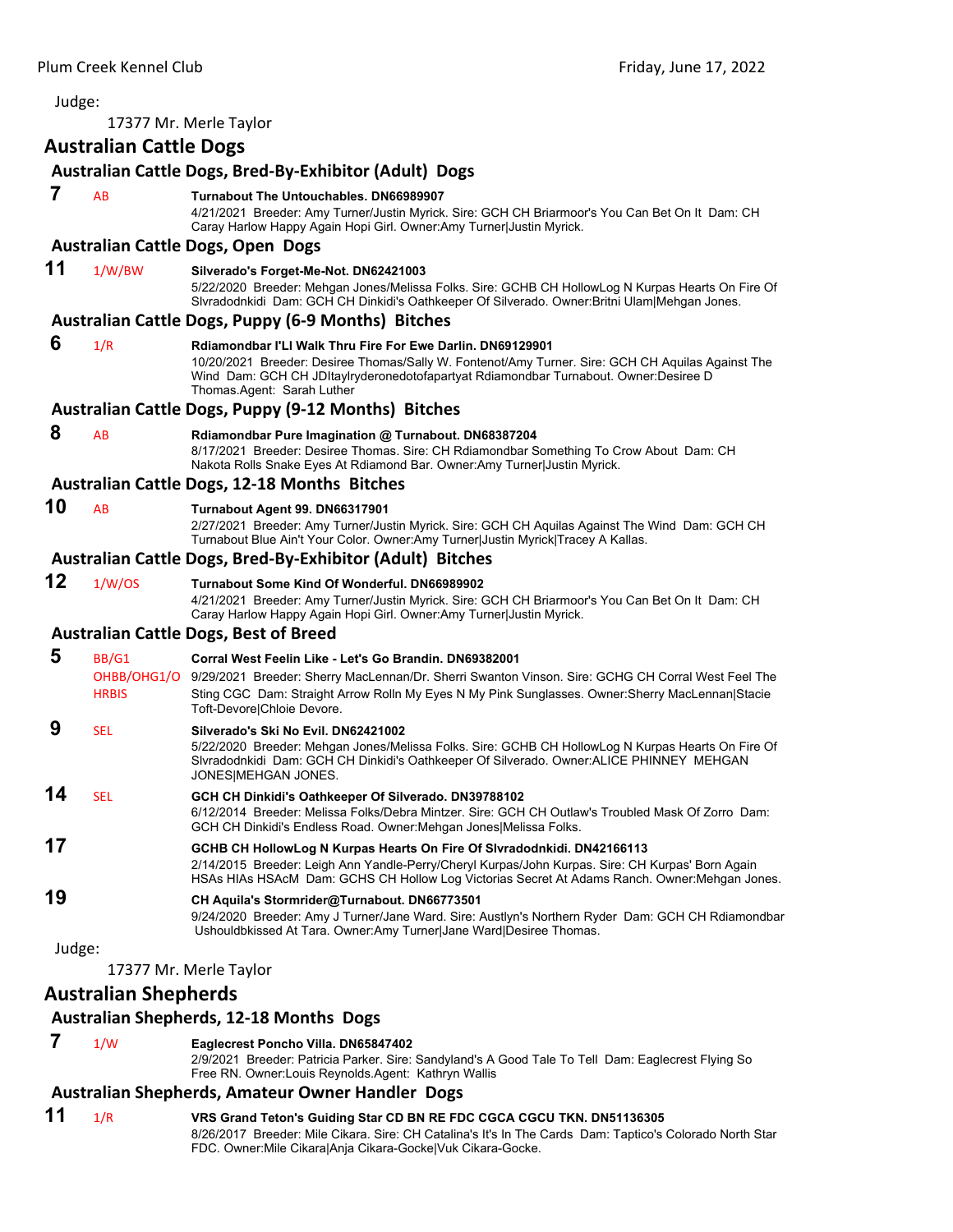# **Australian Shepherds, Open Black Dogs**

| 15     | AB                     | Carolina Calais No Fly Zone. DN53158802<br>2/20/2018 Breeder: Michael McGuire/Krystal McGuire/Terri Morgan/Selena Poplin/E Stibley. Sire: CH<br>Calais Carolina First In Flight Dam: CH Calais Carolina Maybe Yes Maybe No. Owner: Elizabeth<br>Stibley Terri Morgan Selena Poplin.                                                                               |
|--------|------------------------|-------------------------------------------------------------------------------------------------------------------------------------------------------------------------------------------------------------------------------------------------------------------------------------------------------------------------------------------------------------------|
| 17     | $\overline{2}$         | Foxrest Changes In Latitudes TKN. DN60693019<br>1/8/2020 Breeder: Brittany Bohannon Klimas/Jarilyn Pusz. Sire: CH Borget's En Garde! FDC NA NAJ<br>BCAT Dam: Gatorheavens Island State Of Mind. Owner:Brittany Klimas Dr. Steve Bohannon.Agent:<br>Michelle Miller                                                                                                |
| 19     | $\mathbf{1}$           | Highline's Black Gem. DN62112203<br>5/12/2020 Breeder: Jacque Hallenbeck. Sire: CH Calais Carolina Your Place Or Mine? Dam: GCH CH<br>Highlines To Sir With Love CDX BN GO RE. Owner:Linda J Greenwood Jacque Hallenbeck.Agent: Kathryn<br>Wallis                                                                                                                 |
|        |                        | <b>Australian Shepherds, Puppy (6-9 Months) Bitches</b>                                                                                                                                                                                                                                                                                                           |
| 6      | $\mathbf{1}$           | Antique I'M Your Honeysuckle. DN69004001<br>9/24/2021 Breeder: Leslie Woolery. Sire: GCHP CH Lk Michigan I'M Your'S Dam: CH Antique Ivy Who<br>Dat N Western Skies. Owner:Leslie Woolery.Agent: Marty Miller                                                                                                                                                      |
|        |                        | Australian Shepherds, Bred-By-Exhibitor (Adult) Bitches                                                                                                                                                                                                                                                                                                           |
| 10     | 1/R                    | Tomahawk's I Didn't Do It. DN64614607<br>11/3/2020 Breeder: Kathryn Wallis/Adam Wallis/Lori Brewster. Sire: GCH CH Spring Fever Rock Paper<br>Scissors CGC Dam: Fiddlers Green Yelling It Like It Is. Owner:Kathryn Wallis/Adam Wallis.                                                                                                                           |
|        |                        | <b>Australian Shepherds, Open Black Bitches</b>                                                                                                                                                                                                                                                                                                                   |
| 12     | 1/W/BW/OS              | Timberwood's Little Black Dress. DN64299105<br>10/2/2020 Breeder: Ms. Laura Viola Pearson/Mrs. Toni Viola Pearson/Ms. Anna Jane Pearson. Sire:<br>GCHP CH Silverwood's Kiss Of Fire At Limelite RI CGC TKI Dam: GCHB CH Everafter's Covergirl Of<br>Timberwood CGC TKN. Owner:Samantha Hughes Trudy Gagas Laura V Pearson Toni Viola<br>Pearson.Agent: Kat Wallis |
|        |                        | <b>Australian Shepherds, Open Blue Merle Bitches</b>                                                                                                                                                                                                                                                                                                              |
| 14     | <b>AB</b>              | Calais Carolina Have Mercy. DN55995705<br>11/10/2018 Breeder: Terri Morgan/Selena Poplin/Elizabeth Stibley. Sire: CH Calais Carolina First In Flight<br>Dam: Calais Carolina Nothing But Cartier. Owner: Kim Edlin. Agent: Kathryn Wallis                                                                                                                         |
| 16     | 1                      | Northbay Xsell Smile Down The Catwalk. DN61969605<br>12/28/2019 Breeder: Darla Daugherty/David Daugherty. Sire: CH Northbay's Designed 2 X'Sell Dam:<br>Northbay's Makin' Majik On Th' Runway. Owner: Crystal Philbrook Melissa Lednik.Agent: Kathryn Wallis                                                                                                      |
|        |                        | <b>Australian Shepherds, Best of Breed</b>                                                                                                                                                                                                                                                                                                                        |
| 21     | <b>BB</b>              | GCH CH Carolina Calais Blood And Gold. DN49688301<br>5/25/2017 Breeder: Terri Morgan/Selena Poplin/Elizabeth Stibley. Sire: CH Calais Carolina First In Flight<br>Dam: Calais Carolina Shake Ur Money Maker. Owner: Crystal Philbrook.Agent: Kathryn Wallis                                                                                                       |
| Judge: |                        |                                                                                                                                                                                                                                                                                                                                                                   |
|        |                        | 17377 Mr. Merle Taylor                                                                                                                                                                                                                                                                                                                                            |
|        | <b>Bearded Collies</b> |                                                                                                                                                                                                                                                                                                                                                                   |
|        |                        | <b>Bearded Collies, Open Bitches</b>                                                                                                                                                                                                                                                                                                                              |
| 6      | AB                     | Brampton's How To Play The Game. DN42128603<br>1/13/2015 Breeder: Patricia Sherwood/Ray Harrington. Sire: CH MACH Merewoods Ny State Of Mind<br>CDX RE HSAs MXB MJB MJP NF CGCA Dam: GCH CH Dunhill Innovation. Owner: C Renee Jarrett.                                                                                                                           |
| Judge: |                        |                                                                                                                                                                                                                                                                                                                                                                   |
|        |                        | 17377 Mr. Merle Taylor                                                                                                                                                                                                                                                                                                                                            |
|        | <b>Beauceron</b>       |                                                                                                                                                                                                                                                                                                                                                                   |
|        |                        | Beauceron, 12-18 Months Bitches                                                                                                                                                                                                                                                                                                                                   |

 **6** 1/W **S'Prit Du Joie De Vie Adventure TKN. DN66669805** 4/2/2021 Breeder: Angie Robertson/Dawn Johnson. Sire: CH Japper Du Dragon Noir CGCA CGCU TKN VHMA Dam: GCH CH N'vy des Gardiens D'Apollinaire CGCA CGCU VHMA. Owner:Diane Yoha|Mark Ricciardella|Angie Robertson.

# **Beauceron, Best of Breed**

 **5** BB **CH Protege D'Andromeda Du Joie De Vie Adventure BCAT CGC TKN ATT. DN57672404** OHBB 4/21/2019 Breeder: Angie Robertson/Dawn Johnson. Sire: CH Japper Du Dragon Noir CGCA CGCU TKN VHMA Dam: GCH CH Monet Happy Des Monts Du Lac CGCA CGCU TKN. Owner:Diane Yoha|Mark Ricciardella.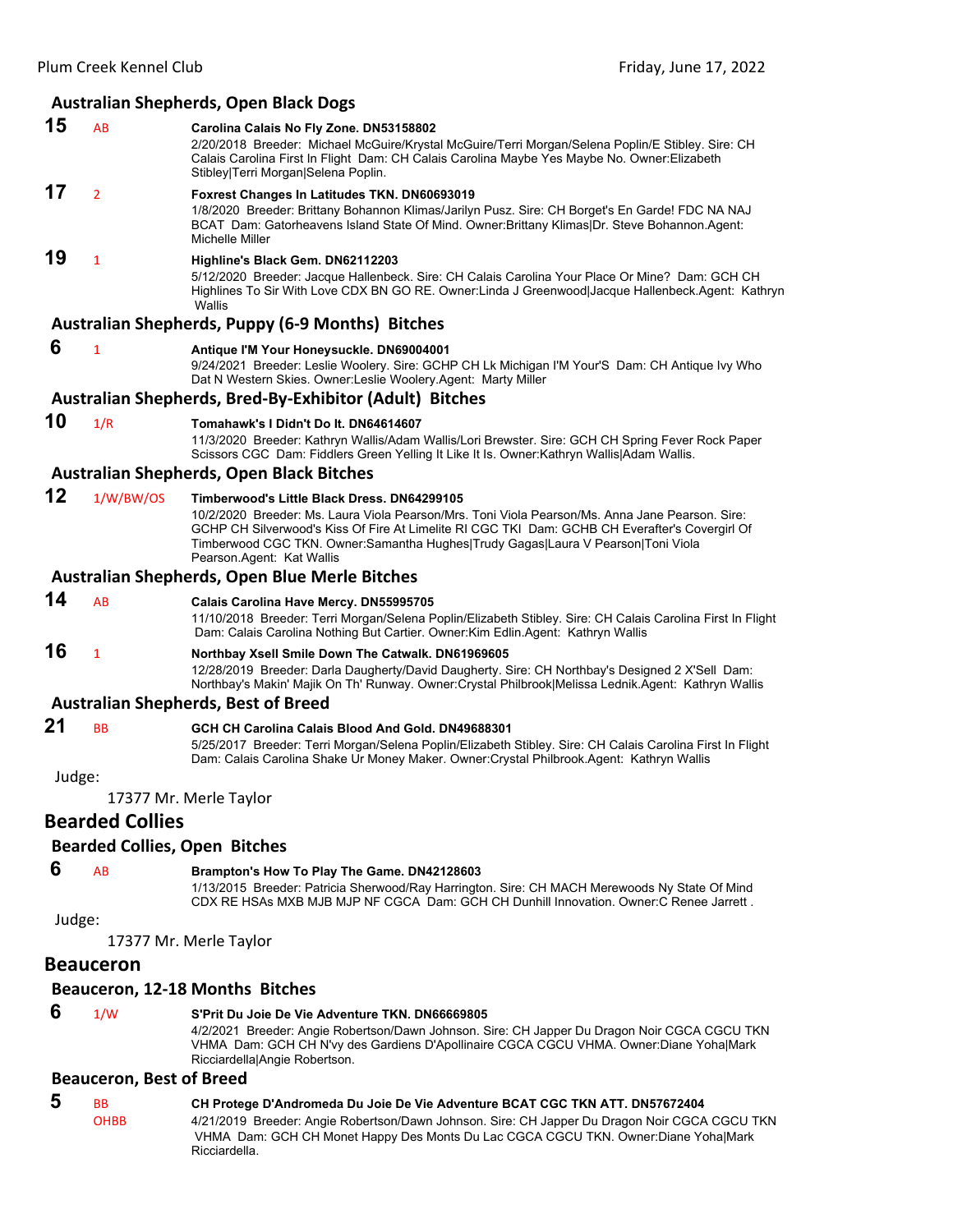# **8** OS **CH Rvca Du Joie De Vie Adventure FDC CGCA CGCU TKA VHMA. DN62045002** 4/28/2020 Breeder: Angie Robertson/Dawn Johnson. Sire: Jhetro Des Feux De L'Ange Dam: GCH CH

Monet Happy Des Monts Du Lac CGCA CGCU TKN. Owner:Jayde Smiley. Judge:

5376 Mr. Robert R Frost

**Belgian Malinois**

### **Belgian Malinois, Best of Breed**

| 6 | ΑR | GCHS CH Concho's She's My Little Whiskey Girl TT CGC. DN43637909<br>9/10/2015 Breeder: Paige Johnson. Sire: GCHB DC Isell's Itoby HSAds HIAds HXAds MX MXJ NF BCAT<br>CGC Dam: GCH CH Conchos She's Like Texas CD BN RAE FDC CA CGCA. Owner: Michele Duke Scott<br>Svatos. |
|---|----|----------------------------------------------------------------------------------------------------------------------------------------------------------------------------------------------------------------------------------------------------------------------------|
| 8 | AB | <b>CH Naughty Pine's Echo's Princess Fiona. DN66561001</b><br>12/11/2020 Breeder: Michele Duke/Scott Svatos. Sire: GCH CH Avonlea Angus Dam: GCHS CH<br>Concho's She's My Little Whiskey Girl TT CGC. Owner: Michele Duke Scott Svatos.                                    |

Judge:

5376 Mr. Robert R Frost

# **Belgian Sheepdogs**

#### **Belgian Sheepdogs, Best of Breed**

| 5 | SEL                  | GCH CH Liswyn's Encomium Of Blue Moon RI FDC FCAT ACT1 SCN SIN THDN CGC TKN.                                                                                                                                                                                                  | DN50445206 |
|---|----------------------|-------------------------------------------------------------------------------------------------------------------------------------------------------------------------------------------------------------------------------------------------------------------------------|------------|
|   | <b>OHBB</b>          | 7/11/2017 Breeder: Lisa Leffingwell. Sire: GCH CH Morningstar's Zack CD RE Dam: GCH CH Liswyn'z<br>Unexpected Company At Bayview. Owner: Janet E Bennett Lisa Leffingwell.                                                                                                    |            |
|   | <b>B<sub>B</sub></b> | GCH CH Takishan Rockin' The Night At Monvieux. DN52953902<br>1/25/2018 Breeder: Bruce Freedman/Lori Goldstrom, Sire: GCH CH Takishan Let It Ride PT CAX4 BCAT<br>Dam: CH Takishan Bella Luna. Owner: Irene Rossman cathy Rossman Cathyie Rossman Irene Rossman. Karyn Cowdrey |            |

Judge:

5376 Mr. Robert R Frost

# **Belgian Tervuren**

# **Belgian Tervuren, Puppy (6‐9 Months) Dogs**

| $\overline{\mathbf{5}}$ | 1/W | Bel Canto Night Sky's Thief In The Night. DN69696505                                               |
|-------------------------|-----|----------------------------------------------------------------------------------------------------|
|                         |     | 10/9/2021 Breeder: Evelynn McGuinness/Jillene Stanfield. Sire: CH MACH Chiron's Pushing The Limits |
|                         |     | UD RN MXS MJS Dam: DC Bel Canto Blazing Desert Wildflower HSAds HSBs HSCs HSDs HIAd HICs           |
|                         |     | HXCs. Owner:Cynthia Laub.                                                                          |
|                         |     | Belgian Tervuren, American Bred Dogs                                                               |

# **7** 1/R **Jamacia White Rider. DN62181005**

3/20/2020 Breeder: Scott Carpenter/Helen H Hittesdorf. Sire: CH Snowflower Voila Sharvonne CD TD Dam: GCH CH Jamaica Total Eclipse NA NAJ ACT2. Owner:Julie Pelto.

#### **Belgian Tervuren, Best of Breed**

| 9<br>11 |            | GCHB CH Beowulf's Waiting For Godot CGC ATT. DN40674902<br>9/18/2014 Breeder: MEAGAN KISER/PAULA KISER. Sire: CH Ravenmasque Mnm Beachcomber Dam:<br>Agape's Princess Belle RN NA OAJ. Owner: Joseph Wojciechowski   Mary Bugg Donna Locke. |
|---------|------------|---------------------------------------------------------------------------------------------------------------------------------------------------------------------------------------------------------------------------------------------|
|         | <b>SEL</b> | GCHS CH Beowulf's Card Shark RA PT DCAT ACT1 SWM TT CGC TKN, DN43066803                                                                                                                                                                     |
|         | OHBB/OHG4  | 7/1/2015 Breeder: Donna Locke/Kim Chicoine/Joe Wojciechowski/Trent Wojciechowski. Sire: CH Monami<br>Time Traveler Dam: GCH CH Ravenmasque Beaux Jellybean Mnm CGC. Owner: Andrea                                                           |

Wojciechowski|Donna Locke|Mary Bugg|Nicolena Taylor. **15** BB/G4 **GCHB CH Blackfyre Never Ending Wyld Ryde CGCA ATT. DN43588801** 5/25/2015 Breeder: Karyn C Cowdrey. Sire: GCHS CH Blackwater Peloton Heads I Win Dam: GCH CH Arlequin My Wyld Blackfyre Jitterbug. Owner:Karyn Cowdrey.

#### Judge:

5376 Mr. Robert R Frost

# **Berger Picards**

# **Berger Picards, Best of Breed**

| 5 | AB          | GCH CH Double D's Mr. Moonlight CGC. DN47924603<br>9/27/2016 Breeder: Deanna Donohue/Rick Donohue/Billie Green. Sire: GCH CH Alpha Natura Bacchus<br>CM2 CA Dam: CH Double D's It's All About Me CM. Owner: Elissa Bernstein. |
|---|-------------|-------------------------------------------------------------------------------------------------------------------------------------------------------------------------------------------------------------------------------|
|   | BB/G3       | CH Orange Park Special Agent Leroy Jethro Gibbs CGC TKN. DN48188005                                                                                                                                                           |
|   | <b>OHBB</b> | 8/26/2016 Breeder: Lisa Naert / Wendy Alexander / Sire: CH Steinerhaus Fearless Gladiator Dam:                                                                                                                                |
|   |             | Beauvol's Gisella Enchante. Owner: Jeannie Turner Cindy More-Honebine Alixandra Inskeep.                                                                                                                                      |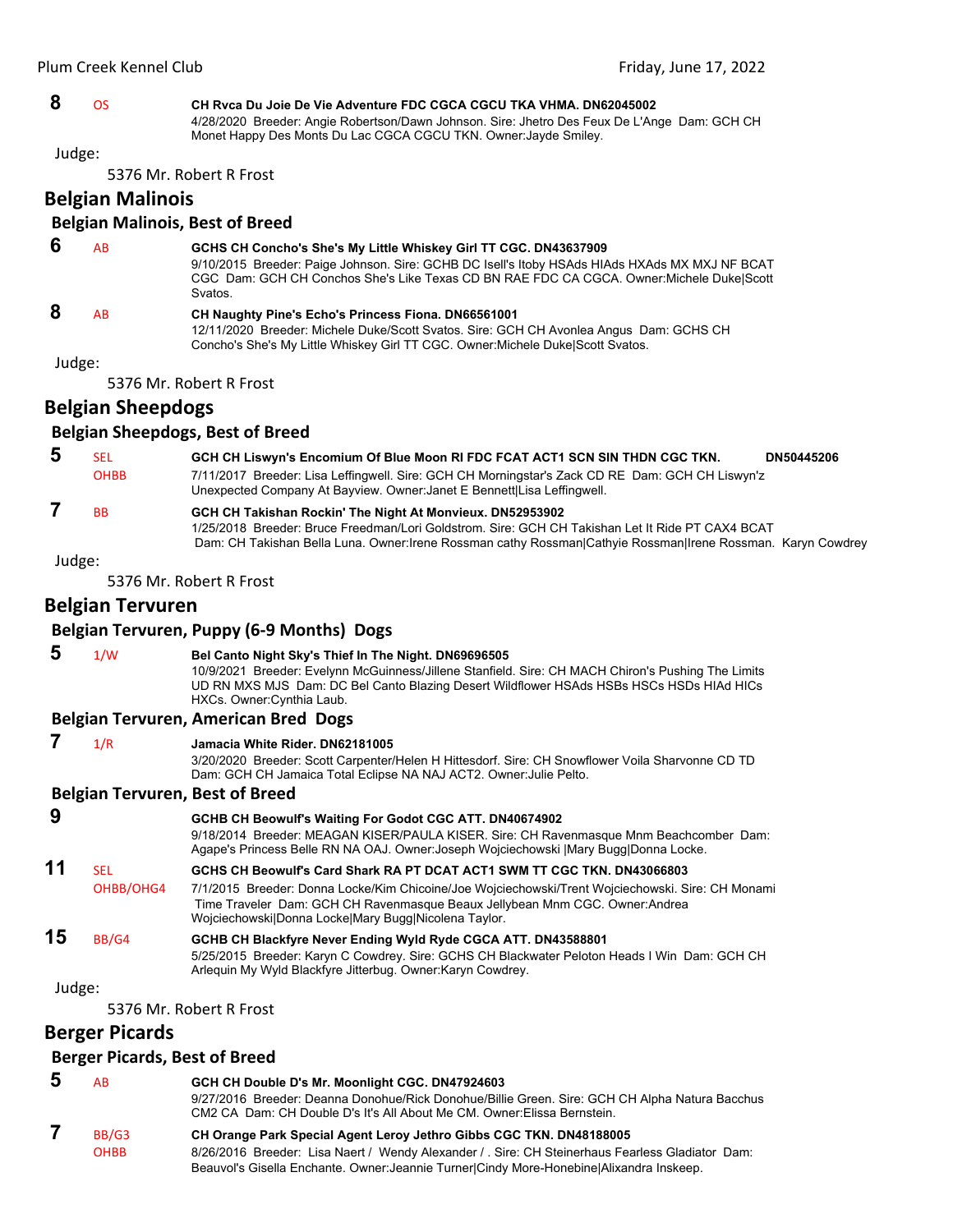5376 Mr. Robert R Frost

# **Border Collies**

#### **Border Collies, Puppy (9‐12 Months) Dogs**

 **5** <sup>1</sup> **Lwr Whatta Bad Axe. DN68432401**

8/17/2021 Breeder: Deborah L Powers. Sire: Lwr Thorn Dam: Bar-None Baby Faye. Owner:Dana Kusch.

#### **Border Collies, Amateur Owner Handler Dogs**

#### **5** 1/W/BB **Lwr Whatta Bad Axe. DN68432401**

OHBB 8/17/2021 Breeder: Deborah L Powers. Sire: Lwr Thorn Dam: Bar-None Baby Faye. Owner:Dana Kusch.

Judge:

5376 Mr. Robert R Frost

#### **Bouviers des Flandres**

# **Bouviers des Flandres, Open Bitches**

#### **6** <sup>1</sup> **Legends Hocus Pocus. DN64822201**

10/24/2020 Breeder: Steve Lopez/Gail Lopez. Sire: GCH CH Legend's Sword & The Stone Of Rocheuses Dam: CH Legends Blonde Bombshell. Owner:Coral Samuels|Lisa Lopez|Gail Lopez.

# **Bouviers des Flandres, Best of Breed**

# **8** BB **CH Legends Bonnie Parker. DN58619102**

OHBB 4/22/2019 Breeder: Steve Lopez/Gail Lopez. Sire: CH Custos Not Just A Legend CGC Dam: CH Legends Blonde Bombshell. Owner:Coral Samuels.

#### Judge:

5376 Mr. Robert R Frost

# **Briards**

#### **Briards, Puppy (6‐9 Months) Dogs**

| 5      | 1/W/BB<br><b>OHBB</b> | Bri'Annahs Single Barrel Bourbon. DN69386402<br>12/8/2021 Breeder: Janis Terzic-Carpenter. Sire: CH Bri'Annahs Midnight Express Dam: Briardale's Suite<br>'N Sassy Irish Lassie. Owner: Laurie Sentil Janis Terzic Carpenter. |
|--------|-----------------------|-------------------------------------------------------------------------------------------------------------------------------------------------------------------------------------------------------------------------------|
|        | 2/R                   | <b>Bri'Annahs Southern Comfort, DN69386409</b><br>12/8/2021 Breeder: Janis Terzic-Carpenter. Sire: CH Bri'Annahs Midnight Express Dam: Briardale's Suite<br>'N Sassy Irish Lassie. Owner: Laurie Senti.                       |
| Judge: |                       |                                                                                                                                                                                                                               |

17377 Mr. Merle Taylor

# **Cardigan Welsh Corgis**

#### **Cardigan Welsh Corgis, Best of Breed**

| 5 | <b>AB</b> | GCH CH Ebonwald Madegann Quick Study BCAT TKN. DN57187301<br>12/11/2018 Breeder: Jessica Melsness/Garrett Ramsay. Sire: CH Kino's Quarry Tiger Eye At Redbud<br>Dam: GCHB CH Ebonwald's I'M Worth Melting For At Madegann BCAT CGC TKN. Owner: Jessica<br>Melsness. |
|---|-----------|---------------------------------------------------------------------------------------------------------------------------------------------------------------------------------------------------------------------------------------------------------------------|
|   | AB.       | GCH CH Allegro No Sleep Til Brooklyn BCAT. DN61799501<br>3/6/2020 Breeder: Jeri Bon/Jessica Viera. Sire: GCHB CH Allegro Grandiose Frankly My Dear RA PT<br>FDC CA DCAT RATN CGCA TKN Dam: Grandiose Fools Rush In At Ataraxis. Owner: Jeri Bon Jessica             |

Judge:

5376 Mr. Robert R Frost

Viera.

# **Collies (Rough)**

# **Collies (Rough), Bred‐By‐Exhibitor (Puppy) Dogs**

# **7** 1/W/OS **Maclen Trendition. DN67868003**

OHBB 7/17/2021 Breeder: Janet Baynton. Sire: CH Maclen Jericho Bay Dam: Maclen Wishing On The Moon RN. Owner:Janet Baynton.

# **Collies (Rough), Open Tri‐Color Dogs**

#### **15** AB **Wild Wind's Can't Stop Rock N Roll. DN63696903** 8/10/2020 Breeder: Michelle Bergstraser/Laura Bergstraser/Stacy Kim. Sire: GCH CH Wild Wind's Mr. Rock N Roll BN RN PT Dam: Wild Wind's All Summer Long RN. Owner:Kerry Ferguson|Kerry L Ferguson|Dana R Ferguson|Michelle Bergstraser.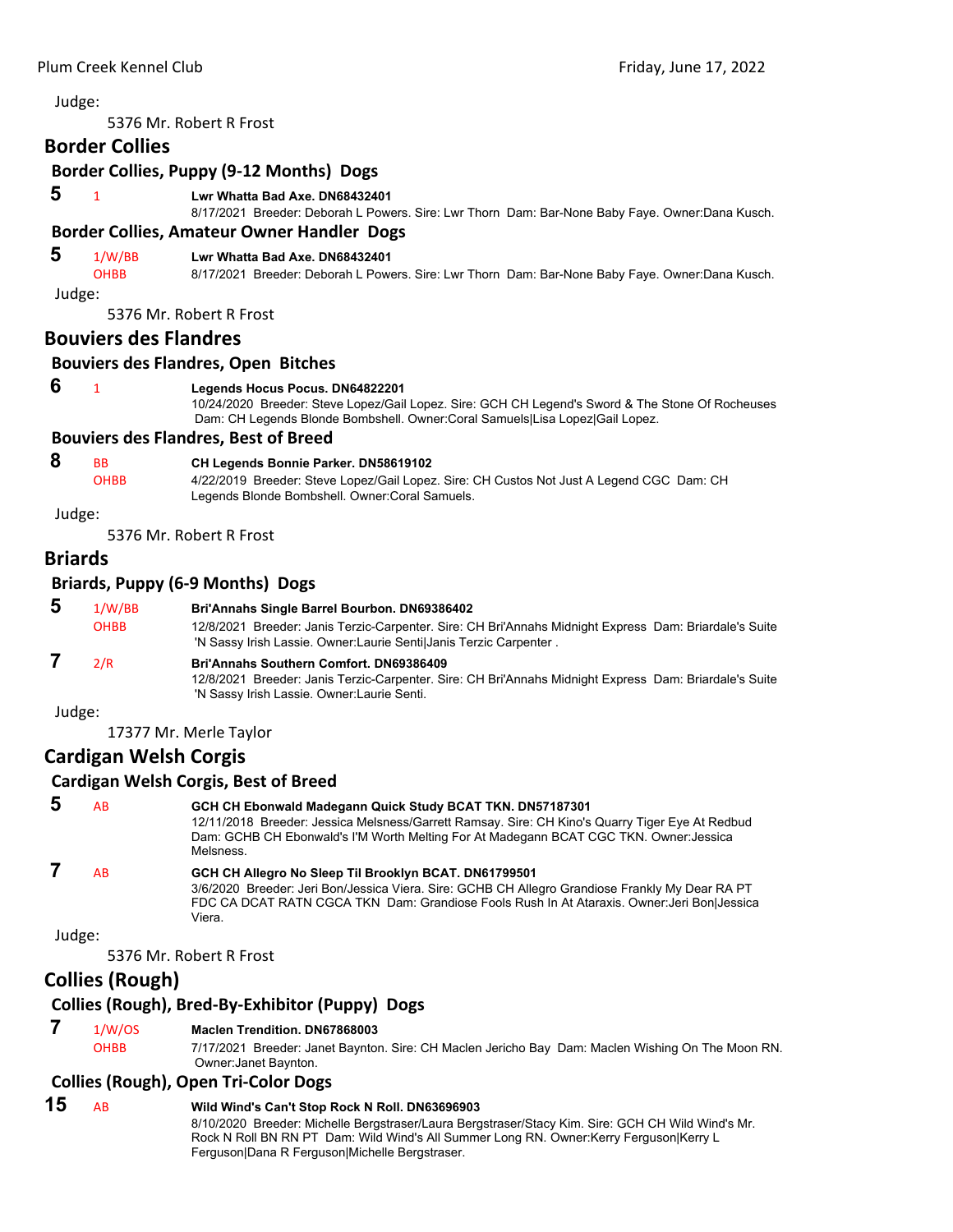#### **Collies (Rough), Open Blue Merle Bitches 6** 1/W/BW **Pineland's Hello Girl. DN64418901** 10/3/2020 Breeder: Brenna Godlevsky/Tyler Godlevsky/Michelle Bergstraser/Laura Bergstraser. Sire: GCHS CH Pleasant Acre Creekwood Rock Star Dam: Wild Wind's Secret Agent Mk2. Owner:brenna Godlevsky|Tyler Godlevsky. **Collies (Rough), Open Sable & White Bitches 8** 1/R **Wild Wind's Little Bit Of Soul. DN65563504** 12/11/2020 Breeder: Michelle Bergstraser/Stacy Kim/Laura Bergstraser-Kling. Sire: GCHG CH Creekwood Lochlomun I'Ll Be D'amned FDC Dam: CH Wild Wind's I Think I Love You CDX RA HSAs HSDs. Owner:Beth Lueders. **Collies (Rough), Best of Breed 9** AB **Shalimar's By Invitation. DN67269101** 4/12/2021 Breeder: Patrick Wentworth/Linda Latimer. Sire: CH E'Marie's Tall Dark And Handsome Dam: CH Shalimar's Double 'L' Over The Moon HT. Owner:Patrick D Wentworth|Linda Latimer. **10** BB **CH Wild Wind's I Think I Love You CDX RA HSAs HSDs. DN45287401** 12/30/2015 Breeder: April Fingerlos/Michelle Bergstraser/Laura Bergstraser. Sire: GCHS CH Wild Wind's Rev On The Red Line CD RA Dam: Wild Wind's Shot In The Dark CD RAE CGCA. Owner:Michelle Bergstraser|Laura Bergstraser|Janet Kaufman. **17** SEL **GCHS CH Wild Wind's Rev On The Red Line CD RA. DN34647201** 8/12/2012 Breeder: Michelle Bergstraser/Laura Bergstraser/Jessica Lafrenier. Sire: CH Wild Wind's Start Me Up CD RA Dam: CH Wild Wind Mariah Bewitched By Ewe. Owner:Janet Kaufmann|Jessica Lafrenier|Michelle Bergstraser|L Bergstraser. Judge: 5376 Mr. Robert R Frost **Collies (Smooth) Collies (Smooth), 12‐18 Months Bitches 6** 2/R **Wild Wind's Sweet Honey Bee. DN68111201** 6/13/2021 Breeder: Linda Holloway/Michelle Bergstraser/Laura Bergstraser-Kling/Kylie Hire. Sire: GCHG CH Creekwood Lochlomun I'Ll Be D'amned FDC Dam: CH Wild Wind's Ability Ariel CD BN RA HSAds HSDs. Owner: Jessica Barnest|M Bergstraser|L Bergstraser Kling|J Kaufmann.  **8** 1/W **Creekwood Over The Top. DN68638902** 6/8/2021 Breeder: Robin Reed/Virginia Reed Mehr/Mary Lee Shingle/Ron Luster Jr.. Sire: CH Aryggeth's Straight On Til Morning Dam: CH Creekwood Pleasant Acre Sugar Baby. Owner:Charles Kling|Robin Reed|V. Mehr|R. Luster|Laura Kling. **Collies (Smooth), Best of Breed 7** SEL **GCH CH Wild Wind's Dark Moon On The Rise HSAs CGC. DN46421101** 4/8/2016 Breeder: Michelle Bergstraser/Laura Bergstraser. Sire: CH Wild Wind's Dark Side Of The Moon HSAs CGCA Dam: DC Wild Wind's Deuce's Are Wild UD GO RAE HSAds HIAds HIBd HIDs HXAds AX NAJ. Owner:Stacy Kim|Michelle Bergstraser |Laura Bergstraser .  **9** OS **CH Wild Wind's Greatest Of All Time. DN55317305** 8/16/2018 Breeder: Michelle Bergstraser/Laura Bergstraser/Janet Kaufmann. Sire: GCH CH Wild Wind's Dark Moon On The Rise HSAs CGC Dam: CH Wild Wind's I Think I Love You CDX RA HSAs HSDs. Owner:Cheryl Taylor and Nicolena Taylor. **10** BB **GCH CH Cyndella's Icandy. DN36910601** OHBB 5/9/2013 Breeder: Kelly Neeley/Caitlin Neeley. Sire: GCH CH Cyndella's Pandamonium Dam: CH Cyndella's Pixy Stix. Owner:Kelly Roche. **12** SEL **GCHB CH Wild Wind's Total Eclipse Of The Heart. DN51190701** 8/21/2017 Breeder: April Fingerlos/Michelle Bergstraser/Laura Bergstraser. Sire: GCH CH Wild Wind's Should'Ve Been A Cowboy@Whisperingwind Dam: Wild Wind's Shot In The Dark CD RAE CGCA. Owner:Michelle Bergstraser|Laura Kling|Scott Kling. Judge:

17377 Mr. Merle Taylor

**German Shepherd Dogs**

# **German Shepherd Dogs, Puppy (9‐12 Months) Bitches**

# **8** AB **Casimir Blackwood's High Definition. DN67951802**

6/29/2021 Breeder: Tracie Wenzel/Diane Mehra. Sire: Flipp-Flopp Vom Leithawald FDC Dam: GCH CH Windfall's Let Me Be Your Star Of Hickoryhill CD RN FDC. Owner:Tracie Wenzel.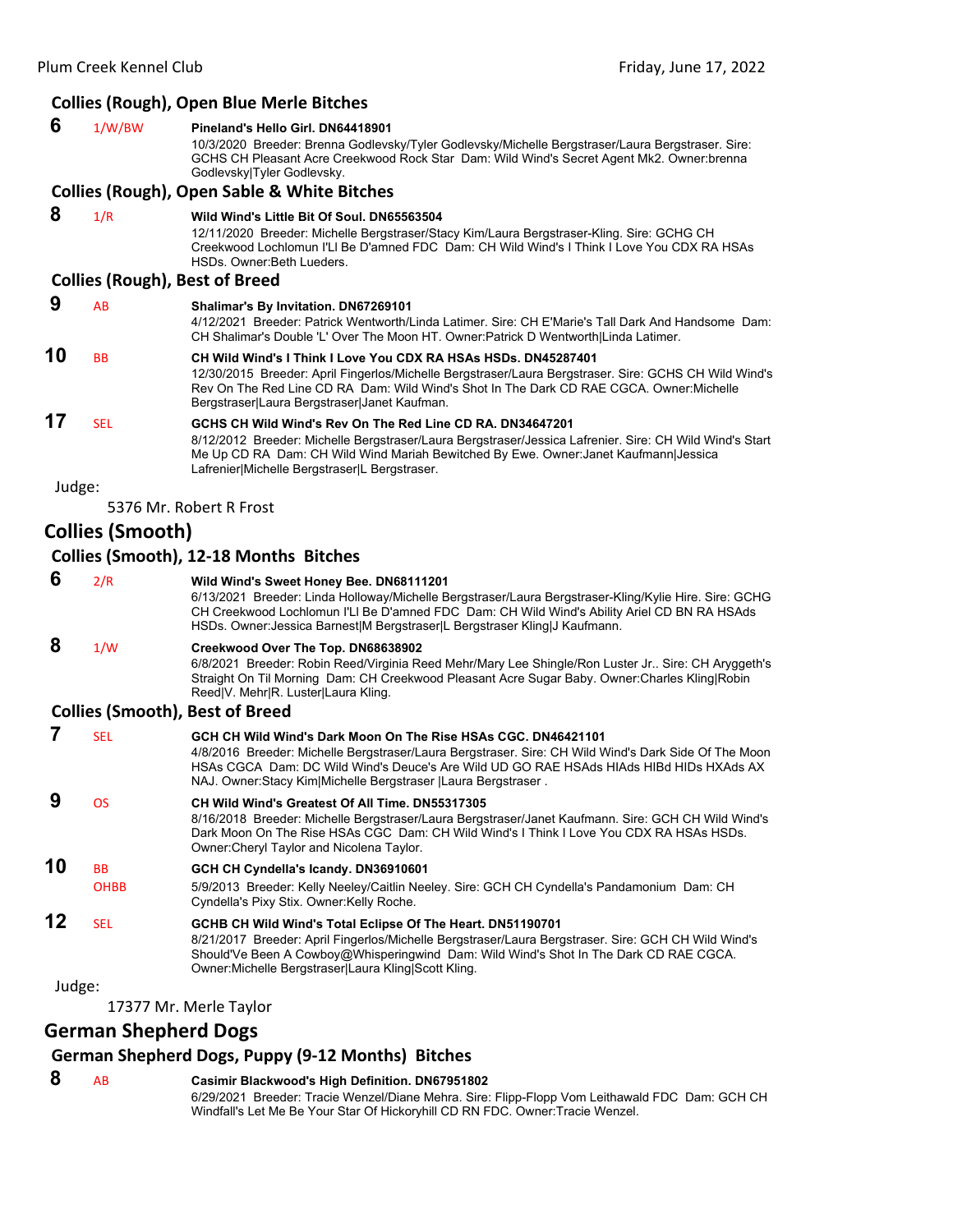17377 Mr. Merle Taylor

# **Miniature American Shepherds**

# **Miniature American Shepherds, Puppy (6‐9 Months) Dogs**

 **5** 1/W/BW/OS **Ivie Farms N Kamar Take Em To The Train Station. DN69663501** 11/15/2021 Breeder: Rebecca Ivie. Sire: Ivie Farms Pistol Packing Bandit Dam: CH Bar D Reno 911.

#### **Miniature American Shepherds, 12‐18 Months Bitches**

#### **6** 1/R **74 Ranch A Twist Of Fate TKN. DN66810603**

Owner:Mark Doehler.

4/10/2021 Breeder: Michele Herbst. Sire: CH Majc 74 Ranch Union Jack Dam: CH 74 Ranch Tell N It Like It Is CGC TKN. Owner:Valerie Carr|Michael Carr.

#### **Miniature American Shepherds, American Bred Bitches**

#### **8** 1/W **Kingsjoy's Stylin In My Pearls. DN66330602**

10/15/2020 Breeder: Annalisa Linch. Sire: GCH CH Bandana Hollywood Stylin At Stillwater FDC CGC TKN Dam: Heather's Mini Pearl. Owner:Frankie Jones |AnnaLisa Linch |Alex Marti-nez |Laurie Jones .

#### **Miniature American Shepherds, Best of Breed**

**10** BB **GCH CH Energies Fridays For Future. DN60504901**

10/11/2019 Breeder: Viktoria Patzold/Cindy Alison. Sire: Energies I Am A Albatraoz Dam: Energies Lets Dance. Owner:Kerstin Patzold.Agent: Marty Miller

# **12** SEL **CH Brassy Acres Shot In The Dark TKN VSWB. DN65144702**

11/17/2020 Breeder: Nicole Dalton. Sire: GCHS CH Trails Ends N Brassy Acres Shot Through The Heart CGC TKN VHMA Dam: Snake Rivers Into The Stars At Brassy Acres TKN. Owner:Frankie Jones |Alex Marti-nez |Nicole Dalton .

Judge:

17377 Mr. Merle Taylor

# **Old English Sheepdogs**

#### **Old English Sheepdogs, 12‐18 Months Bitches**

# **6** 1/W **Lambluv's Starlight. DN66216608**

3/3/2021 Breeder: Karen Joe/Mrs. Nancy B Winter/Jere Marder. Sire: GCHB CH Lambluv Elmknoll's Good Time Chrley RN CGCA Dam: CH Raggletaggle Lambluv Irish Rose. Owner:Meghan Vernier|Daniel P Fagnant Jr|Jere Marder.

#### **Old English Sheepdogs, Bred‐By‐Exhibitor (Puppy) Bitches**

# **8** <sup>1</sup> **Whimzy Good Luck Charm At Dolcevita Golden Years. DN69528205**

11/15/2021 Breeder: Jodie Sherrier/holly mcintire. Sire: CH Bugaboo's Keep 'N It Real Dam: GCH CH Reata's Smile. Owner:Jodie Sherrier|Holly McIntire.

### **Old English Sheepdogs, Open Bitches**

**10** 1/R **Blue Denim's Designed For The Sky. DN54372302**

6/27/2018 Breeder: Enid J Fritts. Sire: GCHS CH Blue Denim's The Designer Dam: CH Blue Denim's Come Ski With Me. Owner:Denisse Lozano Onate Enid Fritts .

#### **Old English Sheepdogs, Best of Breed**

# **12** BB **Whimzy Eight Days A Week. DN64054401**

OHBB/OHG2 9/18/2020 Breeder: Jodie Sherrier/holly mcintire. Sire: GCHB CH Bugaboo's Courage Of Conviction Dam: GCH CH Reata's Smile. Owner: Jodie Sherrier|Leigh Shreve|Jodie Sherrier|Holly McIntire.

Judge:

17377 Mr. Merle Taylor

# **Pembroke Welsh Corgis**

# **Pembroke Welsh Corgis, 12‐18 Months Dogs**

 **5** 1/R **Tri-Umph Third Degree Of Windyroc TKN. DN65459601** 1/25/2021 Breeder: Allison Schmidt/Marian Johnson Your. Sire: GCH CH Tri-Umph Tanqueray 10 Dam: GCH CH Tri-Umph The Pink Cadillac CA BCAT. Owner:Marnie Johnson|Marian Johnson Your|Allison Schmidt.

### **Pembroke Welsh Corgis, Open Dogs**

# **9** 1/W/BW/OS **Bespoke Open The Door. DN67476802**

6/25/2021 Breeder: Kristin Pantelides/Nicholas Pantelides. Sire: CH Honeyfox Guess Again CGC Dam: Honeyfox Bespoke Victorias Secret. Owner:Teagan McGowan|Kristin Pantelides.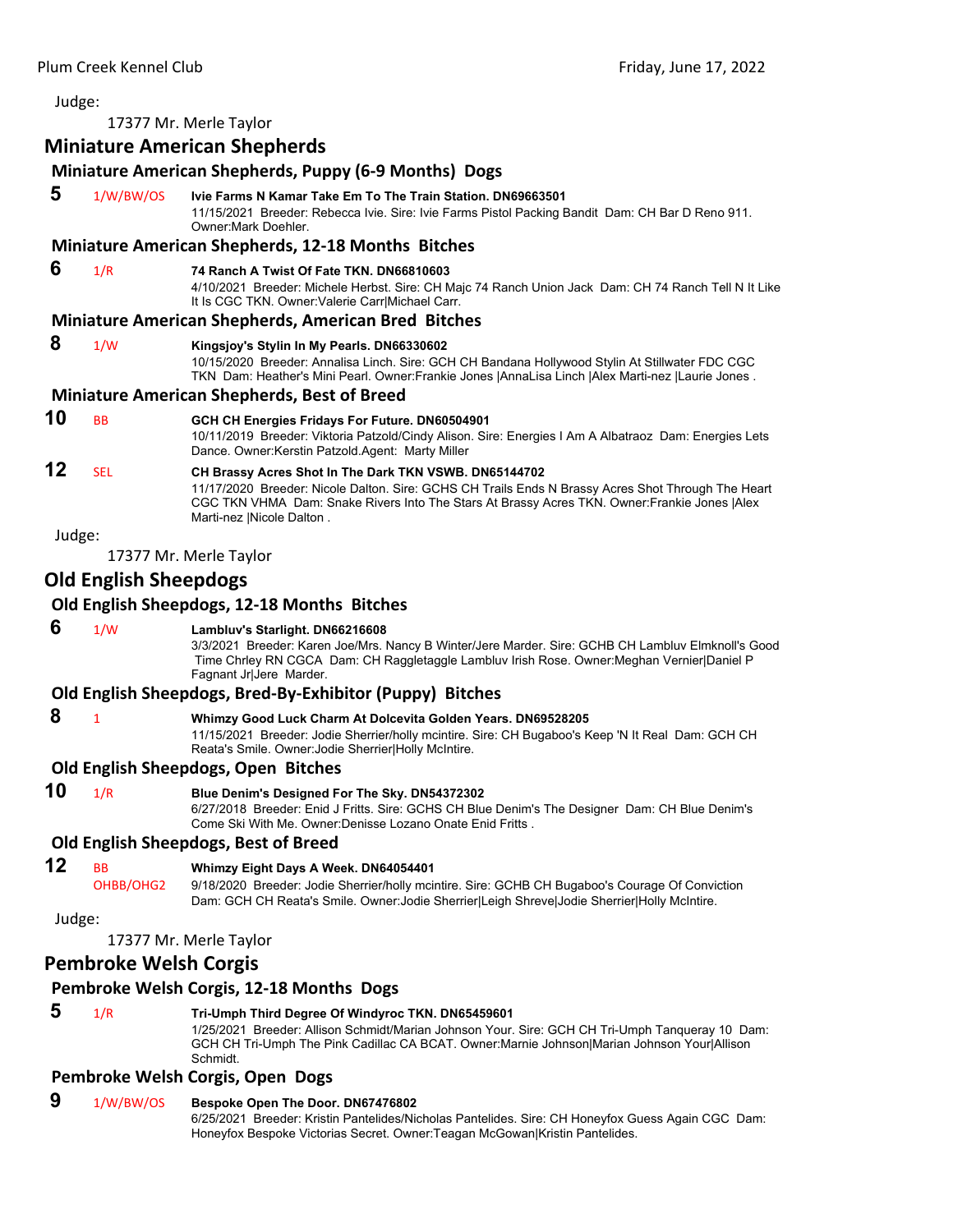| Pembroke Welsh Corgis, Puppy (6-9 Months) Bitches      |                           |                                                                                                                                                                                                                                               |
|--------------------------------------------------------|---------------------------|-----------------------------------------------------------------------------------------------------------------------------------------------------------------------------------------------------------------------------------------------|
| 6                                                      | 1/R                       | Breyerwood Love Letters To Merrygold. DN70157104<br>10/8/2021 Breeder: Christine Hannah. Sire: Zoloto Partii Ichi From Russia With Love Dam: Loredge<br>Vixen. Owner: Rylee McGowan.                                                          |
|                                                        |                           | Pembroke Welsh Corgis, 12-18 Months Bitches                                                                                                                                                                                                   |
| 12                                                     | 1/W                       | Crown's Royal Surprise. DN68088701<br>4/10/2021 Breeder: Linda Williams. Sire: CH Sundance Gangster Of Love Dam: Sundance New Hope.<br>Owner: Rylee McGowan Linda Williams.                                                                   |
|                                                        |                           | Pembroke Welsh Corgis, American Bred Bitches                                                                                                                                                                                                  |
| 14                                                     | AB                        | Cadenza Check Yes Or No. DN66566112<br>3/20/2021 Breeder: Felisha Renee Boyles. Sire: Honeyfox No Secret Hes Cominginhot Dam: Wc's Living<br>Up To The Diva. Owner: Rylee McGowan Delaney McGowan.                                            |
|                                                        |                           | Pembroke Welsh Corgis, Best of Breed                                                                                                                                                                                                          |
| 17                                                     | AB                        | GCH CH Ranch Country Zero Fox Given BCAT. DN65077301<br>11/9/2020 Breeder: Delaney McGowan. Sire: GCH CH Honeyfox By Moonlight FDC Dam: Ranch Country<br>Chaps Gracie Gold. Owner: Marisa Johnson Rylee McGowan.                              |
| 18                                                     |                           | CH Tri-Umph The Chance For Romance RE CGC TKN. DN51160007<br>9/22/2017 Breeder: Marian Johnson Your. Sire: CH Twinan Another Chance For Salvenik Dam: Tri-Umph<br>That Old Black Magic At Harmony. Owner: Nancy C Junker Marian Johnson Your. |
| 20                                                     | <b>BB</b>                 | GCH CH Honeyfox Lightning Strike BCAT. DN59916406                                                                                                                                                                                             |
|                                                        | OHBB/OHG3                 | 8/17/2019 Breeder: Susan Strickland. Sire: GCH CH Brogan Light Brigade Dam: Honeyfox Betty Lou<br>Who. Owner: Kodie Lester.                                                                                                                   |
| 24                                                     | <b>SEL</b>                | CH Kalypso Sassy Pants. DN61696402<br>3/29/2020 Breeder: Janice Palmer. Sire: GCHB CH Kalypso Love On The Rocks CGC TKI Dam: CH<br>Kalypso Pretty Little Liar. Owner:Pearl Heater Janice Palmer.Agent: Tiffany Marzluf                        |
| Judge:                                                 |                           |                                                                                                                                                                                                                                               |
|                                                        |                           | 17377 Mr. Merle Taylor                                                                                                                                                                                                                        |
|                                                        | <b>Shetland Sheepdogs</b> |                                                                                                                                                                                                                                               |
|                                                        |                           | <b>Shetland Sheepdogs, Amateur Owner Handler Dogs</b>                                                                                                                                                                                         |
| 5                                                      | 1/R                       | Aspenleaf's Playing With Fire. DN58104401<br>4/12/2019 Breeder: Kelly Davidson/Mitchell Davidson. Sire: Iona Theory Of Everything Dam: Aspenleaf's<br>Playful Design. Owner: Charlotte Elaine YoungKrupla Kelly Davidson.                     |
|                                                        |                           | Shetland Sheepdogs, Bred-By-Exhibitor (Adult) Dogs                                                                                                                                                                                            |
| 7                                                      | $\mathbf{1}$              | Ranlyn's The Peacekeeper. DN65965004<br>2/16/2021 Breeder: Denise Brown. Sire: GCH CH Gordon Afta Pentatonix Dam: CH Kensil's Ranlyn's<br>Simply Irresistable. Owner: Denise Brown Beverly Llewellyn.                                         |
| <b>Shetland Sheepdogs, Open Sable &amp; White Dogs</b> |                           |                                                                                                                                                                                                                                               |
| 9                                                      | AB                        | Kyntara A Little More Love. DN57609501<br>4/14/2019 Breeder: Pamela Cramer. Sire: CH Laureate Indeed Dam: Paray's Autumn Breeze.<br>Owner: Pamela Cramer Agent: Debbie VanDerWerken-Walker                                                    |
| <b>Shetland Sheepdogs, Open AOAC Dogs</b>              |                           |                                                                                                                                                                                                                                               |
| 11                                                     | 1/W/BW                    | Kedios Rider In The Storm, DN52715003<br>3/10/2017 Breeder: Doug Ohlendorf/Dr. Cathleen Ohlendorf. Sire: CH Odyssey Android Dam: GCH CH<br>Kedios Storm Chaser. Owner: Dr Doug And Cathleen Ohlendorf .Agent: Michelle Miller                 |
| Shetland Sheepdogs, Puppy (6-9 Months) Bitches         |                           |                                                                                                                                                                                                                                               |
|                                                        |                           |                                                                                                                                                                                                                                               |

#### **6** AB **Goodwin Dance With Dragons. DN69379901** 10/1/2021 Breeder: Jaime Goodwin/diane eddington. Sire: GCH CH Belmark Give Me Chills Dam: Goodwin Honalee. Owner:J Goodwin|M Miller|M Miller.

# **8** <sup>1</sup> **Kyrie N Oceanmyst Miyuki. DN69608601**

11/15/2021 Breeder: Tracy Gensler/Judy Miura/Cathy Ann Moon. Sire: CH Attridge Hugo Boss Dam: Belmark Picking Berries. Owner:Tracy Gensler|Cathy Moon. Debbi VanDerWerken-Walker

# **Shetland Sheepdogs, Puppy (9‐12 Months) Bitches**

#### **12** <sup>1</sup> **Laureate Somerhaven Lady Luck. DN70337102** 7/8/2021 Breeder: D'Anne Sherbrooke/Kim Aston/Peter Culumovic. Sire: Jesstar Signature Dam: CH Laureate Be Merry. Owner:Jennifer Anderson Bernard.Agent: Michelle Miller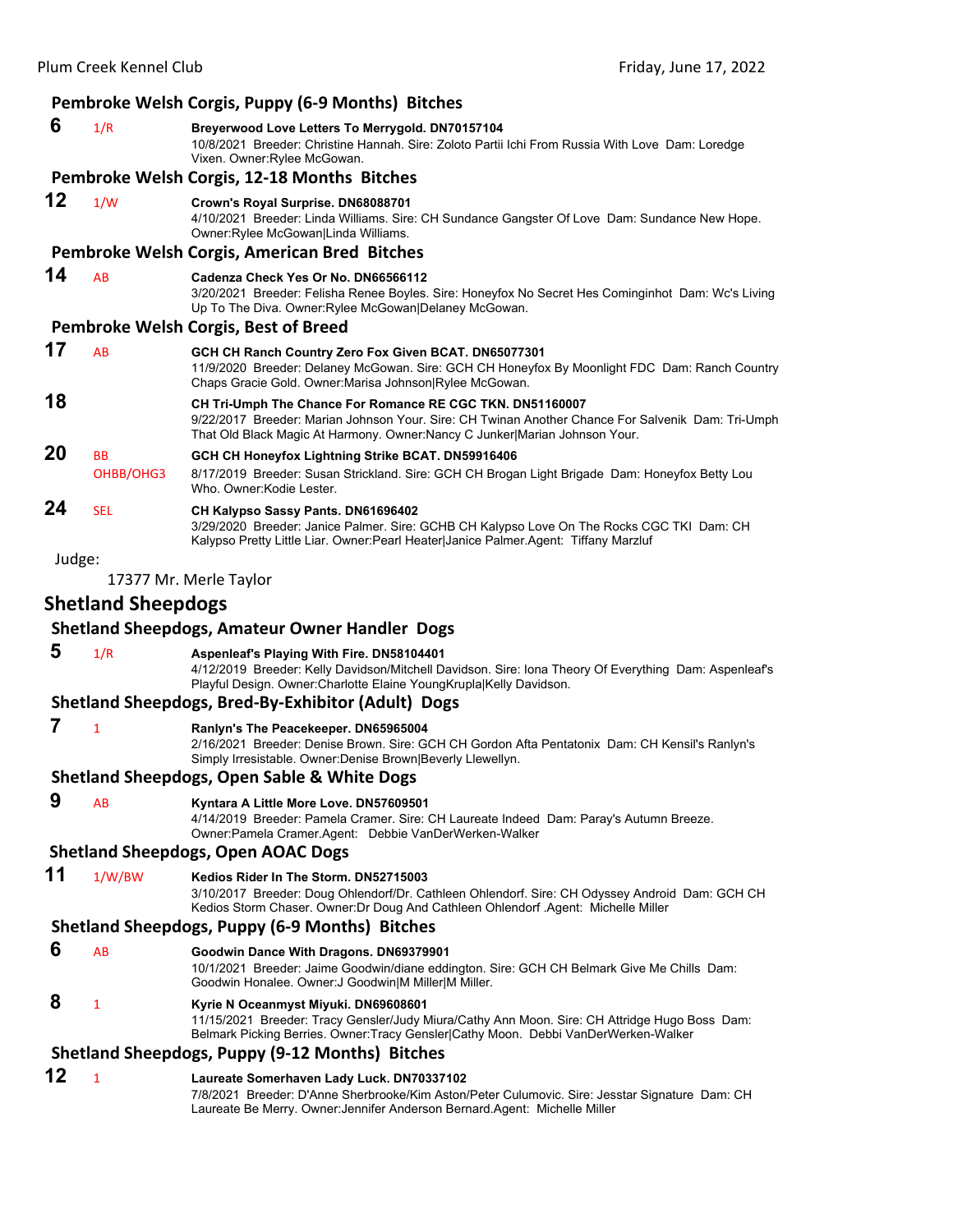|                           | <b>Shetland Sheepdogs, Amateur Owner Handler Bitches</b> |                                                                                                                                                                                                                                                                                             |  |
|---------------------------|----------------------------------------------------------|---------------------------------------------------------------------------------------------------------------------------------------------------------------------------------------------------------------------------------------------------------------------------------------------|--|
| 18                        | $\mathbf{1}$                                             | Enlia's Sensational Mollee Of Windy Oaks. DN64523606<br>11/23/2020 Breeder: Virginia Steffen/Gillian Steffen. Sire: GCH CH Barwood Sound Sensation Dam:<br>Belmark Prairie-Stop Audacious Jiggle BN RN. Owner:Charlotte Elaine YoungKrupla Virginia Steffen.                                |  |
|                           |                                                          | <b>Shetland Sheepdogs, Bred-By-Exhibitor (Adult) Bitches</b>                                                                                                                                                                                                                                |  |
| 22                        | $\mathbf{1}$                                             | Ranlyn's Remembrance. DN65965002<br>2/16/2021 Breeder: Denise Brown. Sire: GCH CH Gordon Afta Pentatonix Dam: CH Kensil's Ranlyn's<br>Simply Irresistable. Owner: Denise Brown   Beverly Llewellyn.                                                                                         |  |
|                           |                                                          | <b>Shetland Sheepdogs, American Bred Bitches</b>                                                                                                                                                                                                                                            |  |
| 24                        | 1/W                                                      | Renegade Winds Angel Eyes. DN55858601<br>11/8/2018 Breeder: Jennifer Bernard/Mrs. Sherry Deeds. Sire: CH Cimmaron Rich And Famous Dam: CH<br>Wyndsong's Bellarose. Owner: Jennifer Anderson Bernard Jennifer Bernard Anne Chonka.                                                           |  |
| 26                        | $\overline{2}$                                           | Shaizach Bougainvillea. DN64288003<br>10/25/2020 Breeder: Rebecca Jarit/Paddy Jarit. Sire: GCHS CH Rosmoor Mojave Dam: Shaizach<br>Artemisia. Owner:Rebecca Jarit Paddy Jarit.Agent: Michelle Miller                                                                                        |  |
|                           |                                                          | <b>Shetland Sheepdogs, Open Sable &amp; White Bitches</b>                                                                                                                                                                                                                                   |  |
| 28                        | 1/R                                                      | Renegade Winds Little Bit Of Devil. DN67231701<br>5/11/2021 Breeder: Jennifer Bernard/Anne M Chonka. Sire: GCHS CH Aratone Neverland Dam:<br>Renegade Winds Angel Eyes. Owner: Jennifer Anderson Bernard. Agent: Michelle Miller                                                            |  |
| 32                        | 3                                                        | Aspenleaf's Ari In Paradise Yet ACT1 ACT1J SCN SIN SEN. DN58014702<br>3/18/2019 Breeder: Joyce Leadbetter/Kelly Davidson, Sire: CH Aspenleaf's Lightning Strikes In Paradise<br>Dam: Aspenleaf's Enchanted Melody. Owner: jody kelly.                                                       |  |
| 34                        | $\overline{2}$                                           | Trio's Fashion Doll. DN59053502<br>7/4/2019 Breeder: Susan Beardslee. Sire: GCH CH Cimmaron's Fringe Benefits Dam: Cimmaron's<br>Endless Love. Owner: Susan Beardslee. Agent: Karen Livingston                                                                                              |  |
|                           |                                                          | <b>Shetland Sheepdogs, Open AOAC Bitches</b>                                                                                                                                                                                                                                                |  |
| 36                        | $\mathbf{1}$                                             | Xanadu Belle Of The Flower Pot RA PT OA AXJ NF TKN. DN48036501<br>11/8/2016 Breeder: Jennifer Newman/Nora Engel. Sire: GCHP CH Homespun Casual Blues PT NA OAJ<br>NF Dam: GCH CH Apple Acres So Fashionable RE FDC AX OAJ AJP NF ACT1. Owner: Jennifer<br>Newman David Engel Brianne Engel. |  |
|                           |                                                          | <b>Shetland Sheepdogs, Best of Breed</b>                                                                                                                                                                                                                                                    |  |
| 15                        | <b>BB/G2</b>                                             | GCHG CH Kismet Legendary. DN42193102<br>2/14/2015 Breeder: Guy A Mauldin/Thelma J Mauldin. Sire: CH Kismet Chateau Successor Dam: CH<br>Kismet's Silver Minx. Owner: Julia French Guy Mauldin Michelle Miller Tracy Hegarty.                                                                |  |
| 17                        | <b>SEL</b>                                               | GCH CH Belmark Powder River Prowess CD. DN49863206<br>6/11/2017 Breeder: Bella Thompson. Sire: GCH CH Barwood Belmark Top Notch Dam: CH Belmark<br>Mercy Me. Owner: Cheryl Kracjer. Kathy McFall                                                                                            |  |
| 19                        |                                                          | GCH CH Gordon Afta Pentatonix. DN59010101<br>8/18/2019 Breeder: Donna Crabtree/Nancy Porta. Sire: CH Laureate Macadamia Dam: CH Jana Gor-<br>Don Sunday Sonata. Owner: Beverly Llewellyn.                                                                                                   |  |
| 21                        |                                                          | GCH CH Trio's Boy Toy. DN59053501<br>7/4/2019 Breeder: Susan Beardslee. Sire: GCH CH Cimmaron's Fringe Benefits Dam: Cimmaron's<br>Endless Love. Owner:Susan Beardslee.Agent: Karen Livingston                                                                                              |  |
| 30                        | <b>OS</b>                                                | <b>Cassbar Roseglens Captivating. DN56135401</b><br>7/31/2018 Breeder: Michelle Rogowski/Dale A Rogowski. Sire: GCHS CH Laureate Invincible Dam:<br>Cassbar's Ivy League. Owner: Helene Rupp. Kathy McFall                                                                                  |  |
| <b>Junior Showmanship</b> |                                                          |                                                                                                                                                                                                                                                                                             |  |
|                           | Jr (Novice Junior)                                       |                                                                                                                                                                                                                                                                                             |  |
| 5                         |                                                          | Pyrwinks Scout Apache Avalanche Metish. WS72915602. Great Pyrenees                                                                                                                                                                                                                          |  |
|                           |                                                          | 6/22/2021 Breeder: JoAnn Winks/Michael Winks. Sire: GCHB CH R Pyr A Tribute To Elvis! Dam: GCH CH<br>Starmount's Pyrwinks Proud Salix RI FDC CGCA TKI ATT. Owner: Abigail Metish   David Metish.                                                                                            |  |

- **6** <sup>3</sup> **GCHS CH Roki Yama's Dragon House Leonidas. NP51014501. Shiba Inu** 11/8/2017 Breeder: Edward J Maes/Diana Maes/Sandi M Smith. Sire: GCHS CH Dragon House Mr.Jones Dam: Roki Yama's Dragon House Northern Star. Owner:Edward j maes|Audra Noel Maes .  **8** AB **GCH CH Sundevil's Gucci BN RN NAJ TKI. RN26143603. Border Terriers**
	- 11/7/2013 Breeder: Sheila Avram-Hanna. Sire: CH MACH2 PACH Otley's Grizzel Pedal To The Metal MXS MJG MXPB MJP3 MJPB PAX MXF Dam: GCH CH Sundevil's Lil Bit Of Heaven RN JE. Owner:Laura WrightSmith|Sheila Hanna.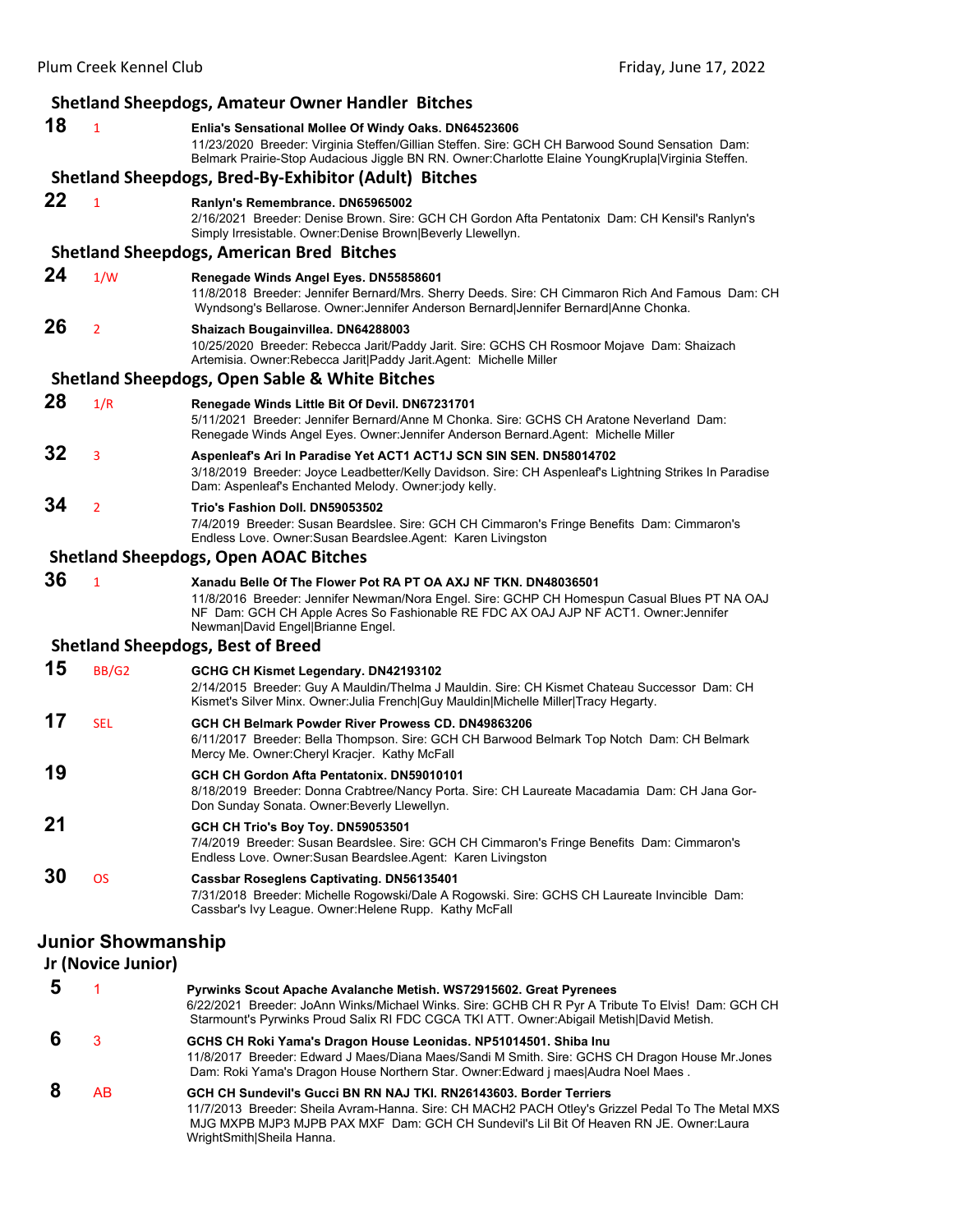| 9  | $\overline{2}$           | GCH CH Hunu Good Girl Gone Bad Mw. HP45848001. Dachshunds (Wirehaired)<br>3/28/2013 Breeder: Marie Dorris. Sire: GCHB CH Rags Ruff N Rowdy Mw Dam: CH Cedar Hills Barbera<br>Whine N Roses Mw. Owner: Laura Bergstraser Marie Dorris.                                                                                                      |
|----|--------------------------|--------------------------------------------------------------------------------------------------------------------------------------------------------------------------------------------------------------------------------------------------------------------------------------------------------------------------------------------|
|    | Jr (Novice Intermediate) |                                                                                                                                                                                                                                                                                                                                            |
| 10 |                          | GCH CH Boulder's N Solterra's Born To Run At First Light MH. SR89175401. Vizslas<br>8/7/2015 Breeder: Spencer and Erica Sparrow/Judy and Edward Hetkowski. Sire: GCHP CH Regal Point<br>Pinnacle Of Kilauea CD MH CGC Dam: GCH CH Boulder's N Fusion's Soul De Mi Corazon MH.<br>Owner: JUDY HETKOWSKI MEAD LEWIS.                         |
|    | Jr (Open Junior)         |                                                                                                                                                                                                                                                                                                                                            |
| 7  |                          | Enlia's Sensational Mollee Of Windy Oaks. DN64523606. Shetland Sheepdogs<br>11/23/2020 Breeder: Virginia Steffen/Gillian Steffen. Sire: GCH CH Barwood Sound Sensation Dam:<br>Belmark Prairie-Stop Audacious Jiggle BN RN. Owner:Charlotte Elaine YoungKrupla Virginia Steffen.                                                           |
| 12 | $\overline{2}$           | Pineland's Hello Girl. DN64418901. Collies (Rough)<br>10/3/2020 Breeder: Brenna Godlevsky/Tyler Godlevsky/Michelle Bergstraser/Laura Bergstraser. Sire:<br>GCHS CH Pleasant Acre Creekwood Rock Star Dam: Wild Wind's Secret Agent Mk2. Owner: brenna<br>Godlevsky Tyler Godlevsky.                                                        |
| 14 | 4                        | GCH CH Saratoga's Catching Snowflakes CGC TKN. WS66697002. Samoyeds<br>11/4/2019 Breeder: Heidi Nieman/Brielle Bolena/Robinette Dunahugh-Ralston. Sire: GCH CH Cirque D'<br>Samz Tanks 4 The Memories At Arctic Fox Dam: CH Double Helix Articcross Saratoga Supersonic Speed<br>RI. Owner: Heidi Nieman   Brielle Bolena.                 |
| 15 |                          | CH Prairie Walkers Paisley Reflections. NP62574503. Shiba Inu<br>9/19/2020 Breeder: Tiffany J Walker/Casey Walker. Sire: GCH CH Irezumi Stand By You Dam: CH Prairie<br>Walker's Scarlet Rose. Owner: Tiffany or Casey Walker Tiffany Walker Casey Walker.                                                                                 |
| 16 |                          | CH Topperlyns Unforgettable Barefoot Contessa. NP60933213. Schipperkes<br>7/19/2020 Breeder: Connor Maplethorpe/Lynda L Kieres. Sire: GCH CH Topperlyns-Ramar A Dragons<br>Legend Dam: CH Victoria's Blaze Of Glory At Tumbleweed. Owner: Lynda L Kieres Jennifer<br>Maplethorpe Kadee Maplethorpe.                                        |
| 17 | 1/BJ                     | GCHG CH Janwell Midnight Ryder. RN22688401. Cairn Terriers<br>6/29/2011 Breeder: Mrs. Jeanette Margaret Cromwell. Sire: GCHB CH Cherbo Harwood Steele at<br>Harmony RATN Dam: CH Janwells Rock'N Robin. Owner: Kaylee Wagoner Kari Loken Jack Loken.                                                                                       |
| 18 | 3                        | CH Raydachs J-Walk Kimbers Locked N Loaded Sw. HP58114701. Dachshunds (Wirehaired)<br>7/22/2019 Breeder: Shirley Del Castillo/Judy Walker/Maria Sakoda/James Sakoda. Sire: GCHP CH<br>Wiretaps Life Is A Highway Dam: GCH CH Raydachs Eclipse Of The Heart V Gleishorbach SW.<br>Owner: Jennifer Carlson.                                  |
|    | Jr (Open Intermediate)   |                                                                                                                                                                                                                                                                                                                                            |
| 19 |                          | CH Running Into The Wild Of The Midnight Sun. WS67420203. Siberian Huskies<br>12/6/2019 Breeder: Julie Fadden/Janis R Church/Matt Fadden. Sire: GCH CH Kyllburg's Silverdawn<br>Nirvana Dam: CH Into The Wild Of The Midnight Sun. Owner: Julie Fadden JANIS R. CHURCH MATT<br>FADDEN Julie fadden.                                        |
| 21 | 1/RBJ                    | VRS Grand Teton's Guiding Star CD BN RE FDC CGCA CGCU TKN. DN51136305. Australian Shepherds<br>8/26/2017 Breeder: Mile Cikara. Sire: CH Catalina's It's In The Cards Dam: Taptico's Colorado North Star<br>FDC. Owner: Mile Cikara Anja Cikara-Gocke Vuk Cikara-Gocke.                                                                     |
| 22 |                          | Everlong's Pacific Brave Enough CGC TKN. SS22751501. Vizslas<br>10/20/2020 Breeder: Mrs. Tanya Riess Duvall/Mr. James Ryan Duvall/Tatum Duvall. Sire: GCHG CH<br>Comynara Tanner Is The Silver Lining Ride MH OA OAJ NF ACT2 TKN Dam: GCH CH Gambol JH FDC<br>CGCA TKN. Owner:Tami Kruse Tanya Duvall Tatum Duvall Naomi Kruse Gary Kruse. |
| 23 | $\overline{2}$           | Aspenleaf's Playing With Fire. DN58104401. Shetland Sheepdogs<br>4/12/2019 Breeder: Kelly Davidson/Mitchell Davidson. Sire: Iona Theory Of Everything Dam: Aspenleaf's<br>Playful Design. Owner: Charlotte Elaine Young Krupla Kelly Davidson.                                                                                             |
| 24 | 4                        | K2's Sky's The Limit RN. RN33812203. Rat Terriers<br>7/4/2019 Breeder: Tracey A Kallas. Sire: CH K2's Bad Boy Holiday Dam: Kilshan's Gen Next of K2.<br>Owner: Isabelle Bokelman Tracey Kallas.                                                                                                                                            |
| 25 | AB                       | GCHB CH Galewinns In Your Dreams MId. HP55389301. Dachshunds (Longhaired)<br>3/16/2018 Breeder: Shea Jonsrud/Pam Gale. Sire: GCH CH Sandachs Dancing Thru Life MI Dam: GCH<br>CH Galewinns Kaycees Treasured Gem Mld. Owner: Shea Gale Pam Gale.                                                                                           |
| 29 | 3                        | GCH CH Prairie's Earlydawn Kibo Of Serenity. NP55394805. Shiba Inu<br>7/16/2019 Breeder: Pamela Logsdon. Sire: CH Kuro Oka's Lucky Strike Dam: GCH CH Prairie Walker<br>Katsumi's Early Dawn. Owner: Pamela K. Logsdon.                                                                                                                    |
|    | Jr (Open Senior)         |                                                                                                                                                                                                                                                                                                                                            |
| 26 | 4                        | GCHS CH Beowulf's Card Shark RA PT DCAT ACT1 SWM TT CGC TKN. DN43066803. Belgian Tervuren<br>7/1/2015 Breeder: Donna Locke/Kim Chicoine/Joe Wojciechowski/Trent Wojciechowski. Sire: CH Monami<br>Time Traveler Dam: GCH CH Ravenmasque Beaux Jellybean Mnm CGC. Owner: Andrea<br>Wojciechowski Donna Locke Mary Bugg Nicolena Taylor.     |